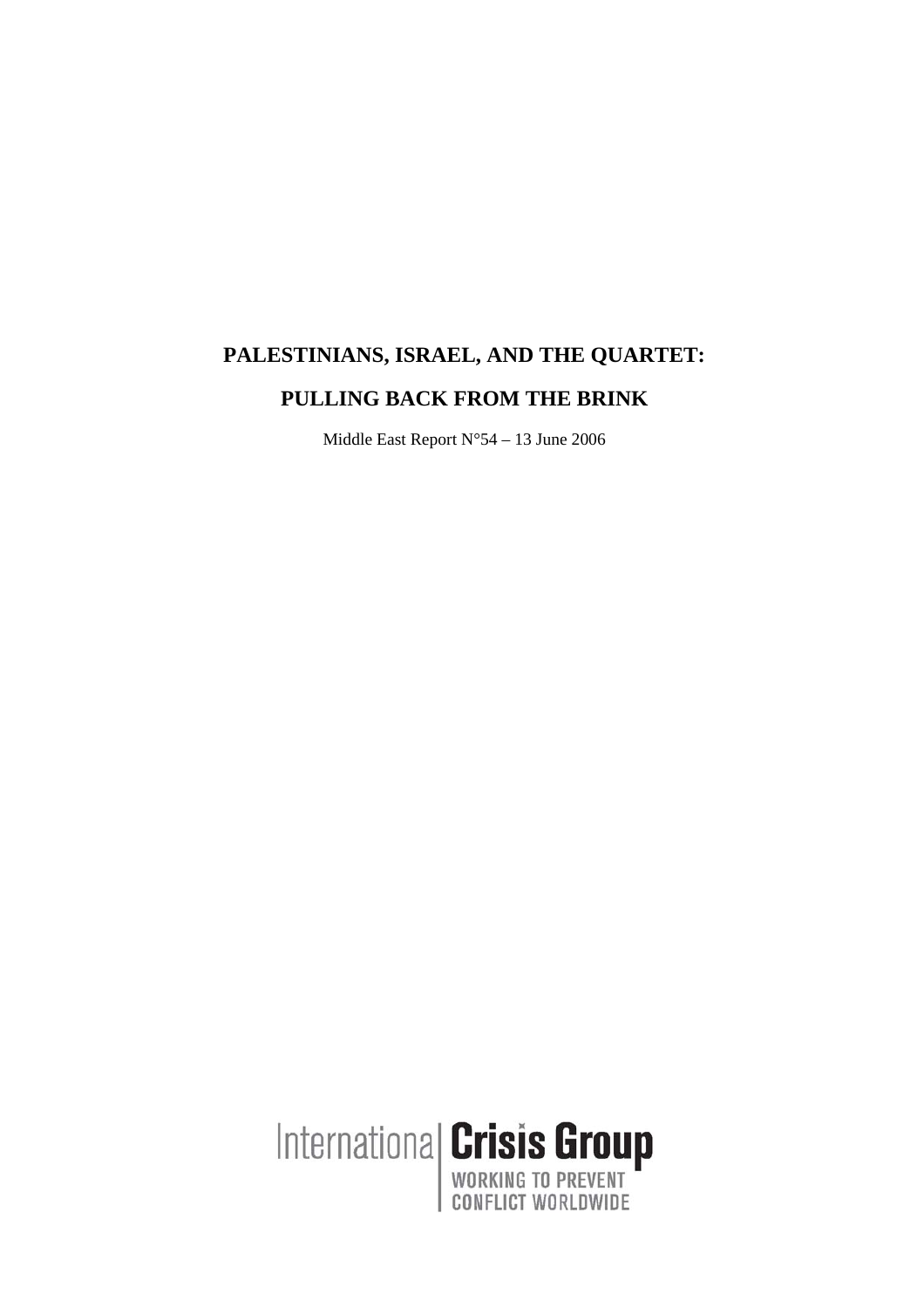# **TABLE OF CONTENTS**

| I.                    |                                                           |                                                                        |  |  |
|-----------------------|-----------------------------------------------------------|------------------------------------------------------------------------|--|--|
| Н.                    |                                                           |                                                                        |  |  |
|                       | $\mathsf{A}$ .                                            |                                                                        |  |  |
|                       | $\mathbf{B}$                                              |                                                                        |  |  |
|                       | $\mathsf{C}$ .                                            |                                                                        |  |  |
|                       | D.                                                        |                                                                        |  |  |
| III.                  | THE INTERNATIONAL COMMUNITY AND THE PALESTINIAN CRISIS 21 |                                                                        |  |  |
|                       | $\mathsf{A}$ .                                            | PA BUDGETARY COSTS, DONOR CONTRIBUTIONS AND DONOR ATTITUDES21          |  |  |
|                       | $\mathbf{B}$                                              |                                                                        |  |  |
|                       | $\mathcal{C}$ .                                           | CAN A HUMANITARIAN COLLAPSE BE AVOIDED WITHOUT DEALING WITH THE PA? 27 |  |  |
| $\mathbf{IV}_{\cdot}$ |                                                           |                                                                        |  |  |
|                       | $\mathsf{A}$ .                                            |                                                                        |  |  |
|                       | $\mathbf{B}$ .                                            |                                                                        |  |  |
|                       | $\mathcal{C}$ .                                           |                                                                        |  |  |
| <b>APPENDICES</b>     |                                                           |                                                                        |  |  |
|                       | A.                                                        |                                                                        |  |  |
|                       | $\bf{B}$                                                  |                                                                        |  |  |
|                       | $\mathcal{C}$ .                                           |                                                                        |  |  |
|                       | D.                                                        |                                                                        |  |  |
|                       | Ε.                                                        |                                                                        |  |  |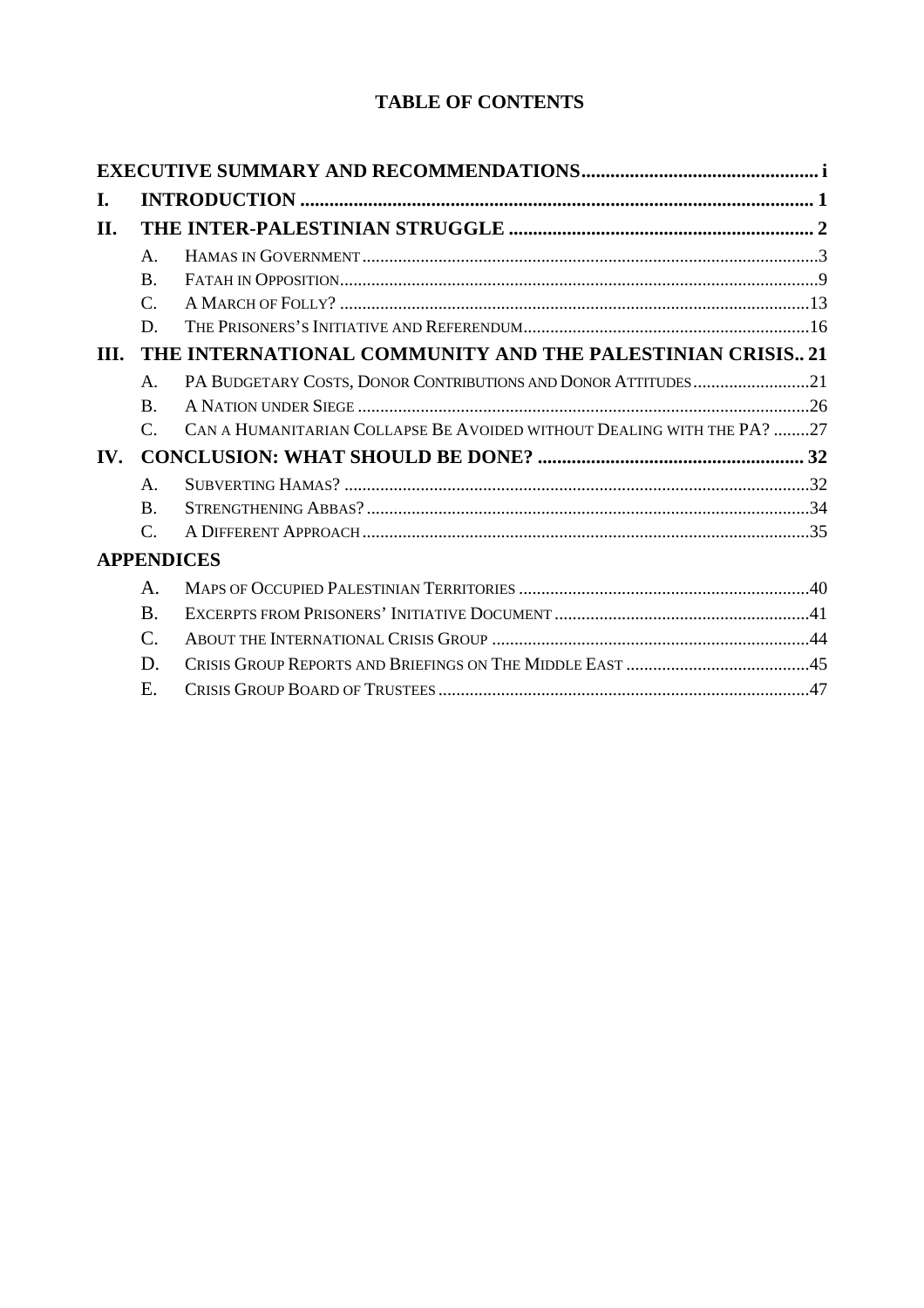**Middle East Report N°54 13 June 2006**

# **PALESTINIANS, ISRAEL AND THE QUARTET: PULLING BACK FROM THE BRINK**

Internationa **Crisis Group** 

**ONFLICT WORLDWIDE** 

# **EXECUTIVE SUMMARY AND RECOMMENDATIONS**

Throughout years of uprising and Israeli military actions, siege of West Bank cities and President Arafat's de facto house arrest, it was hard to imagine the situation getting worse for Palestinians. It has. On all fronts – Palestinian/Palestinian, Palestinian/Israeli and Palestinian/ international – prevailing dynamics are leading to a dangerous breakdown. Subjected to the cumulative effects of a military occupation in its  $40<sup>th</sup>$  year and now what is effectively an international sanctions regime, the Hamas-led Palestinian Authority (PA) government cannot pay salaries or deliver basic services. Diplomacy is frozen, with scant prospect of thaw – and none at all of breakthrough. And Hamas's electoral victory and the reactions it provoked among Fatah loyalists have intensified chaos and brought the nation near civil war. There is an urgent need for all relevant players to pragmatically reassess their positions, with the immediate objectives of:

- avoiding inter-Palestinian violence and the PA's collapse;
- encouraging Hamas to adopt more pragmatic policies rather than merely punishing it for not doing so;
- achieving a mutual and sustained Israeli-Palestinian ceasefire to prevent a resumption of full-scale hostilities; and
- $\Box$  preventing activity that jeopardises the possibility of a two-state solution.

Of all the dangers threatening the Palestinians, the most acute may well be internal strife. Facing one of the most hostile external environments in its history, the national movement also confronts one of its most acute domestic crises. Even as Hamas and Fatah leaders repeatedly profess their determination to avoid violent conflict, they act in ways that promote it. Fatah, unable to digest its electoral loss, is behaving as if still in power. It treats the new government as a usurper, blatantly subverting its ability to govern, relying on its partisans' overwhelming presence throughout the civil service and, especially, the security forces. Hamas, unprepared for its triumph, is behaving

as if it remains in opposition. It invokes steadfastness as a substitute for policy and has proved incapable so far of adjusting to its new status, while introducing provocative measures of its own.

In this increasingly bloody power struggle, both camps (as well as the myriad camps within camps) are mobilising armed militias, stockpiling weapons, resorting to killings and spreading bedlam. The latest move was political. Mahmoud Abbas, PA President, Chairman of the Palestine Liberation Organisation (PLO) Executive Committee and Fatah Deputy Chairman, on 25 May 2006 threatened that if Hamas did not accept within ten days a proposal signed by a number of Israel's most prominent Palestinian detainees – the Prisoners' Initiative – which implicitly endorses a negotiated two-state solution, he would submit it to a popular referendum. Making good on his ultimatum after a short extension, he issued a presidential decree on 10 June calling for a referendum on 26 July.

The result has been an increasingly bitter, and perilously violent, relationship, bringing the Palestinians to the brink of internecine conflict. The National Dialogue that was launched in late May to forge a political consensus appears to be as much about partisan posturing as about strategic compromise. While Abbas understandably is averse to interminable negotiations, his determination to hold a referendum opposed by Hamas carries a serious risk of further polarisation and violence – the very outcome that, by seeking to bring the Islamists into the political arena, he had tried to avoid. Today, the situation is but one tragic step – the assassination of a senior Fatah or Hamas leader, for example – from all-out chaos.

Faced with the intensifying inter-Palestinian struggle, the calculus of the Quartet – the U.S., EU, Russia and the UN, who have been in charge of the disappearing peace process – and other outside actors has been simple: pressure the government, count on popular dissatisfaction with its (non-) performance and find ways to strengthen Abbas and ensure the Hamas experience in power comes to a rapid and unsuccessful end. The approach comes in different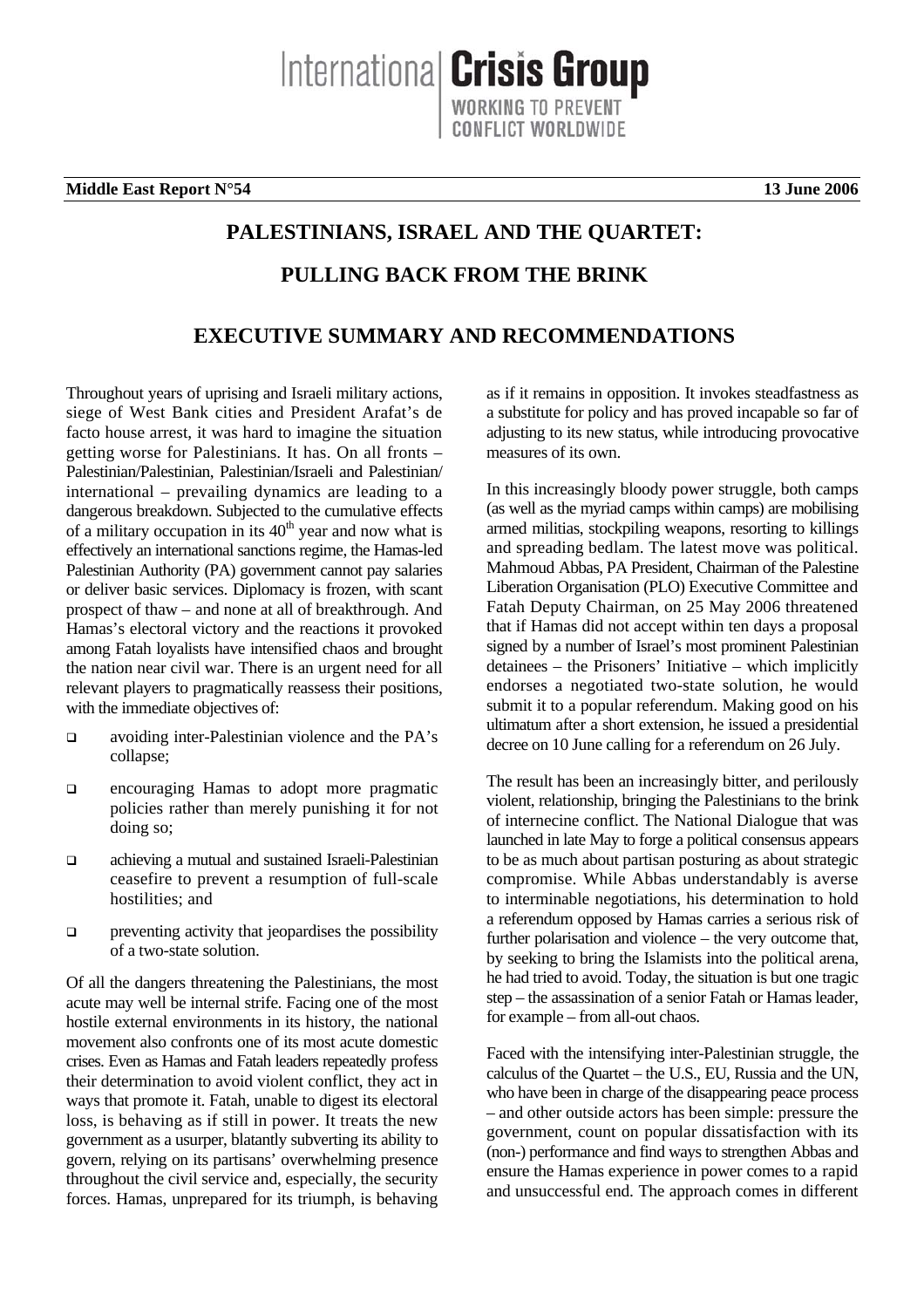variants, from the more confrontational (seeking to subvert the Hamas-led government through political and economic isolation), to the more subtle (hoping to circumvent the government through Abbas's empowerment). Yet in both cases outside actors, by openly bolstering one faction against the other, exacerbate internal strife.

Of late, limited signs of pragmatism have come from Washington regarding the need to prevent collapse within the occupied territories. However, the U.S. still appears reluctant to endorse a European proposal to fund priority social sectors while bypassing the government or at least wishes to postpone implementation of such a mechanism until after a referendum is held and the political context altered. The tightness of the grip aside, all, including Israel and even Arab states, appear convinced that squeezing the government unless it meets the Quartet's three demands (recognition of Israel, renunciation of violence, and acceptance of past agreements) is the best way to end its tenure and accelerate the restoration of its more pragmatic predecessors.

There are important elements of Hamas's ideology and charter, including its refusal to recognise Israel and the call for its destruction, that are incompatible with the international community's principles for a resolution of this conflict as well as the views of most Palestinians; pressure certainly needs to be brought upon it to change these. Without this necessary evolution, it cannot expect international recognition, nor can the government it leads expect genuine international support. But the approaches currently being applied or contemplated – to deprive it of resources, isolate or bypass it, force a referendum, or even stage early elections – suffer from the same fundamental flaws: the absence of a day-after strategy and an almost total disregard for Hamas's very recent democratic mandate as well as the longer-term consequences of short-term success.

Feeling cheated of its right to govern, Hamas would be unlikely to go quietly. Having reached the conclusion that its experiment in the mainstream has failed and political integration is no longer a viable option, and with its back against the wall, Hamas almost certainly would revert to internal violence or violence targeting Israel, causing maximum chaos, possibly bringing down the PA and allowing the Islamists to re-emerge as a resistance movement. The recent mutual escalation of violence with Israel shows how perilous this situation quickly can become. Nor should one expect poverty and despair to encourage the Palestinians toward greater moderation; those are the very conditions that helped propel Hamas to power in the first place, and it is difficult to imagine how they could assist Fatah in the near future. Regionally as well, the engineered failure of the first elected Sunni Islamist government could have unwelcome repercussions,

buttressing jihadi Islamists at the expense of their more political counterparts.

Starved of resources, confronting an increasingly hostile population and unable to realise its agenda, Hamas may well fail. But with widespread violence, chaos and a collapse in Palestinian institutions, it quickly would become hard to chalk up its failure as anybody's success. Instead, what is required today is a more sophisticated, nuanced approach, pursuing the priority objectives described above with the specific policies summarised below.

#### **RECOMMENDATIONS**

#### **To the Islamic Resistance Movement (Hamas) and Palestinian National Resistance Movement (Fatah):**

- 1. Reach and implement agreement on the composition and role of the Palestine Liberation Organisation (PLO), including the integration of Hamas and recognition of the PLO's responsibility for political negotiations with Israel.
- 2. Form, with the participation of other Palestinian political movements and independents as appropriate, a national coalition government whose program includes endorsement of the 2002 Arab League Beirut Initiative and/or the 2006 Prisoners' Initiative; designation of the PLO as responsible for political negotiations with Israel; ratification by national institutions and/or a national referendum of any agreement reached with Israel; and recognition of existing Palestinian commitments.
- 3. Reactivate the National Security Council under the Palestinian president and including the prime minister, interior minister and heads of security agencies, to ensure the coordination of all security agencies and phased integration or demobilisation of all militias.

#### **To the Islamic Resistance Movement (Hamas):**

4. Reinstate the truce and extend it for the duration of the current government's lifespan and declare a permanent moratorium on attacks against civilian targets, to enable Egypt and other mediators to achieve a reciprocal and comprehensive Israeli-Palestinian cessation of hostilities.

#### **To the Government of Israel:**

5. Cease offensive operations, particularly assassinations and incursions, which cannot be justified by imminent military necessity, refraining in particular from unprovoked acts of escalation and operations that harm civilians and damage civilian installations,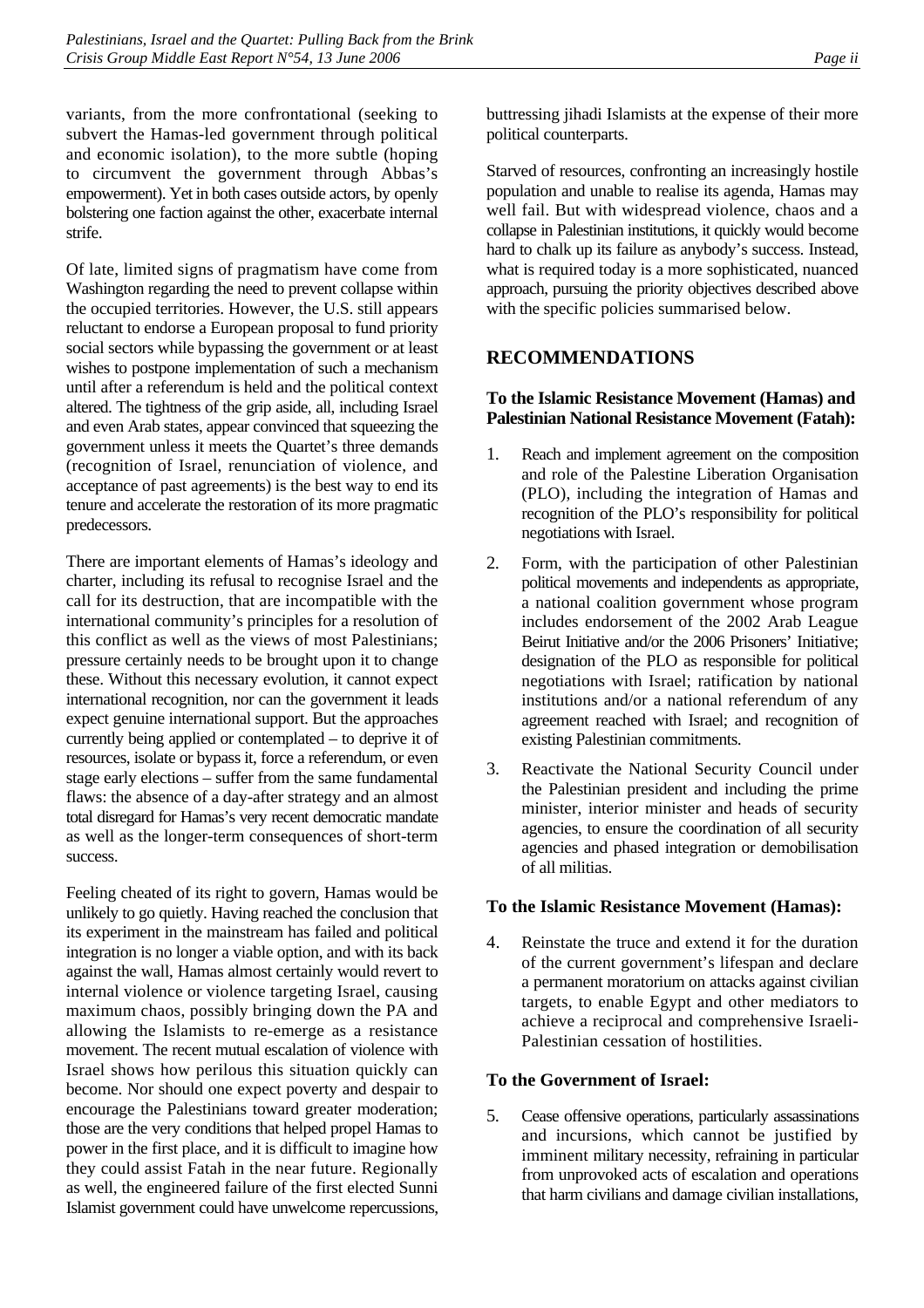and support third-party efforts to achieve a reciprocal and comprehensive cessation of Israeli-Palestinian hostilities.

- 6. Release all Palestinians in Israeli detention who have not been charged with an offence and respond to Palestinian initiatives to maintain quiet with timely and substantive prisoner releases.
- 7. Channel all withheld tax revenues to the Temporary International Mechanism proposed by the EU and maintain utility supplies and banking services to the Palestinian population.

#### **To the Members of the Diplomatic Quartet (U.S., EU, Russian Federation, UN):**

- 8. Subject to the PA abiding by existing Palestinian commitments and Hamas reinstating a truce, assign a UN-appointed mediator as its representative for contacts with the PLO, PA, Hamas, and other Palestinian organisations to obtain commitments from the PA government on the following matters:
	- (a) support for a reciprocal and comprehensive Israeli-Palestinian cessation of hostilities;
	- (b) recognition of applicable UN resolutions and the 2002 Arab League Beirut Initiative as the terms of reference for an Israeli-Palestinian political settlement; and
	- (c) approval of contacts between Israeli and Palestinian counterparts to improve delivery of services and mutual security, and on other matters of common interest.
- 9. Ensure Israel fulfils its humanitarian obligations under international law towards the civilian population of the occupied Palestinian territories, specifically by:
	- (a) providing unrestricted access to humanitarian agencies operating in the West Bank and Gaza Strip that have been certified as such by the UN mediator; and
	- (b) halting restrictions on the free movement of persons, goods, and services within, between, to and from the occupied territories that cannot be justified by legitimate security interests.
- 10. Issue a declaration that, while any Israeli withdrawal from occupied territory is welcome, it will not recognise boundaries situated within occupied territory established through unilateral measures nor the legitimacy of any settlements established in contravention of international law.
- 11. Present at an appropriate time a more detailed vision of a viable final status agreement.

#### **To the European Union and its Member States:**

- 12. Subject to agreement between UN mediator and the Palestinian government as described above:
	- (a) suspend the prohibition on contacts with the PA government and Hamas leadership to expedite discussions on core EU concerns relating to the government's political program, donor relations, the demobilisation and integration of armed factions and terms for the removal of Hamas from the EU blacklist of terrorist organisations; and
	- (b) restore 2005 levels and forms of donor support to the PA, including budgetary support.
- 13. In the absence of agreement between the UN mediator and the Palestinian government as described above, and subject to the PA government abiding by existing agreements and Hamas reinstating a truce:
	- (a) expand the proposed Temporary International Mechanism (TIM) in order to fund basic services in the occupied territories, including PA personnel, recurrent, and where necessary other costs, without distinction between civilian and security sectors, and wherever practicable through direct disbursements to personnel, suppliers, and contractors; and
	- (b) modify the proposed Temporary International Mechanism so that UN agencies and the World Bank rather than the PA presidency serve as intermediaries between donors and the PA administration, and proceed with implementation without additional delay.

# **To the Government of the United States:**

- 14. Refrain from threats against Palestinian political organisations and individual politicians that obstruct inter-Palestinian dialogue and the formation of a PA coalition government.
- 15. Revise the Office of Foreign Assets Control (OFAC) directives with respect to Hamas to state specifically that the standing exemption from penalty for dealing with a proscribed organisation provided to select international organisations, including the United Nations and the World Bank, will apply to third parties, such as banks and other institutions and entities, implementing programs for or handling funds received on behalf of those international organisations.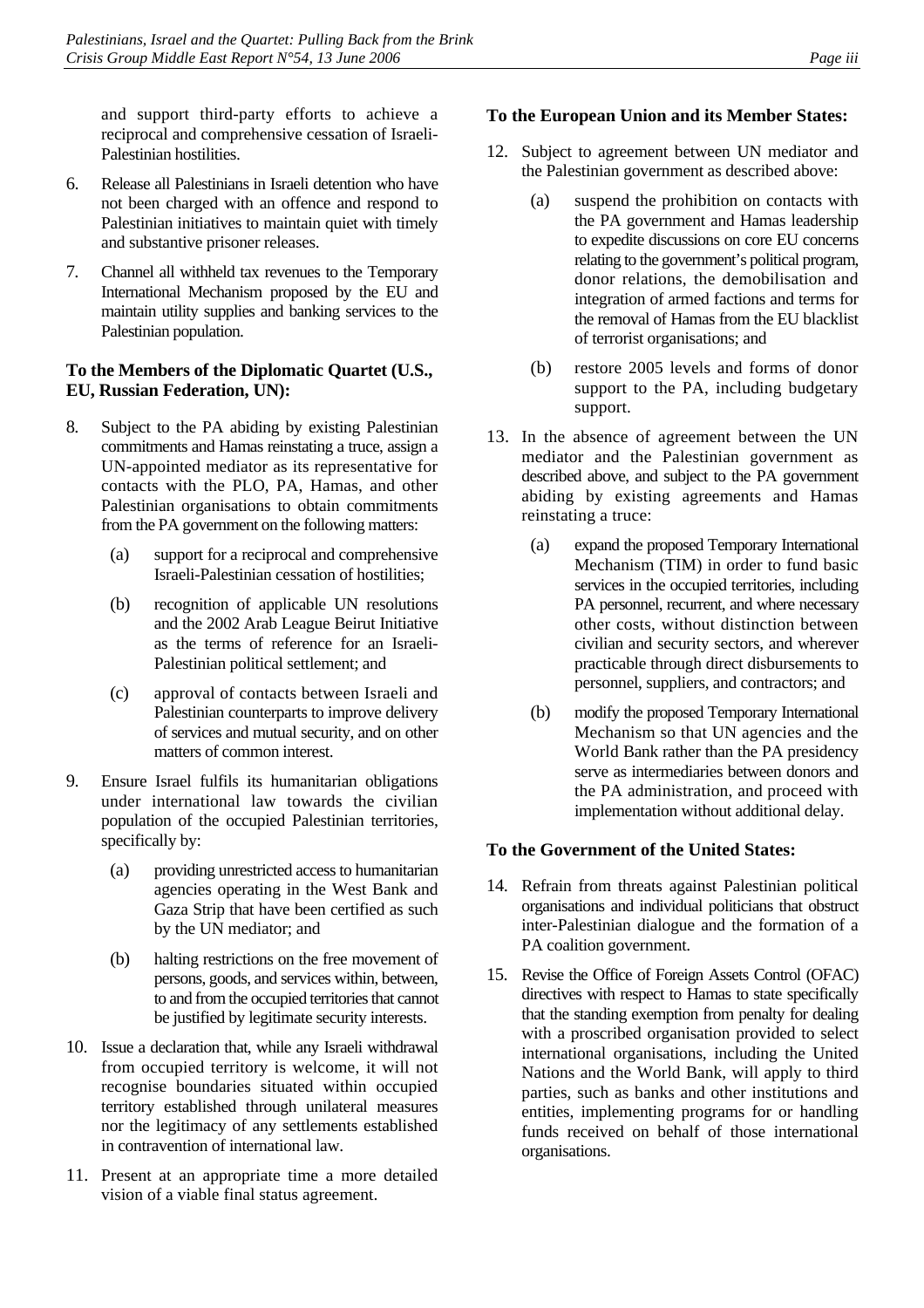#### **To the Chairman of the Arab League and member states:**

16. Engage with the PA government and Hamas leadership to seek endorsement of the Arab League Beirut Initiative.

**Jerusalem/Amman/Brussels, 13 June 2006**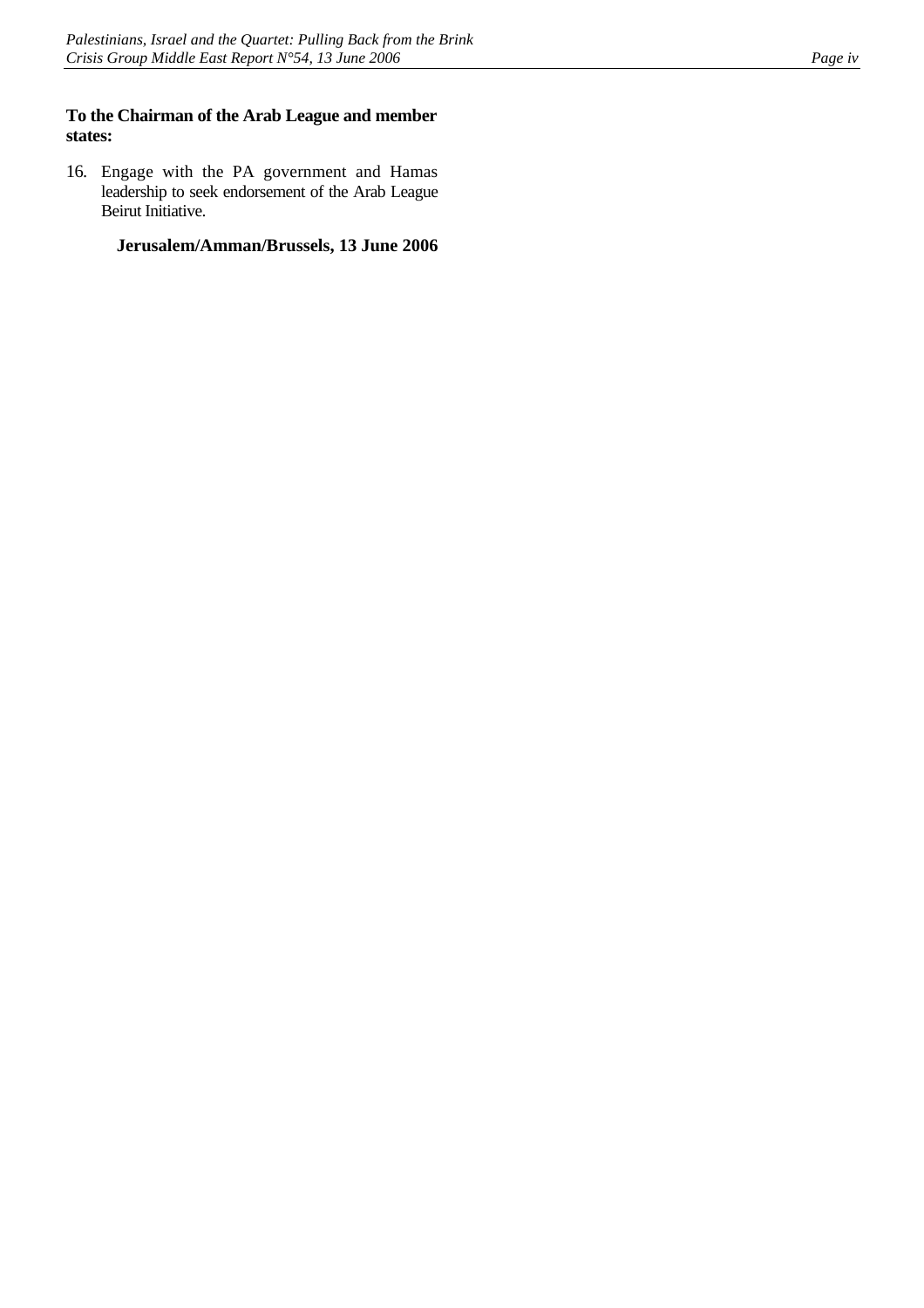**Middle East Report N°54** 13 June 2006

# **PALESTINIANS, ISRAEL AND THE QUARTET:**

Internationa **Crisis Group** 

# **PULLING BACK FROM THE BRINK**

# <span id="page-6-0"></span>**I. INTRODUCTION**

The new Palestinian Authority (PA) government's assumption of power on 29 March 2006 completed the most significant transition of power since the Palestinian National Liberation Movement (Fatah) along with other guerrilla groups established their dominance of the Palestine Liberation Organisation (PLO) in the wake of the 1967 Arab-Israeli War.

With the Islamic Resistance Movement (Hamas) today in control of the PA government and parliament, and Fatah retaining power over the PA's presidency as well as the PLO, the transition has not produced a comprehensive change of leadership. Rather, the situation is one of dual power, somewhat akin to what France experiences during periods when competing parties hold sway over different executive institutions. Given the circumstances in which this occurred – most prominently Israeli military occupation, but also Palestinian political and demographic fragmentation as well as domestic chaos – in some ways it is remarkable it took place at all, let alone in a peaceful, democratic and transparent manner. Nevertheless the PA's reconfiguration has confronted the political system, the region, and the wider international community with a series of challenges that in many respects are more complex than those the election was meant to resolve.

Fatah, in seeking to consolidate its legitimacy through elections, has instead lost hegemony over a system it continues to regard as its own. Hamas, which anticipated sharing power with Fatah and acquiring international recognition through participation in Palestinian institutions,<sup>1</sup> is by virtue of its victory confronted with greater and more stringent demands than before, along with the responsibility of governing alone and the overwhelming task of mobilising

resources.<sup>[2](#page-6-2)</sup> Growing tensions between Fatah and Hamas, between them and extra-institutional armed groups, as well as between the PA and a disenchanted public, can further destabilise an already volatile environment.

Israel, which rejected first Yasir Arafat and then Mahmoud Abbas (Abu Mazen) as interlocutors, must now contend with a counterpart that openly professes a disinterest in negotiations, is at best ambiguous about its strategic objectives, and continues to publicly uphold the right of armed resistance to military occupation. In principle, Hamas may prove a convenient foil and partner for Israel's strategy of unilateral disengagement from much of the West Bank. But escalating Israeli measures to isolate and undermine the PA while consolidating control over East Jerusalem and other strategic West Bank territory could trigger a resumption of full-scale violence. A series of attacks on 9 June that killed a senior PA security official and a number of Palestinian civilians has come perilously close to doing so. In other words, Israel may be able to thwart Hamas's attempt at governing, but in the process risks sacrificing its goal of undertaking a peaceful unilateral disengagement. Moreover, and in the longer run, a growing Israeli-Palestinian rupture is unlikely to produce either the mutual security or credible political process required for long-term stability.

For the international community as well, challenges and choices abound. Arab governments appear torn between fear that Hamas's success would inspire and embolden like-minded Islamist groups, particularly those associated with the Muslim Brotherhood, and concern that Hamas's manufactured collapse would further radicalise the region and strengthen the jihadi strand of Islamism. While most of the rest of the world has treated Hamas's ascendancy as a purely domestic matter, the most significant actors – the United States and European Union  $-$  have not.<sup>[3](#page-6-3)</sup> In

<span id="page-6-1"></span><sup>&</sup>lt;sup>1</sup> For further discussion of Hamas's approach to political integration see Crisis Group Middle East Report N°49, *Enter Hamas: The Challenges of Political Integration*, 18 January 2006; Crisis Group Middle East Report N°21, *Dealing With Hamas*, 26 January 2004; Graham Usher, "Hamas Risen", *Middle East Report* 238 (Spring 2006), pp. 2-11.

<span id="page-6-2"></span> $2$  See, for example, Hussein Agha and Robert Malley, "Hamas: The Perils of Power", *The New York Review of Books* 53:4 (9 March 2006.

<span id="page-6-3"></span><sup>3</sup> Most states within the region and elsewhere, including Egypt, Saudi Arabia, Turkey, Indonesia, Russia, China, Japan, India, Pakistan, South Africa, and Brazil, have maintained relations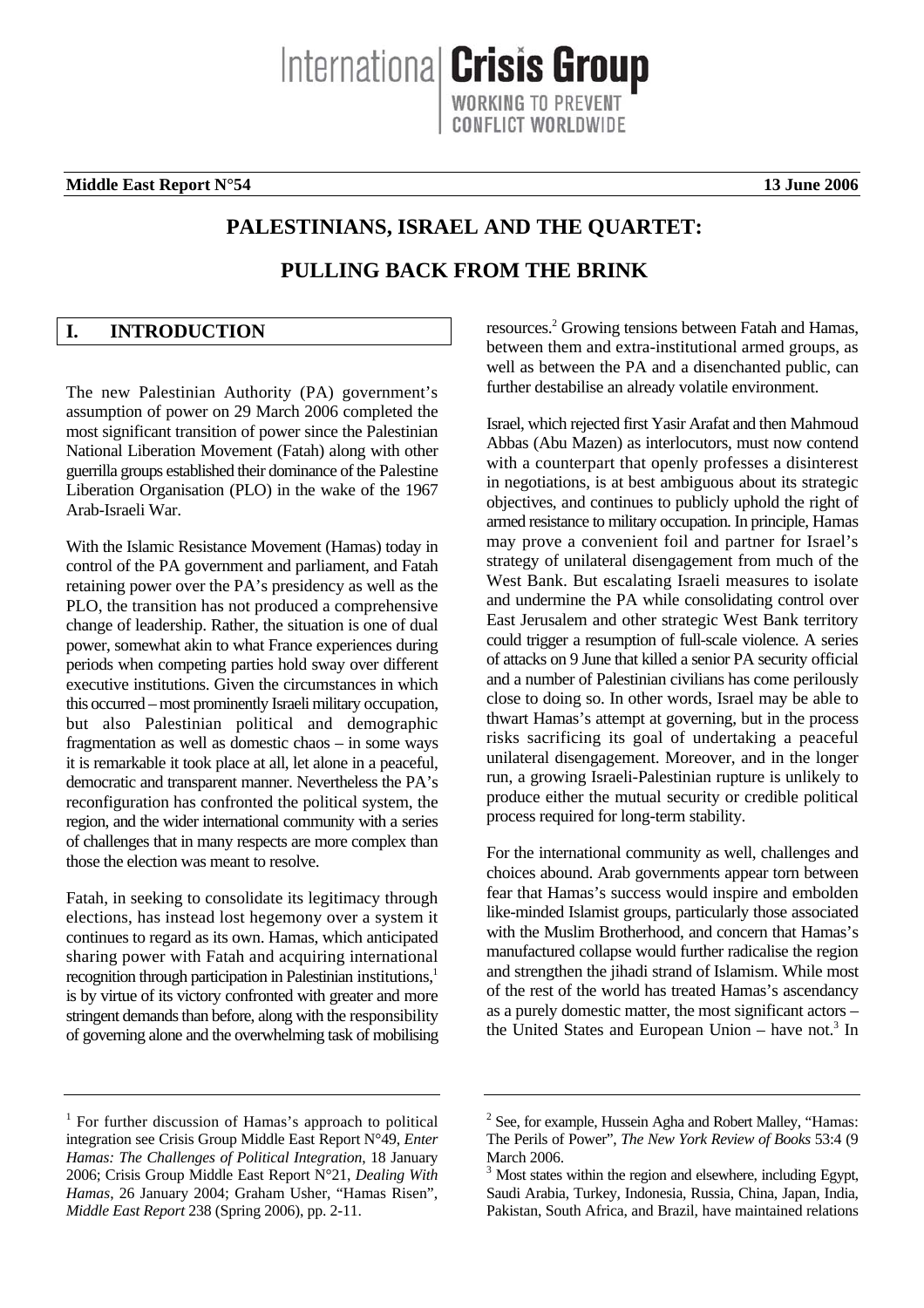contrast to Iraq, where Washington and Brussels actively encouraged the formation of a national unity government led by Islamists, or Lebanon, where they have largely averted their gaze from Hizbollah's participation in government, the entire relationship with the PA, as well as other forms of assistance to the Palestinian people, have either been severed or placed under review due to Hamas's executive role.

The U.S. (and, to a lesser degree, European) strategy appears to be one of containment, frustrating Hamas's government while avoiding a humanitarian crisis, and simultaneously preparing the ground for a popular backlash and/or a reversal of the electoral outcome.<sup>[4](#page-7-1)</sup> The purpose appears to be to send a clear message – to Hamas, the Palestinians, and the region as a whole – that the Islamist organisation's ideology and practice have no place in the political arena and will not be accorded one. Short of the Islamists' unlikely ideological conversion, in other words, the goal is to ensure they do not succeed. But few seem to have assessed the long-term consequences of a strategy that convinces the Islamists they are being set up for a failure they almost certainly will not accept quietly.

On all three fronts – the Palestinian/Palestinian, Palestinian/ Israeli and Palestinian/international community – prevailing dynamics are leading to dangerous breakdowns. Each needs to be reassessed and considered in light of what ought to be the principal priorities: to avoid a collapse of the PA, eruption of greater inter-Palestinian violence and resumption of full-scale Israeli-Palestinian confrontation.

# <span id="page-7-0"></span>**II. THE INTER-PALESTINIAN STRUGGLE**

Facing one of the most hostile external environments in its history, the Palestinian national movement also confronts one of its most acute internal crises. Fatah, unable to fully accept its electoral loss, has continued to act as if it remains in power, treating the new government as usurpers, temporarily in possession of positions and institutions that are rightfully its own. Hamas, unprepared for its parliamentary triumph and even less to govern alone,<sup>5</sup> has behaved as if it were still in opposition, relying on political posturing and denunciations of subversive plots as substitutes for hard decision-making.<sup>[6](#page-7-3)</sup> The result has been an increasingly bitter and perilously violent relationship, bringing the Palestinians to the brink of civil war. While both sides profess a determination to avoid this, and neither appears [t](#page-7-4)o have an interest in provoking it, $\lambda$  the worst may

<span id="page-7-2"></span> $<sup>5</sup>$  "We didn't expect to be in government. We thought we'd be a</sup> strong opposition. We were stunned". Crisis Group interview, Riyad Mustafa, Hamas parliamentarian, Ramallah, February 2006. Similar views were expressed by other Islamist PLC members. Crisis Group interviews, Salah Bardawil, Hamas PLC member and spokesman for its parliamentary faction, Khan Yunis, May 2006; Mustafa Abu Sway, Jerusalem, February 2006. Mark Perry and Alastair Crooke, "How to Lose the War on Terror 1: Talking with the 'Terrorists'", Asia Times, 31 March 2006, argue that the Islamists "purposely played down their expectations of a clear parliamentary victory over fears that the U.S. and Israel would press Palestinian President Abu Mazen to cancel the elections until Fatah could gain more strength". Indeed, Hamas leader Muhammad Nazzal, in a post-election interview with Crisis Group held in Cairo in February 2006, praised its report, *Enter Hamas*, on the grounds that it helped lull America, Israel, and Fatah into proceeding with elections. Echoing this view, an Islamist leader explained: "We did not enter the elections expecting to win. But after we were nominated as candidates and began campaigning among the people, it became clear to us that we were heading for victory and would achieve a majority". Crisis Group interview, Mahmoud Ramahi, PLC Secretary General, Ramallah, May 2006. That said, the tenor of debate and discussion within Hamas prior to 25 January 2006 centred around whether or not the movement should participate in government and assume ministerial posts if these were offered – an entirely superfluous debate if victory was indeed expected, and an indication that the magnitude of the victory came as a surprise. Indeed, several Hamas members interviewed prior to the elections offered specific predictions of their performance. The highest gave Hamas 60 seats, less than the 67 required for a parliamentary majority.

<span id="page-7-4"></span> $7$  Leaders on both sides expressed confidence their rivals were not reckless enough to risk a conflict. Crisis Group interviews,

with the PA and declined to revise these on account of Hamas's electoral victory.

<span id="page-7-1"></span><sup>&</sup>lt;sup>4</sup> "The goal is not to collapse the Hamas government right away. Hamas would not be blamed, we have no confidence in Fatah or Abbas at this point, and so don't see a substitute. It will take time, and we are prepared to wait". Crisis Group interview, U.S. official, Washington, March 2006.

<span id="page-7-3"></span><sup>6</sup> See, for example, the Friday sermons of PM Ismail Haniya, and public speeches of Hamas politburo leader Khalid Mashal, available in Arabic at http://www.palestine-info.net/arabic/ index.shtml.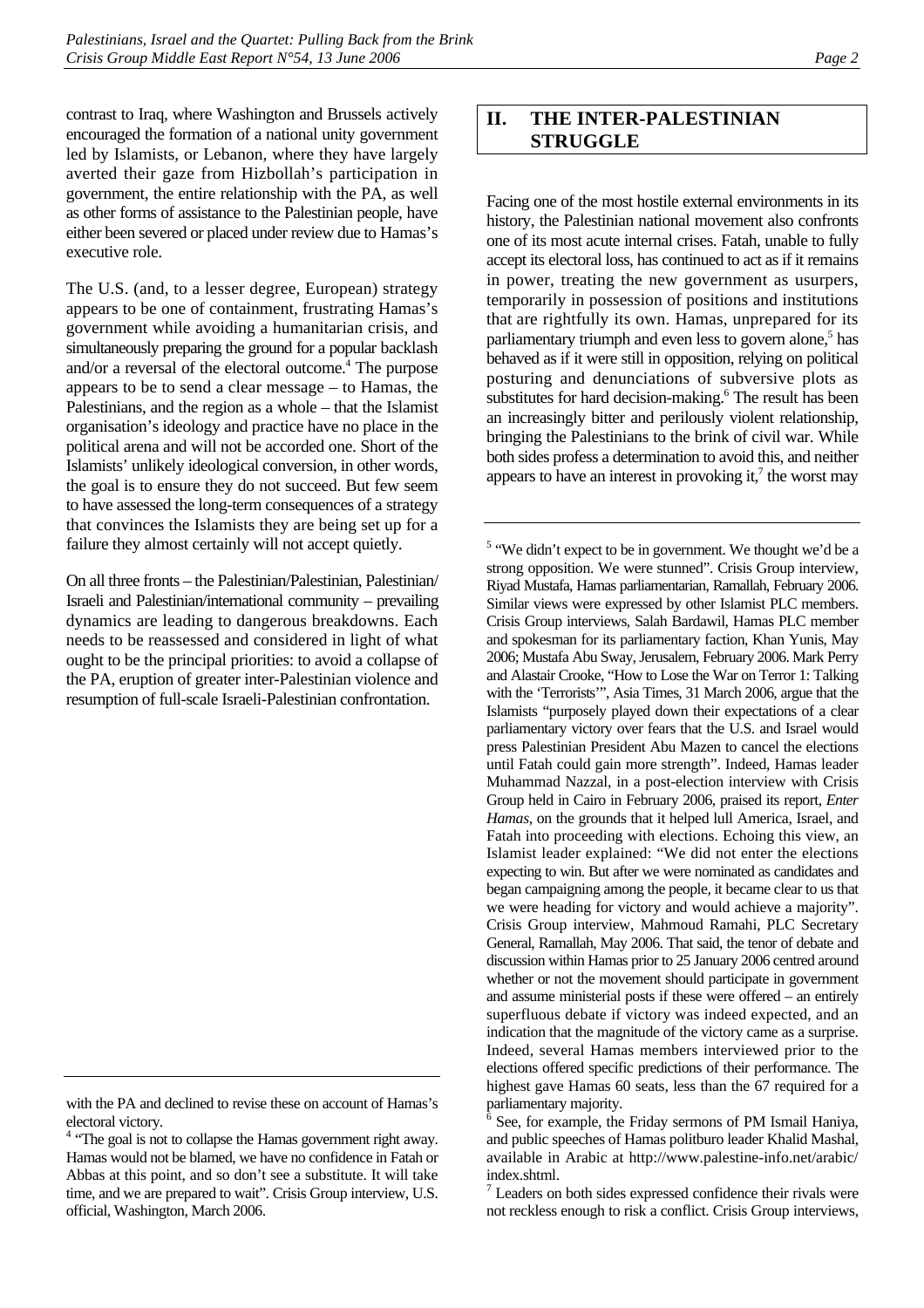yet materialise. The National Dialogue that was launched in late May to forge a political consensus and resolve the crisis appears to be as much about pressing partisan advantage as about securing strategic compromise. The situation is but a tragic step – the assassination of a senior Fatah or Hamas leader, for example – from all-out chaos.

# <span id="page-8-0"></span>**A. HAMAS IN GOVERNMENT**

In the immediate aftermath of Hamas's victory, some Palestinian and outside analysts speculated that the movement, confronted with the exigencies of governing and eager to achieve greater international recognition, might accelerate its political transition and formally adopt the more pragmatic views suggested by numerous leadership statements in recent years.<sup>8</sup> [S](#page-8-1)uch statements have, to some extent, continued. Thus, according to Prime Minister Ismail Haniya, speaking to Crisis Group in February 2006:

> The real problem is that we are not a state but the government of an authority existing in territory that does not meet the criteria of a state. I say clearly that if Israel wants to end this situation it must agree to a fully sovereign Palestinian state. If this does not happen the conflict will continue. The solution is a sovereign Palestinian state encompassing the West Bank and Gaza Strip, with its capital in East Jerusalem. This does not obligate me to recognise Israel. The reality is that Israel exists and is a state recognised by many, and I have to deal with this. There is no law compelling me to recognise it; the subject of recognition is not on the agenda. The solution is in the hands of the Israelis. We demand that it announce its commitment to a Palestinian state with its capital in Jerusalem, and clearly announce and fully respect a schedule for implementing this. We are under no obligation to offer initiatives and we do not provide political positions free of charge.<sup>[9](#page-8-2)</sup>

Likewise, in the words of Riad Mustafa, a Hamas parliamentarian:

I say unambiguously: Hamas does not and never will recognise Israel. Recognition is an act conferred by states, not movements or governments, and Palestine is not a state. Nevertheless, the government's program calls for the end of the occupation, not the destruction of Israel, and Hamas has proposed ending the occupation and a long-term truce (*hudna*) to bring peace to this region. That is Hamas's own position. The government has also recognised President Abbas's right to conduct political negotiations with Israel. If he were to produce a peace agreement, and if this agreement was endorsed by our national institutions and a popular referendum, then – even if it includes Palestinian recognition of Israel – we would of course accept their verdict. Because respecting the will of the people and their democratic choice is also one of our principles.<sup>10</sup>

However, the transition from opposition to government demanded far more clarity, and it was not forthcoming. Hamas and the new government failed to take the initiative by articulating clear and forward-leaning political positions that could convincingly return the ball to their opponents' court, sow dissent between the U.S. and EU, or produce a common script with other Palestinian forces. Instead, the new government and Hamas officials launched ambiguous trial balloons, offering one day what they withdrew the next. Hamas politburo leader Khalid Mashal "seems unable to make a statement these days without reference to the movement's 'realism'",<sup>11</sup> but rather than spelling out what this means seems primarily interested in balancing these statements with warnings that the Islamists will not capitulate to foreign pressure.

In early April, PA Foreign Minister Mahmoud Zahhar wrote a letter to UN Secretary General Kofi Annan calling for "our people to enjoy freedom, independence, and a dignified life with our neighbours in this holy part of the world", "achieving peace and stability in our region on the basis of a just and comprehensive peace" and accusing Israel of "destruction of any hope of achieving a resolution and peace on the basis of a two-state settlement".<sup>12</sup> Responding to fevered speculation that one of Hamas's most prominent hardliners had on behalf of the government formally accepted the two-state settlement, however, Zahhar denounced this interpretation; it seems he was only stating for the record the view that Israel was destroying this option, without himself endorsing it. Such incidents and others,

Shaikh Hamid Baitawi, Hamas PLC member, Ramallah, May 2006; senior PA officials, Ramallah, May 2006.

<span id="page-8-1"></span><sup>8</sup> See further Crisis Group Reports, *Enter Hamas; The Challenges of Political Integration*; and *Dealing With Hamas*, all op. cit. 9

<span id="page-8-2"></span><sup>&</sup>lt;sup>9</sup> Crisis Group interview, Ismail Haniya, Cairo, February 2006. See further Khalid Mashal, "We will not sell our people or principles for foreign aid", *The Guardian*, 31 January 2006; Musa Abu Marzuq, "What Hamas is seeking", *Washington Post*, 31 January 2006; Ismail Haniya, "A just peace or no peace", *The Guardian*, 31 March 2006; Danny Rubinstein, "Haniya tells *Haaretz*: Withdrawal to 1967 borders will lead to peace", *Haaretz*, 23 May 2006.

<span id="page-8-3"></span><sup>&</sup>lt;sup>10</sup> Crisis Group interview, Ramallah, May 2006.

<span id="page-8-4"></span>Crisis Group interview, George Giacaman, Director, Palestinian Institute for the Study of Democracy (Muwatin), Ramallah, February 2006.

<span id="page-8-5"></span><sup>&</sup>lt;sup>12</sup> Letter from PA Foreign Minister Mahmoud Zahhar to UN Secretary General Kofi Annan, 4 April 2006. Copy provided to Crisis Group.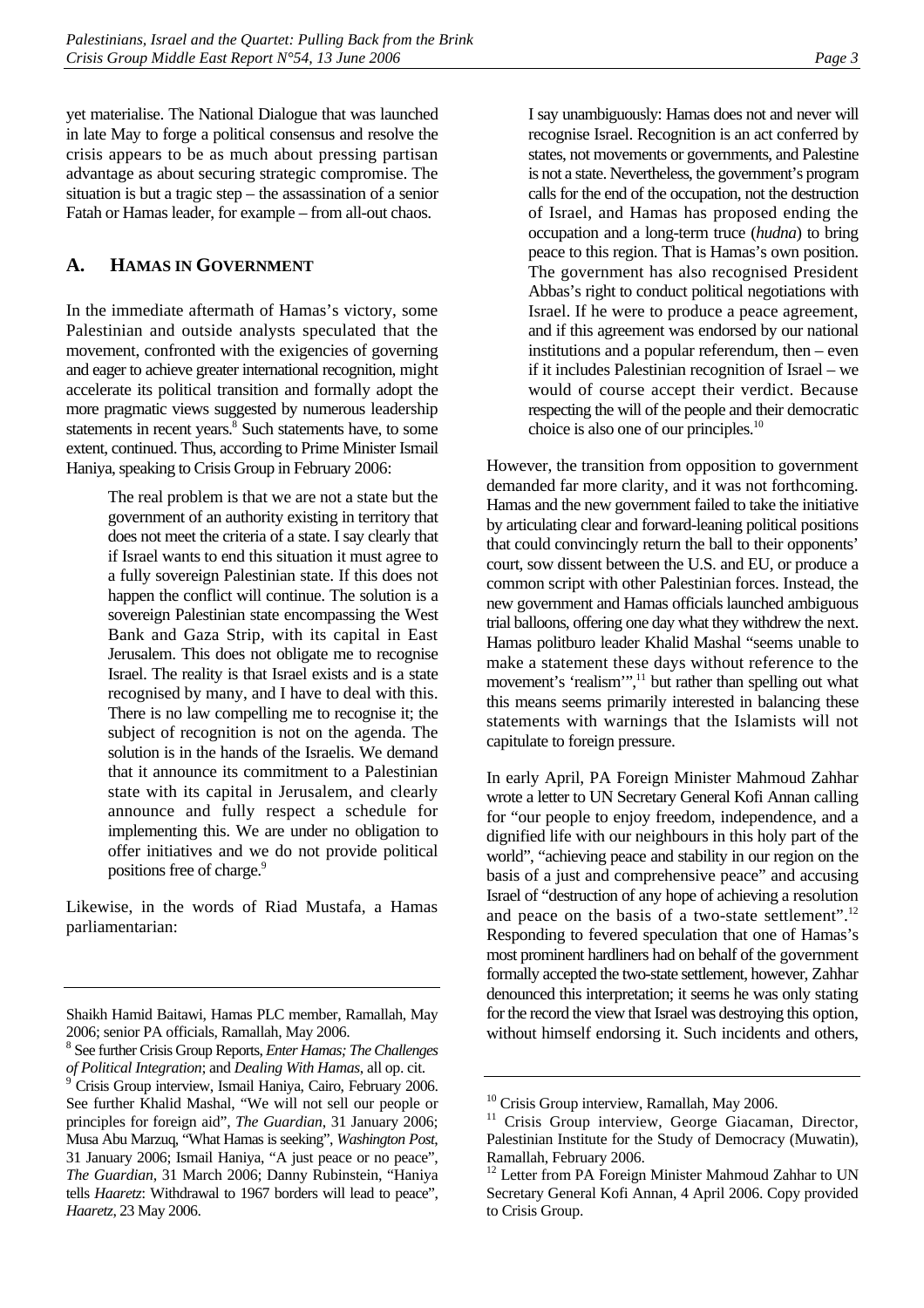presumably intended to demonstrate the Islamists' pragmatism and potential for flexibility, reinforced rather than ameliorated the image, dominant in much of the West, of a dogmatic movement camouflaging formal rejectionism with informal and non-binding statements.

Overall, the Islamists evinced surprisingly little appetite for change and far less of the political savvy they had displayed both in opposition and during the campaign. For instance, while the movement and government have separate spokespersons, and while candidates ran as members of the Change and Reform Bloc, the Islamists failed to draw the clear distinctions between Hamas and the government that might have allowed greater flexibility without compromising on core principles.[13 T](#page-9-0)heir inability to form either a coalition government or a cabinet led by independents was another indication in this regard, $14$  as was the monopolisation of institutional posts. The secretariat of the Palestinian Legislative Council (PLC), for example, is customarily shared with opposition and Christian parliamentarians but the current one is staffed exclusively by officers beholden to Hamas, even though there was no lack of opposition or Christian parliamentarians.[15](#page-9-2) 

Once it was formed, the government could have endorsed the Arab League's 2002 Beirut Initiative – accepted by every Arab government, Syria and Saddam Hussein's Iraq included – which conditions normal relations with Israel on full withdrawal from occupied territory and a negotiated solution to the refugee problem; acquiesced in the applicability of past PA commitments; accepted the PLO's 1988 Algiers Program (proclaiming statehood

<span id="page-9-2"></span>of Islamist "intransigence". Crisis Group interview, April 2006. 15 PLC Deputy Speaker Hasan Khreisheh is not an Islamist but his candidacy for parliament was supported by Hamas. In the previous parliament he served a similar function as an opposition member.

within the occupied territories to be the national movement's strategic goal); or, more recently, approved the 11 May Prisoners' Initiative (jointly signed by leading Fatah and Hamas members) $16 -$  any of which would have signalled acceptance of, or at least willingness to countenance, the two-state solution and modified the political context. Independent Palestinian activists as well as major Arab states pressed them to do so; so far, they have balked. Urged by Crisis Group in particular to accept the Beirut Initiative, senior Hamas leaders demurred. "If Israel accepts it or if the Quartet makes clear that it will actively seek to implement it once we say yes, then we will seriously consider it".<sup>17</sup>

Likewise, in lieu of a strategy to cope with the economic stranglehold, Hamas leaders have resorted to equivocation and rhetoric, speaking of "steadfastness", surviving on "olive oil and thyme",<sup>18</sup> and of pressure by Arab peoples on their regimes which would force them to provide aid[.19](#page-9-6) Some Fatah members, even while rejecting the Quartet's approach of pre-conditionality and denouncing it for bias, $20$ bitterly faulted Hamas for its inability to seize the initiative.<sup>21</sup>

<span id="page-9-7"></span><span id="page-9-6"></span><sup>19</sup> Crisis Group interview with Hamas official, March 2006. <sup>20</sup> "Quartet Go Home! It's a miserable body that has provided cover for the worst American policies. The 30 January Quartet statement is simply terrible, even worse than U.S. statements". Crisis Group interview with Nasir Qidwa, former PA Foreign Minister and Fatah Revolutionary Council member, Ramallah, February 2006. Others have chided the Quartet and its members for double standards, noting that Palestinian attacks on Israeli targets routinely draw vigorous condemnation while more frequent killings of Palestinians often pass without acknowledgement. Indeed, the strongest statement offered by Washington in response to the 9 June killing of six members of a Palestinian family in the Gaza Strip – for which it expressed regret – was, "We call on the Palestinian authority to prevent all acts of terrorism". *Haaretz*, 11 June 2006.<br><sup>21</sup> Responding to such criticism, Hamas leaders question why

<span id="page-9-8"></span>the burden should be on them to endorse the Beirut Initiative,

<span id="page-9-0"></span><sup>&</sup>lt;sup>13</sup> "We told Hamas: Fatah itself has not lived up to the Quartet's three conditions, but the PA under its stewardship did. Why can't you do the same?". Crisis Group interview, independent Palestinian observer, Washington, May 2006. Others have pointed out that Arafat recognised Israel in his capacity as PLO Chairman, and that Fatah has to this day not adopted a similar decision.

<span id="page-9-1"></span><sup>&</sup>lt;sup>14</sup> The question of Hamas's willingness to form a coalition government has been hotly disputed. Hamas leaders insist they spent a month trying to accommodate Fatah and that independents backed out under U.S. pressure (the U.S. reportedly made clear that any member of the government would be barred from entry into the country or from contacts with American officials). "We spent a month with all the factions to form a coalition with Fatah and find a common program but they insisted that there was no solution unless we accepted their plan in full, which had just been rejected by the people". Crisis Group interview, Salah Bardawil, Khan Yunis, May 2006. Rival factions blame Hamas's reluctance to compromise; one potential independent cabinet member states negotiations failed because

<span id="page-9-3"></span><sup>&</sup>lt;sup>16</sup> The latter document calls for the establishment of a Palestinian state in the 1967 borders without explicit reference to recognition of Israel but with reference to international legitimacy; affirms the right to resist the occupation by all means within those boundaries; and calls for the refugees' right of return to be guaranteed. For a more detailed discussion, see Section II D below.

<span id="page-9-4"></span><sup>&</sup>lt;sup>17</sup> Crisis Group interview, March 2006.

<span id="page-9-5"></span><sup>&</sup>lt;sup>18</sup> Prime Minister Haniya's reference to the traditional Palestinian condiment of olive oil and thyme (*zayt wa za'tar*), while similar to statements made by Arafat and other Palestinian leaders in past crises to indicate the popular capacity for steadfastness, has been subjected to increasing public ridicule as the economy deteriorates further. Some have also begun to cynically inquire if it has become a staple on the menu of Hamas leaders and officials. Crisis Group interviews, Palestinian residents, West Bank and Gaza Strip, May 2006.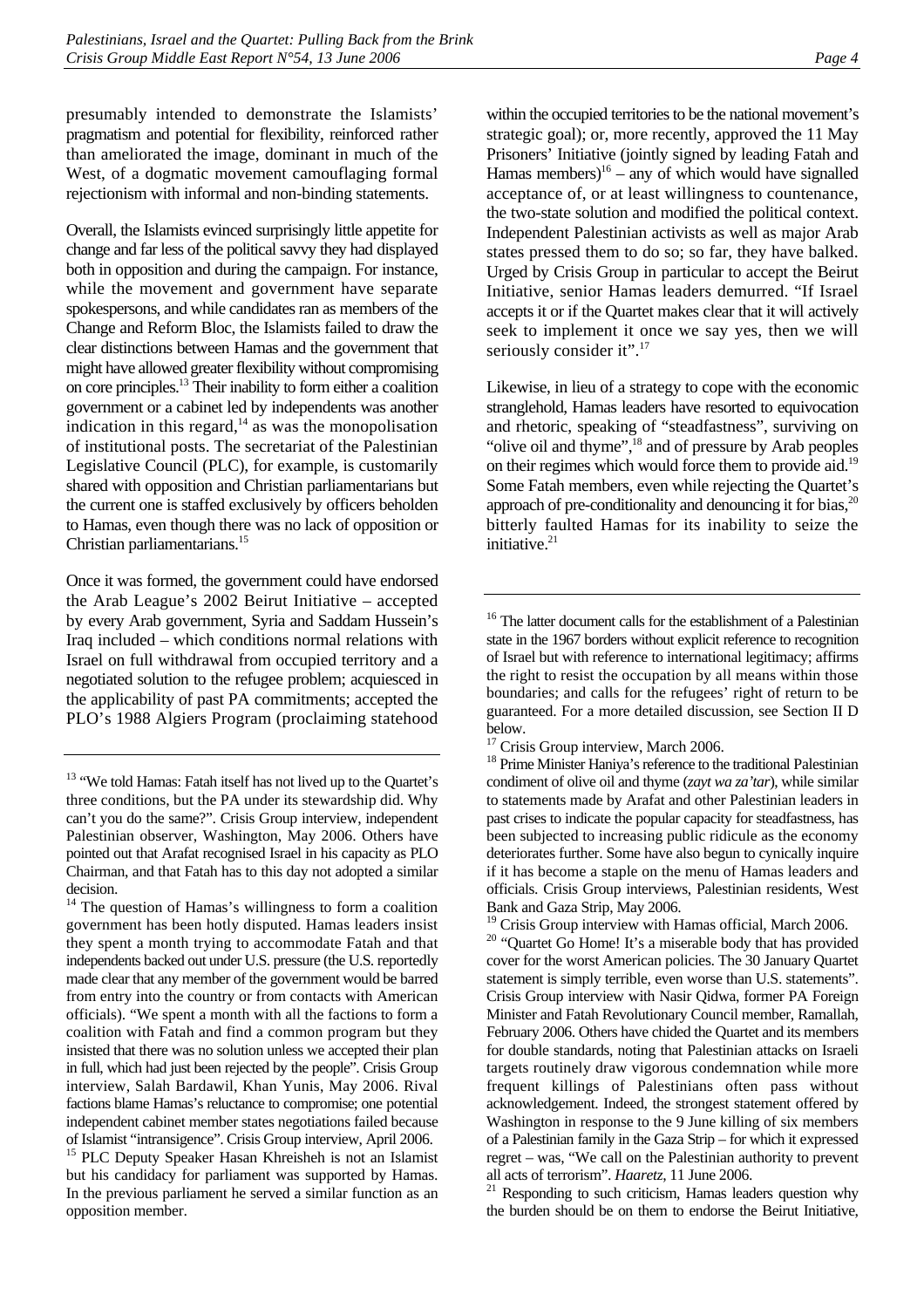Interpretations differ as to why the movement has failed to formalise the greater flexibility shown by individual leaders now that it has the opportunity to exercise real power and now that the potential costs of intransigence – an inability to deliver on campaign promises, growing discontent among unpaid government employees and the possibility of domestic violence – have become appreciably higher. For many, some Palestinians included, it reflects the strength of Hamas's Islamist ideology and beliefs, and in particular the prohibition against recognising the legitimacy of Israel's existence on what is defined as sacred Muslim territory.<sup>22</sup>

Another explanation relates to the difficulties experienced by a movement that is accustomed to changing only gradually and on the basis of extensive internal consultation, to adapt rapidly to unexpected circumstances and resolve its organisational differences in real time and in the limelight. Given the short period Hamas has been in office, and in the context of heavy international and domestic pressure, the movement may simply not have had the necessary political space and time required to conduct and conclude its internal debates.

That such debates exist is not in serious doubt. Indeed; there is growing evidence of tensions within Hamas that cut across various and at times overlapping lines – inside/ outside; West Bank/Gaza; younger/older generations; and perhaps political/military as well. For example, some members of the PLC and government – by virtue of their institutional position and need to deliver on campaign promises – have appeared more receptive to international demands and more intent on avoiding a clash with Abbas. According to Ghassan Khatib, a political analyst and former PA minister, the internal leadership's agenda increasingly is determined by the exigencies of government and the imperative of addressing their constituents' socioeconomic priorities, while the exile leadership focuses on maintaining Iranian funding and Syrian political support. "The challenges of governing and meeting basic needs necessarily diminish the importance of ideology. It can't be avoided". $^{23}$ 

Hamas officials are predictably tight-lipped about any internal tensions. Commenting on this, a leader in the occupied territories stated that "we have four committees that participate in decision-making: West Bank, Gaza Strip, prisoners, and exile. If any three of these endorse a position, it becomes the decision of the movement".[24 B](#page-10-2)ut disagreements increasingly have flared into the open. In April, for example, Deputy Prime Minister Nasir-al-Din Sha'ir publicly criticised exiled Politburo chief Khalid Mashal for an outspoken attack on Fatah leaders, whom Mashal had accused of seeking to mount a "coup" in collusion with the U.S. and Israel.<sup>25</sup> While Sha'ir is an independent Islamist rather than Hamas member, he would have been unlikely to make such a statement without at least tacit government support. He may also have been sending a signal to his cabinet colleagues that the interests of the national government need to supersede the partisan ones of the Islamist movement. In the event, he was not reprimanded.

More recently, in assessing the 11 May Prisoners' Initiative, Hamas leaders and officials responded in a muddled and disorderly fashion – shown from the outset in their failure to either endorse or reject a document co-signed by one of its most prominent prisoners. These differences became more pronounced in response to Abbas's 25 May ultimatum for Hamas to endorse the Initiative within ten days or face a referendum in 40. PLC speaker Aziz Dwaik appeared to accept a referendum on the grounds that "returning to the people is one of the most important principles in democracy", while PLC member Mushir Masri denounced it as a "coup against the democratic choice of the Palestinian people".[26](#page-10-4) Personifying these contradictions and the movement's dilemma, exile leader Muhammad Nazzal characterised it as "blackmail" and "a tool of pressure on Hamas", before concluding that "no one can be against a referendum because it will show the will of the people".<sup>27</sup>

All in all, such disagreements have made it hard for the Islamists rapidly to come up with a unified, let alone a

when Israel has rejected it, arguing that the past ten years have seen Palestinians accept one compromise after another with no returns. They also raised substantive objections to the initiative, in particular its provisions on the Palestinian refugee question, which call for a negotiated solution rather than unconditional recognition of their right of return. Crisis Group interview with Hamas leaders, March 2006.

<span id="page-10-0"></span> $22$  "This is not a matter of tactics; it goes to the very root of Hamas's Islamist creed. They simply cannot deviate from their religious conviction that all of mandatory Palestine is *waqf*  [Islamic mortmain]*,* and that none can be relinquished". Crisis Group interview, U.S. official, Washington May 2006. "It is an ideological principle of the Muslim Brotherhood. They will never recognise Israel. They are ready to become agents of the U.S. and CIA, but not to give legitimacy to Israel. They will recognise it de facto but never de jure. This makes the political path very difficult". Crisis Group interview, senior Fatah official and Palestinian presidential adviser, Ramallah, March 2006.

<span id="page-10-1"></span><sup>&</sup>lt;sup>23</sup> Crisis Group interview, Ghassan Khatib, former PA Minister of Labour, Planning, and Health (Acting), Ramallah, May 2006.  $24$  Crisis Group interview, Ramahi, May 2006.

<span id="page-10-2"></span>

<span id="page-10-3"></span><sup>&</sup>lt;sup>25</sup> Palestine News Network, "Political office leader Khalid Mashal speech: No way we will bend to U.S., Israeli & Fatah pressure to be subservient to the zionists – Fatah leaders in uproar", 22 April 2006, at http://www.pnn.ps/english/archive 2006/apr/week4/220406/report1.htm.

<span id="page-10-4"></span><sup>26</sup> Joel Greenberg, "Hamas faces challenge on Israel's right to exist", *Chicago Tribune*, 25 May 2006.<sup>27</sup> Reuters, 26 May 2006.

<span id="page-10-5"></span>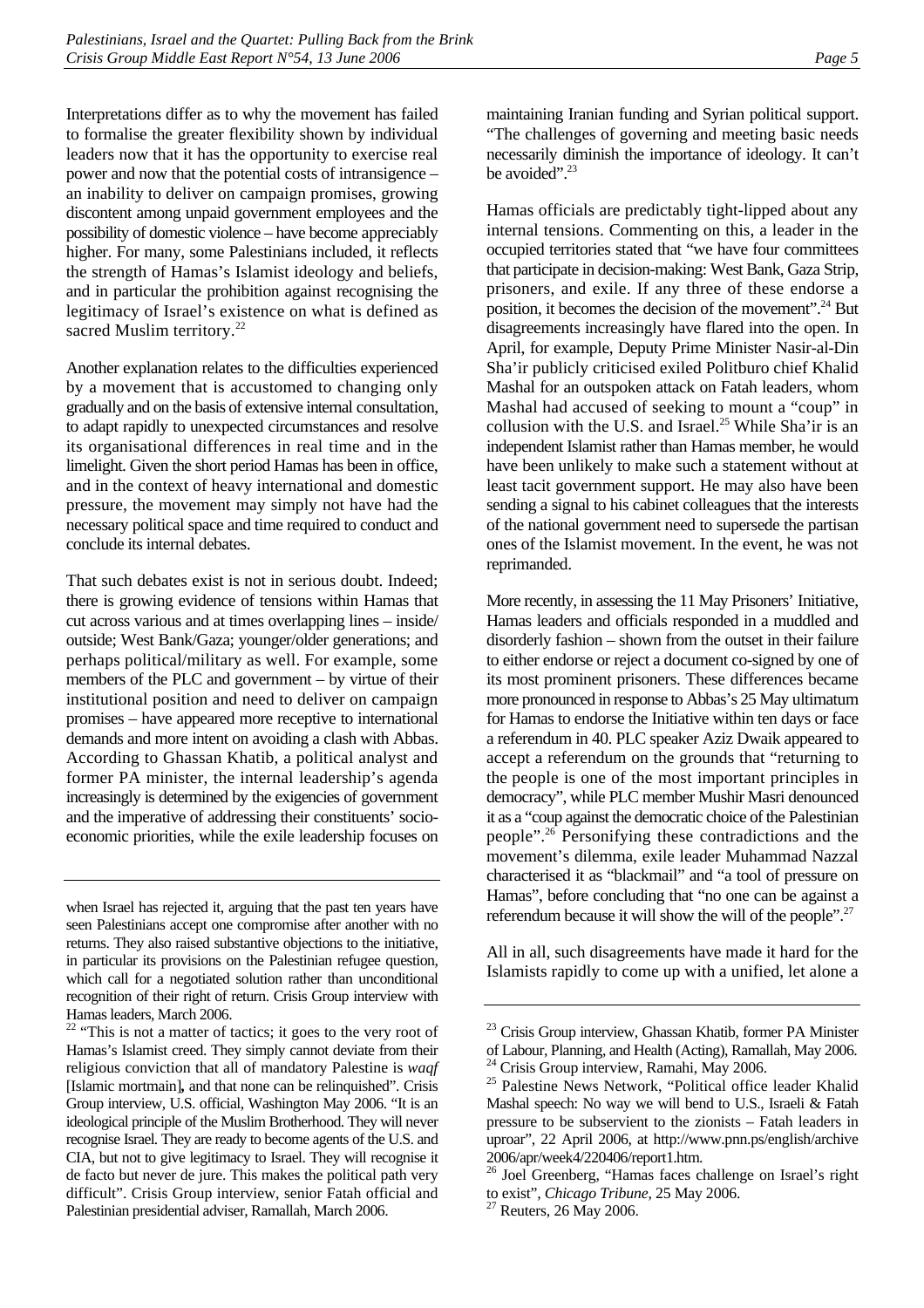forward-leaning position. While Hamas's brand of democratic centralism and its very deliberative method of resolving differences served it well in opposition, they are severely undermining its credibility and effectiveness in government.

It also can be argued that Hamas's disappointing lack of pragmatism reflects the reactions of a movement under siege, pressured by all sides – Fatah included – to acquiesce to non-negotiable (and, in their eyes, humiliating) demands; indeed, some independent Palestinian observers believe that the confrontational tactics adopted by the Quartet and Fatah have contributed to Hamas's uncompromising stance. "We should have given them the time and space to evolve. By pressing them immediately and imposing unrealistic demands, we made it more difficult for them to show flexibility and strengthened the hand of their more militant leaders"[.28 S](#page-11-0)enior Hamas officials made the point that they stood to lose far more in the public eye by bowing to foreign diktats and making ideological U-turns than by sticking steadfastly to past positions. According to a senior Hamas leader:

> The Palestinian public would not understand or forgive us if we changed positions overnight, after campaigning on a different platform, in response to outside pressure. They did not elect us to pursue the policies of those we defeated and which produced nothing after ten years. They elected us to stand for what we believe and to stand firm.<sup>29</sup>

For Riad Mustafa, a Hamas parliamentarian, "If we are forced to choose between our beliefs and political power we will sacrifice authority to maintain our beliefs".<sup>30</sup> This posture was made all the easier since the Quartet demands were deemed excessive by large, probably majority segments of the public. $31$  In the words of a Palestinian analyst:

> Many Palestinians see this as another instance of double standards. They are being asked to recognise the state of Israel while Israel continues to occupy

Palestinian land and before Israel has recognised a Palestinian state in the 1967 borders. They are being asked to renounce violence while every day they experience the effect of Israeli violence. And they are being asked to accept past agreements while Israel has attached so many reservations to the Roadmap as to make its acceptance a nullity. $32$ 

Whatever the reasons for Hamas's approach, the end result has been diplomatic and economic paralysis, strengthening the conviction of those inside and out who favour a policy of pressure to cause the government to fall. Advocates of an engagement policy have been inhibited, unable to point to unequivocal movement on the PA government's part to buttress their case that a new approach was warranted.<sup>33</sup> In the words of a European diplomat, "with its contradictory noises, Hamas made it easy for the Quartet to stick together".<sup>34</sup> Pointing to statements made by Hamas leaders and PA cabinet members that condoned rather than condemned a 17 April suicide bombing in Tel Aviv by Islamic Jihad, another Western diplomat reached an identical conclusion.<sup>35</sup>

Rigidity is one concern; inexperience another. While the PA government has been hamstrung financially, it has also been hampered by Hamas's performance. The mantra among Fatah leaders and other critics is that "Hamas doesn't know how to govern".[36 I](#page-11-8)n response, the Islamists insist they inherited a shambles and are working effectively to fix it.<sup>37</sup> More importantly, they insist they have not yet begun to govern because the combination of Israeli policies, international boycott and Fatah obstruction (via its loyalist civil service and hold over the PA's financial institutions) has deprived them of the resources and institutions required to rule.<sup>38</sup>

<span id="page-11-0"></span><sup>&</sup>lt;sup>28</sup> Crisis Group interview, independent Palestinian observer, Washington, May 2006.

<span id="page-11-1"></span><sup>&</sup>lt;sup>29</sup> Crisis Group interview, senior Hamas official, March 2006.

<span id="page-11-2"></span><sup>&</sup>lt;sup>30</sup> Crisis Group interview, Ramallah, May 2006.

<span id="page-11-3"></span><sup>&</sup>lt;sup>31</sup> In a public opinion poll conducted in late April 2006, for example, 64 per cent opposed the proposition that Hamas should recognise Israel in exchange for international funding of the PA. "Poll: The Palestinian Government and International Funding", Birzeit University Development Studies Centre, 30 April 2006, at www.jmcc.org. Responding to an identical question for a poll conducted by Birzeit University's Development Studies Program in June, 61 per cent opposed recognition in exchange for funding. "Public Opinion Poll #27: Living Conditions, National Dialogue and the Referendum, Evaluation of Institutions", at http://home.birzeit.edu/dsp/opinionpolls/poll27/analysis.html.

<span id="page-11-4"></span><sup>&</sup>lt;sup>32</sup> Crisis Group interview, Palestinian analyst, Washington, April 2006. Prime Minister Haniya did not mince his words on this issue: "Do policymakers in Washington and Europe ever feel ashamed of their scandalous double standards? Before and since the Palestinian elections in January, they have continually insisted that Hamas comply with certain demands….But we have not heard a single demand of the Israeli parties that took part in this week's elections, though some advocate the complete removal of the Palestinians from their lands....Though we are the victims, we offer our hands in peace, but only a peace that is based on justice". Ismail Haniya, "A just peace or no peace", *The Guardian*, 31 March 2006.<br><sup>33</sup> Crisis Group interview, European diplomats, May 2006.

<span id="page-11-5"></span>

<span id="page-11-6"></span><sup>&</sup>lt;sup>34</sup> Crisis Group interview, EU diplomat, Jerusalem, May 2006.

<span id="page-11-7"></span><sup>&</sup>lt;sup>35</sup> Crisis Group telephone interview, May 2006.

<span id="page-11-8"></span><sup>&</sup>lt;sup>36</sup> Crisis Group interviews, Fatah leaders and secular Palestinian activists, West Bank and Gaza Strip, January-May 2006.

<span id="page-11-9"></span>Crisis Group interviews, Hamas leaders and PA government officials, Cairo, West Bank and Gaza Strip, February-May 2006.

<span id="page-11-10"></span><sup>38</sup> Crisis Group interview, Riad Mustafa, May 2006.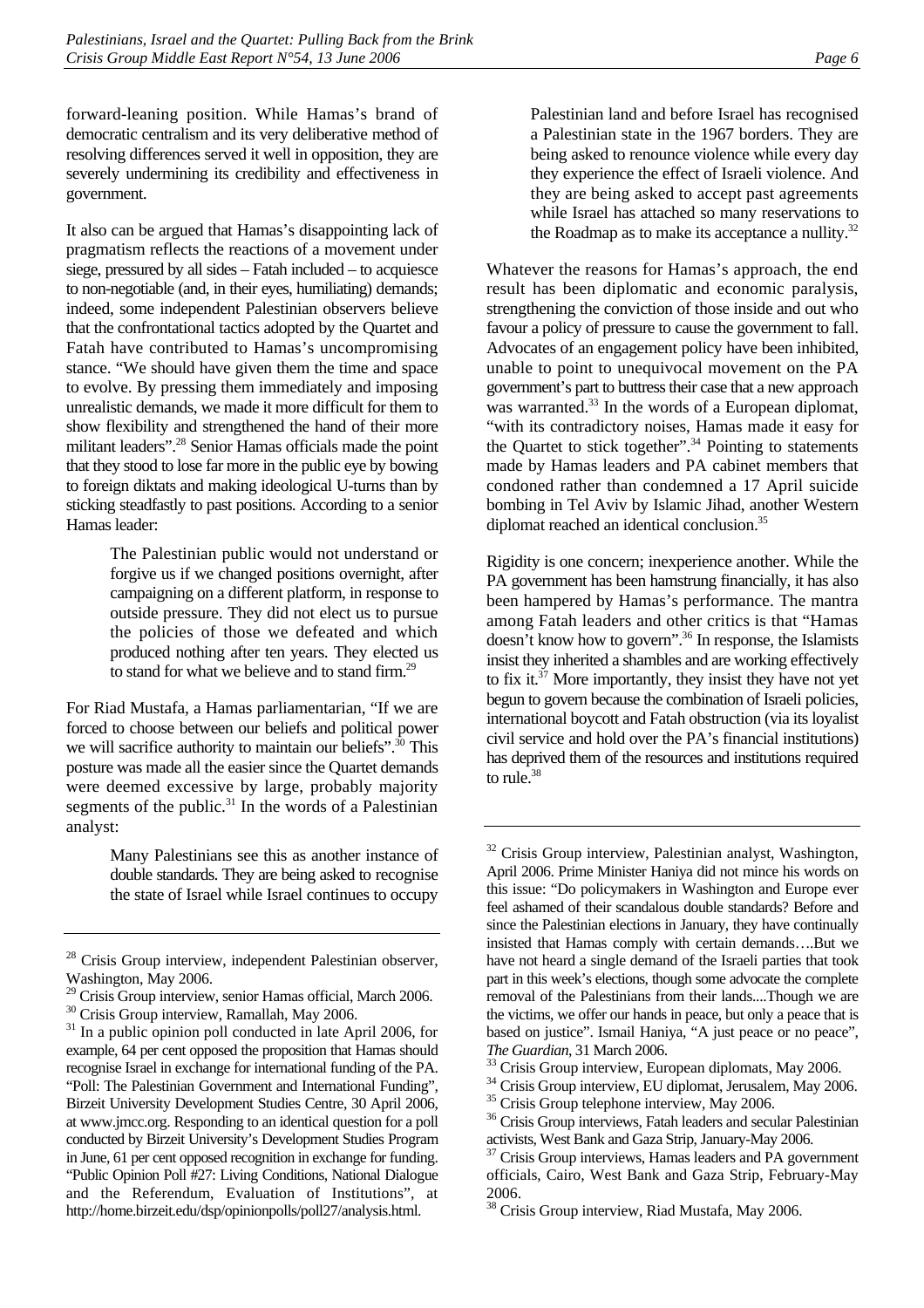Criticism of the civil service is particularly harsh, as Hamas officials dismiss suggestions that a neutral bureaucracy is being shunted aside by an Islamist government. Rather, they claim the civil service is a partisan force appointed and directed by Fatah that is actively working to block the government from fulfilling its duties. "There are 5,300 Directors-General in the PA, all of them Fatah. Because of the financial crisis we have been unable to make any appointments. How can a general lead an army loyal to the other side?"[39](#page-12-0) 

A Fatah activist concurs that "Hamas is unable to bring its own people into the PA. So long as the financial crisis persists it would be too unseemly for them to make the new appointments they are entitled to".[40](#page-12-1) And the head of an international agency confirms that both the presidency and the civil service are seeking to impede the ministers' work.<sup>41</sup>

All that said, it appears beyond dispute that the Islamists were unprepared for the difficulties they currently face. By most accounts, they underestimated the extent of the challenge, initially assuming that their electoral achievement would automatically produce international recognition, while minimising threats emanating from the Quartet and others as either unlikely to materialise or easily overcome. On the eve of his 29 March investiture as finance minister, for example, Omar Abd-al-Raziq suggested any differences with the EU would be resolved based on a shared commitment to transparency and accountability. If not, he foresaw little difficulty in obtaining the necessary resources from Arab and Islamic states, PA government corporations, or – should all else fail – Palestinian banks.<sup>42</sup> Hamas officials interviewed by Crisis Group also displayed a surprising lack of detailed knowledge concerning the PA's dependency on the outside world and its relationship with Israel.<sup>43</sup>

This has severely limited the government's ability to maintain a functioning administration let alone implement its program. Ghassan Khatib, a leader of the Palestinian People's Party who held three ministerial posts in Fatahdominated cabinets, notes the Hamas-dominated PLC has ratified only two initiatives: the first depriving deputy ministers and other senior civil servants of their financial authority and a number of other powers, the second a wholesale abrogation of decrees issued by Abbas in the interregnum between the old and new parliaments.<sup>44</sup> Within

ministries, the situation is perceived by some as no better. "We thought Fatah was factional but they are nothing compared to Hamas. They are treating the civil service as the opposition".<sup>45</sup> Justified or not,<sup>46</sup> such suspicion has its costs; while some ministries have maintained their chains of command, in others the ministers' loyalist advisers serve as the interface, with even routine activity such as correspondence requiring ministerial approval.<sup>47</sup>

Low morale has led to absenteeism, which is crippling several ministries. In one, for example, a senior civil servant estimates it has reached 50 per cent:

> I only come here out of a sense of obligation. I have three assistants who now rotate working days. They have transport costs that exceed \$100 a month and are not getting paid, and there is no work to compel them to come here. The work of a ministry consists of projects, activities, and relations, but now there is no money for any of these so the ministry is paralysed. We no longer have money for office supplies, or even for the transportation we need for interministerial and other meetings because since early May gas stations no longer accept PA fuel coupons. People no longer come here for services because they know we can't provide them. There's an awful lot of card-playing within the PA these days. The only functioning ministries are health and education, but after schools close next week the latter will stop functioning as well. $48$

<span id="page-12-0"></span><sup>&</sup>lt;sup>39</sup> Crisis Group interview, Riad Mustafa, May 2006.

<span id="page-12-1"></span><sup>40</sup> Crisis Group interview, Ramallah, May 2006.

<span id="page-12-2"></span><sup>&</sup>lt;sup>41</sup> Crisis Group interview, May 2006.

<span id="page-12-3"></span><sup>42</sup> Crisis Group interview, Ramallah, March 2006.

<span id="page-12-4"></span><sup>&</sup>lt;sup>43</sup> Crisis Group interviews, Hamas officials, March 2006.

<span id="page-12-5"></span><sup>44</sup> According to Article 43 of the Palestinian Basic Law (interim constitution) the presidency has the right to issue decrees when

the PLC is not in session but these only retain the power of law

<span id="page-12-6"></span>if approved by the first subsequent session convened by the PLC. 45 "Hamas ministers could easily have taken a professional as opposed to political approach to senior civil servants. In the event a Fatah civil servant seeks to sabotage the proper functioning of a ministry, the law entitles the minister to take disciplinary action". Crisis Group interview, Ghassan Khatib**,**  May 2006.

<span id="page-12-7"></span><sup>&</sup>lt;sup>46</sup> Hamas has acted to present its management of state institutions as non-partisan. Thus, whereas throughout the PA, including in offices staffed by senior Islamist officials, the only pictures on the wall are those of Abbas and Arafat, with no evident attempt to replace them with pictures of Hamas dignitaries**,** Preventive Security commanders in Khan Younis burnish their camps with numerous pictures of Mohammad Dahlan, their former commander, and fly Fatah flags from the ramparts.

<span id="page-12-8"></span><sup>&</sup>lt;sup>47</sup> Crisis Group interview, senior PA civil servant, Ramallah, May 2006.

<span id="page-12-9"></span><sup>&</sup>lt;sup>48</sup> Crisis group interview, senior PA civil servant, Ramallah, May 2006. Such absenteeism levels are not the norm, however. At the ministry of labour, for instance, a senior official reports 96.3 per cent attendance, "the highest of any ministry. We've instructed our employees to report for duty at the ministry branch office closest to their place of residence to reduce their transportation costs". Crisis Group interview, Ramallah, May 2006. Likewise, Minister of Planning Samir Abu Aisha, who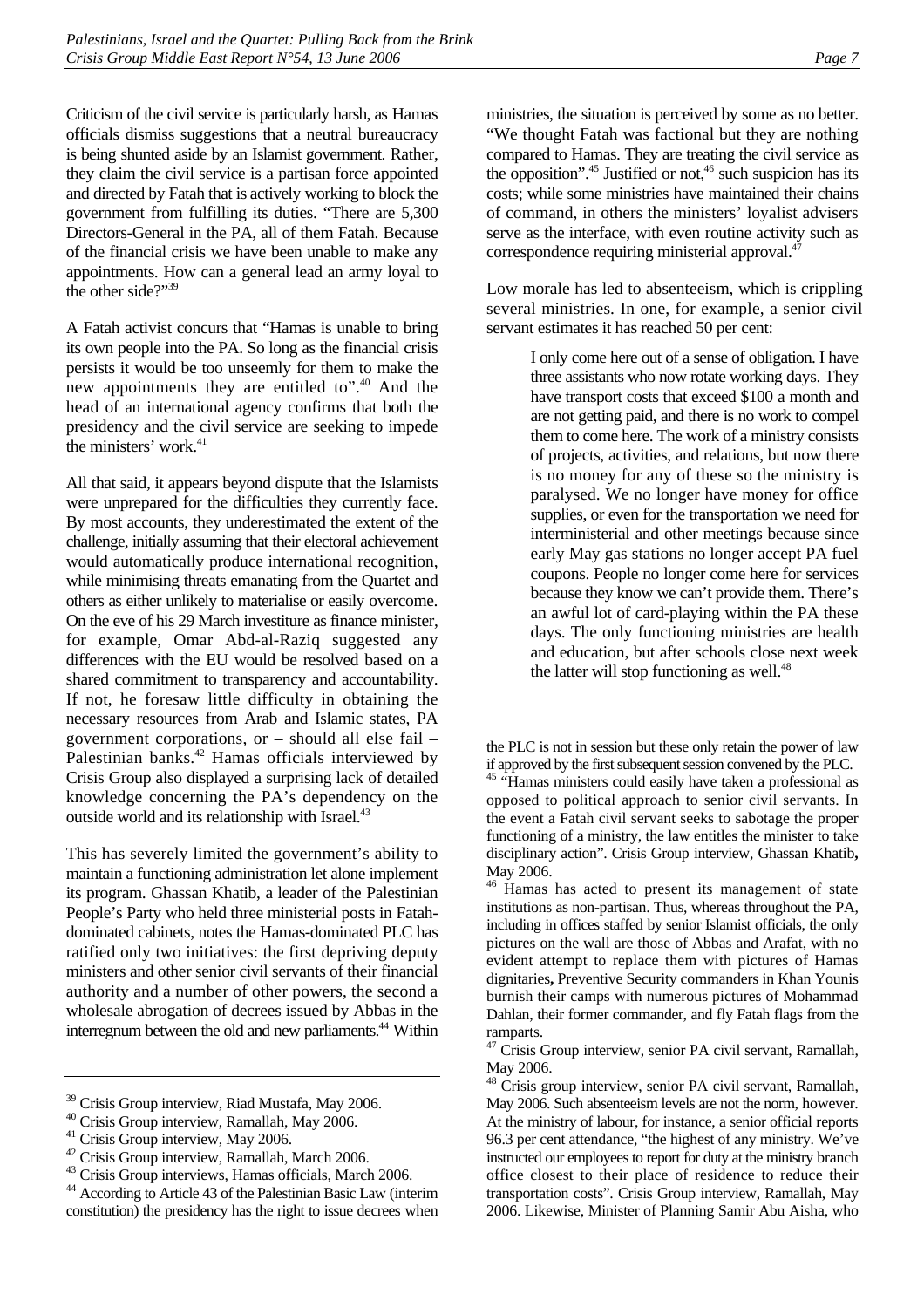A ministry of culture employee in the West Bank paints an equally bleak picture. The minister, based in Gaza City, reportedly has assumed all decision-making powers, cutting senior as well as junior staff out of the loop:

> Communications from the minister are virtually non-existent, limited to the occasional missive about the importance of showing up for work. I don't work for him, but for the PA, which is under an obligation to pay me a salary even if it doesn't give me assignments related to culture. So far absenteeism is low because people have been expecting some resolution of the financial crisis and have a strong sense of duty. Another month of this and people will begin to give up hope, especially considering the many families with two working parents who will have children home all summer for lack of money.[49](#page-13-0)

Hamas's excuses also are beginning to wear thin. Upon assuming office, PM Haniya, Finance Minister Abd-al-Raziq, and other officials gave detailed figures, ranging up to hundreds of millions of dollars, for the savings the new government expected to make by eliminating corruption, mismanagement, and waste purportedly tolerated by the finance ministry in previous years. They also accused their predecessors of running odious debts of up to \$4 billion. Charging he was being accused of "high treason", former finance minister and current Third Way parliamentarian Salam Fayyad on 4 May issued a detailed, lengthy rebuttal demonstrating that the civil service was run to the highest standards of transparency and the debt burden was well within guidelines adopted by the EU for its own member states, and that the projected savings were therefore largely imaginary:

> In my assessment there can only be two explanations for the government's claim that it was surprised to receive empty coffers. The first is that the government and its advisers did not actually expect to receive empty coffers. The second is that the government deliberately sought to give the impression that it was surprised to find the treasury empty, even though it knew for sure that the treasury could not have been anything but empty….[O]ne has to ask how credible and realistic a government program can be when it is based on the slogan of change and reform but the government is not fully aware of the full dimensions of what it wants to

change and reform….If opposition is based on criticising others, governance cannot be and cannot stand on such a basis. $50$ 

Since Fayyad published his statement, "Hamas has talked a lot less about corruption and savings within the civilian budget".<sup>51</sup>

Discontent, while still palpably directed at the outside world, has begun to spill over to the government itself. On 30 May, a demonstration organised outside the council of ministers by Until When?, a new Fatah-backed movement, attracted hundreds of participants with its demand that the PA government "produce solutions or resign".<sup>52</sup> Describing itself as independent, and supported by the largest public sector union, it denounced the government for "continuing to hold its employees' livelihoods and people hostage to its determination to reject everything".<sup>53</sup> It threatened to escalate its activities with work stoppages, walkouts, strikes and further demonstrations if the government "continued to act like an opposition party and refused to assume the responsibilities of governance. They don't seem to understand that the PA can't be run like an Islamic charity".[54](#page-13-5) 

More ominously, the government has also faced armed protests, involving violence against PA buildings and officials, such as on 1 June, when large numbers of security personnel attacked the PLC in Gaza City demanding unpaid wages. The action appeared to be precipitated by an announcement one day earlier that the PA has collected enough revenues and donations to pay the 40,000 lowestearning PA employees one month's salary, and the remaining 125,000 an advance of approximately \$300. According to one banner, the promised amounts "are not enough to pay debts, buy milk and diapers".<sup>55</sup> A PA employee referred to the  $3<sup>rd</sup>$  of June as the "93<sup>rd</sup> of March" – a reference to the last day salaries were paid. (A more cynical protestor at the 30 May demonstration carried a

previously had been a private consultant frequently employed by the Ministry over the years, has "developed good relations with what is now his senior staff that have continued". Crisis Group interview, Ghassan Khatib, May 2006

<span id="page-13-0"></span><sup>49</sup> Crisis Group interview, Ramallah, May 2006. A foreign ministry official is similarly critical, reaching similar conclusions. Crisis Group interview, Ramallah, May 2006.

<span id="page-13-1"></span><sup>50</sup> Salam Fayyad, "O experts, have mercy on the truth", 4 May 2006. The article was run as a two-page spread in the three main Palestinian dailies.

<span id="page-13-2"></span><sup>&</sup>lt;sup>51</sup> Crisis Group interview, Ghassan Khatib, May 2006.

<span id="page-13-3"></span><sup>&</sup>lt;sup>52</sup> "We are asking the government to take responsibility: to pay salaries, provide security, enhance the rule of law and talk to Israel. It's easy to say no to everything in opposition, but now that they are in power they have to take positions on the issues. If they cannot assume this responsibility they should resign". Crisis Group interview, Until When? leader, Ramallah, May 2006. Media reports suggested the demonstration was about 1,000 strong. See Nidal al-Mughabi, "Palestinian PM Promises Salaries in a Few Days", Reuters, 30 May 2006.

<span id="page-13-4"></span><sup>53</sup> Crisis Group interview, Until When? leader, May 2006.

<span id="page-13-5"></span><sup>&</sup>lt;sup>54</sup> Crisis Group interview, Until When? leader, May 2006.

<span id="page-13-6"></span><sup>55</sup> Reuters, 1 June 2006.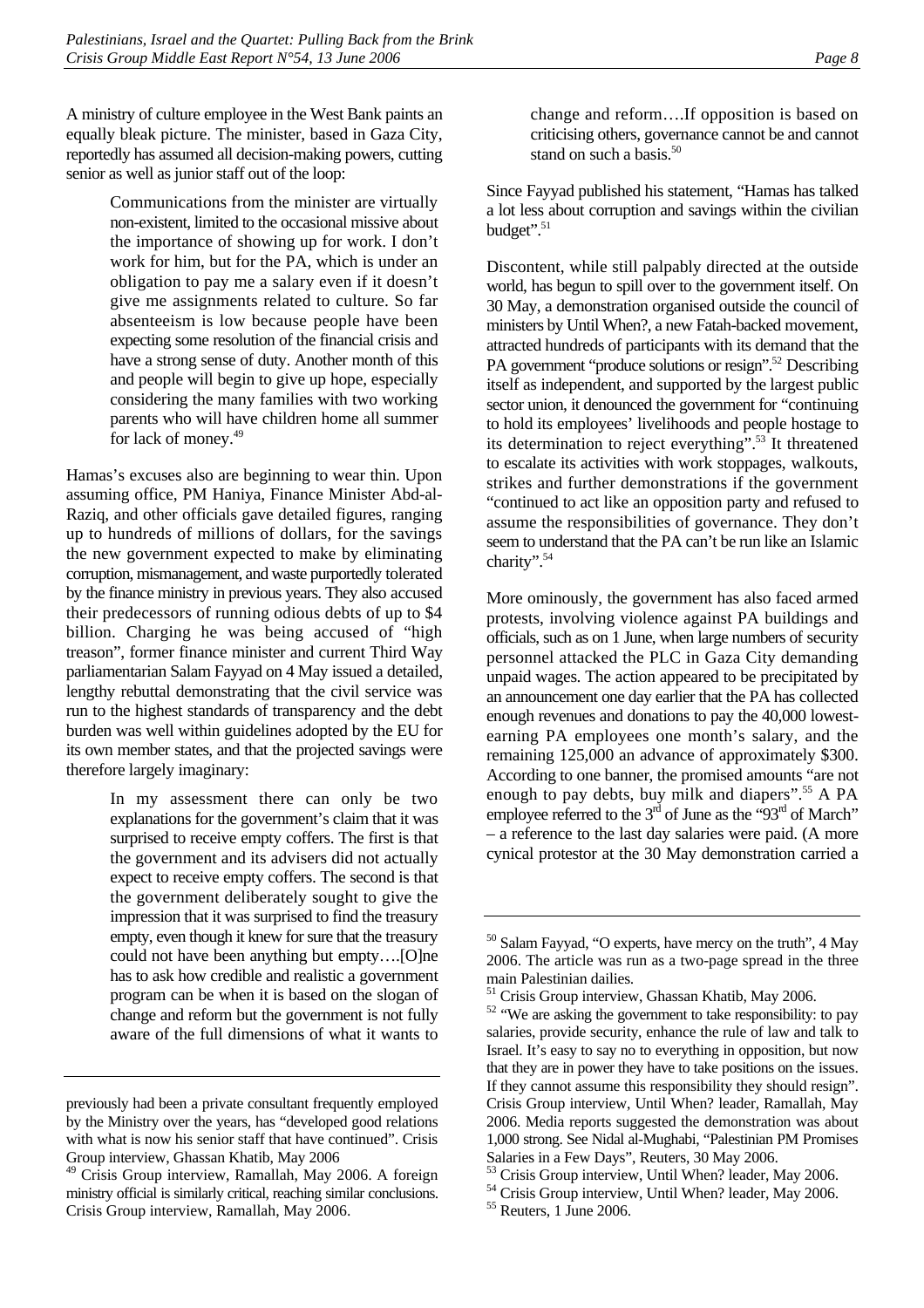sign proclaiming "Long Live the Government, Down with the People!" $5^{56}$ 

However, it would be premature to speak of any significant change in public opinion or of anything like majority support for unseating the government. Threats of mass action – for example, a May Day march planned by Fatahrun unions – have failed to materialise; many civil servants spoke of a commitment to their work and a sense of solidarity in the face an external siege. Asked about criticism and opinion polls reflecting a downturn in public support since March, a Hamas parliamentarian smiled and noted the same pollsters concluded Fatah would win the January elections.<sup>57</sup> "The Palestinian people know who we are; they know our track record in tending to people's needs and are familiar with our program, and that is why they voted for us and not others. They also understand very clearly that if there is one reason that does not explain the current crisis, it is the personal conduct of our officials"[.58 B](#page-14-3)roadly agreeing, a Fatah activist stated:

> So far people are not really turning against the government. Although I'm convinced most cast a protest vote against Fatah rather than for Hamas, and did not expect or want Hamas to win an absolute majority, they are unprepared to demand a change of government after only a few short months, a period in which most believe it has not been given a chance to demonstrate its ability to govern because of the boycott. There is also an ethical aspect, a refusal to turn against those they voted for because the enemies of the Palestinian people are using humanitarian aid as a political weapon; there is a sense of shame about making political concessions for a bag of rice.

> But Hamas's problem is that it doesn't understand it won because of the protest vote, and that in a democratic, pluralist system you only achieve temporary custodianship of the government until the next election. They are acting as if the people have given them an unconditional oath of allegiance (*bay'a*) and endorsed every item of their program.<sup>59</sup>

Echoing these sentiments, a prominent minister in the last government cautioned against "underestimating the ability of the Palestinian people to endure pain".<sup>60</sup>

#### <span id="page-14-0"></span>**B. FATAH IN OPPOSITION**

Almost immediately following the elections, members of Fatah were busy thinking of how they could hamper Hamas's ability to govern and find a way back to power. Within hours of the declared results, they were examining whether President Abbas could legally dissolve parliament and call for new elections, declare a state of emergency and temporarily suspend parliament, challenge the election results in court, or take other measures to prevent Hamas's assumption of office. $61$  Some went so far as to speak openly of military confrontation, arguing that it was best for it to occur before Hamas had time to take over the PA security apparatus. $62$  In the event, Abbas came out with an unambiguous statement that Hamas had won the elections fair and square and would, therefore, be tasked with forming the new government. But the acrimony remained.

Fatah leaders argued strongly against participation in a national unity government, fearing this would strengthen the Islamists' legitimacy and hold on power, condemning Fatah to years in a subordinate role and in the process irretrievably transforming the character of the Palestinian national movement. One official explained: "We saw what happened to the Labour party in Israel when it joined Likud in government: Likud prospered; Labour faltered and lost its soul".<sup>63</sup> The predominant notion was that Hamas's rule would last at most several months; once it became evident the Islamists could not govern or that a constitutional crisis with President Abbas had brought the nation to a standstill, steps would be taken to change course and recover the national movement for Fatah.

Even so, and beyond that relatively unified position, several trends exist within Fatah, "ranging from appeasement of Hamas on the grounds that we aren't yet in a position to contest it, to full confrontation on the basis that over time it will only get stronger and Fatah weaker".<sup>64</sup> The former is best represented by the expression, "I am Fatah vis-à-vis

<span id="page-14-1"></span><sup>56</sup> In the wake of the government's announcement of partial payments, a number of bank branches were attacked by frustrated PA employees in the days leading up to disbursement, leading to threats that they would be closed if the security forces could not guarantee their safety.

<span id="page-14-2"></span><sup>57</sup> Crisis Group interview, Riad Mustafa, May 2006.

<span id="page-14-3"></span><sup>58</sup> Crisis Group interview, Mustafa, May 2006.

<span id="page-14-4"></span><sup>59</sup> Crisis Group interview, Ramallah, May 2006.

<span id="page-14-5"></span><sup>60</sup> Crisis Group interview, Ramallah, June 2006.

<span id="page-14-6"></span><sup>61</sup> Crisis Group interviews, Ramallah, January 2006. There is, in fact, nothing in the Basic Law that would allow Abbas to dissolve parliament and call for new elections. As Nathan Brown, an expert on the matter, writes: "The Palestinian constitutional document (the "Basic Law") is definitive: the next parliamentary elections are due in 2010. Some Palestinians have also claimed that unwritten international practice allows a president to dissolve an assembly in case of a constitutional stalemate. This right is wholly imaginary". He concludes, "Fatah can seize power only by shredding the law". "Living with Palestinian Democracy", Policy Brief, Carnegie Endowment, June 2006.

<span id="page-14-7"></span> $62$  Crisis Group interview, Palestinian presidential advisers, Ramallah, January 2006.

<span id="page-14-8"></span><sup>63</sup> Crisis Group interview, Ramallah, February 2006.

<span id="page-14-9"></span><sup>&</sup>lt;sup>64</sup> Crisis Group interview, PA presidential adviser, May 2006.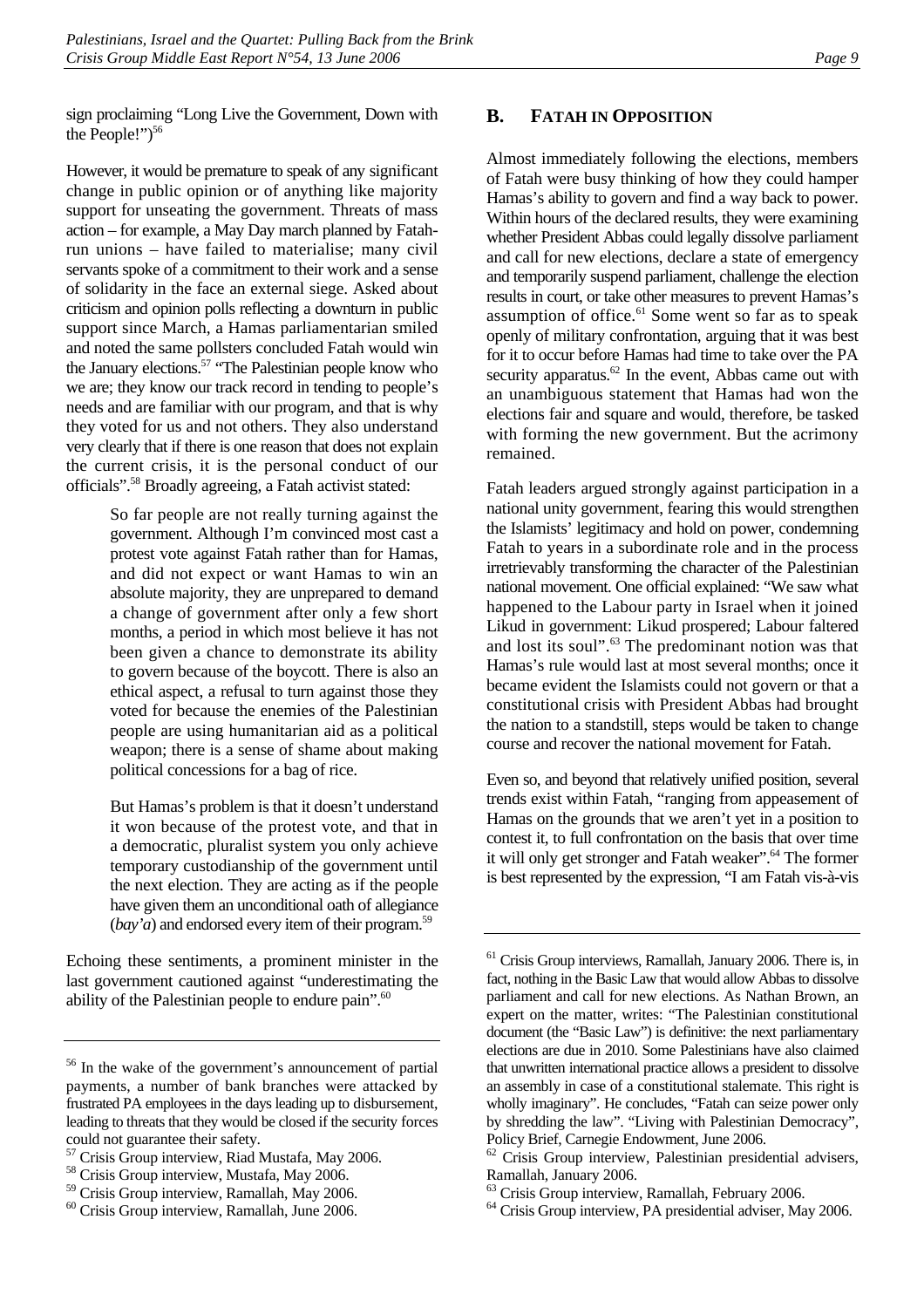Hamas, and Palestinian vis-à-vis the outside world".<sup>65</sup> heard among the rank-and-file, but it appears to enjoy little influence at the leadership level. As a presidential adviser described it:

> There are two schools. The first calls for a quick confrontation with Hamas, and isn't selective about how to achieve this. The second, to which I belong, says the elections were clean; we have to respect the choice of the people, go into opposition, and help Hamas succeed. But I want them to fail. And I want them to fail because of themselves, not because of conspiracies involving the U.S., EU, and Olmert that don't give them an opportunity to govern, but because they failed to govern despite the opportunity to do so. $66$

Hard-liners have a clear edge, and they are driven by different rationales. For some, accustomed to decades of hegemony over the political system, it is a question of power, pure and simple: allowing their main rivals to exercise it is inconceivable and too great a threat to their own positions. Others appear genuinely distressed at the threat of an Islamist takeover that, gradually, would change the fabric of Palestinian society. "I did not fight Israel's occupation for decades only to see my children brought up in an Islamic state", lamented a former PA official, who dismissed as tactical manoeuvring the Islamists' decision to downplay the religious aspect of their social agenda.<sup>[67](#page-15-2)</sup>

A third group insists on the grave harm that would befall the national movement were Hamas treated leniently by the international community without having to undergo its own ideological transformation or if Fatah were to compromise on its platform in order to accommodate the Islamists':

> The principal Palestinian asset today is our international legitimacy – our acceptance of UN resolutions, of the two-state solution, of past agreements signed with Israel. If we are to compromise on that, we will be set back years and squander what we accomplished. The door will be open for all kinds of actions detrimental to our cause. Unrelenting pressure needs to be exercised on Hamas so that it accept these positions, or fail.<sup>68</sup>

Such reasoning quickly dovetailed with – and in some cases reinforced – U.S. and EU ideas about freezing funding until Hamas changed its formal positions. Not a few Fatah officials meeting with Quartet members

emphasised that it should not relax its three conditions, lest funding bail Hamas out, and argued that pressure should be used to confront Hamas with a stark choice: agree to the conditions, or, more likely, fail to govern.<sup>69</sup> Many decided from the outset that the National Dialogue should be an effort to expose Hamas, not to entice it; these same people seized upon the referendum idea as another tool in their confrontation with the Islamists and, as discussed below, would rather postpone any international aid mechanism until after the referendum has been held – thereby ensuring people vote remembering their last unpaid pay check.

Abbas's position in this debate is both crucial and not entirely well-defined. Encouraged to execute an assertive, aggressive strategy, he was in an awkward position, and it showed. By temperament and conviction, he is averse to confrontation; although deputy head of Fatah, he is also PLO Chairman and PA President, and sees himself as the leader of all Palestinians, loathe to be perceived as a partisan politician. Years of disappointment with U.S. policy has made him suspicious of any strategy that – like the one advocated by some who surround him – depends on Washington's complicity and active support and could yet again leave him hanging out to dry. Finally, he also is said to perceive his struggle with Hamas essentially as not for political power, but rather for the survival of the national project as embodied in his vision of an independent state achieved on the basis of a negotiated settlement.<sup>70</sup>

Unlike some of his aides and other Fatah leaders, in other words, Abbas appears agnostic with respect to the alternatives of compelling the government to modify its positions or causing it to collapse. So long as the PA government supports his agenda, and its program does not impede his ability to pursue his priorities, he is said to be less concerned about its political composition.<sup>71</sup> Thus, he reportedly is receptive to the idea of a national unity government constituted on the basis of the Prisoners' Initiative.<sup>72</sup>

At the same time, Abbas is adamant in his belief that Hamas's outlook, if unchanged, is a genuine threat to the national movement, whose sole option in his view is a negotiated settlement with Israel; he also remains jealous of his prerogatives as PA and PLO leader. What is more,

<span id="page-15-0"></span><sup>65</sup> Crisis Group interview, Palestinian presidential adviser, Ramallah, March 2006.

<span id="page-15-1"></span><sup>66</sup> Crisis Group interview, Palestinian presidential adviser, Ramallah, March 2006.

<span id="page-15-2"></span><sup>67</sup> Crisis Group interview, Ramallah, January 2006.

<span id="page-15-3"></span><sup>68</sup> Crisis Group interview, Washington, March 2006.

<span id="page-15-4"></span><sup>69</sup> According to EU officials, PA presidential advisers argued that the three conditions should not be diluted, and that the Quartet should not waver if confronted with partial movement towards them by the Islamists. Crisis Group interviews, Brussels, March 2006.

<span id="page-15-5"></span> $70$  Crisis Group interview, Palestinian presidential adviser, Washington, DC, May 2006.

<span id="page-15-6"></span><sup>&</sup>lt;sup>71</sup> Crisis Group interview, Palestinian presidential adviser, Washington, DC, May 2006.

<span id="page-15-7"></span> $72$  Ibid.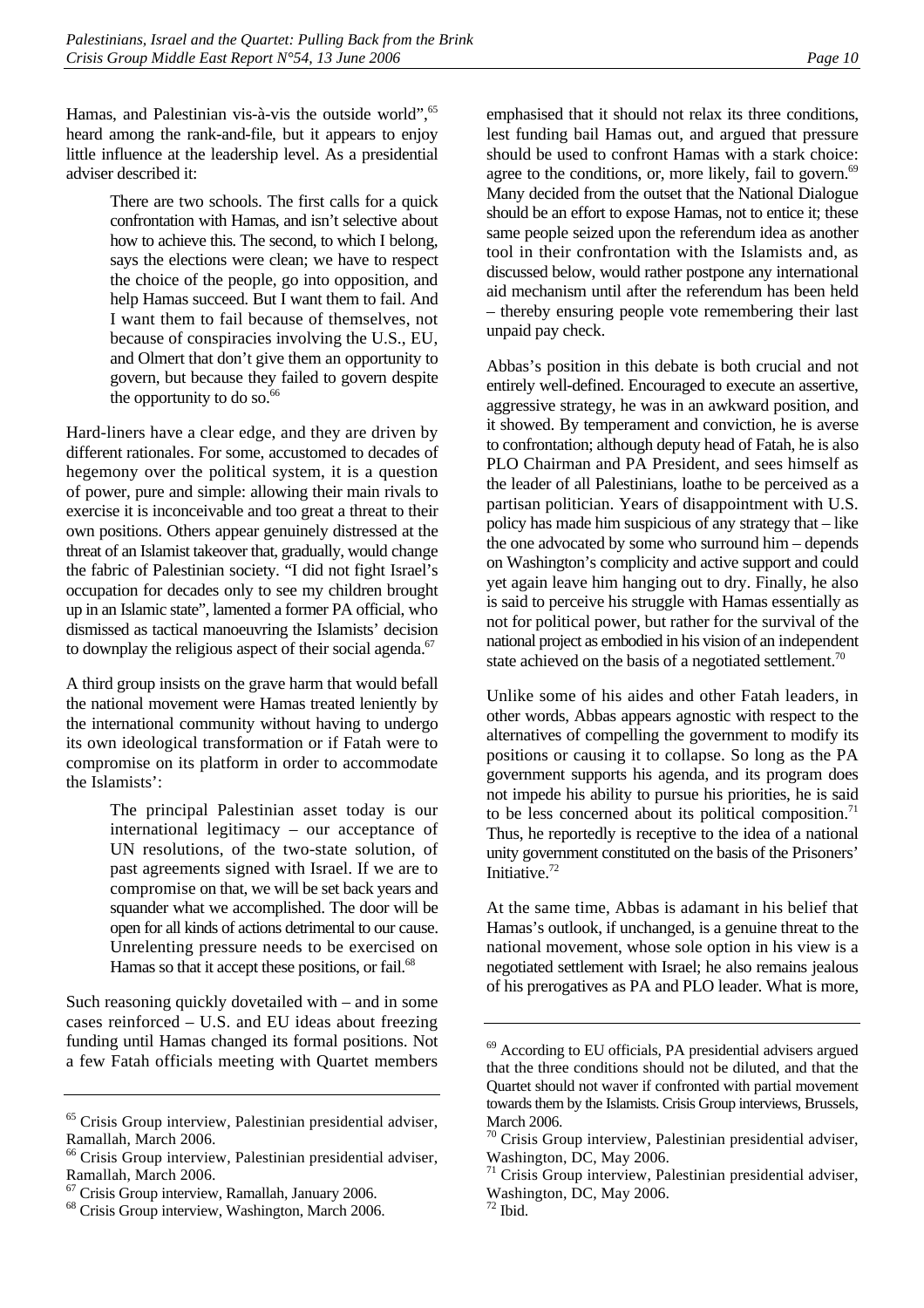Fatah leaders are said to have warned him that if he failed to safeguard their interests from Islamist encroachment, he would face an internal revolt.<sup>73</sup>

The outcome has been a series of at times shifting policies and pronouncements. Abbas authorised Hamas to form a government that did not endorse his basic principles, yet also asserted his hold on key bastions: the presidency, of course, insisting on its institutional supremacy; the PLO, in which Hamas does not yet participate; $7<sup>4</sup>$  and the security forces, the chief source of formal power within the PA, whose officer corps is almost exclusively composed of Fatah and voted for it by a large majority.<sup>75</sup> In the wake of the election, and in some cases after the formation of the new government, the presidency asserted control over several institutions, which promptly ended their previous practice of financial support for the PA budget, further reducing the government's sources of revenue. These included the Palestinian Monetary Authority, which controls the banking system;<sup>76</sup> the Palestinian Investment Fund, which holds the PA's assets and had been a major contributor to the 2005 budget; $^{77}$  and the Palestinian Broadcasting Company, which controls the official broadcast media.

While emphasising that the Palestinian political system is democratic, Abbas also periodically has warned that he might dismiss the government.<sup>78</sup> In the latest dramatic move, he announced on 25 May that if the National

<span id="page-16-2"></span><sup>75</sup> Crisis Group interviews, Ismail Haniya; Palestinian security

<span id="page-16-3"></span>officials, Gaza City, February 2006**.** 76 "The PMA is not cooperating with the government. It is refusing to issue new loans". Crisis Group interview, Ahmad Bahar, deputy PLC speaker, Gaza City, May 2006. A senior Palestinian banker also said that the PMA was enforcing OFAC measures against PA employees in order to preserve its OFAC exemption. "Every PA employee has become suspicious for the PMA". Crisis Group interview, Ramallah, May 2006.

Dialogue failed to achieve Islamist acceptance of the Prisoners' Initiative, he would place the document before the people in a referendum, thereby making an end-run around Hamas. Abbas and other Fatah officials have strongly denounced the funding boycott in public; in private, they are said to be broadly supportive of a tough international policy toward the government. Finally, Abbas has emphasised that as PLO Chairman he remains in charge of political matters and, in particular, of Palestinian relations with Israel, lauding the hitherto dormant organisation as "the leader of this people" and "the supreme political reference for its institutions".[79](#page-16-6)

The sum of these conflicting instincts, pressures and priorities is an Abbas strategy that, today, aims to demonstrate his approach to the Israeli-Palestinian conflict commands broad popular support, is the one most likely to produce results and can break the international funding boycott in ways Hamas's cannot.<sup>80</sup> Thus, while rejecting the notion of leading a shadow government to manage PA affairs – which would amount to usurping the Islamists' power – the president and his aides have suggested that emergency donor funds be handed to him and then passed on to the government. $81$  If, after he has given the government a temporary and partial respite, Hamas nonetheless maintains its current stance, he could credibly claim that he can do no more and has no choice but to dismiss the government to prevent an institutional collapse and humanitarian catastrophe.<sup>82</sup>

Abbas's support for the Prisoners' Initiative and surprise referendum announcement – further discussed below – have supplemented this strategy with a clear political component. Yet, the objective is similar: to compel Hamas to take a stance in the one area where the president feels he has a distinct advantage – the political program – and to do so in a way that does not associate him with international actors, but rather with a majority of his people.<sup>83</sup>

While the logic behind this approach might not be inherently confrontational, the results – given the polarised

<span id="page-16-0"></span><sup>73</sup> Crisis Group interview, Abd-al-Hakim Awad, Fatah spokesperson and youth wing (Shabiba) leader, Gaza City, January 2006.

<span id="page-16-1"></span><sup>&</sup>lt;sup>74</sup> The March 2005 Cairo agreement endorsed by the PA and thirteen Palestinian political organisations contemplated Hamas's and Islamic Jihad's integration into the PLO, but the mechanisms specified to this end have yet to be activated. Given Hamas's showing in the PLC elections, Fatah clearly does not wish to see it inch toward control of that institution as well. Crisis Group interview with PLO official, Washington, March 2006.

<span id="page-16-4"></span><sup>77</sup> In 2005 the PA budget was supplemented with \$173 million of PIF funds. The World Bank estimated that with access to Palestinian Investment Fund funds, the PA government could boost its monthly income by between \$15 million and \$25 million. World Bank, "The Impending Palestinian Fiscal Crisis: Potential Remedies", 7 May 2006, p. 8, at www.worldbank.org.

<span id="page-16-5"></span><sup>78</sup> Visiting Turkey on 24 April 2006, for example, Abbas stated that "the Constitution grants me very clearly the authority to dismiss the government but I don't want to use these authorities". *Al-Ayyam*, 25 April 2005.

<span id="page-16-6"></span> $79$  Mahmoud Abbas, address to the inaugural session of the new PLC, attended by Crisis Group, 18 February 2006.

<span id="page-16-7"></span><sup>&</sup>lt;sup>80</sup> Crisis Group interview, Palestinian presidential adviser, Ramallah, March 2006.

<span id="page-16-8"></span> $81$  Crisis Group interview, Palestinian presidential adviser, Jerusalem, March 2006. It does however involve restricting the government's financial autonomy and ability to tap into other sources of funds. Hence the decision to place government corporations such as the Palestinian Investment Fund (PIF) under direct presidential authority. In this way, the president sought to maximise his leverage while leaving the responsibility of government firmly on Hamas's shoulders.

<span id="page-16-9"></span>Crisis Group interview, Palestinian presidential adviser, Jerusalem, March 2006.

<span id="page-16-10"></span><sup>83</sup> Crisis Group interview, Palestinian presidential adviser, May 2006.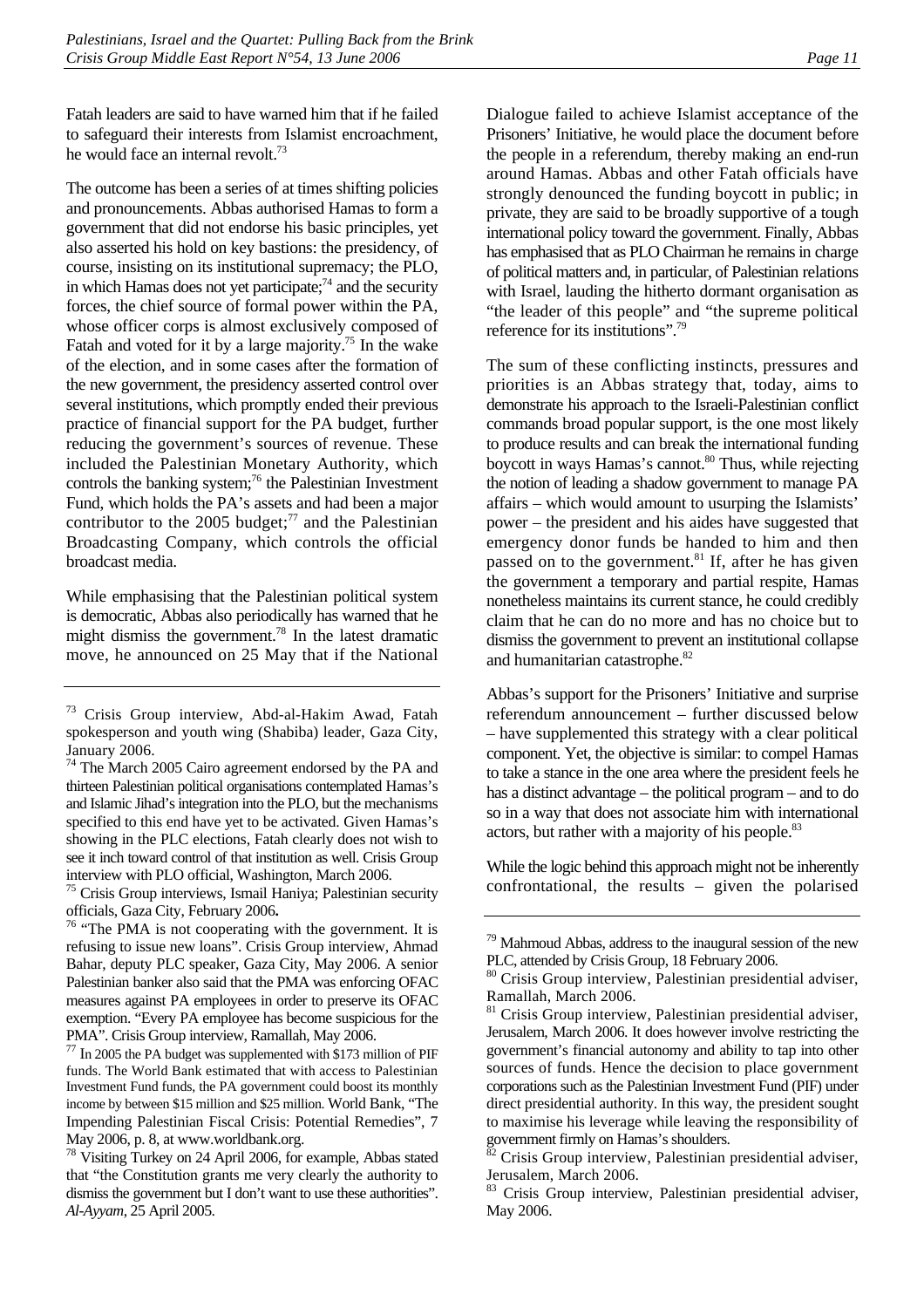environment and the combined actions of Hamas, Fatah and the international community – clearly are, as Hamas increasingly has perceived the president's actions as designed to obstruct its ability to govern and, together with outside powers, rob it of its electoral victory. This has been particularly noticeable in the security sector.

Already when, as prime minister, Abbas confronted President Arafat, that sector had been the object of an incessant institutional tug of war facilitated by the proliferation of security forces with differing loyalties and chains of command. In a role reversal, Abbas now has sought to assert presidential prerogatives all the while formally acknowledging the government's own.<sup>84</sup> Whereas the previous minister of interior, Nasr Yusif, had been granted operational command of all security forces save the Presidential Guard, his successor, Said Siam, was restricted to the duties outlined in the Basic Law: command over the Preventive Security Force (PSF), police, and civil defence.<sup>85</sup> That control, too, was compromised when, on 6 April, one week after the new government took office, Abbas appointed a Fatah loyalist, Rashid Abu Shbak – who, as deputy commander of the PSF during the 1990s, helped spearhead the anti-Islamist crackdown<sup>86</sup> – as director general of internal security in the ministry of interior, thereby placing him in operational command of those forces that remained within the purview of the ministry.

Responding a day earlier to EU threats to withdraw its personnel from the Rafah border crossing between Gaza and Egypt if they were compelled to cooperate with forces under governmental authority, Abbas issued a decree placing the General Administration for Crossings and Borders under exclusive presidential authority<sup>87</sup> and announced that the crossing would be secured by the Presidential Guard. Hamas initially rejected the move, then acceded to it in order to keep the crossing open. Plans were announced in late April to increase the Presidential Guard from 2,500 to 3,000-3,500, with press reports a month later suggesting it may expand further, to 10,000.<sup>88</sup> Hamas leaders increasingly saw these steps, together with other statements by Abbas and his allies, as attempts to constrict their authority and martial the president's forces as a prelude to ousting them from office.

More critically, from Hamas's perspective they threatened to transform the government into what both Fatah and Hamas activists called "a general without an army".<sup>89</sup> Abbas's intentions aside, the concern appeared at least somewhat validated by developments on the ground. On the day after the elections, a Fatah security leader vowed that his men would never obey the orders of a Hamas minister.<sup>90</sup> Another leading Fatah official in Gaza stated: "Fatah will comply with a Hamas-led PA with as much respect as Hamas complied with a Fatah-led PA".<sup>91</sup>

Al-Aqsa Martyrs' Brigades gunmen affiliated with Fatah exploited the period between the election and Hamas's assumption of office, roaming the streets of Gaza in police cars full of weapons. Their targets ranged from government institutions and personnel to international missions and foreigners,<sup>92</sup> businesses, and Hamas cadres. The trend has continued: by June many residents in some of the more volatile areas of the Gaza Strip were living under a selfimposed dusk-to-dawn curfew. Though motivation for such attacks may often have been personal interest or factional gain as much as organisational advantage, their effect has been to stymie the government's efforts to restore order. In effect, the traditionally permeable wall between the security forces and Fatah militias has virtually eroded. "The same police who drove us to the border were the ones who were shooting in the air to chase us out", observed a

<span id="page-17-0"></span><sup>84</sup> In late February, for example, Abbas stated: "We'll grant Hamas authority over national security because we need to have one body controlling the situation to ensure security. I don't intend to deprive Hamas of what I demanded in the past from Yasir Arafat". AlJazeera, 28 February 2006.

<span id="page-17-1"></span><sup>&</sup>lt;sup>85</sup> This important change did not in fact violate existing constitutional provisions. Rather it entailed a revocation of authority Abbas had devolved to the previous interior minister and re-assertion of presidential prerogative.

<span id="page-17-2"></span><sup>86</sup> The Preventive Security Force is primarily composed of Fatah loyalists from the occupied territories who were active in its militias during the 1987-1993 Uprising. Abu Shbak was initially the deputy to PSF Gaza Strip Commander Dahlan, and in 2005 was promoted by Abbas as its overall commander.

<span id="page-17-3"></span><sup>87 &</sup>quot;Abbas Takes Charge of Border Security", AlJazeera.net, 6 April 2006, at http://english.aljazeera.net/NR/exeres/CCE11D4 B-0366-4010-BEB8-EEC62D5F7AE4.htm.

<span id="page-17-4"></span><sup>88</sup> See *Al-Ayyam*, 25 April 2006; Ze'ev Schiff, "PA chief Abbas Aims to Expand Presidential Guard to 10,000 Men", *Haaretz*, 29 May 2006.

<span id="page-17-5"></span><sup>89</sup> Crisis Group interview, Abd-al-Hakim Awad, Fatah spokesperson, Gaza City, January 2006.

<span id="page-17-6"></span>Crisis Group interview, Ramallah, 26 January 2006.

<span id="page-17-7"></span><sup>&</sup>lt;sup>91</sup> Crisis Group interview, Ahmad Hillis (Abu Mahir), Fatah General Secretary in the Gaza Strip, Gaza City, February 2006. Similarly Fatah spokesperson Awad commented: "The military wing will not give up its weapons to the PA because Hamas did everything in its power to frustrate the PA and refused to cooperate. Did it not resist when the PA tried to confiscate the rocket launchers? Hamas is calling what is *halal* [permitted] *haram* [forbidden], and *haram, halal*". Crisis Group interview, Gaza, January 2006.

<span id="page-17-8"></span><sup>&</sup>lt;sup>92</sup> Al Aqsa Martyrs' Brigades gunmen seized on the Danish cartoon controversy in February 2006 to poach the Islamist card from Hamas, demonstrate that foreigners were unsafe under Islamist rule and compel Hamas to defend foreign targets from protestors defending the integrity of their religion and prophet. For its part, Hamas sought to downplay the crisis and issued a statement demanding the protection of Christians.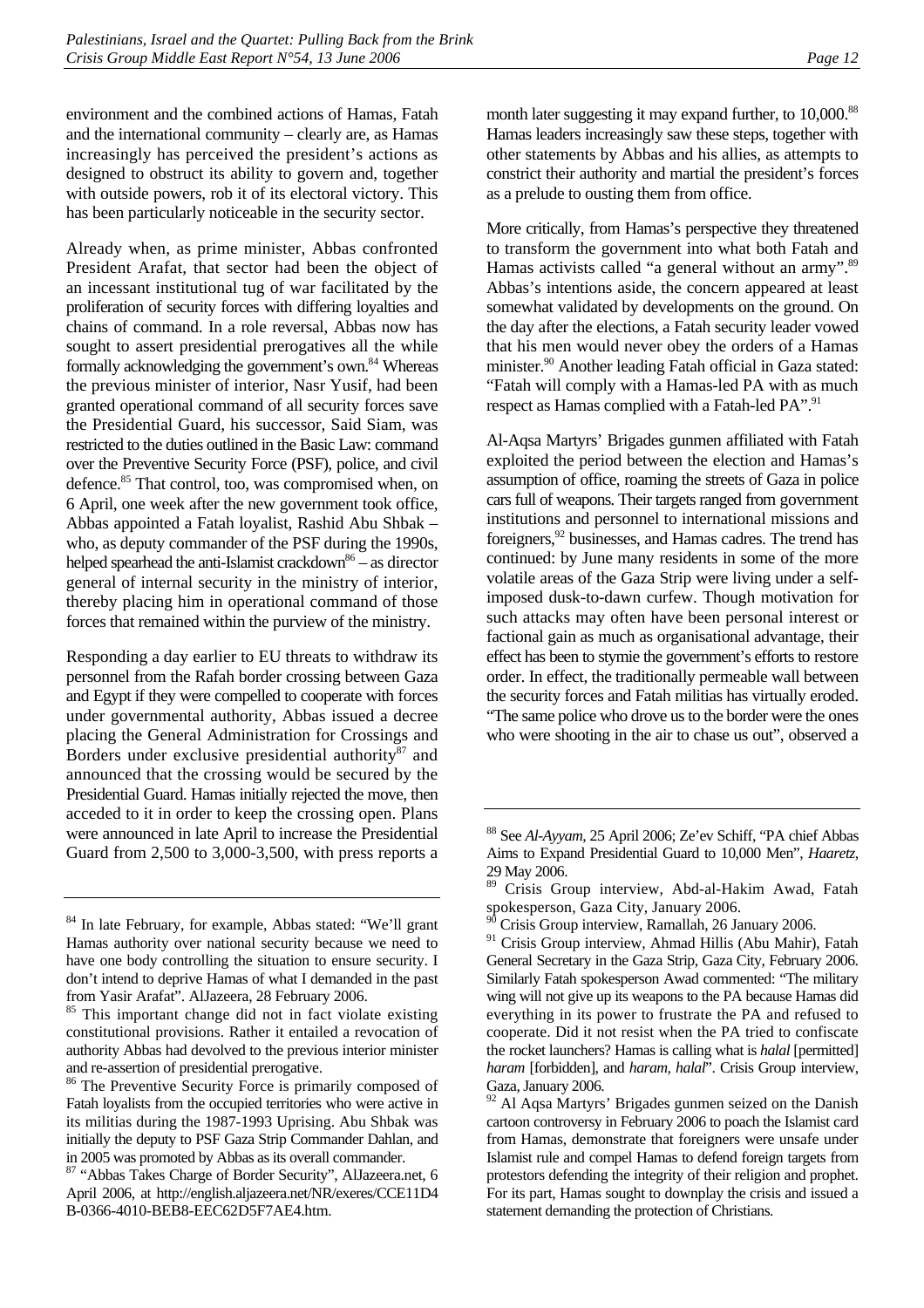departing European aid administrator after gunmen raided the European Commission building in Gaza City.<sup>93</sup>

#### <span id="page-18-0"></span>**C. A MARCH OF FOLLY?**

Even as Hamas and Fatah leaders repeatedly profess their determination to avoid violent conflict, they are acting in ways that promote it. Rather than cooperating to wrest sovereignty over the occupied territories from Israel, they are locked in competition over administrative authorities under Israeli rule. The dominant pattern has been one of Fatah and the presidency seeking to limit the power of the Hamas government. In turn, convinced that Abbas is plotting with outside powers to undermine them, Islamist officials have begun pointing to him as the problem, $94$  in stark contrast to the cordial and even warm relations that prevailed before the elections.<sup>95</sup> Even prior to Mashal's April accusation that Fatah elements were in league with outside powers**,** a senior Hamas leader had suggested that by encouraging the donor community to adhere to its three conditions, Fatah officials were guilty of treason.<sup>96</sup> Others highlighted the president's increasingly deliberate assertions of power and control over the security branches and revenue sources.<sup>[97](#page-18-5)</sup>

Fatah likewise has viewed Hamas's moves with distrust, fearing the Islamists seek to consolidate their rule in order to perpetuate it.<sup>98</sup> On 20 April, in response to Abu Shbak's appointment, Interior Minister Siam announced formation of the Security Forces Support Unit, also known as the Executive Force. Charged with enforcing public safety and protecting property but widely seen as an attempt by Hamas to establish a loyalist PA force, it was to report

<span id="page-18-3"></span>Abbas's insistence that the elections be held, despite strong pressure from other Fatah leaders, earned him a significant degree of trust among Hamas leaders. See Crisis Group Report,

<span id="page-18-4"></span>*Enter Hamas*, op. cit. 96 Crisis Group interview, March 2006.

directly to Siam. Making matters worse from Abbas's standpoint, Siam appointed Jamal Abu Samhadana, commander of the Popular Resistance Committees, as its head and announced it would be composed of 3,000 new recruits from various armed groups,<sup>99</sup> including Hamas's own Qassam Brigades.

Dismissing claims he had exceeded his constitutional authority, the minister insisted the unit was not a new security force requiring presidential approval but rather an auxiliary unit that he was authorised to establish. According to government spokesperson Ghazi Hamad, "the decision was taken in accordance with the basic law, which gives the interior minister the right to take measures in order to maintain security and public law and order".<sup>[100](#page-18-8)</sup>

A militia more than a movement and operating almost exclusively in the Gaza Strip, the Popular Resistance Committees consist primarily of disenchanted former Fatah and Hamas members. While independent of these organisations, and the only group that rejected the March 2005 Palestinian *tahdi'a*, [101](#page-18-9) elements within the Committees are believed to have carried out attacks on behalf of both Fatah and Hamas that required plausible deniability. Abu Samhadana, a prominent Fatah activist during the 1987-1993 uprising and a leader of the powerful clan bearing the same name in the southern Gaza Strip's Rafah region, had been a PA security officer during the 1990s. He left the PA and Fatah to establish the Committees at the outset of the current uprising, in order to conduct a military campaign unencumbered by political considerations. Since the current *tahdi'a* commenced in 2005, his men, along with Islamic Jihad, have been the main source of rocket and other attacks along the Gaza-Israel border.<sup>102</sup>

The decision to create the unit, and in particular to select Abu Samhadana as its head, can be read in two very different ways. On the one hand, it marks a first step in the subordination of the Popular Resistance Committees to a government committed to the *tahdia.* As a Palestinian

<span id="page-18-1"></span><sup>&</sup>lt;sup>93</sup> Crisis Group interview, European Commission administrator, Gaza-Israel border crossing, February 2006.

<span id="page-18-2"></span><sup>&</sup>lt;sup>94</sup> A Palestinian journalist in regular contact with Islamist leaders believes Hamas is determined to unseat Abbas; having previously viewed the continuation of his presidency as a necessary condition for their consolidation of power, they now see it as the primary obstacle. Based on its own interviews with Hamas leaders and officials as of late May, Crisis Group does not share this conclusion, though there is little doubt that distrust has significantly risen. Crisis Group interview, Ramallah, May 2006.

<span id="page-18-5"></span><sup>&</sup>lt;sup>97</sup> "Abbas's decrees are the problem". Crisis Group interview, Ahmed Bahar, PLC Deputy Speaker**,** Gaza City, May 2006.

<span id="page-18-6"></span><sup>&</sup>lt;sup>98</sup> "Anyone who thinks Hamas will organise legislative elections once their term ends and vacate the government if they lose doesn't understand them". Crisis Group interview, Fatah activist, Ramallah, May 2006. The sentiment was repeated by a number of other Palestinians, including independents, interviewed by Crisis Group.

<span id="page-18-7"></span> $99$  There are plans to expand the force to 5,000 men by the end of June. Crisis Group interview, PA interior ministry official, Gaza City, June 2006.

<span id="page-18-8"></span><sup>100</sup> BBC News, 21 April 2006, at http://news.bbc.co.uk/1/hi/ world/middle\_east/4932724.stm. On 8 June 2006, an Israeli air strike killed Abu Samhadana and three other members of the Popular Resistance Committees. See further on this below.

<span id="page-18-9"></span>The Popular Resistance Committees were not invited to participate in the Cairo negotiations that produced the *tahdi'a*. <sup>102</sup> Whereas Palestinian Islamic Jihad as a party to the *tahdi'a* at

<span id="page-18-10"></span>least frames its attacks in the context of reprisals against Israeli assassinations and other military actions, the Popular Resistance Committees initially made a point of demonstrating that they retained the right to act without the justification of specific Israeli provocations.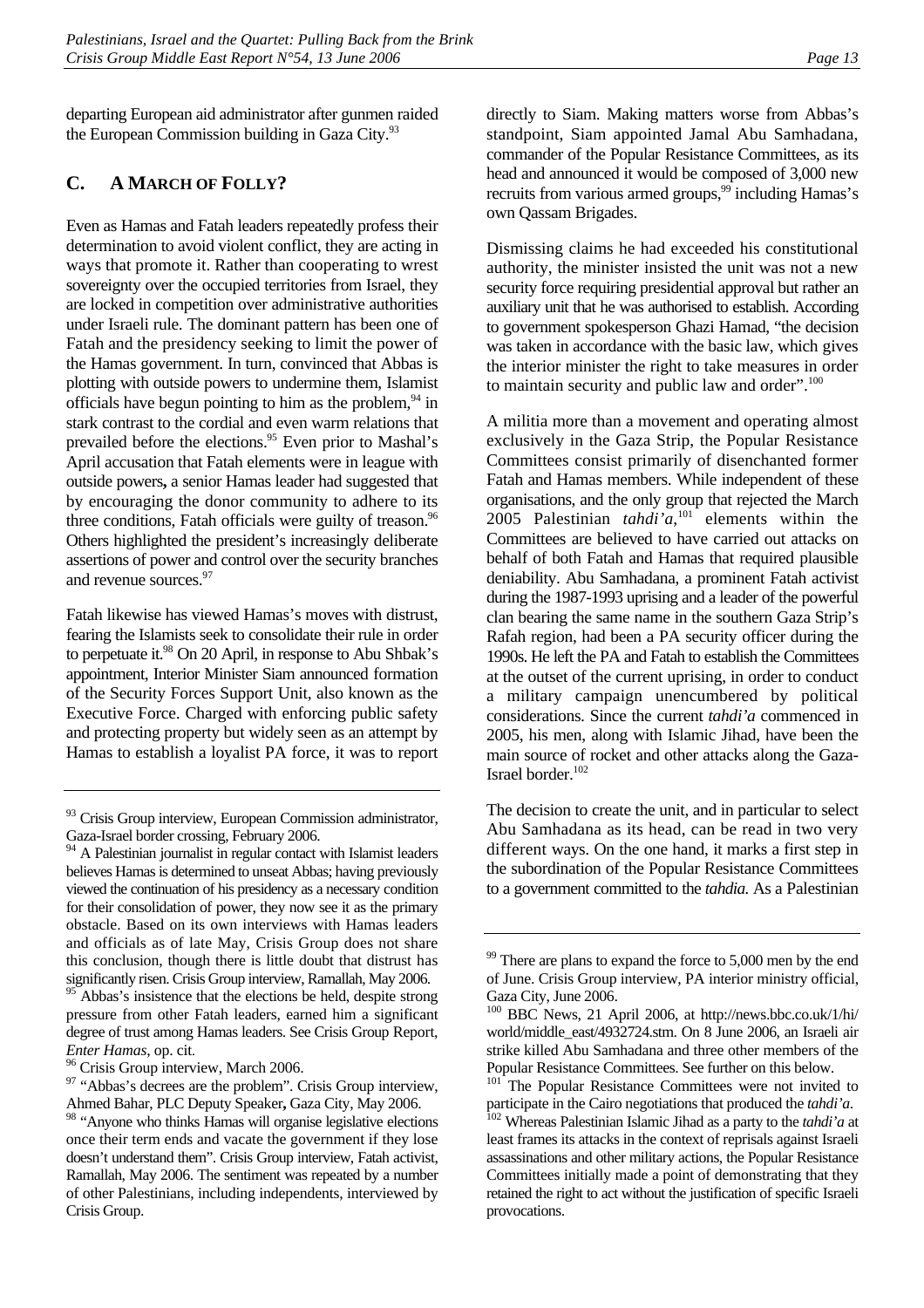resident of the Gaza Strip who does not profess support for Hamas put it:

> It's exactly what is needed. It's the integration of the militias everyone has been demanding. You bring one of the most unruly factions on board, and they're being put to good use. Abu Samhadana also happens to be the most powerful man in the southern Gaza Strip, with a reputation for being very clean and a very committed patriot. I will sleep more soundly at night knowing that local security is now his responsibility rather than of the thugs who've made chaos their vocation.<sup>103</sup>

But there is another side, and it is the one Abbas – along with many others, including both Palestinians and foreign actors – focused on. In addition to the Committees' rejection and consistent violations of the *tahdi'a*, Abu Samhadana was also accused of involvement in the killing of three American security officials in the Gaza Strip in October 2003.[104 H](#page-19-1)eightening Abbas's concerns, Abu Samhadana characterised the new unit as "the nucleus of a Palestinian army", while emphasising that armed resistance would remain a priority.<sup>105</sup> If it was indeed an auxiliary force, some concluded, it was a party militia established to bolster Hamas's power rather than an interior ministry unit meant to assist existing PA security forces to enforce law and order.<sup>106</sup> In theory these objectives need not necessarily conflict. But the manner in which the government prepared and announced its decision, and the manner in which the force subsequently has been deployed and utilised, only exacerbated suspicion.

Reacting to what he saw as a direct challenge to his authority and a highly provocative act that further undermined his credibility vis-à-vis Israel and particularly the U.S., Abbas promptly issued a decree banning the force, which the security forces vowed to uphold.<sup>107</sup> In the words of Preventive Security Force Deputy Commander Sulaiman Mutlaq, "Siam did not consult us on establishing the new force. He wants to replace Preventive Security. According to the president the force is illegal, and so we won't work with it".<sup>108</sup> The PA cabinet responded by declaring Abbas's decree illegal.

The entire sequence of events, a microcosm of the fight to carve out territory in the security – and therefore political – arena, quickly escalated. As Siam deployed the new unit, Abbas called for the counter-deployment of thousands of security forces under presidential command, leading to clashes and the death of an employee of the Jordanian embassy during a shootout outside the PLC's Gaza headquarters on 21 May.<sup>[109](#page-19-6)</sup>

Separate from the above, but in the view of many not unrelated, May also witnessed an ominous series of assassination attempts against senior security officers. These included one on 20 May against military intelligence commander Tariq Abu Rajab – who was badly wounded and lost an aide – another the following day against Abbas's interior minister appointee, Abu Shbak, and a fatal attack on local Preventive Security commander Nabil Hudhud on 24 May. These were claimed by a previously unknown group, the al-Qaeda Organisation in Palestine. While some have speculated that al-Qaeda has gained access to the occupied territories, specifically by infiltrating Hamas, the prevalent view is that the attacks were too sophisticated to be conducted by a small handful of new arrivals. $110$ 

<span id="page-19-0"></span><sup>&</sup>lt;sup>103</sup> Crisis Group interview, May 2006. According to a Palestinian analyst in the Gaza Strip, "Hamas's biggest problem is the Qassam Brigades – not their designated fighters, but those who declared themselves members of this force. They present Hamas with the same problem the Al-Aqsa Martyrs' Brigades have posed for Fatah. And now Hamas is trying to deal with this problem in the same way, except they lack a security force to incorporate these people, so they established one to give them something to do. What we are seeing with Hamas is kind of Fatah history repeating itself". Crisis Group interview, Palestinian analyst, Gaza City, June 2006.

<span id="page-19-1"></span><sup>&</sup>lt;sup>104</sup> The allegations, which Abu Samhadana denied, were dismissed by interior ministry officials. Crisis Group interviews, Gaza, May 2006.

<span id="page-19-2"></span><sup>&</sup>lt;sup>105</sup> "This [unit] will be the nucleus of the future Palestinian army. The resistance must continue. We have only one enemy...I will continue to carry the rifle and pull the trigger whenever required to defend my people. We are also a force against corruption. We are against thieves, corrupt officials and law

<span id="page-19-3"></span>breakers". *Haaretz*, 23 April 2006.<br><sup>106</sup> Crisis Group interview, Palestinian residents, Ramallah, May 2006.

<span id="page-19-4"></span><sup>&</sup>lt;sup>107</sup> According to Tayib Abd-al-Rahim, secretary general of the PA presidency, "President Abbas considers the decisions of Interior Minister Said Siam illegal and anti-constitutional". A letter from Abbas to Haniya stated: "All officers, soldiers and security personnel are asked not to abide by these decisions and to consider them nonexistent". *The New York Times*, 21 April 2006. 108 Crisis Group interview, Gaza City, May 2006.

<span id="page-19-6"></span><span id="page-19-5"></span><sup>&</sup>lt;sup>109</sup> In early June, furthermore, the Al-Aqsa Martryrs' Brigades affiliated with Fatah symbolically deployed a force similar to that established by Siam in the northern West Bank town of Jenin. This time the interior ministry denounced it as illegal, while the presidency offered no comment.

<span id="page-19-7"></span><sup>&</sup>lt;sup>110</sup> The attack on Abu Rajab, for example, involved the detonation of a hand grenade in his personal elevator within Military Intelligence headquarters. The claims of responsibility are considered convenient to all concerned. They spare Fatah the consequences of explicitly accusing Hamas, while subtly suggesting Islamist rule has made the Gaza Strip more amenable to al-Qaeda. At the same time, they allow Hamas to deflect suspicions from its own ranks and remind its detractors that there are less savoury alternatives waiting in the wings should they be forced from office. Among local analysts, activists, and journalists prepared to speculate on these attacks, the prevalent view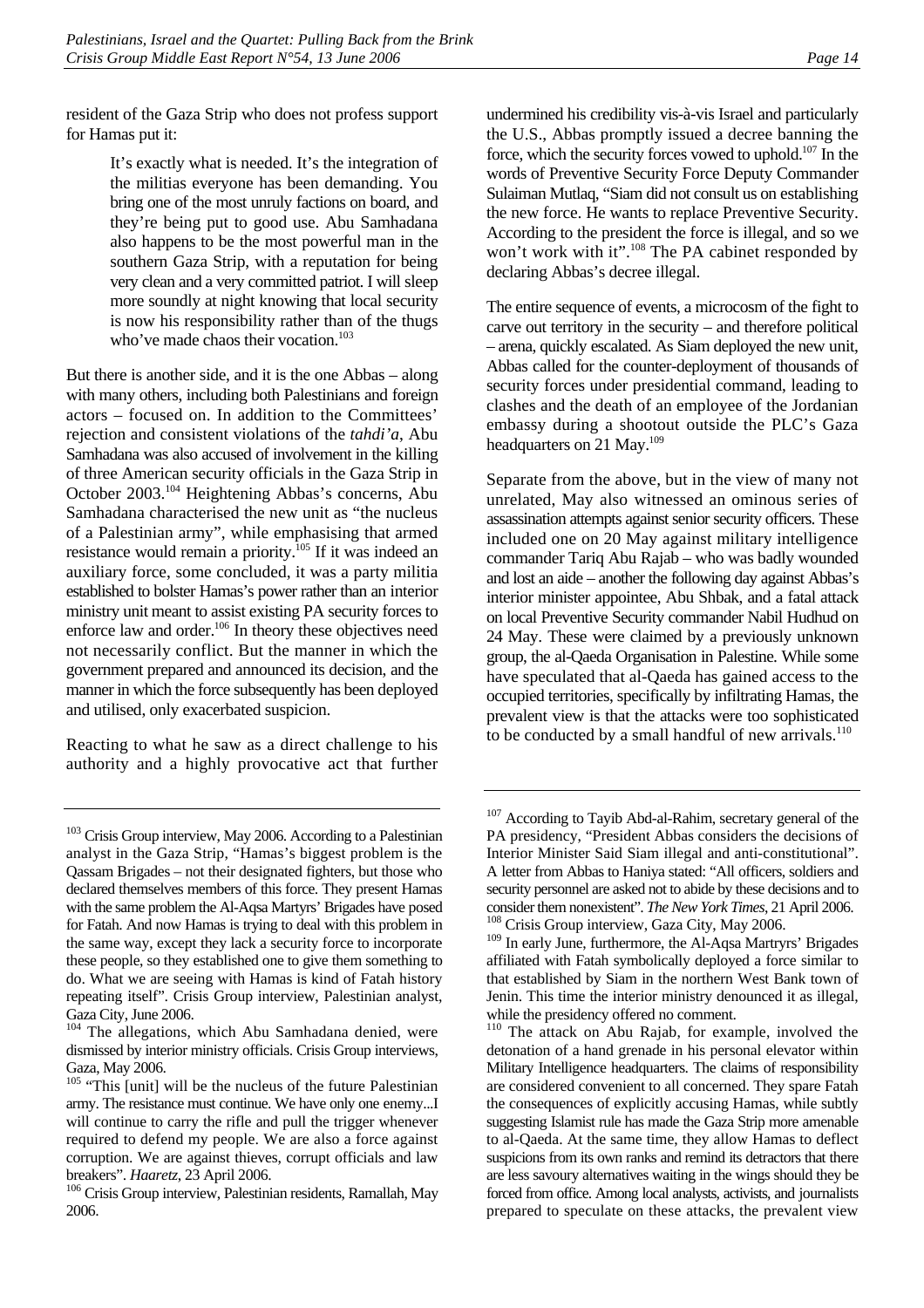The same period also saw a number of assassinations of local Hamas military commanders. According to a Palestinian in the Gaza Strip who has followed these developments closely:

> Even ten months ago supporters of both factions used to mix together. Not anymore. Trenches have been dug, and divisions within the society have deepened. I expect that clashes will continue, as well as assassinations. These will target the operational people from both sides. Each wants to weaken the other by eliminating operatives. The backbone on the Fatah side in this respect is Preventive Security, for Hamas it is the Qassam Brigades. If Fatah is confident in the West Bank, here they are scared. The only one who is acting confidently is [former security chief and Fatah power centre] Muhammad Dahlan, who is seen by the Islamists as their most challenging enemy because he is the only one applying his policy on the ground.<sup>111</sup>

Observers also have noted that both Fatah and Hamas have been stockpiling weapons and ammunition:

> Arms dealers and an Israeli military source said black market bullets were now selling for \$1 each – a steep price in areas where up to half the people live on less than \$2 per day. In the West Bank, Hamas has been buying M-16 rifles. Dealers said heavy demand and a lack of supply have sent prices soaring to as much as \$13,000 each, up from \$5,400 a year ago. $112$

For some time, rival groups armed with heavy weaponry, typically claiming to be acting on behalf of legal authority, have squared off in the streets of Gaza. As for the restoration of security, the alleged purpose of the security forces, "we've yet to see a sign of it";<sup>113</sup> instead, ordinary Palestinians live in palpable fear of violence and chaos or, worse, escalating factional warfare.<sup>114</sup> By early May, armed clashes were occurring on an almost daily basis, routinely producing casualties, with the most intense and prolonged confrontations – generally confined to the Gaza Strip – developing in Abasan east of Khan Yunis[.115](#page-20-4) 

Throughout the occupied territories, the rival movements also organised mass demonstrations marked by denunciations not of Israel but each other. When Mashal, in a thinly-veiled 21 April reference to Abbas and his associates, denounced "the security coup" as a "conspiracy" that "would only work with the support of the Zionists and the Americans",<sup>116</sup> Fatah for the first time turned out crowds to rival those mobilised by Hamas after Friday prayers; the protestors, many of them civil servants and uniformed security personnel, condemned the exiled Islamist leader and demanded he apologise.

By early June, the brief lull that accompanied the beginning of the National Dialogue late the previous month appeared to be coming to an end. The Security Forces Support Unit, briefly withdrawn from the streets on 26 May, was again deployed several days later, producing further clashes that were accompanied by sometimes violent protests at PA installations.<sup>117</sup> Should a full-scale confrontation ultimately develop, it is difficult to predict how it might conclude. Fatah has considerably more men under arms, and, with likely international assistance, its forces could well grow larger and become better equipped, but those affiliated with Hamas are believed to be more committed. As a U.S. official put it, "I've seen pictures of Hamas's armed militia. They seem disciplined, well trained, motivated. It's hardly how I would describe the official PA security forces".<sup>118</sup>

Fatah's performance also is hampered by the chaos that continues to rein in its ranks.<sup>119</sup> What is more, however

is that Hamas, perhaps acting through the Popular Resistance Committees, is ultimately responsible. Those reaching this conclusion emphasise that concrete evidence remains lacking but point out that all those targeted are close allies of Hamas nemesis and former PA security chief Muhammad Dahlan. Suggestions that the attacks reflect an inter-Fatah settling of scores found virtually no support.

<span id="page-20-1"></span><span id="page-20-0"></span>

<sup>&</sup>lt;sup>111</sup> Crisis Group interview, Gaza City, June 2006.<br><sup>112</sup> Adam Entous and Haitham Tamimi, "Hamas, Abbas Rivalry Spurs Palestinian Arms Race", Reuters, 8 June 2006.

<span id="page-20-3"></span><span id="page-20-2"></span><sup>&</sup>lt;sup>114</sup> While Hamas pins the blame squarely on Fatah in the context of the latter's determination to unseat the government, Fatah activists ascribe responsibility to the Islamists, either on account of their project to consolidate power or as a deliberate attempt to divert attention from the economic crisis. "People in Abasan

are no longer demanding jobs or salaries, just the right for their children to leave their homes without getting shot". Crisis Group interview, senior PA official, Ramallah, May 2006.

<span id="page-20-4"></span><sup>&</sup>lt;sup>115</sup> In May, a total of ten Palestinians were killed, and many more wounded as a result of these clashes. Seven more were killed during the first ten days of June.

<span id="page-20-5"></span><sup>116</sup> Palestine News Network, "Political office leader Khalid Mashal speech: No way we will bend to U.S., Israeli & Fatah pressure to be subservient to the zionists – Fatah leaders in uproar", 22 April 2006, at http://www.pnn.ps/english/archive 2006/apr/week4/220406/report1.htm.

<span id="page-20-6"></span><sup>&</sup>lt;sup>117</sup> In early June the interior ministry again pledged to remove the force from the streets, but according to press reports this was not implemented. Ibrahim Barzak, "Despite deal, Hamas still on streets", Associated Press, 8 June 2006.

<span id="page-20-7"></span><sup>&</sup>lt;sup>118</sup> Crisis Group interview, U.S. official, Washington, May 2006.

<span id="page-20-8"></span><sup>&</sup>lt;sup>119</sup> "Fatah, particularly since the election defeat, has been reduced to a name. Unlike Hamas we don't have a maestro keeping us together. They have Islam to conduct and coordinate their movement. We had Arafat but he is dead and buried".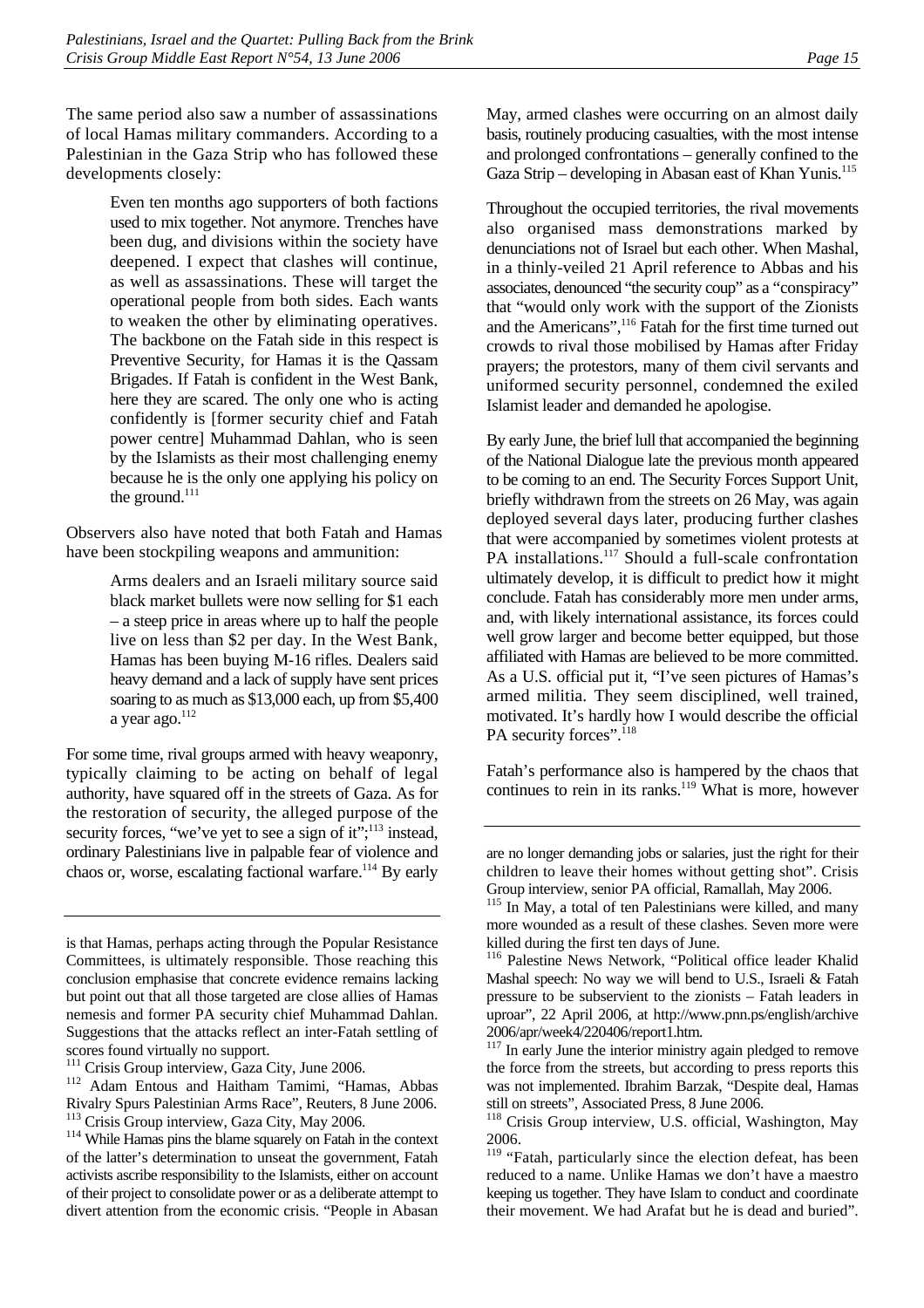much support Hamas may have lost in the public eye, there is little evidence it has shifted to the nationalist movement, which suffers from its record in office, its internal power struggles, and the conduct of some of its security forces and senior officials. Nor do its lower ranks appear united around the need to confront Hamas forcefully. "They say Abbas and Fatah should be working with Hamas, not seeking to undermine it, and that Palestinians have the right to choose their government. Israel chose Sharon twice, the Americans chose Bush twice, so Palestinians have the right to choose Hamas".<sup>120</sup>

In contemplating a confrontation, Hamas, too, must worry about potentially declining popular support. Even while claiming mass backing for its program and dismissing polls indicating decreasing levels of approval, $^{121}$  its leaders must consider how their expanded constituency, many and perhaps most of whom were protest voters, as well as the broader population for which it is now responsible, would respond over time should no resolution to the PA crisis be found and conflict rise. The worsening domestic security situation and the increase in inter-factional fighting visibly undermine Islamist election promises, while eroding their reputation for discipline. Disorder, including both inter-Palestinian strife and its corollary, Israeli-Palestinian violence, risks eroding Hamas's position; if chaos leads to more attacks against Israel, and if Israel responds with military strikes, people may feel that as the party of government it  $-$  like Fatah previously

<span id="page-21-1"></span>June 2006.<br><sup>120</sup> Crisis Group interview, Khan Yunis, May 2006.

– should impose discipline. In the words of a university lecturer in the Gaza Strip, "America used to give Arafat money for peace. Today we have neither peace nor money".<sup>122</sup>

Regardless of the outcome of a putative clash, it is unlikely the PA would survive such a battle, if only because the loser – assuming there was only one – presumably would resort to the "Samson Option" and bring the house down to deprive its rival of the fruits of victory. Nor would either Hamas or Fatah emerge with its legitimacy intact. The Palestinian people remain overwhelmingly opposed to internal strife, and the taboo on internecine fighting, particularly under conditions of occupation, is both genuine and deeply rooted. Even the military victor, assuming there was one, thus would suffer in public eyes. This, perhaps more than anything else, is acting as a break on this Palestinian march of folly.

# <span id="page-21-0"></span>**D. THE PRISONERS'S INITIATIVE AND REFERENDUM**

With national leaders seemingly incapable and increasingly disinterested in defusing growing tensions, with Egyptian mediation failing where it had succeeded in the past and with the spectre of civil war acquiring growing prominence, a potential lifeline emerged from Israel's prisons. On 11 May five of the most prominent Palestinian prisoners in Israeli jails – who, by virtue of their status, possess extraordinary moral and political suasion among their people – released a National Conciliation Document,<sup>123</sup> which they asked the leadership "to consider as one whole package with the hope to see this document achieve unanimous endorsement and contribute to achieving a Palestinian national conciliation document".

Its signatories included Marwan Barghouthi, Fatah's West Bank secretary general, who is perhaps the most popular Palestinian leader alive and who headed the movement's parliamentary slate in the January elections and is thus also a PLC member; Shaikh Abd-al-Khaliq Natshe, a Hamas leader and Qassam Brigades commander from the Hebron district; and Abd-al-Rahim Malluh, the deputy secretary general of the Popular Front for the Liberation of Palestine (PFLP) and member of the PLO Executive Committee, who has been a prominent figure in the national movement for decades and is becoming something of an elder statesman. All three were arrested in 2002 and subsequently sentenced to lengthy prison terms.<sup>124</sup> None of the five was

Crisis Group interview, Fatah activist, Ramallah, May 2006. Indeed, the nostalgia for Arafat appears to be growing significantly, based on the conviction that the current impasse would have been inconceivable under his stewardship. "Arafat would never have allowed these elections, would never have allowed Hamas to win them and would never have allowed it to govern alone. Abbas gave us all three, and look where we are now". Crisis Group interview, Palestinian resident, Jerusalem,

<span id="page-21-2"></span> $121$  Hamas officials in public appearances and interviews with Crisis Group, for example, routinely refer to obtaining the votes of "60 per cent of voters" in the PLC elections. They in fact won closer to 40 per cent of the vote (though a majority of seats). More to the point, a number of public opinion polls have shown a marked decline in support for Hamas and the PA government it leads, particularly in the wake of the publication of the Prisoners' Initiative. A series of polls conducted by Near East Consultants, for example, showed trust levels in Abbas and Haniya had shifted from 51:49 to 55:45 in Abbas's favour between 19 May and 2 June, and that between Fatah and Hamas from 34:42 to 43:34 in Fatah's favour. "NEC Survey #2: Results on Palestinian National Dialogue And Referendum", 3 June 2006, at www.neareastconsulting.com. A poll conducted by Birzeit University during the same period showed support for Hamas since April had declined from 50 to 37 per cent, while Fatah held steady at 37 per cent. "Public Opinion Poll #27", op. cit.

<span id="page-21-3"></span>

<span id="page-21-5"></span><span id="page-21-4"></span>

<sup>&</sup>lt;sup>122</sup> Crisis Group interview, Khan Yunis, May 2006.<br><sup>123</sup> For excerpts from the full text, see Appendix B below.<br><sup>124</sup> The other signatories were Shaikh Bassam Sadi of Islamic Jihad and Mustafa Badarna of the Democratic Front for the Liberation of Palestine (DFLP).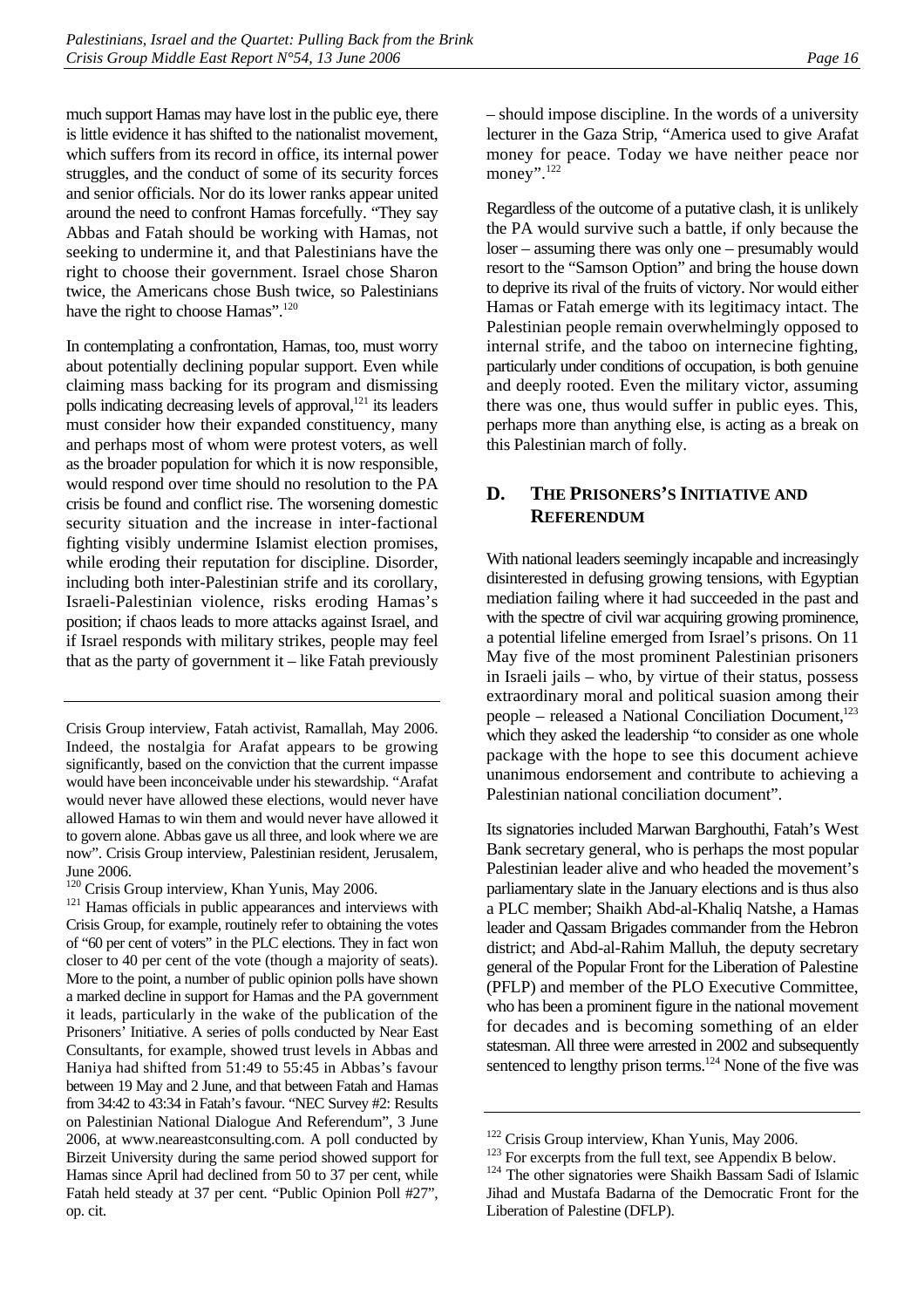acting as authorised representative of his organisational leadership, but each holds a senior rank within his movement.

The Prisoners' Initiative consists of eighteen points, including commitment to the establishment of an independent state on all the territories occupied in 1967 and adherence to the right of return for refugees. The document also upholds the right to resistance "by all means", albeit concentrated within the occupied territories (i.e., not in pre-1967 Israel), while at the same time calling for popular, political, and diplomatic activity including negotiations. In referring to the basis of this program, it cites the "Palestinian national consensus program", "international legitimacy", "international resolutions fair to our people", and "Arab legitimacy" (all likely code words for the PLO's 1988 Algiers Program), UN resolutions, and the Arab League's Beirut Initiative, though it never explicitly mentions recognising Israel.

Much of it relates to Palestinian politics and the proper allocation of power. Thus, it both confirms the PLO as the sole legitimate representative of the Palestinian people and urges the integration of Hamas and Islamic Jihad into its ranks by the end of 2006. It makes clear that political negotiations fall under the authority of the PLO and PA president, while stressing the need for cooperation and coordination between the PA presidency and government, the formation of a coalition government including Fatah and Hamas, rejection of internecine warfare and respect for regular democratic elections.

There is more than one way to analyse the National Conciliation Document. Ostensibly, it is a compromise, substantively more militant than anything Abbas has pronounced (e.g., its call for resistance and absence of explicit reference to recognising Israel), yet not as hardline as some of Hamas's traditional positions (e.g., its explicit reference to negotiations and to international and Arab legitimacy) and most closely reflecting Fatah's vision and rhetoric.

Abbas, despite his reservations, lost no time in embracing it. Initially perceived by many as mere background noise, $125$ the president – in what some of his partisans call his "first real political initiative since taking office"<sup>126</sup> – thrust it into the centre of debate in the context of the National Dialogue. Convened on 25 May at the initiative of PLC speaker Aziz Dwaik, with Abbas as  $\cos$ -sponsor,<sup>127</sup> the Dialogue brought together representatives of political movements, parliamentary factions, government and presidency, civil society, the private sector, and others. Speaking on the first day of the plenary session, Abbas dropped a bombshell that appeared to catch Hamas – and not a few of his own partisans – completely off guard: if Hamas did not formally accept the document by 6 June, he would conduct a referendum on it 40 days later.<sup>128</sup>

Hours before the 6 June deadline was to expire, and responding to demands from prison leaders for further negotiations that proved difficult to ignore, Abbas extended the deadline to 10 June.<sup>129</sup> His hand appeared further weakened by statements from prison leaders, including Hamas's Natshe and others who supported the document, that they rejected its use in a referendum. On 8 June, furthermore, Hamas and Islamic Jihad formally rejected the idea of a referendum, while the Popular Front for the Liberation of Palestine expressed reservations. Nevertheless having obtained the support of the PLO Executive Committee the previous week, Abbas on 10 June issued a presidential decree setting 26 July as the referendum date.

Hamas rejected Abbas's move as unconstitutional and said it would boycott the referendum;<sup>130</sup> the Islamists called the PLC into emergency session for 12 June, to consider among other measures adoption of a law giving the legislature sole authority to determine the substance of any referendum and reducing the presidency's role to announcing the date. On 11 June Natshe and Sadi, the Islamist signatories of the Prisoners' Initiative, withdrew their signatures in protest at Abbas's "unacceptable abuse" of the initiative.<sup>131</sup> Abbas declared that he would rescind his decree if negotiations with Hamas were successfully concluded before the referendum date. However, a presidential adviser considered such agreement unlikely, asserting instead:

> 50.01 per cent is enough for a mandate. After winning, we will start negotiations for a national unity or technocratic government, because there's no possibility of coexistence with this one. Hamas

<span id="page-22-0"></span><sup>&</sup>lt;sup>125</sup> Crisis Group interview, Palestinian presidential adviser, June 2006.<br><sup>126</sup> Crisis Group interview, May 2006.

<span id="page-22-1"></span>

<span id="page-22-2"></span> $127$  Crisis Group interview, Khatib, May 2006.

<span id="page-22-3"></span><sup>&</sup>lt;sup>128</sup> The idea for the referendum is said to have originated with Yasir Abed-Rabbo, a close presidential adviser and initiator of the Geneva Peace Initiative. Crisis Group interviews, May-June 2006.

<span id="page-22-4"></span><sup>&</sup>lt;sup>129</sup> Reports that Arab leaders had interceded with Abbas appeared substantiated when Yemeni president Ali Abdullah Salih invited rival Palestinian movements to continue the dialogue at leadership level in Sana'a.

<span id="page-22-5"></span><sup>&</sup>lt;sup>130</sup> According to Nathan J. Brown, "I don't think there is much of any legal basis for the decree, which becomes clear if you read all the preambular language (which hints at various legal bases but names nothing that is at all convincing). The decree actually reads very similarly to some of the more questionable ones that Arafat issued – making vague allusions to general authorities but citing nothing specific". Email communication, 11 June 2006.

<span id="page-22-6"></span><sup>131</sup> *Haaretz*, 11 June 2006.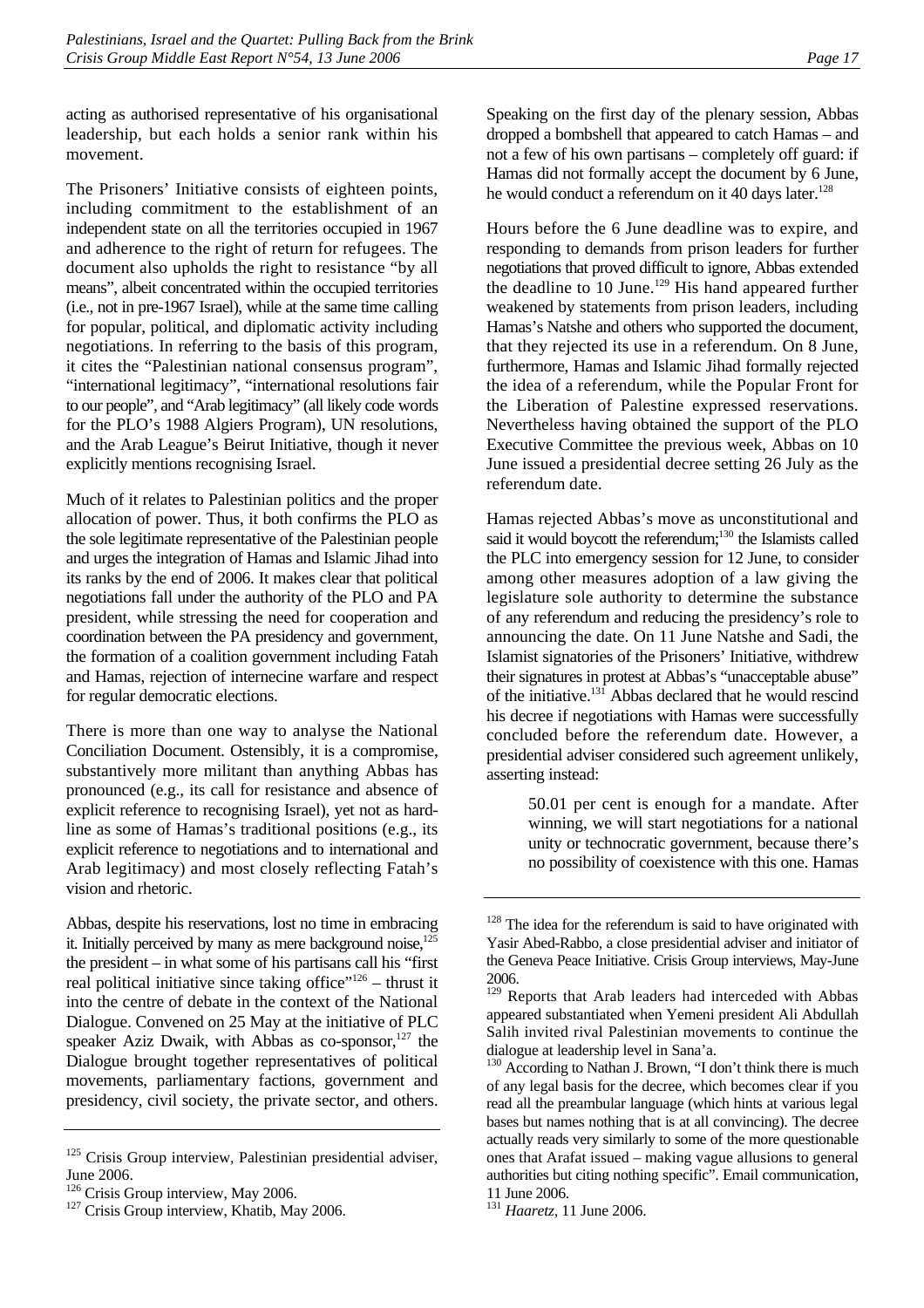has rejected all proposals to climb down from the tree, and we've reached the point of no return. We want a political crisis to replace a civil war crisis. Negotiations will continue until the day of the referendum but Hamas will not change their positions.[132](#page-23-0)

This is a high-risk gambit and, from the usually cautious Abbas, an improbable one. Not only does the Initiative appear closer to Hamas's positions than Abbas's, and to generate divisions within Fatah itself, $^{133}$  but its substance is a complete non-starter as far as the U.S. and Israel are concerned. As Olmert stated shortly before Abbas issued his referendum decree, "[it] is an internal game between one [Palestinian] faction and the other. [The Prisoners' Initiative] is meaningless in terms of the broad picture of chances towards some kind of dialogue between us and the Palestinians".<sup>134</sup> In other words, were Hamas to endorse it, and were it to become the government's platform, it would cause the president real diplomatic embarrassment and constrain his negotiating ability. Moreover, his initiative instantly transformed that of the prisoners from a potential bridge between Fatah and Hamas into another instrument in their power struggle.

Although initial opinion polls indicated overwhelming support for the Initiative and continued majority support for a two-state settlement, $135$  the risk remains that Hamas might succeed in framing the question as either a referendum on the legitimacy of its electoral victory or a popularity contest with Fatah, in which case the result would be unpredictable. Indeed, the most recent opinion poll suggests a serious decline in support for both the Initiative and the referendum in the days since Abbas made his

<span id="page-23-1"></span><sup>133</sup> These stemmed primarily from internal political rivalries and concerns it would strengthen Barghouti's position rather than substantive objections. Crisis Group interview, Palestinian analyst, Ramallah, May 2006.

<span id="page-23-2"></span><sup>134</sup> *The Independent*, 10 June 2006. In the interview, Olmert confirmed that "I still am" dismissive of the Initiative.

announcement.[136 A](#page-23-4)s an Abbas adviser noted, if he loses, "it's game over", and "he will have to immediately resign".[137 F](#page-23-5)or their part, the Islamists, uncommitted as they are to either a referendum or its outcome, are under no obligation to perform similarly, even if Abbas scores a convincing victory.

As Abbas saw it, however, there appeared to be few alternatives. Initial suggestions of new elections called as the result of the economic and political crisis had rapidly faded; there is no constitutional basis for such a move and, besides, Hamas could well have benefited from a siege mentality, leaving Abbas and Fatah to be perceived as collaborators in a U.S. and Israeli-inspired effort to unseat the government. Likewise, any hope he had of concluding a far-reaching political agreement with Israel, thereby challenging Hamas on the basis of his diplomatic achievements, was equally dim.[138 W](#page-23-6)hile Prime Minister Olmert stated his readiness to discuss immediate issues, implementation of the first phase of the roadmap, or even coordination of his West Bank withdrawal, he has signalled that final status issues are off limits.<sup>139</sup> The president thus contemplated the possibility of many more months of the same slow-motion saga, allowing Hamas to consolidate its position, forcing the people to suffer increased hardship and exposing him to criticism for reinforcing the West's position.<sup>140</sup>

The referendum is a desperate but potentially rewarding move, a circuitous way of re-litigating the electoral results to shift the focus to Abbas's perceived strong suit (his political program) rather than his weakest (Fatah's performance in government); to expose Hamas's vision as out of step with the majority; and to turn the issue

<span id="page-23-0"></span><sup>&</sup>lt;sup>132</sup> The adviser discounted the prospect of negotiations for a national unity government succeeding, even after the referendum, adding: "If Hamas rejects, and crisis persists, Abbas will declare a state of emergency and appoint an emergency government. Leave the legal game to us". Crisis Group interview, Palestinian presidential adviser, Ramallah, June 2006. The adviser also suggested that some PA cabinet members advocated acceptance of the Prisoners' Initiative, endorsement of a referendum, and filibustering on implementation, but that PM Haniya, insisting it not be accepted and for the matter to be referred to the movement's leadership, ultimately prevailed.

<span id="page-23-3"></span><sup>&</sup>lt;sup>135</sup> See, for example, "NEC Survey #1 results on Palestinian National Dialogue And Referendum", 28 May 2006, at www.neareastconsulting.com, which registered 71 per cent support for a two-state settlement and 89 per cent support for the Prisoners' Initiative.

<span id="page-23-4"></span><sup>&</sup>lt;sup>136</sup> Support for the Prisoners' Initiative was down to 65 per cent from an initial high of 89 percent; support for the referendum was down to 59 per cent (17 per cent lower than the previous week). "NEC Survey #3: The Palestinian National Dialogue and Call for a Referendum", 11 June 2006, at www.neareast consulting.com.

<span id="page-23-5"></span><sup>&</sup>lt;sup>137</sup> Crisis Group interview, Palestinian presidential advisers and Fatah activists, May 2006. Other advisers predicted that a simple majority would not give Abbas the mandate he needs, and that if Hamas succeeded in limiting turnout to 50 per cent or support for the motion to less than 60 per cent he would have a political problem. Crisis Group interviews, Jerusalem and Ramallah, May-June 2006.

<span id="page-23-6"></span><sup>&</sup>lt;sup>138</sup> Crisis Group interview, Palestinian presidential adviser, May 2006.

<span id="page-23-7"></span><sup>&</sup>lt;sup>139</sup> Referring to Abbas, Olmert asked: "This guy is actually unable to actually even exercise his authority. What shall I negotiate with him about?" *The Independent*, 10 June 2006.<br><sup>140</sup> Crisis Group interview with presidential advisers, May-

<span id="page-23-8"></span>June 2006. Persevering on the prior path was seen as equally dangerous in terms of provoking a confrontation with Hamas, but without any potential benefit. Crisis Group interview, presidential adviser, Jerusalem, May 2006.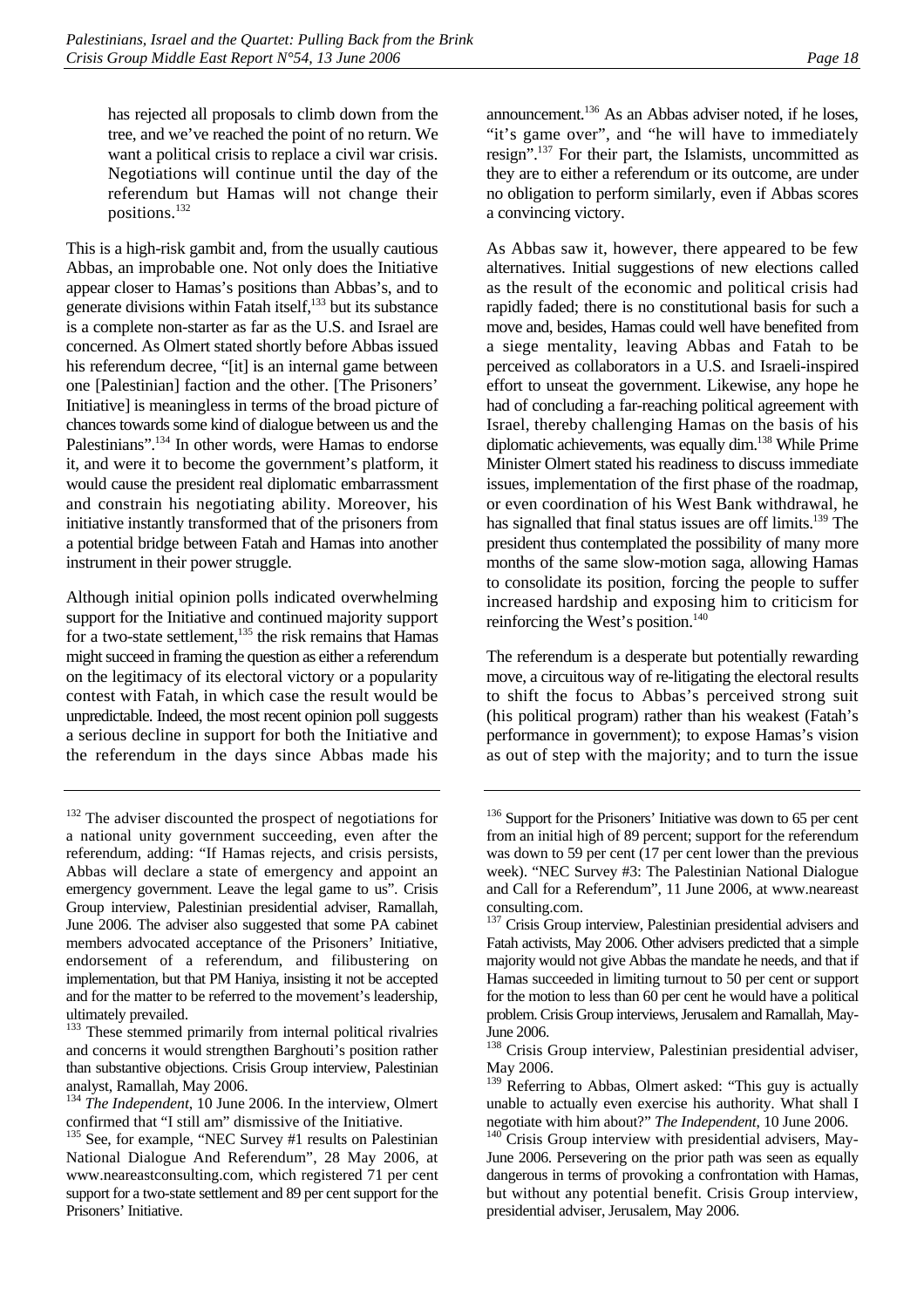from a struggle between Palestinians and foreign powers to a debate among Palestinians. The last two points were deemed most critical: the fact that the document originated with a cross-party group of prisoners, was consistent with the views of an overwhelming majority of the public and did not coincide with the international community's (or

Abbas's) made it much harder for Hamas to depict the move as an extension of a foreign plot to unseat it.

> The conventional wisdom is that it's easier to get rid of Hamas than change them. But let's weaken them first. Getting rid of them is too transparent. That's why the option of presenting an Abbas Initiative was considered and rejected. That's why we adopted the Prisoners' Initiative and not the Quartet conditions. The Initiative is a great tool for Palestinian political legitimacy, and the whole objective is to shift the balance of power. The idea is to corner Hamas. If they say "yes", they lose, and if they say "no" and it's a referendum they lose as well.<sup>141</sup>

Speaking in early June, one adviser conceded Abbas's purpose was to form "a new government within 45 days, either a coalition with Hamas or a new one without it". Convinced that both options would break the existing logjam, Abbas was described as having no clear preference in this regard.<sup>[142](#page-24-1)</sup>

Abbas's aides have had to respond to two charges, one domestic, the other foreign. The first was that in both its timing (at the outset of the Dialogue) and style (an ultimatum and threat of a referendum) the move was an attempt to torpedo any chance of an accord. Defending it, they argue that the National Dialogue inevitably would have dragged on interminably while the crisis on the streets escalated. The Palestinians, starved of funds, marginalised from the diplomatic game, and on the verge of internal chaos, could not afford to wait.<sup>143</sup>

A second, quite different objection emanated from the U.S. Officials who scrutinised the document questioned its usefulness, pointing to the stance it took on such sensitive issues as violence, refugees and territory. In response, the president's aides sought to deflect attention away from the substance. "This is not a foreign policy instrument; it is a domestic policy tool. You should see it for what it is:

an attempt to corner Hamas and strengthen Abbas".<sup>144</sup> Judging from Washington's low-key reaction to both the document and the referendum, U.S. officials appear to have been convinced. Still, the U.S. would face an awkward dilemma if a coalition government were formed on the basis of the Prisoners' Initiative. Because the document espouses positions at loggerheads with Washington's stance, it would be hard for the U.S. to accept its adoption as compliance with the Quartet's conditions, but equally delicate for it to denounce a program blessed by Abbas and the entire Palestinian political spectrum.

Caught unawares, and suspicious of the document, Hamas leaders reacted very unlike the newly decisive Abbas. Praising its authors and their efforts while withholding judgement and calling for further study, they have yet to accept or reject it unambiguously. Instead, they appear to have done precisely as Abbas hoped: ignored the content and focused on the politics. The bigger risk, as many Fatah officials conceded, was for Hamas to turn the tables on Abbas by endorsing the document. That would have put Abbas in a highly uncomfortable situation, forced to adopt positions with which he disagreed, constrained in negotiations with Israel, and compelled to argue that Hamas had met the bar for receiving international funding.

However, given the growing acrimony between the rival movements, Hamas's leaders saw the initiative solely as an illegitimate attempt to undo the electoral results, wrong foot them, and portray them as intransigent. Accordingly, they fought back. While expressing support for "90 per cent" or even "98 per cent" of the Prisoners' Initiative and for its utilisation as the basis for the National Dialogue, $145$ 

<span id="page-24-0"></span><sup>&</sup>lt;sup>141</sup> "An Abbas victory in the referendum could lead to the dismissal of the government and a process leading to early elections". Crisis Group interview, Palestinian presidential adviser, May 2006.

<span id="page-24-1"></span><sup>&</sup>lt;sup>142</sup> Crisis Group interview, Palestinian presidential adviser, June 2006.

<span id="page-24-2"></span><sup>&</sup>lt;sup>143</sup> Crisis Group interviews with presidential advisers, May-June 2006.

<span id="page-24-3"></span><sup>&</sup>lt;sup>144</sup> Crisis Group interviews, May-June 2006. A Fatah activist also dismissed the need for detailed examination of the document's meaning, insisting: "It does not demand the analytical skill required to understand *Das Kapital*. It's about only two issues: the PLO and the two-state settlement. Are you for, or are you against?" Crisis Group interview, Ramallah, May 2006.

<span id="page-24-4"></span><sup>&</sup>lt;sup>145</sup> Crisis Group interviews, Shaik Hamid Baitawi, PLC member; Mahmoud Ramahi, PLC Secretary General; Riad Mustafa, PLC member, Ramallah, May 2006. Hamas leaders expressed various objections regarding the text itself. Some argued that, through its reference to international and Arab legitimacy, it implicitly recognised Israel; others that the language pertaining to the PLO's expansion was overly vague and left open the possibility that both Abbas and an unreformed and unrepresentative organisation would negotiate on behalf of all Palestinians, leaving them as passive observers. It also was said that some issues, such as the future of the PLO, could not be resolved within the occupied territories and required the participation of senior leaders and movements based in exile. Finally, they noted that Natshe was unable to consult with the movement's leadership or even other Hamas prisoners during the drafting process and that some of the latter had protested their exclusion. Crisis Group interviews,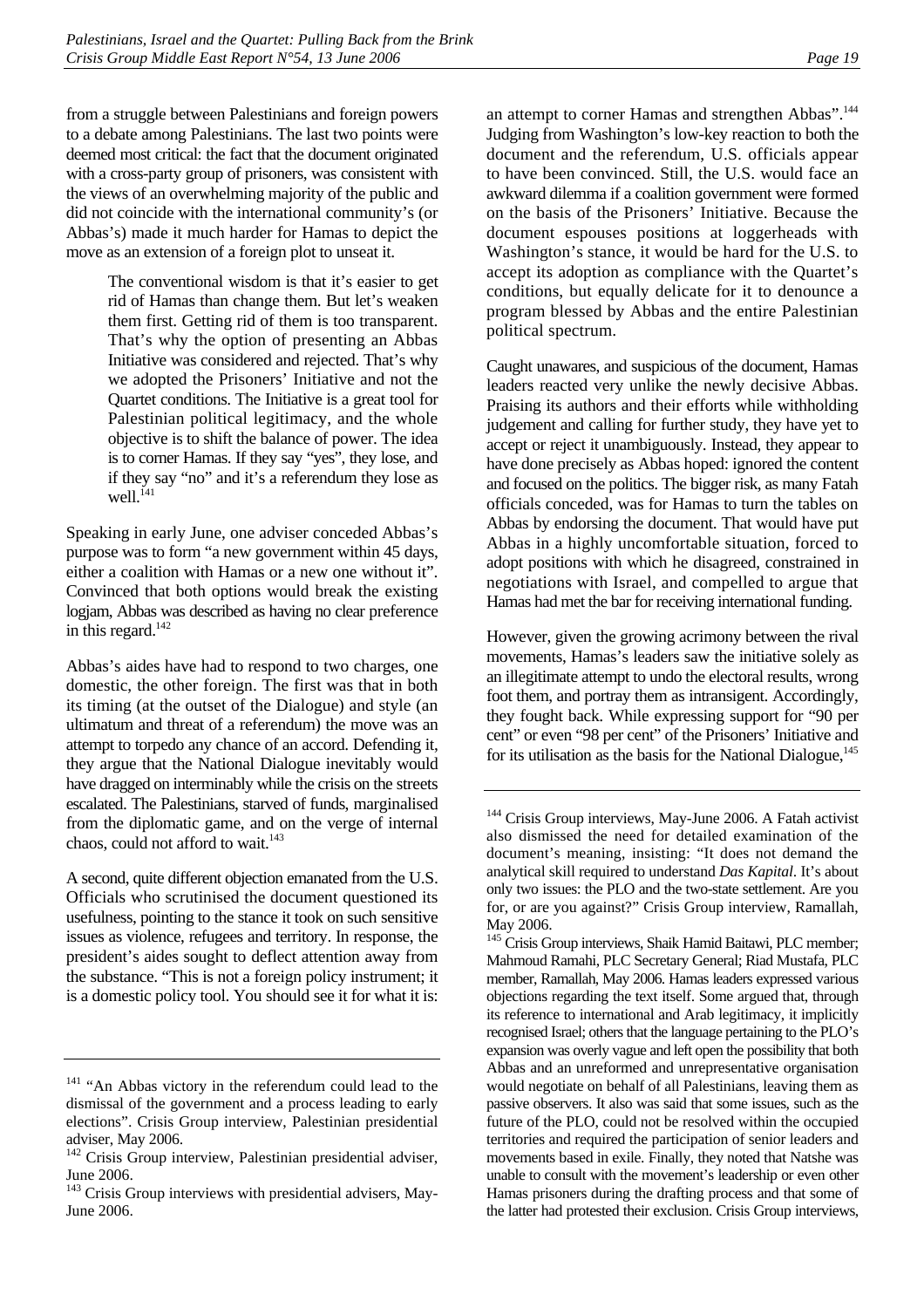they have vociferously rejected the referendum. "Why have a dialogue at all if one party makes clear at the very outset that it will accept only a single outcome?", asked PLC member Riad Mustafa.<sup>146</sup> Rejecting "diktats and ultimatums", his colleague Shaikh Hamid Baitawi observed that "we never had a referendum on Oslo, Wye River, or other documents that constituted agreements that affected our national destiny, so why this one? And why now?"<sup>147</sup> Islamists also consistently argued that Hamas had just won an election in January, there was no provision in the Basic Law for a referendum, and Abbas's transparent objective was to undermine Hamas.

So far, despite some inroads (including criticism of the referendum by other factions $148$  and some prisoners), Hamas has failed to mount an effective campaign to regain the initiative. In conversations, Hamas officials suggest several ways in which they will challenge the president. They will argue he has no constitutional authority to call for a referendum, and no power to do so without appropriate legislation passed by the Hamascontrolled PLC, leaving the independent electoral commission in a difficult bind.<sup>149</sup> They can also seek to muddy the waters by staging their own referendum, borrowing from but not replicating the prisoners' document. As one of their parliamentarians observed, "if a referendum is indeed held, its form and content cannot be unilaterally imposed by Abbas. If no agreement is reached, the people should be given a choice between two proposals". $150$ 

In the worst case scenario, they intimate, even a successful referendum would change nothing. The legislature would remain in Hamas's hands, and lacking the constitutional tools to impose a government without its approval, Abbas would be a spent force, who had played a prime card.

All these options have drawbacks. By challenging the referendum's legitimacy or usefulness, seeking to complicate it, or ignoring its results, Hamas may appear both oblivious to and fearful of the people's verdict. But that leaves Hamas with potent tactics in the event its back is to the wall and its hold on power threatened: resort to violence domestically or targeting Israel, causing maximum chaos, possibly bringing down the PA and allowing the Islamists to reemerge as a resistance movement. "Hamas's popularity does not emanate from or depend upon the institutions it currently controls. It can survive without them. Not so Fatah".<sup>151</sup> Although attacks directly attributable to Hamas "would be seen as too transparent a ploy to change the subject", $152$  the organisation has other possibilities, such as quietly encouraging other groups. Even if Hamas initially were viewed as responsible, "after three weeks of intensive inter-Palestinian strife or, worse, of major Israeli reprisals, who among the Palestinians will remember?"<sup>153</sup> Either way, violence would be the result.

Israel's 9 June 2006 assassination of Abu Samhadana and killing of civilians on a Gaza beach<sup>154</sup> later that day appears to have played into Hamas's hands: while giving it the opportunity to deflect attention from the power struggle with Abbas and raising questions about the justification for a referendum in this context, the Islamists can hardly be said to have deliberately provoked conflict with Israel in order to do so. Hamas's announcement that it was renouncing the ceasefire it had largely maintained for sixteen months underscores the dangers inherent in the current situation.

And this, of course, is the central point. Missing from all strategies to dislodge Hamas, Palestinian or foreign, is a realistic assessment of the consequences of success. Finance Minister and independent Islamist Abd-al-Raziq observes: "If the government were toppled you'd still have a strong Hamas, the PLC, and the occupation, but the whole political system would collapse".<sup>155</sup> There would, in other words, be little for Fatah to repossess should the PA fall, either under the weight of its own failures, or at the instigation of an Islamist Samson, or in the crossfire of an inter-Palestinian or Israeli-Palestinian conflict.

For the Islamist movement, political integration and participation remains an experiment, and one that can be

Muhammad Abu Tir, Hamas parliamentarian; Mahmoud Ramahi; Nasir al-Din Sha'ir, PA deputy prime minister, Jerusalem and Ramallah, May 2006.<br><sup>146</sup> Crisis Group interview, May 2006.

<span id="page-25-0"></span>

<span id="page-25-2"></span><span id="page-25-1"></span>

 $147$  Crisis Group interview, May 2006.  $148$  This is not hard to understand: smaller factions stand to gain much more from a negotiated agreement than from a referendum that will strengthen only Fatah or Hamas and are interested in the PLO's reshaping more than in the adoption of a political program.

<span id="page-25-3"></span><sup>&</sup>lt;sup>149</sup> Jihad Harb, a Palestinian researcher on constitutional affairs, claims that it would be a real anomaly for Abbas to seek to hold a referendum without a referendum law. He assesses that the independent Central Electoral Commission, in order to preserve its credibility, will await a verdict from the PA's courts. Crisis Group telephone interview, June 2006.

<span id="page-25-4"></span><sup>&</sup>lt;sup>150</sup> Crisis Group interview, Mustafa, May 2006.

<span id="page-25-5"></span>

<span id="page-25-6"></span>

<span id="page-25-8"></span><span id="page-25-7"></span>

<sup>&</sup>lt;sup>151</sup> Crisis Group interview, Palestinian analyst, June 2006.<br><sup>152</sup> Crisis Group interview, Fatah official, June 2006.<br><sup>153</sup> Crisis Group interview, Palestinian analyst, June 2006.<br><sup>154</sup> Evewitness and press accounts poin as the most probable cause, athough Israel has stated that it is investigating the incident and has raised the possibility that the seven Palestinian civilians were killed by a Palestinian mine. See further Chris McGreal, "Death on the beach: Seven Palestinians killed as Israeli shells hit family picnic", *The* 

<span id="page-25-9"></span>*Guardian*, 10 June 2006. 155 Crisis Group interview, Ramallah, April 2006.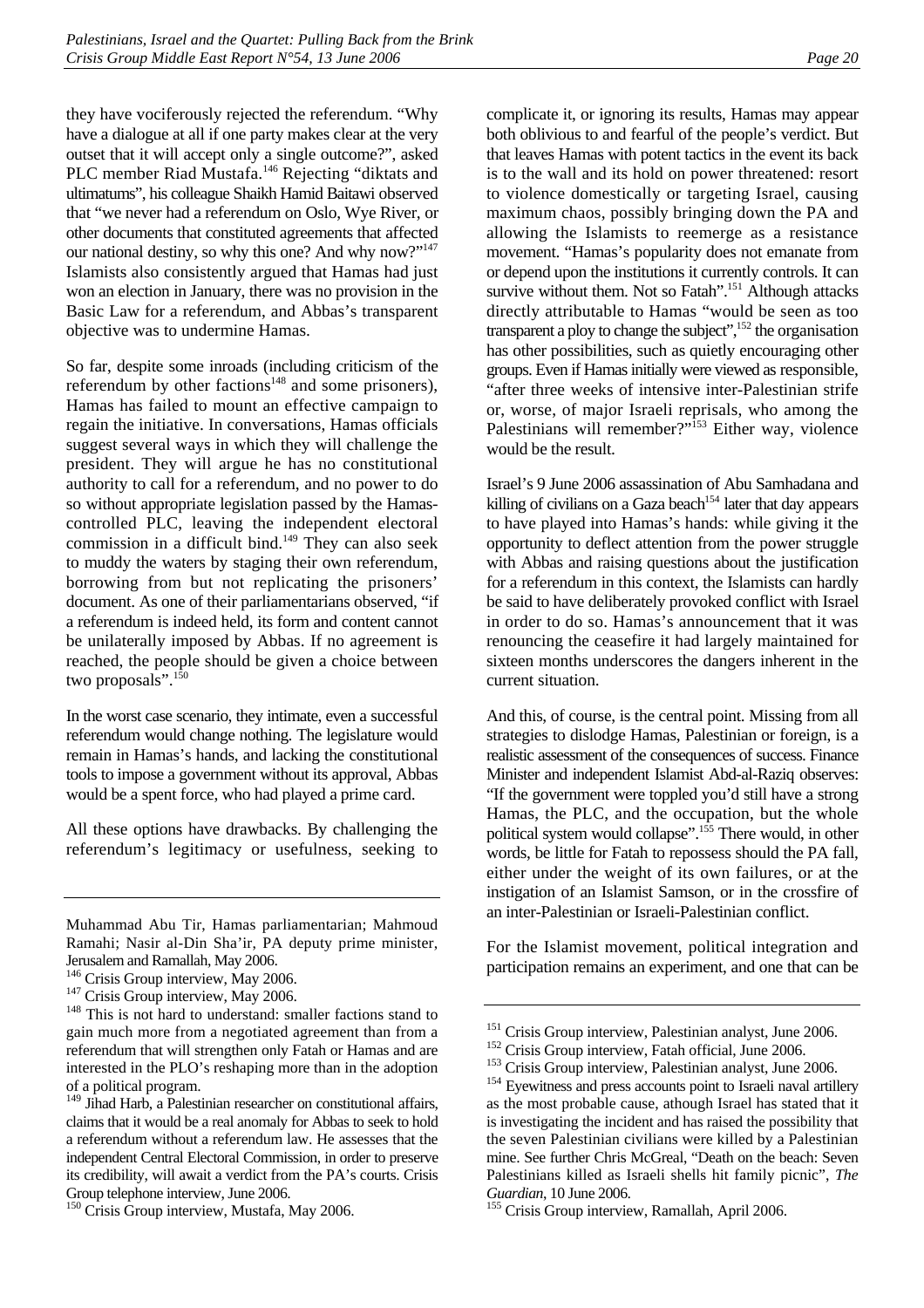reversed if it fails. If its leaders conclude that their attempt at institutional power was sabotaged, Hamas should be expected to return to the tried and true formula of militancy, violent confrontation, and grassroots social work. "On what basis does anyone expect that Hamas will acquiesce in a referendum result any more than Fatah acquiesced in the electoral outcome?["156 H](#page-26-2)amas PLC member Shaikh Hamid Batawi was anything but coy in this regard: "The alternative to our government is a resumption of suicide attacks".[157](#page-26-3) 

A referendum, in short, is not a bad idea per se, but only as a last resort, and far preferably on the basis of a Fatah/ Hamas agreement. Instead, the proposal appears in the minds of many to have come at the expense of efforts to achieve consensus. While Abbas is understandably averse to interminable negotiation, his ultimatum could thus produce a result he more than most appears intent on avoiding: an uncontrollable battle from which all Palestinians would emerge losers.

From a Palestinian perspective, the most promising outcome also appears the least plausible: a successful National Dialogue concluding with a common agenda and giving rise to a unity government. While some Hamas leaders continue to predict a successful conclusion to the dialogue and openly laud the prospect of a coalition government, others dismiss the exercise as camouflage for Fatah's agenda of bringing down the government.<sup>158</sup> Likewise, Fatah leaders tend towards scepticism about Hamas's intentions. One suggested the dialogue would fail not because of any differences over the resolution of the Israeli-Palestinian conflict but because the Islamists find the prospect of a coalition government unpalatable. "They will not accept Abbas's demands, and will also ensure there is no referendum. They will first hold it up forever in the PLC, then seek to scuttle it through chaos. If that fails, they will denounce a loss at the polls as proof of electoral fraud. It's going to get very messy".[159](#page-26-5) 

There is little evidence pointing to a soft landing, even as negotiations are expected to continue during the period preceding the referendum. That so few loyalists from either movement expect a positive outcome and that their pessimism is exceeded by other Palestinians<sup>160</sup> says it all.

# <span id="page-26-0"></span>**III. THE INTERNATIONAL COMMUNITY AND THE PALESTINIAN CRISIS**

For the international community, sorting out priorities and devising an appropriate strategy in this unfamiliar environment has been no easy task. Shocked by Hamas's victory, the Quartet on 30 January "congratulated the Palestinian people on an electoral process that was free, fair and secure", expressed the "view of the Quartet that all members of a future Palestinian government must be committed to non-violence, recognition of Israel, and acceptance of previous agreements and obligations, including the Roadmap", and "concluded that it was inevitable that future assistance to any new government would be reviewed by donors against that government's commitment" to these "principles".<sup>161</sup>

Meeting again the day after the Haniya cabinet took office on 29 March, the Quartet "noted with grave concern that the new Government has not committed to the principles spelled out on 30 January", "concurred that there inevitably will be an effect on direct assistance to that Government and its ministries", yet also "encouraged continued humanitarian assistance to meet the basic needs of the Palestinian people". $162$  The past few months have seen the Quartet and other members of the donor community struggle to reconcile these two at least somewhat incompatible objectives. Yet missing from it all appears to be a serious assessment of the longer-term local and regional consequences of a policy that has all the advantages of apparent moral clarity and all the drawbacks of evident strategic confusion.

# <span id="page-26-1"></span>**A. PA BUDGETARY COSTS, DONOR CONTRIBUTIONS AND DONOR ATTITUDES**

In their effort to influence Palestinian events, international actors – chiefly the U.S., the EU, Arab states and Israel – have focused on their financial and economic leverage. Perhaps no entity is as dependent on the outside world

<span id="page-26-2"></span><sup>&</sup>lt;sup>156</sup> Crisis Group interview, Palestinian analyst, June 2006.<br><sup>157</sup> Crisis Group interview, Ramallah, May 2006.<br><sup>158</sup> Crisis Group interview, Hamas parliamentarian, May 2006.

<span id="page-26-3"></span>

<span id="page-26-5"></span><span id="page-26-4"></span><sup>&</sup>lt;sup>159</sup> Crisis Group interview, senior PA official and Fatah leader, May 2006.

<span id="page-26-6"></span><sup>&</sup>lt;sup>160</sup> "Look at our options. In the best of circumstances, the National Dialogue succeeds, and we go back to the misery we enjoyed before the elections. If it fails, things will get even worse than they are today". Crisis Group interview, Palestinian resident, Ramallah, May 2006. One week into the National

Dialogue, confidence in its chance to succeed had fallen from 65 percent to 53 percent. NEC poll, 3 June 2006.

<span id="page-26-7"></span><sup>&</sup>lt;sup>161</sup> "Statement by Middle East Quartet", 30 January 2006. See further http://domino.un.org/UNISPAL.NSF/vCurrent!Open View. For a detailed examination of the Roadmap initiative see Crisis Group Middle East Report N°14, *A Middle East Roadmap* 

<span id="page-26-8"></span>to Where?, 2 May 2003.<br><sup>162</sup> "Quartet Statement on New Palestinian Government", 30 March 2006. See further http://domino.un.org/UNISPAL.NSF/ vCurrent!OpenView.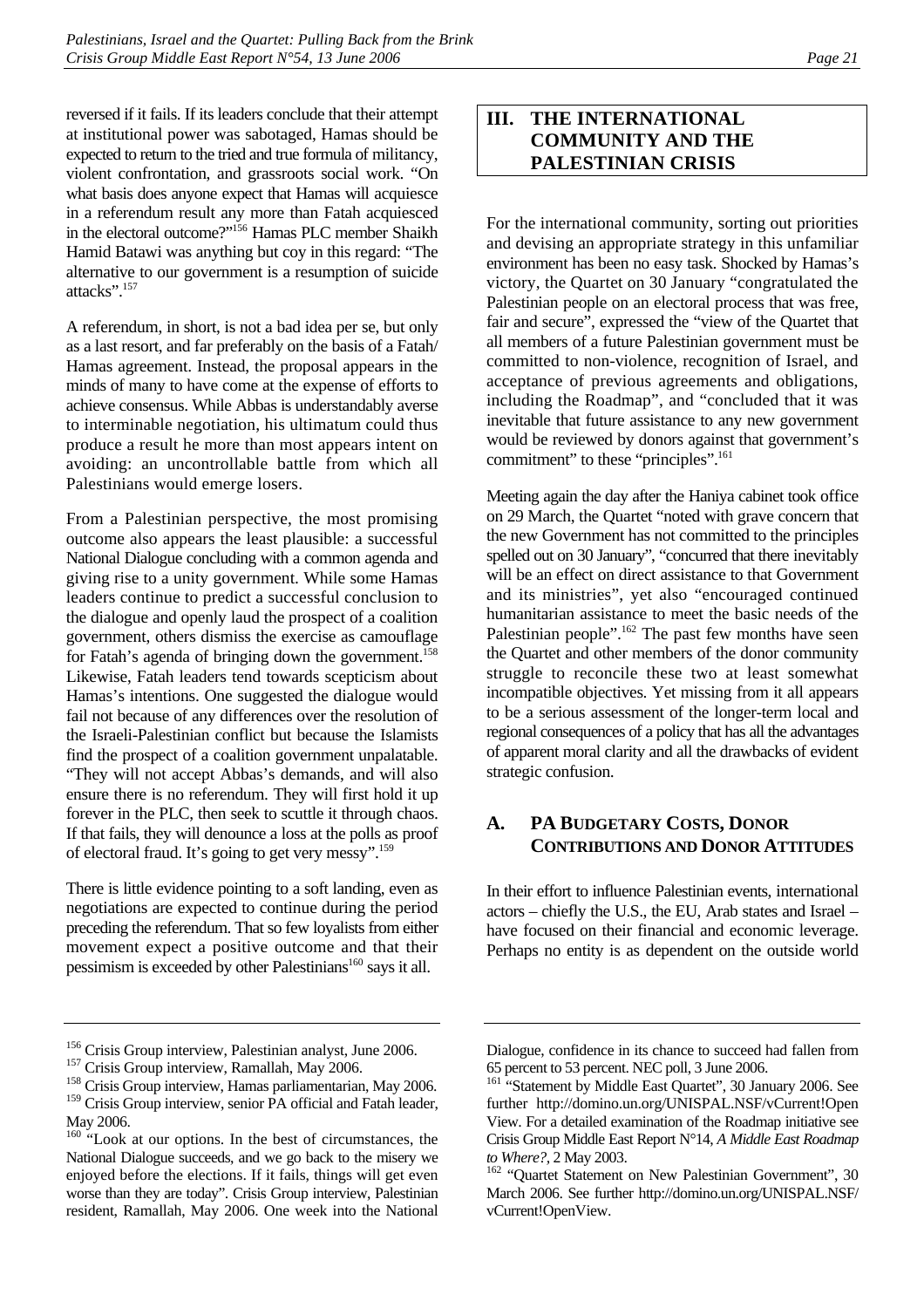as the Palestinian Authority, $163$  entirely reliant for its survival on Israeli policies and international funding. The decision taken in the wake of the new government's establishment to freeze donor contributions until and unless it abided by the Quartet's three conditions thus was bound to have major repercussions. A survey of PA expenditures and donor contributions starkly illustrates why.

According to former World Bank President and Quartet Special Envoy for Disengagement James Wolfensohn, the PA has "recurring monthly operating costs of approximately \$165 million, amounting to between \$1.8 and \$2.0 billion a year".[164 B](#page-27-1)efore the current fiscal crisis, only about 21 per cent of this amount (roughly \$35 million monthly) was raised directly by the PA in the form of taxes and income.<sup>165</sup> Of the remaining \$130 million, \$50 million to \$60 million consisted of taxes, tariffs and other fees collected by Israel on the PA's behalf and transferred to it on a monthly basis.<sup>166</sup> The monthly shortfall of some \$70 million to \$80 million – 42 per cent to 48 per cent of the total required – had to be made up from other sources.<sup>[167](#page-27-4)</sup>

The PA, therefore, needs to raise nearly \$1 billion per year to fund its basic operating costs. During the past five years, even before the current curb on funding, that target has not been met. Rather, fundraising conducted on the PA's behalf by the international Ad-Hoc Liaison Committee yielded annual sums in the range of \$350 million to \$500 million, roughly half from Arab states, and half from the EU and its member states.[168 T](#page-27-5)his left a significant gap that the PA filled by "running down assets, selling them or borrowing against them".<sup>169</sup>

<span id="page-27-4"></span>

Amounts raised by the Ad-Hoc Liaison Committee for the most part were disbursed through one of two instruments. The World Bank's Reform Trust Fund released donor deposits to the ministry of finance's Single Treasury Account, subject to the PA's success in meeting reform criteria. These funds were not identified with any line items in the budget. The Trust Fund thus "supported the PA general budget and was not earmarked".<sup>170</sup> The other was the Emergency Services Support Projects (ESSP-I and ESSP-II), established in 2002, which again transferred funds to the Single Treasury Account, although these payments were signed off against "non-salary social sector recurrent expenditures and were earmarked to specific PA expenditures".<sup>171</sup> Remaining funds were disbursed directly to the PA to fund individual projects and programs. All these disbursements were frozen in early 2006.

The interruption in donor support thus had an immediate and devastating effect on the PA, the economy, and the population's welfare, perhaps best illustrated by the impact on salaries. Some 60 per cent of the PA budget is for salaries; with at least 172,000 employees, and assuming these have an average of six dependents each, PA employment sustains one million Palestinians, roughly 29 per cent of the total West Bank and Gaza Strip population of nearly 3.5 million.<sup>172</sup> Almost half these employees belong to the security forces;  $173$  armed and unpaid, they constitute a formidable potential for anger and unrest.

The PA budget also keeps the education and health sectors afloat: the ministry of education is responsible for 75 per cent of schools in the West Bank and Gaza, educating 70 per cent of school children (the remainder being equally divided between the UN's Palestinian refugee agency, UNRWA and private schools); $174$  the ministry of health accounts for 62 per cent of primary health clinics and 57 per cent of hospital beds and is the address for 47 per cent of the population's regular health care services (the

<span id="page-27-0"></span><sup>&</sup>lt;sup>163</sup> Crisis Group interview, World Bank official, Washington, April 2006.

<span id="page-27-2"></span><span id="page-27-1"></span>

<sup>&</sup>lt;sup>164</sup> Crisis Group interview, Jerusalem, March 2006.<br><sup>165</sup> Crisis Group interview, James Wolfensohn, Jerusalem, March 2006.

<span id="page-27-3"></span><sup>&</sup>lt;sup>166</sup> Ibid. The arrangement, designed to preserve the customs union enforced by Israel over the occupied territories after 1967 and regulate economic relations between the parties, is spelled out in the 1994 Protocol on Economic Relations Between the Government of the State of Israel and the PLO, Representing the Palestinian People (Paris Protocol), incorporated into the 1994 Israeli-Palestinian Gaza-Jericho Agreement as Annex IV. The full text can be consulted at www.israel-mfa.gov.il.<br><sup>167</sup> Crisis Group interview, Wolfensohn, March 2006.<br><sup>168</sup> For the most part, the U.S. has refused to provide the PA

<span id="page-27-5"></span>with direct budgetary support. The only exceptions were a \$36 million contribution to the Holst Fund in 1994 and \$20 million earmarked for infrastructure projects in 2003.

<span id="page-27-6"></span><sup>169</sup> Crisis Group interview, James Wolfensohn, March 2006. In its 2005 budget, the Finance Ministry secured \$173 million in "exceptional" Palestine Investment Fund (PIF) profits, and \$254 million in commercial borrowing. "The Impending Palestinian

Fiscal Crisis: Potential Remedies", World Bank, 7 May 2006, p. 3 at www.worldbank.org.

<span id="page-27-7"></span><sup>&</sup>lt;sup>170</sup> Crisis Group interview, European development specialist, Jerusalem, May 2006.

<span id="page-27-8"></span><sup>&</sup>lt;sup>171</sup> Crisis Group interview, European development specialist, Jerusalem, May 2006.

<span id="page-27-9"></span><sup>172</sup> World Bank, op. cit., pp. 3-4, at www.worldbank.org. This takes into account what Wolfensohn characterised as "substantial wage increases" provided by the previous government in mid-2005.

<span id="page-27-10"></span><sup>&</sup>lt;sup>173</sup> According to Wolfensohn, at the tail end of a surge in recruiting that preceded Hamas's assumption of power, there are some 70,000 security personnel, accounting for more than 40 per cent of the PA's employees. Crisis Group interview, Wolfensohn, Jerusalem, March 2006.

<span id="page-27-11"></span>The PA plays a significantly larger role in education in the West Bank than in the Gaza Strip where many pupils attend UNRWA schools.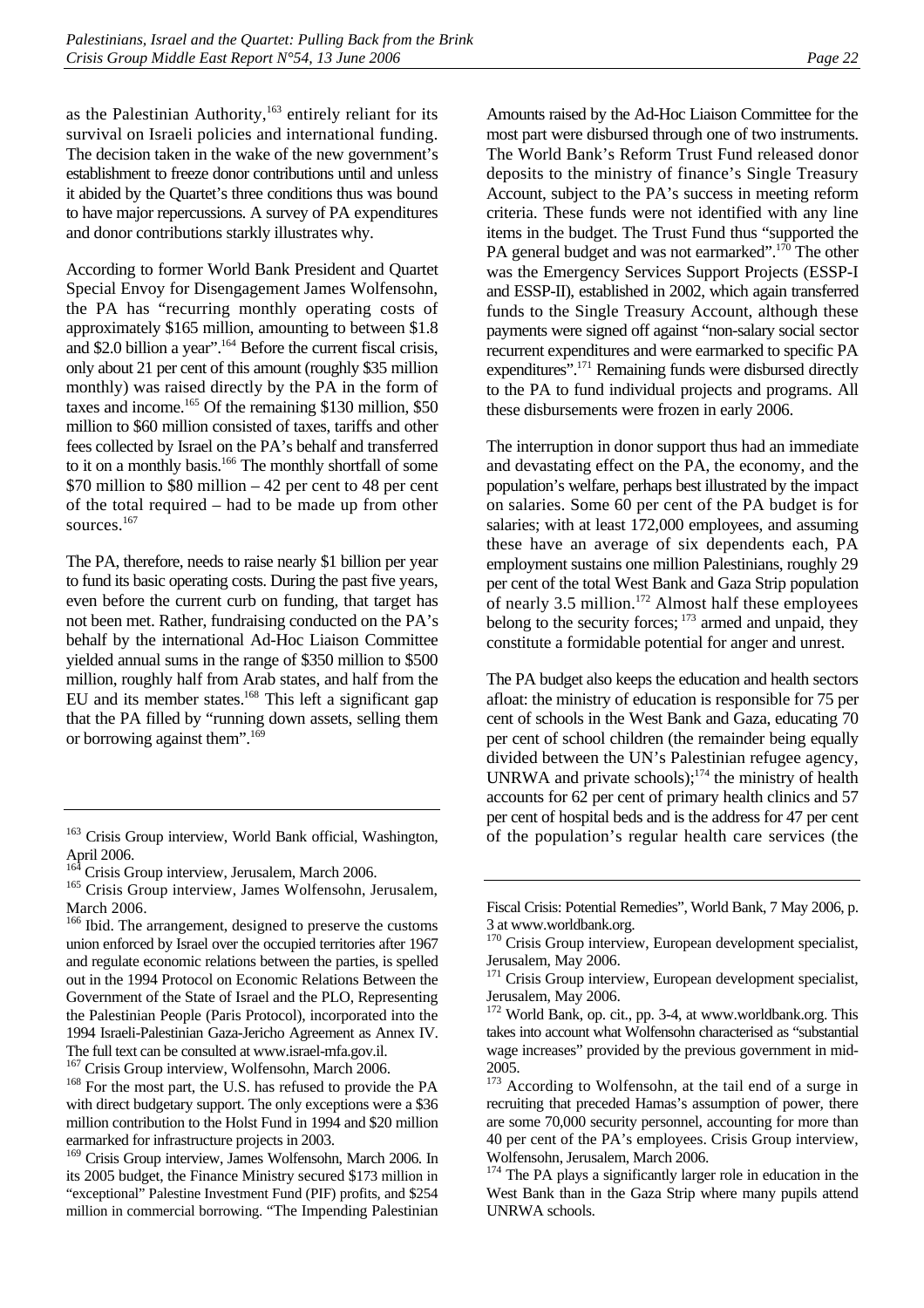remainder is obtained from UNRWA, the private sector and  $NGOs$ ).<sup>175</sup> In other words, the notion (floated in particular by some Americans) that PA functions could be taken up by a strengthened NGO sector appears fanciful, certainly in the immediate future.

Along with budget support came humanitarian/emergency assistance and developmental aid (in the form of capital or technical assistance). Although in theory the former category (roughly \$500 million) has not been adversely affected by recent decisions, and countries like the U.S. have sought to redirect aid in the form of humanitarian assistance, reality is more complex. NGOs engaged in humanitarian relief work face significant obstacles stemming from extraordinarily restrictive U.S. Treasury Department regulations; U.S. organisations, for example, require pre-approval for their donations, which must be in-kind rather than cash.

Such restrictions affect developmental assistance – \$450 million in 2005 – even more severely, for it often involves direct contacts with the PA.<sup>176</sup> Some U.S. NGOs have had entire projects suspended. CARE, the international aid agency, which had hitherto provided 30 per cent of the health ministry's medicines under a USAID-funded emergency medical assistance program, halted regular supplies after USAID withheld approval. $177$  Modifications in the attitude of foreign actors also inevitably affect PAgenerated resources. The reduction in economic activity produced by an intensified siege and donor boycott reduces the volume of tax receipts, while increased levels of unemployment and poverty create a greater burden on shrinking resources.

As the European Union severed its political and financial links with the government and ministries, the U.S. Treasury's decision to prohibit transactions with the PA, its employees and institutions in which it has an interest exerted formidable pressure on Arab states and private banks to suspend financial ties and created a tertiary boycott.[178](#page-28-3) Thus, an individual considering making a

direct personal contribution to a Palestinian hospital was informed by legal advisers that "it would be illegal for U.S. citizens to provide a charitable contribution directly to a Palestinian public hospital unless a specific exemption was first obtained".<sup>179</sup>

Indeed, according to the U.S. Office of Foreign Assets Control (OFAC), "U.S. persons are prohibited from engaging in transactions with the Palestinian Authority unless authorised, and may not transfer, pay, withdraw, export or otherwise deal in any assets in which the Palestinian Authority has an interest unless authorised".<sup>180</sup> Similarly, pursuant to OFAC regulations, on 26 April USAID addressed a letter to all USAID contractors and grantees, stating that "no contact is allowed with PA officials under the authority of the Prime Minister or any other minister. Contact with all officials in these ministries, including working-level employees, is prohibited".<sup>[181](#page-28-6)</sup>

On similar grounds, the Amman-based Arab Bank froze the PA's Single Treasury Account, which had been considered a key achievement of Palestinian fiscal reform and through which the government collected and disbursed its revenues. The few Arab states which agreed to contribute to the PA have deposited their funds with the Arab League in Cairo, which itself faces the same debilitating legal concerns vis-à-vis the U.S. in transferring funds and delivering payments. The precise figures for Arab aid are shrouded in contradiction. Hamas

explaining that if he was he would no longer be able to speak with him". Crisis Group interview, Quartet official, March 2006. Similarly Palestinian bankers stated that U.S. government decisions had forced him to suspend foreign transactions for PA employees. "No American has told me not to transfer the funds to a PA employee's account. But the banks know that if OFAC (the U.S. Treasury's Office of Foreign Assets Control) learns of this we'd be in bad shape. They could terminate our dollar account in New York, and we'd lose access to our funds. Not even the Arab-Islamic bank is ready to pay the consequences". Crisis Group interview, Palestinian banker, Ramallah, May 2006. The EU restrictions are more ambiguous. While the European Commission suspended 34 contracts focussed on PA capacitybuilding, it maintained a wide array of projects and resumed contact with PA ministries and municipalities, including those run by Hamas mayors. Crisis Group interviews, EU aid officials, PA Planning Ministry officials, European aid workers, May 2006.<br><sup>179</sup> Crisis Group telephone interview, June 2006.

<span id="page-28-0"></span><sup>&</sup>lt;sup>175</sup> "Fact Sheet on PA Social Service Ministries", n.d., Office of the Quartet Special Envoy on Disengagement. As of December 2005, 8,050 civilians were receiving PA pensions worth \$3.2 million a month (averaging \$398 per pensioner per month), and 1,750 security personnel were receiving \$2 million (averaging \$1,143 per veteran per month).

<span id="page-28-1"></span><sup>&</sup>lt;sup>176</sup> "West Bank and Gaza Update", The World Bank Group, April 2006, p. 4. Many UN agencies do however use the PA as an implementing partner.

<span id="page-28-2"></span><sup>&</sup>lt;sup>177</sup> Crisis Group interview, CARE aid worker, Jerusalem, June 2006. USAID approved two one-off medical consignments for direct delivery to public hospitals, following UN reports that lives had been put at risk

<span id="page-28-3"></span><sup>&</sup>lt;sup>178</sup> "A contractor informed me that he was today called by a USAID official asking if he is in contact with Hamas officials,

<span id="page-28-5"></span><span id="page-28-4"></span><sup>&</sup>lt;sup>180</sup> 'Recent OFAC Actions", Office of Foreign Assets Control, at http://www.treas.gov/offices/enforcement/ofac/actions/20060412. shtml.

<span id="page-28-6"></span><sup>&</sup>lt;sup>181</sup> USAID letter to contractors and grantees, 26 April 2006, Notice No 20006-WBG-17, at www.usaid.gov. "'Contact' means any meeting, telephone conversation, or other communication, whether oral or written". Contact with "any private Palestinian, and mayors, deputy mayors, village council members, and officials under their authority", is permitted only if they "are not affiliated" with a proscribed organisation.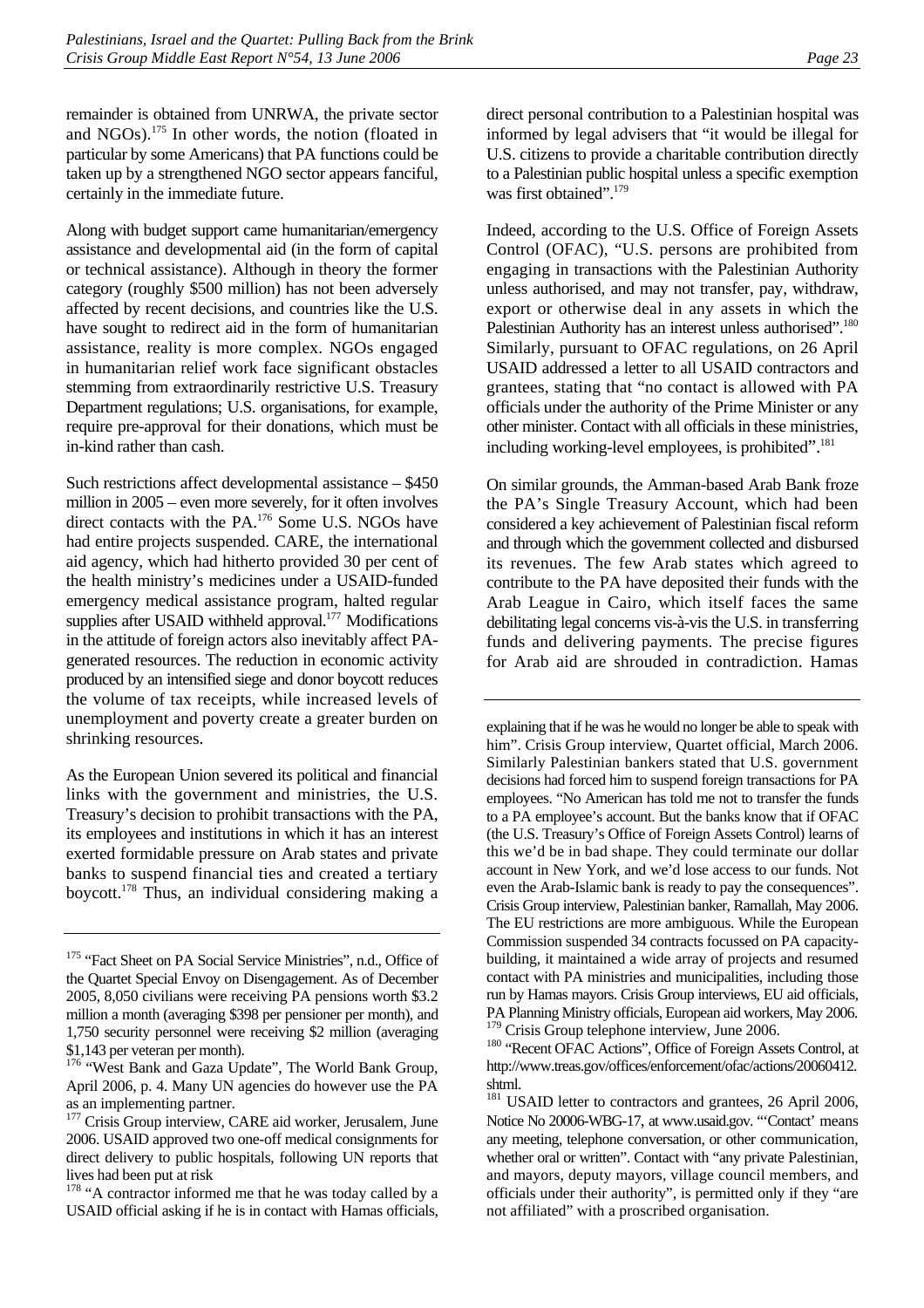representatives in exile who before the elections managed the movement's finances claim Arab banks have frozen some \$347 million in donations from Arab states and private benefactors, including \$90 million in Jordan.<sup>182</sup>

While Arab states acted out of fear of sanctions, they also had policy considerations of their own which made them wary of Hamas's role as the first Islamist movement to assume governmental control through – more troubling still – democratic means. Consequently, Arab governments sought to bolster the Abbas presidency at the expense of the government and even assist in Fatah's putative resurrection. "People are beginning to realise that a bad Fatah is better than a good Hamas. They don't want to see Hamas ruin the achievements of the past twelve years".<sup>183</sup> Besides a reluctance to assist the government,<sup>184</sup> actions ranged from Lebanon's decision to resume diplomatic relations with the PLO after a 24-year hiatus – a development from which Hamas was by definition excluded and which it therefore opposed – to Jordan's allegation that Hamas was smuggling weapons into the Kingdom and surveying strategic sites in several Jordanian cities for future attacks,<sup>185</sup> and Egypt's private assurances to EU and U.S. officials that it too wished to see Hamas fail. $186$ 

Far more damaging than anything the EU, Arab states or the U.S. could do, Israel – which possesses the power virtually to turn the Palestinian economy on and off at will – implemented a series of steps to pressure the PA. As described in an EU position paper:

<span id="page-29-4"></span><sup>186</sup> Egyptian officials denied that this was the case. Crisis Group interviews, April 2006. But more than one EU representative made the claim. Crisis Group interviews, EU officials, Brussels, March 2006. At a more symbolic level, Palestinian Interior Minister Siam reportedly was harassed at Egyptian military checkpoints and denied privileges normally accorded persons of his rank while transiting from Rafah to Cairo en route to Damascus. *Al-Quds al-Arabi*, 24 May 2006. An Egyptian echo of Jordan's concerns that Hamas domination could lead to the export of Islamist violence could also be discerned in an official statement that claimed the perpetrators of attacks on the Sinai coast had been trained in and financed from Gaza. Egyptian interior ministry statement, Associated Press, 23 May 2006.

The looming crisis is not the result of suspension of [donor] aid – nor will the crisis be averted by a resumption of direct aid. The key underlying factor is the continued freeze in Israeli transfers of PA fiscal revenue and the strict Israeli policy on closures and other restrictions.…The latest tightening of this policy has had a dramatic effect on the banking sector with a shortage of hard currency in the Palestinian Territories and difficulties to transfer money into Palestinian banks.<sup>187</sup>

Israel's policy in this regard appears conflicted. On the one hand, the primary goal appears to be to enfeeble and pressure the new government, to the extent that it will fall. On the other hand, there is great awareness – indeed, far more than in the U.S.  $-$  of the potentially calamitous consequences of a humanitarian crisis or PA collapse, either of which could lead to a resumption of full-scale violence, to Israel's forced assumption of responsibility over ungoverned territories or to it suffering great damage in international public opinion. And so, while publicly dismissing warnings of impending crisis or claiming that the PA could survive up to four years at current income levels,[188 I](#page-29-6)sraeli officials have maintained some contacts with the PA where Israel's national security is affected, have stated that Israel would send some humanitarian assistance of its  $own<sup>189</sup>$  and on occasion encouraged the U.S. to alleviate its restrictions.<sup>190</sup>

<span id="page-29-8"></span><sup>190</sup> "We are caught in a bind. We don't want to be accused of undermining Washington's anti-terrorism policy, with which we generally agree, but we also realize that some of their policies go too far. There are things that need to be done with the PA because they serve our interests, and we try to get that message across". Crisis Group interview, Israeli diplomat, Washington, May 2006. In general "Israel's policy towards the PA is closer to that of the EU than the U.S". Crisis Group interview, Asher Susser, former government adviser, Tel Aviv University, May 2006. The contradictions were perhaps most stark in the decisions of Israel's banking sector, which since 1967 has, with government encouragement and support, ensured a stable supply of Israeli currency to the occupied territories to promote it as the prime legal tender. After the January 2006 Palestinian election, some Israeli officials began pressing banks to sever ties with Palestinian counterparts. Several, no doubt also not wishing to fall afoul of U.S. Treasury regulations, gave notice

<span id="page-29-0"></span><sup>182</sup> Usama Hamdan, cited in "Hamas not interested in 'secret ways' to transfer funds", Associated Press, 5 May 2006.

<span id="page-29-1"></span>

<span id="page-29-2"></span><sup>&</sup>lt;sup>184</sup> At a time of record high oil prices, Qatar and Saudi Arabia together committed only \$70 million – which, for reasons described above, has not reached the PA treasury.

<span id="page-29-3"></span><sup>185</sup> BBC News, 19 April 2006, at http://news.bbc.co.uk/2/hi/ middle\_east/4922076.stm. Jordanian officials claimed to have incontrovertible evidence of Hamas's activities, though Palestinians were equally fervent in their denials. Crisis Group interviews, Jordanian and Palestinian officials, Amman, Ramallah, March-May 2006.

<span id="page-29-5"></span><sup>&</sup>lt;sup>187</sup> "EC Assistance to the Palestinians", European Commission draft position paper dated 27 April 2006. The views expressed were unanimously shared by other donors interviewed by Crisis Group, and similar statements have been issued by the World Bank.

<span id="page-29-6"></span><sup>188</sup> Crisis Group interview, Israeli official, Jerusalem, April 2006.

<span id="page-29-7"></span><sup>&</sup>lt;sup>189</sup> Though, as Palestinians quickly pointed out, this was being done with the withheld tax revenues money that belonged to the PA in the first place. Crisis Group interviews, PLO diplomats, Washington, May 2006.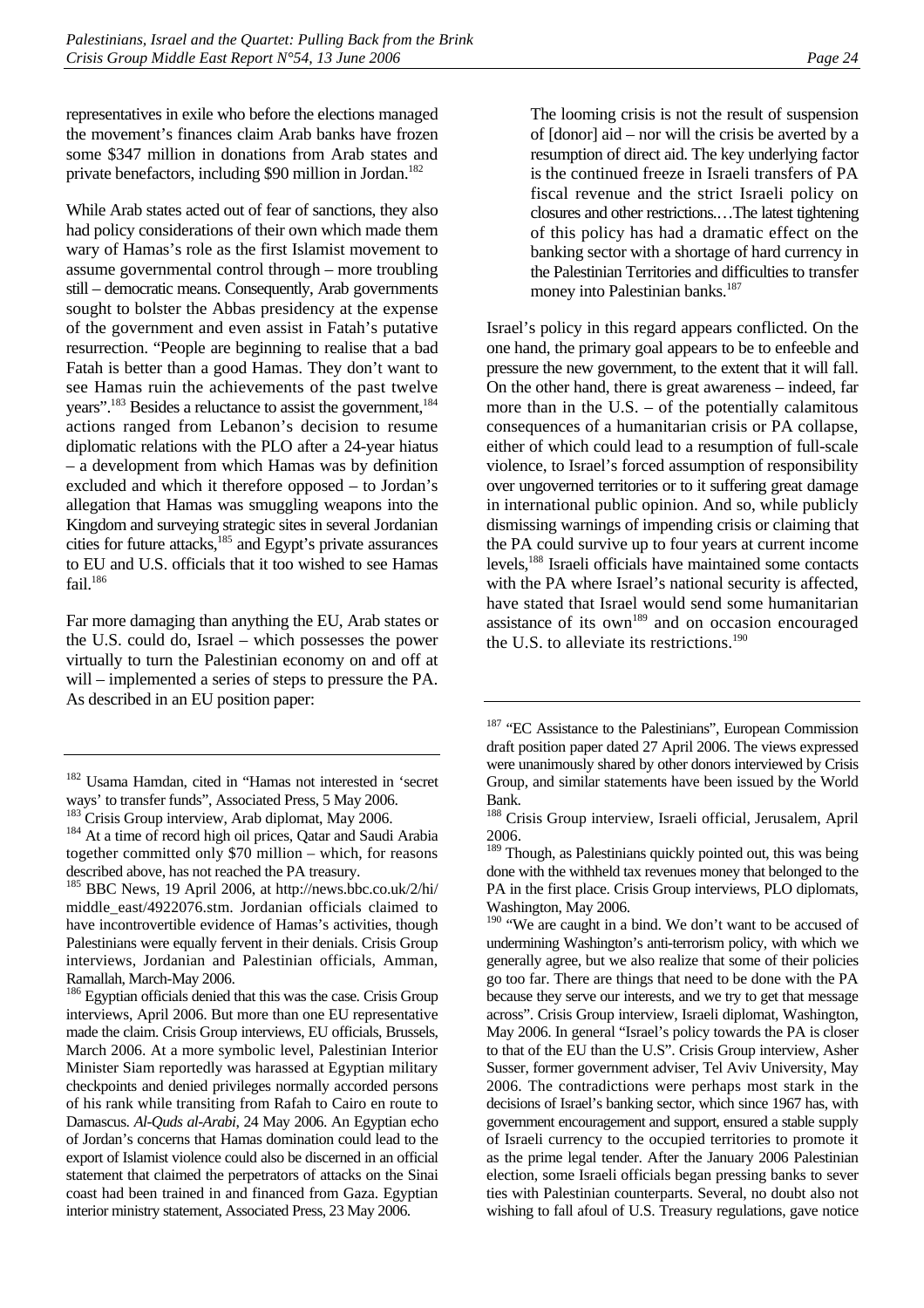Thus, health ministry officials have met with their Palestinian counterparts to discuss measures to contain the spread of avian  $flu.^{191}$  With limited exceptions, utility companies have continued to supply the West Bank and Gaza, not least the offices of the Haniya administration, financed both by Palestinian customs revenues Israel collects and by the  $EU^{192}$  Israeli officials explain they are also authorised to engage with Palestinian local, provincial, and national officials and civil servants who are not Hamas members, but only when vital interests are at stake.[193 W](#page-30-2)hile regular meetings with Palestinian security forces have been suspended, limited contact continues.[194](#page-30-3) 

Moreover, and as PA funds began to ebb, Israel encouraged international agencies to move in  $-$  a decision seen cynically by Palestinians as an attempt to ensure the international community is the main funder of both the occupation and the territories' basic needs[.195 I](#page-30-4)n contrast to their previous attitude, Israeli officials actively court UN agencies,<sup>196</sup> finance a UN institution in Gaza<sup>197</sup> and,

<span id="page-30-2"></span> $19\overline{3}$  Crisis Group interviews, Israeli civilian and military officials, Jerusalem, April 2006.

<span id="page-30-3"></span><sup>194</sup> Crisis group interview, Adam Avidan, Israeli civil administration spokesman, Jerusalem, April 2006. During times when Israel opened the Karni/al-Mintar crossing, Israeli and Palestinian security officials – the latter under Interior Ministry control – maintained constant radio contact. Crisis Group visit to the crossing, May 2006. In early June, however, an Abbas aide announced that this and other border crossings would be placed under control of the Presidential Guard. *Haaretz*, 5 June 2006.

<span id="page-30-4"></span> $195$  "We are looking for other addresses – international organisations, private sector, big companies and hospital managers. And now we have other addresses". Crisis Group interview, Adam Avidan, Israel Defence Forces (IDF) civil administration spokesman, April 2006. See Israeli cabinet communiqué, 21 May 2006: "Israel will coordinate with the international community regarding humanitarian assistance for the needs of the Palestinian population, not via the Palestinian Authority establishment".

<span id="page-30-6"></span><span id="page-30-5"></span><sup>196</sup> Crisis Group interview, senior UN official, March 2006. See also Ari Shavit, "A New Dawn", *Haaretz*, 3 March 2006. <sup>197</sup> "Israel Provides \$25 Million to UNDP for Gaza", UNDP Press Release, 22 December 2006. Israel also transferred \$11

together with the U.S. and others, back expansion of the long-criticised UNRWA.<sup>198</sup> "We were always the devil incarnate in the Israeli government's eyes; now we have become the angel of light", said the country director of a UN agency in the occupied territories.<sup>199</sup>

That said, the tremendous hardship Israeli policies cause should not be underestimated. Through May, revenue transfers were some \$200 million in arrears; as World Bank and EU officials repeatedly point out, the tax revenues are the most important source of income for the PA budget, in terms of regularity and amount. Israeli banks were also pressed to sever ties with all banks operating in the Palestinian territories on the grounds that it would be too complicated to screen every transaction for links to terrorist entities. Most eventually complied.<sup>200</sup> On the ground, the military's matrix of checkpoints and barrier terminals continues to hamper both civilian and government activity. Citing security concerns, Israel has maintained its prolonged closure of Gaza's main supply crossing at Karni/Mintar.<sup>201</sup>

million from Palestinian customs revenues it withheld to the World Health Organisation for disbursement in the West Bank and Gaza Strip. Crisis Group interview, Israeli foreign ministry official, Jerusalem, June 2006.

<span id="page-30-7"></span><sup>198</sup> Crisis Group interviews, Israeli and international officials, April 2006. In the past Israel had criticised UNRWA for employing members of Hamas, including current Interior Minister and former UNRWA teacher, Said Siam. See also Adam Entous, "Israel warms to UN body it long scorned",

Reuters, 31 March 2006.<br><sup>199</sup> Crisis Group interview, Jerusalem, April 2006.

<span id="page-30-9"></span><span id="page-30-8"></span><sup>200</sup> Crisis Group interview, Israeli government officials and foreign finance officials, April and May 2006. Of the two largest Israeli banks with Palestinian ties, Bank Hapoalim on 4 April 2006 gave Palestinian banks a month's notice to remove assets, and on 17 May the Israel Discount Bank said that ties would be frozen within three to six months. An Israeli banker suggested the Bank of Israel and the Palestinian Monetary Authority would negotiate alternative arrangements before the deadline expired. Crisis Group interview, Israel Discount Bank official, Tel Aviv, May 2006. Assuming continued pressure on Israeli banks by both their government and the U.S. Treasury, however, Palestinians are increasingly discussing adoption of the Jordanian Dinar, which has remained in circulation since 1967, as the main currency in the occupied territories.

<span id="page-30-10"></span><sup>201</sup> The Israeli presence at Karni is protected by a veritable obstacle course of ditches and concrete barriers, as well as a series of checkpoints manned by the Palestinian Preventive Security Force, leading diplomats to argue that the prime motive for closure is political rather than security-related. Crisis Group interview, Western diplomat, Jerusalem, May 2006. Even after Israeli Defence Minister Amir Peretz ordered the crossings open for exports, traffic trickled out of Gaza. When the crossing was open in both directions, an average of twenty trucks per day exported goods from Gaza, far less than the 400 trucks Israel had agreed to allow by the end of 2006 in the U.S.-brokered Access and Movement Agreement of 15 November 2005. Crisis Group interview, UN official, Gaza, June 2006.

that they would within one to six months cease to perform the function of correspondent bank for Palestinian banks. Other Israeli officials, fearing a collapse of the Palestinian money supply, counselled caution. Crisis Group interviews, Israeli and Palestinian bankers, Amman, Tel Aviv and Ramallah, May 2006. <sup>191</sup> Crisis Group interviews, UN officials, Jerusalem, April 2006.

<span id="page-30-1"></span><span id="page-30-0"></span><sup>&</sup>lt;sup>192</sup> According to Israeli officials, the total cost of such Israeli goods and services to Palestinians in the occupied territories in March 2006 amounted to some \$20 million of the \$55 million collected on the PA's behalf; and the remainder was placed in escrow. Crisis Group interviews, Israeli and European Commission officials, Jerusalem and Brussels, March and April 2006.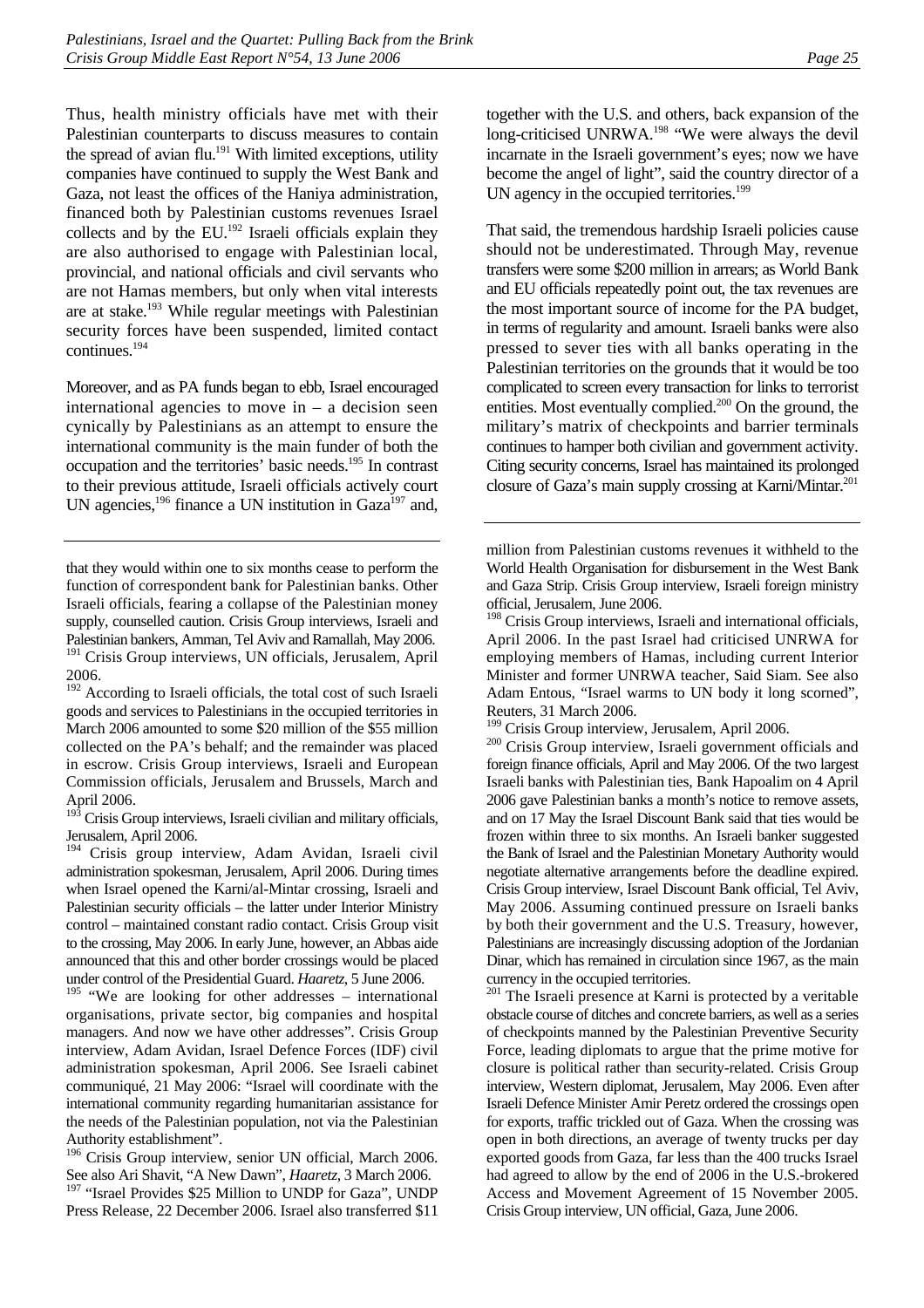This affects Palestinian exports, not least the harvest of the greenhouses which donors had prominently purchased from Israel when it evacuated Gaza. $202$ 

Overall, Israeli officials appear to want the Palestinian population to understand that electing its sworn enemies comes at a price. In the words of prime ministerial adviser Dov Weisglass, "it's like a meeting with a dietician. We have to make them much thinner, but not enough to die".<sup>203</sup>

# <span id="page-31-0"></span>**B. A NATION UNDER SIEGE**

Palestinian planning and finance officials describe the current crisis as the most severe in the PA's twelve-year history. When Israel withheld tax revenues during the recent uprising, the international community responded with substantial compensatory aid, banks used the unpaid revenues as collateral for loans, and the Palestinian diaspora helped with remittances. In June 2006, the PA is bereft of all these resources.

In April 2006, shortly after the new government took office, the World Bank presented a number of economic scenarios for 2006-2008. Assuming no abrupt change relative to 2005, it forecast a continued albeit moderate deterioration in economic performance, unemployment, and poverty levels. Assuming reduced foreign aid flows, it predicted a more pronounced and rapid deterioration, and an even greater and more abrupt decline if foreign aid flows were maintained but Israel suspended revenue transfers and continued to impose trade and labour restrictions. Under a scenario of both Israeli curbs and reduction in foreign aid flows, it said unemployment would rise from 23 per cent to 40 per cent in 2006 and 47 per cent in 2008; poverty would rise from 44 per cent to 74 per cent (67 per cent in 2006); GDP would decline an additional 25 per cent (a full 55 per cent lower than 1999 levels); investment levels would decline by some 70 per cent; average personal income would decrease by almost a third; and private consumption would be slashed by a quarter.<sup>204</sup>

On 7 May, the World Bank issued an urgent clarification: "Based on evolving [Israeli] and donor policies, these [above] projections now appear too rosy".<sup>205</sup> Noting that public sector salaries had last been paid in February on account of the "unprecedented" nature of the PA's liquidity crisis and that "the recession has already begun", with "signs of food and gasoline shortages" observed in Gaza, it cited "concern at the early emergence of a supplyinduced humanitarian crisis" and noted that those dependent on PA salaries…will suffer major income reductions – while the PA is unlikely to be able to provide basic services or maintain law and order". "As a result of such dramatic fiscal compression", the World Bank concluded, a humanitarian crisis, rising insecurity, and/or institutional dissolution "may occur in the coming months".<sup>206</sup> Palestinian and Israeli officials, diplomats and development specialists interviewed by Crisis Group generally concurred that if present trends continued, the crisis would come to a head by mid-2006. $207$ 

Given the PA's increasingly critical role in sustaining the local economy since the onset of the uprising in 2000 and the ensuing Israeli siege, the salary suspension that commenced in March 2006 has had a devastating effect, hitting not just employees and their dependents, but also those who depend on the activity they generate.

The hardship is compounded by the almost total depletion of savings that helped ordinary Palestinians survive the first five years of conflict. In an economy traditionally lubricated by credit, banks are reining in mortgages, customers have reached the limits of their overdrafts at local supermarkets, and telephone companies are disconnecting customers defaulting on payments. In some cases children have been withdrawn from private schools because parents cannot afford the annual registration fee for the 2006-2007 academic year; in others pupils have

<span id="page-31-1"></span><sup>&</sup>lt;sup>202</sup> According to the Office of the Quartet Special Envoy, export volumes during the first four months of 2006 averaged just 23 truckloads per day, compared to the target level of 150 truckloads per day by 31 December 2005, crippling the harvest. It estimated revenue losses to Gaza's agricultural sector at some \$450,000 per day during the peak season. Since the beginning of the year, the sector has lost more than \$18 million in foregone revenues due to the closures at Karni. Office of the Quartet Special Envoy, "Periodic Report", April 2006. Earnings were further depleted following attacks on the greenhouses by local clans claiming ownership of former settlement land. *The Jerusalem Post*, 14 May 2006.

<span id="page-31-2"></span><sup>203</sup> *Haaretz*, 23 March 2006. Similarly, a senior UN official stated that the sentiment in Washington was that Palestinians should "survive, but not thrive". Crisis Group interview, April 2006.

<span id="page-31-3"></span><sup>&</sup>lt;sup>204</sup> "West Bank and Gaza Update", The World Bank Group, April 2006, p. 7

<span id="page-31-4"></span><sup>&</sup>quot;Palestinian revenues continue to be withheld [by Israel]…Border restrictions are proving more stifling than in 2005…[T]he suspension of donor disbursements to the PA by OECD donors is being implemented more rapidly than the Bank anticipated…[and] Commercial banks have been reminded of their potential legal liability under U.S. anti-terror legislation, leading them to withhold services to the PA; this is impeding the PA's ability to receive transfers of funds from abroad (in particular, from Arab-League donors), and to operate an internal payments system". "The Impending Palestinian Fiscal Crisis", World Bank, pp. 1-2.<br><sup>206</sup> Ibid, pp. 1-5.

<span id="page-31-5"></span>

<span id="page-31-6"></span><sup>&</sup>lt;sup>207</sup> Crisis Group interviews, Amman, Gaza City, Jerusalem, Ramallah, Tel Aviv, March-May 2006.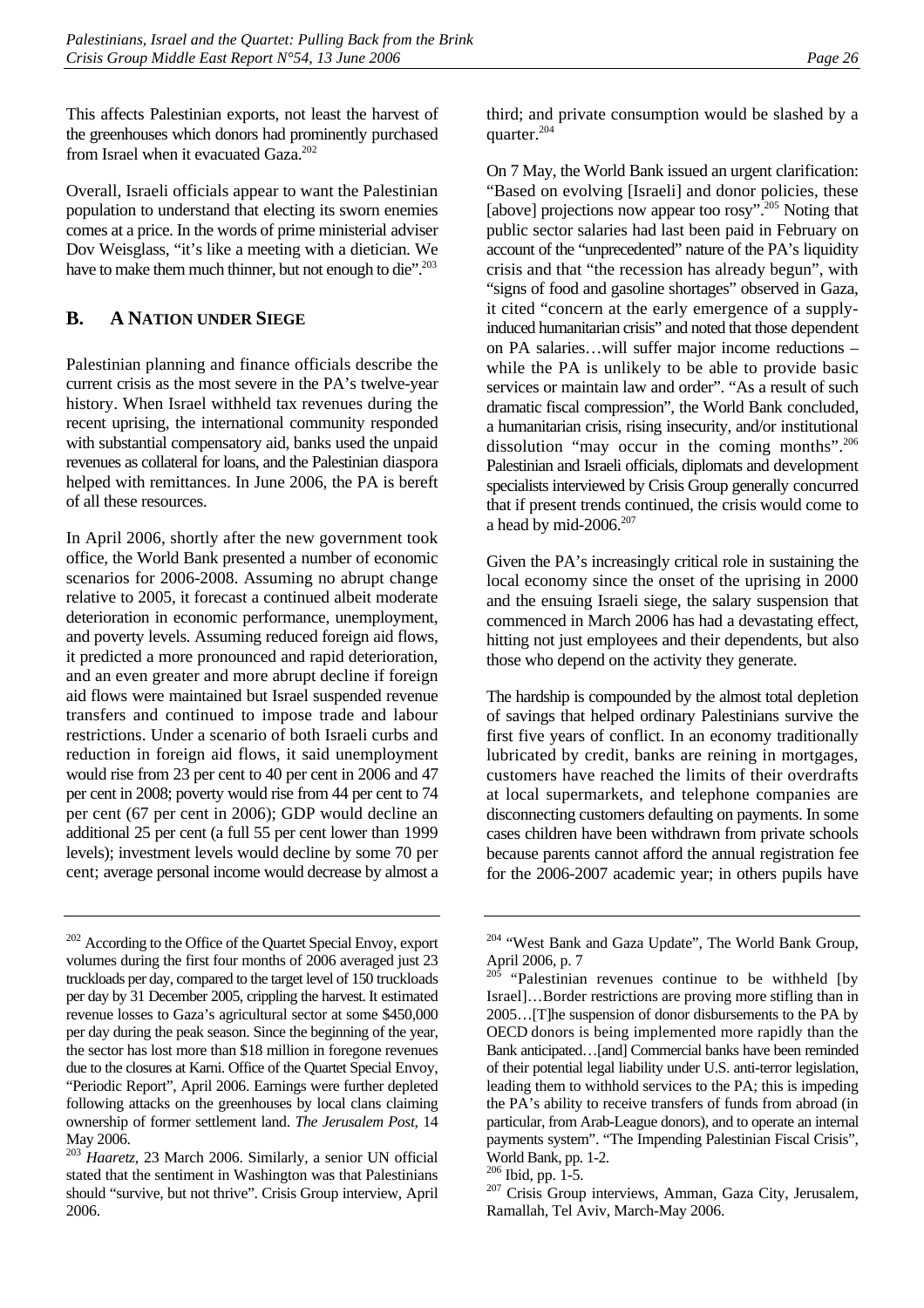been denied certificates until the outstanding balance for the current academic year is made good.

Israel's ban on Palestinian exports – which with few exceptions has prevailed since the beginning of 2006 – coupled with an inflow of imports means that much of the money still in circulation is paid to outside suppliers, leading to a balance of payments collapse. During the first five months of 2006 the stock exchange fell by over 40 per cent,<sup>208</sup> and real estate sales dwindled, while shops, particularly in the Gaza Strip, remained stocked in large part because ever fewer customers could afford to buy. With growing frequency, stores are choosing not to open at all.

As employees prepare for their fourth month without salaries, defiance increasingly is tinged with despair. Applications for UNRWA food parcels are rising sharply and those for financial grants fourfold,<sup>209</sup> in significant part because registered refugees who are government employees were previously ineligible for such assistance. A senior UNRWA official reports Palestinian staff began inquiring about jobs for relatives, "something I never experienced before".<sup>210</sup> The food aid needs of the non-refugee population – which has no access to UNRWA assistance – increased by an additional 14 per cent to cover over half this population group.[211 B](#page-32-4)y June, an influx of emergency supplies had alleviated much of the immediate medical and food crisis but, officials emphasised, only temporarily.[212](#page-32-5) 

Having run down reserves, policemen and their spouses can be seen queuing at Gaza's gold market to sell wedding bands and other jewellery, some continuing to the Suq Firas market lugging household appliances and even mobile telephones. Unpaid security personnel and militiamen scour the market for alternative employment, and crime, predictably, is on the rise. The Red Cross worries that unpaid prison wardens might abandon their posts or lack funds to feed inmates, leading to a mass breakout of criminals.[213](#page-32-6) Indeed the guards, themselves

lacking proper meals while on duty, are asking relatives of inmates to prepare food and bring it to the prisons so that prisoners do not starve.<sup>214</sup> "No one throws tens of thousands of armed men onto the street, unless they want the destruction of the entity, as in Iraq", concluded Raji Sourani, a leading Gaza human rights activist. $215$ 

More ominously perhaps, drug companies have refused to supply the ministry of health until the PA clears its dues, and private hospitals, which relied on the ministry for at least a third of their income, have severed salary payments, prompting incremental strike action.<sup>216</sup> At the same time, the ministry of civil affairs has stopped preparing paperwork for patients referred to hospitals in neighbouring states for treatment unavailable in the occupied territories. "The PA no longer has the funds to pay for such treatments so it would be superfluous to do so".<sup>217</sup> "Is the Palestinian" health system going to collapse?", Dr Yahya Shawar of the Palestinian Medical Association asked in mid-May. "Probably, yes".<sup>[218](#page-32-11)</sup>

# <span id="page-32-0"></span>**C. CAN A HUMANITARIAN COLLAPSE BE AVOIDED WITHOUT DEALING WITH THE PA?**

Seeking to avoid a humanitarian collapse without bankrolling the Hamas-dominated government, some Quartet members have been considering whether they could establish alternative delivery mechanisms that bypass the PA. In the U.S. in particular, the idea that a parallel NGO system could provide vital services was given serious thought. $219$  The notion, which reflected excessively poor understanding of how the Palestinian economy worked and of the PA's central role, was quickly dismissed by experts, including NGOs working on the ground[.220 A](#page-32-13)s James Wolfensohn put it:

<span id="page-32-1"></span><sup>&</sup>lt;sup>208</sup> "There hasn't been much capital flight. The problem is not that existing projects are being discontinued, but that new investments have been put on hold". Crisis Group interview, Palestinian contractor, Ramallah, April 2006.

<span id="page-32-2"></span><sup>209</sup> Crisis Group interview, John Ging, UNRWA director, Gaza City, May 2006.

<span id="page-32-3"></span><sup>210</sup> Crisis Group interview, senior UNRWA official, March 2006.

<span id="page-32-4"></span><sup>211</sup> Crisis Group interview, Kirstie Campbell, World Food Program (WFP) official, Jerusalem, June 2006. WFP said it was increasing food assistance by 25 per cent, from 480,000 to 600,000 non-refugees. See http://www.wfp.org/english/? ModuleID=137&Key=2128.<br><sup>212</sup> Crisis Group interview, UN officials, Gaza, June 2006.

<span id="page-32-5"></span>

<span id="page-32-6"></span><sup>&</sup>lt;sup>213</sup> Crisis Group interview, ICRC official, Jerusalem, May 2006.

<span id="page-32-7"></span><sup>214</sup> Crisis Group interview, International Committee of the Red Cross (ICRC) official, Jerusalem, May 2006.<br><sup>215</sup> Crisis Group interview, Gaza City, May 2006.

<span id="page-32-8"></span>

<span id="page-32-9"></span><sup>&</sup>lt;sup>216</sup> Crisis Group interview, Khalid Sanwar, Director, Palestinian Red Crescent Society (PRCS), Gaza City, May 2006.<br><sup>217</sup> Crisis Group interview, senior ministry of civil affairs

<span id="page-32-10"></span>official, Ramallah, May 2006.

<span id="page-32-11"></span><sup>218 &</sup>quot;Palestinian Association warns health system will Collapse", Agence France-Presse, 17 May 2006.

<span id="page-32-12"></span><sup>&</sup>lt;sup>219</sup> Crisis Group interviews with members of Administration and of Congress, February-March 2006. .

<span id="page-32-13"></span> $220$  In early May 2006, 36 international aid agencies issued a statement notifying donors that "the responsibilities of public sector institutions cannot be replaced by non-governmental agencies (NGOs) and the United Nations". See www.aidajer.org. Other aid agencies also rejected funding "to dramatically scale up activities to counteract the effects of international isolation of the PA". Crisis Group interview, aid worker, Jerusalem, May 2006.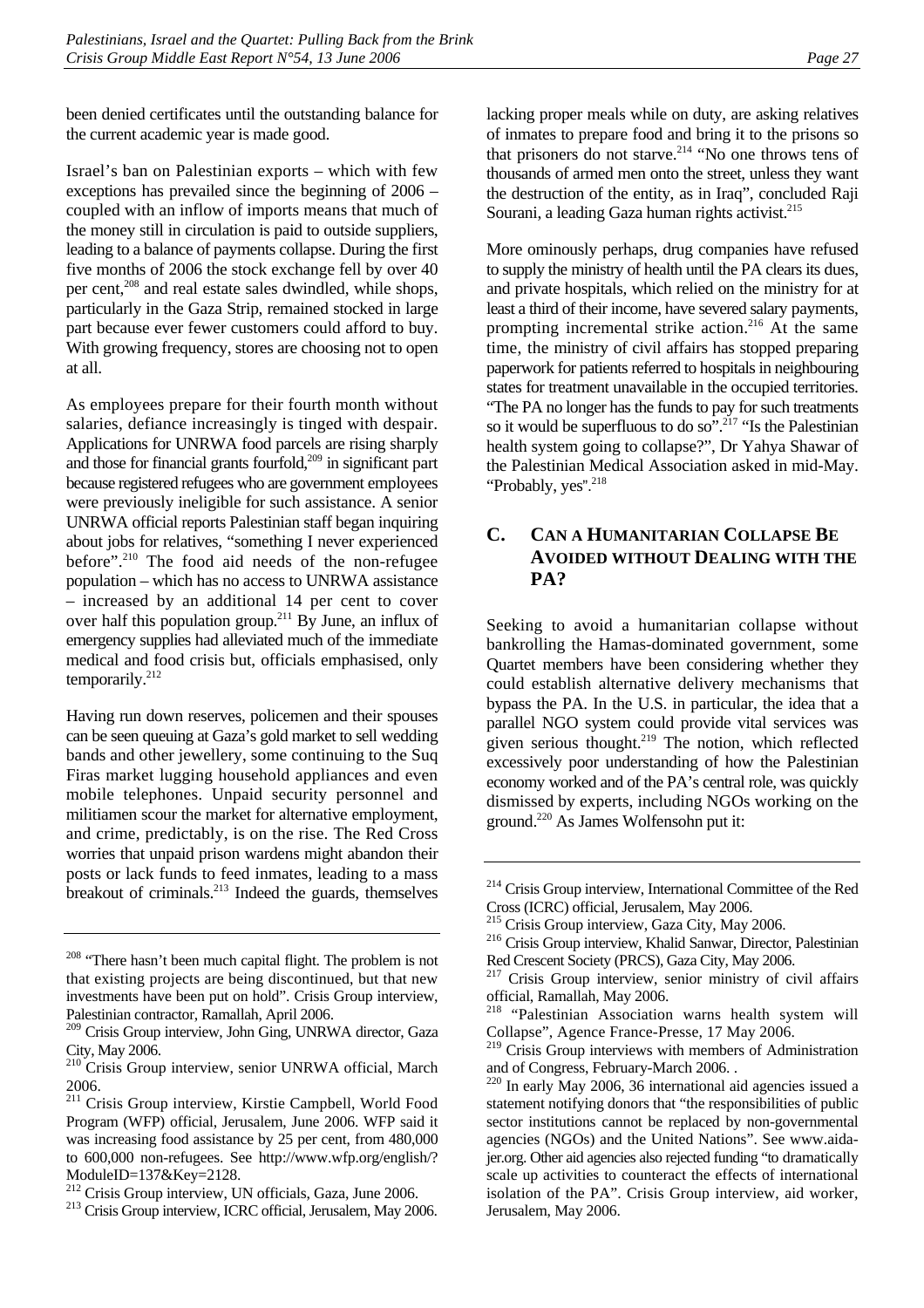Take schools. You have a million pupils. The notion that you can educate a million kids tomorrow through an alternative school system in tents without notebooks, without textbooks, without anything, seems whimsical. What are you going to do? Build new schools for a million kids? Find 30,000 new teachers? The possibility of building an alternative mechanism does not exist. The impasse cries out for a resolution that involves dealing with the existing education system. $^{221}$ 

Claims by U.S. experts that "if Hamas managed to build its strength on the basis of service provision, secular NGOs funded by us should be able to do the same" were similarly rebutted.[222 I](#page-33-1)n the words of a UN official:

> The most effective NGO sector when it comes to service delivery is the Islamist one, and this stopped receiving Western funds even before the elections. Its scope was also exaggerated. But even if you believe the claims about it, it still has nowhere near the capacity required to tend to an entire population. So how can you get the secular NGOs, most of whom have until now specialised in issues like democracy and human rights, to provide education and medical care to the West Bank and Gaza Strip? Well, you can't.<sup>[223](#page-33-2)</sup>

For somewhat different reasons, the same caveats apply to the UN itself. As U.S. and European diplomats began to consider alternative delivery mechanisms, the UN launched its own emergency appeal on 2 June, calling for an increase of emergency aid from \$215 million to \$380 million, the lion's share of the additional increment to be devoted to job creation schemes, primarily labour intensive infrastructure projects such as road-building, sewage maintenance and school-building. But UN officials warned such projects could further deplete PA capacity by attracting unpaid public sector workers to UN-sponsored projects.<sup>224</sup>

When UNRWA was approached as a potential provider of services – on account of its long and extensive presence throughout the occupied territories and its role as the donor community surrogate when the PA was first established – it, too, expressed misgivings. The agency's mandate in principle is restricted to the care of refugees (over 75 per cent of the Gaza Strip population and approximately 40 per cent of West Bank residents) and, more importantly:

Our basic position is respect for the "sovereignty" of the PA, and we will therefore not respond to any donor request to assume PA functions. To do so we would need authorisation from the PA, which in the current situation means the authorisation of both the government and the presidency. $225$ 

Nor would the agency, according to its staff, have the capacity to take over and run entire sectors, such as education or health.

With donors and their implementing agents alike resistant to engineering the collapse of a national entity they had spent \$10 billion nurturing, the U.S. appeared prepared to soften its position somewhat.<sup>226</sup> It acquiesced in EU efforts, subject to Washington's ultimate review, $227$  to devise not alternative delivery mechanisms but rather alternative funding mechanisms that could help ensure continuation of basic services without monetary transfers to the PA government. Various ideas have since been mooted.

In late April, the EU produced a preliminary proposal for setting up an "international supervisory mechanism" in cooperation with major multilateral and bilateral donors.<sup>228</sup> Its purpose, the draft stated, would be "to pool donor funding to meet basic needs", by directly reimbursing providers such as hospitals and suppliers. In order to avoid dealings with the government, it would use the PA presidency as an "interface between the international community and the Palestinian Authority".<sup>229</sup> Recognising the proposed mechanism would have only "limited impact…in the absence of tax transfers by Israel…the resumption [of such transfers] to specific earmarked areas" would be one of its "main aims".<sup>230</sup>

In a related development, a British draft in May pointed to the "precedent" of the Holst fund, which in the 1990s disbursed donor monies to the PA, and proposed a similar mechanism to finance a variety of activities – including "direct payment of salaries to the bank accounts

<span id="page-33-0"></span><sup>&</sup>lt;sup>221</sup> Crisis Group interview, James Wolfensohn, Jerusalem, March 2006.

<span id="page-33-1"></span>

<span id="page-33-3"></span><span id="page-33-2"></span>

<sup>&</sup>lt;sup>222</sup> Crisis Group interview, Washington, March 2006.<br><sup>223</sup> Crisis Group interview, March 2006.<br><sup>224</sup> Crisis Group interview, UN official, Jerusalem, June 2006.

<span id="page-33-4"></span><sup>&</sup>lt;sup>225</sup> The official additionally suggested UNRWA would not approach the PA in this respect, but would need to be approached by the Palestinians. Crisis Group interview, March 2006.

<span id="page-33-5"></span><sup>226</sup> Crisis Group interview, U.S. official, Washington, May 2006.

<span id="page-33-6"></span><sup>&</sup>lt;sup>227</sup> Crisis Group interview, European development specialist, Jerusalem, May 2006.

<span id="page-33-7"></span><sup>&</sup>lt;sup>228</sup> "EC assistance to the Palestinians", op. cit. Furthermore, "It is highly unlikely NGOs would be capable of or willing to replace the role of the Palestinian Authority in providing basic services for the majority of the Palestinian population".

<span id="page-33-8"></span>Ibid. "In concrete terms the donors would need to fully control all identification, tendering, procurement, contracting, payments, and auditing".

<span id="page-33-9"></span> $230$  "EC assistance to the Palestinians", op. cit., pp. 5-7.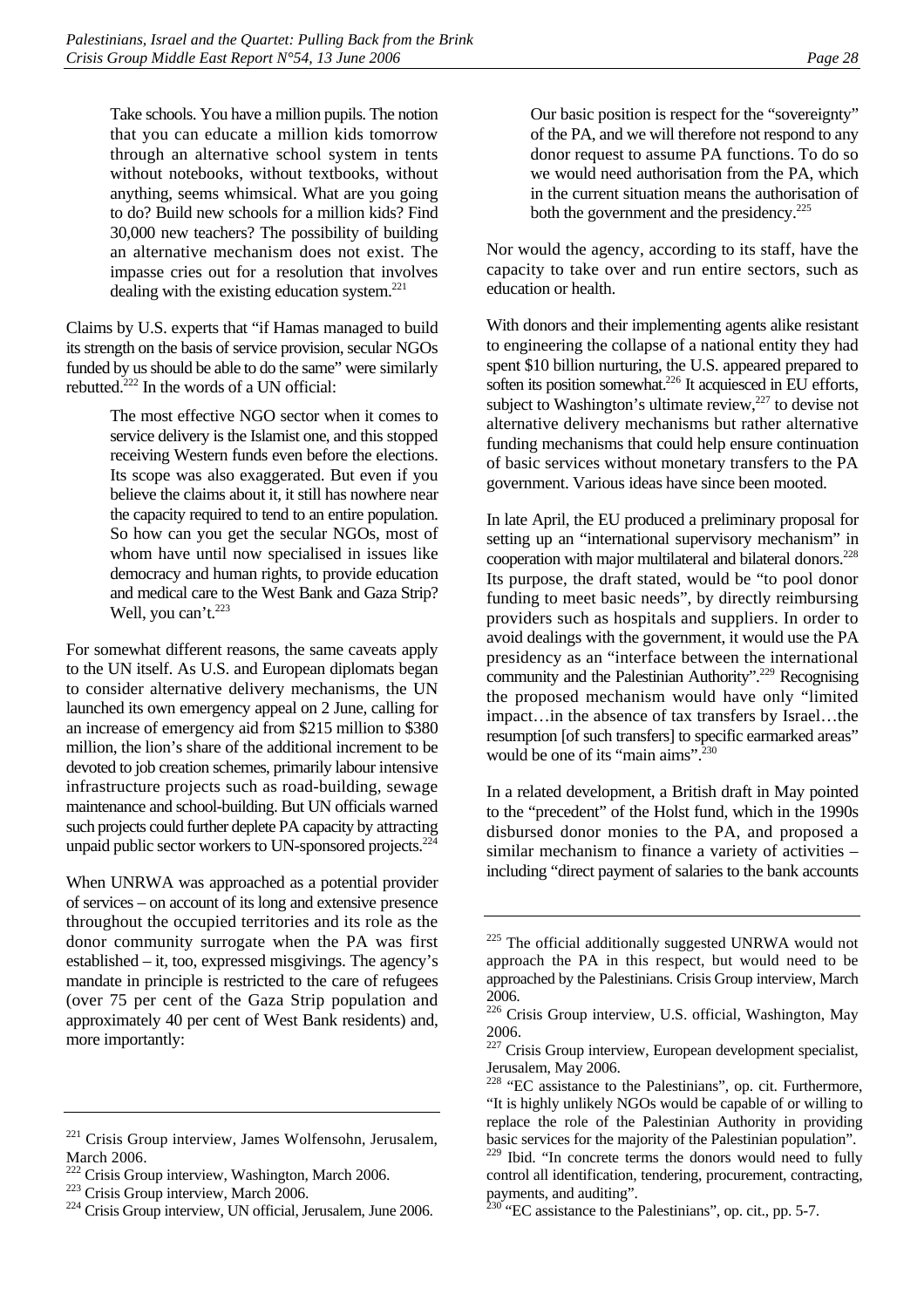of key workers" – without providing funds directly to the  $PA<sup>231</sup>$  By the end of that month these ideas coalesced into what Brussels designated a Temporary International Mechanism (TIM).

In its latest iteration, the TIM would consist of three separate instruments:

- $\Box$  the Emergency Services Support Project (ESSP) previously utilised to fund non-salary recurrent PA social sector costs would be expanded to support both non-salary expenditures of social service providers, especially in the health sector, and, potentially, salary payments to such providers as well. While previously monies were paid to the PA Single Treasury Account, the program would be "moved" to the president's office; $232$
- the Interim Emergency Relief Contribution (IERC), solely funded by the European Commission, would continue to pay utility providers directly, based on details furnished by the presidency. This is estimated to cost \$6 million per month; and
- a third mechanism would directly disburse "social allowances" to "people in need and workers involved in the delivery of essential services"; cost estimates are between \$25 million and \$30 million per month.<sup>233</sup> Here, too, the PA presidency would be expected to play a central role, providing information obtained from PA agencies and taking responsibility for certifying the eligibility of recipients and the validity of expenditures. A management unit, established by the "lead donor", would, among other functions, disburse and audit all payments.

The last of these in particular was accompanied by considerable semantic acrobatics. According to a European Commission official, "payment of salaries has never been on the agenda. What has been agreed is payment of a social allowance to health and education workers".<sup>234</sup> A European diplomat dispensed with such nuance: "There's not much point to the Temporary International Mechanism without giving money to the people who provide the services. As to what you call it and how you do it, there are numerous options".[235](#page-34-4) Regarding these options, a development specialist mentioned vouchers, "targeted payments", and other mechanisms that would meet the program's objectives of "simplicity, preserving the current infrastructure, and doing something quickly". $^{236}$  While Europeans hope that other donors, including Arab states, will contribute to these mechanisms, "the test will be whether the Israelis release Palestinian money into the mechanism[s], which is the desired outcome". $237$ 

The Temporary International Mechanism, yet to be approved by the U.S., raises several issues. While clearly an improvement on past proposals, in particular in that it casts a far wider net, its emphasis on "essential social services" appears to neglect the importance of the security sector – a possible bow to Washington, which is strongly opposed to such assistance. As a European diplomat put it, financial requirements of the security sector "haven't even been brought onto the agenda".<sup>238</sup> Among those expressing scepticism about attempts to discriminate between different public services is Wolfensohn: "All the things that are public service related have the potential after a short period of time to create a humanitarian crisis", including police and civil defence forces that might be required at a school or hospital.<sup>239</sup>

Whereas some question the feasibility of funding schools and hospitals while withholding support from agencies that provide support services, others doubt the wisdom of funding some but not all PA employees – particularly if those collecting salaries are civilians, and the security forces are left out. $240$  In the words of a World Bank official,

<span id="page-34-0"></span><sup>&</sup>lt;sup>231</sup> "Financing basic services to the Palestinians outside PA systems", op. cit., p. 2.

<span id="page-34-1"></span> $232$  Crisis Group interviews, EU diplomats, Jerusalem, May and June 2006.

<span id="page-34-2"></span><sup>&</sup>lt;sup>233</sup> Crisis Group interview, European development specialist, Jerusalem, May 2006. "Temporary International Mechanism", EU position paper, copy provided to Crisis Group, June 2006.<br><sup>234</sup> Crisis Group interview, Brussels, May 2006.

<span id="page-34-3"></span>

<span id="page-34-4"></span><sup>&</sup>lt;sup>235</sup> Crisis Group interview, Jerusalem, May 2006. A World Bank official pointed to a possible advantage to this proposal. As he

explained, fiscal imbalances in the PA were so severe, even before the election-generated crisis, that sustaining salaries at existing levels was virtually impossible. Recasting them as social allowance could allow the PA to impose a salary cut by another name. Crisis Group interview, Washington, June 2006. Similarly, a Palestinian fund manager suggested that the "essential but long overdue" privatisation of social services could be facilitated by the donor boycott. Crisis Group interview, Ramallah, April 2006.

<span id="page-34-5"></span><sup>&</sup>lt;sup>236</sup> Crisis Group interview, senior European development specialist, Jerusalem, May 2006.

<span id="page-34-6"></span>Crisis Group interview, European Commission official, Brussels, May 2006.

<span id="page-34-7"></span><sup>&</sup>lt;sup>238</sup> Crisis Group interview, European diplomat, Jerusalem, May 2006. The proposal does provide that "arrangements will be designed in such a way that other donors can identify their preferred sectors". "Temporary International Mechanism", EU position paper, copy provided to Crisis Group. In theory, then, donors who do not face the same political constraints as Washington and Brussels could earmark monies for the security sector – one neither included nor excluded from the position paper's contents.

<span id="page-34-9"></span><span id="page-34-8"></span>

 $\frac{239}{240}$  Crisis Group interview, March 2006.<br><sup>240</sup> Crisis Group interview, European diplomats, May 2006. UN officials estimate that under the TIM, only health workers,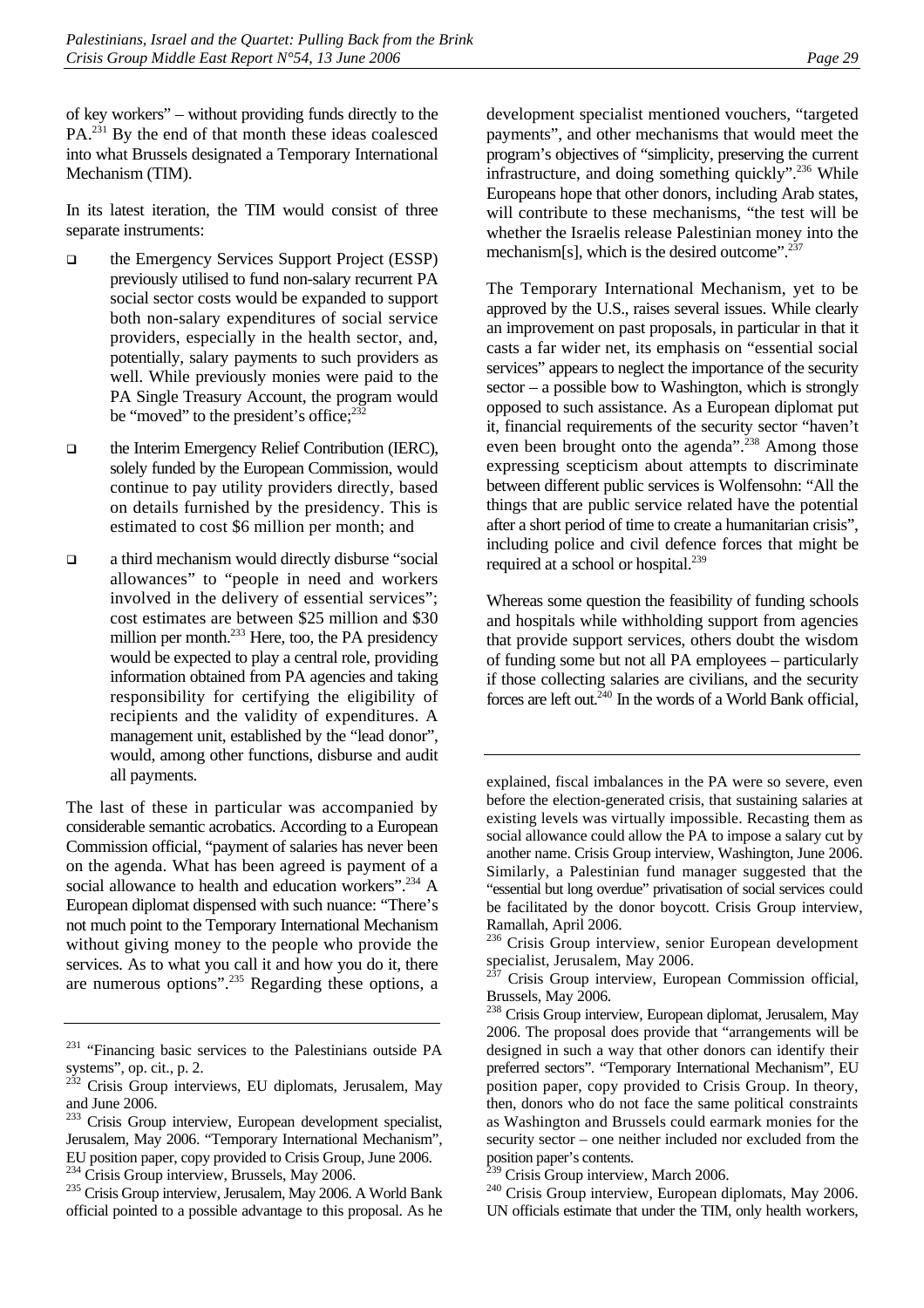"I cannot imagine that paying some personnel and not others is going to go very far, especially if the unpaid ones have guns".[241](#page-35-0) 

Making distinctions between those under the presidency's aegis and those under the government's could further exacerbate the situation, leading to domestic clashes and spilling over into resentment of and action against the international community.<sup>242</sup> A system that sought to fund all sectors so that the PA as an institution could stay alive is far preferable.

A second major problem involves the role assigned to the presidency. As currently conceived, and as a means both to bolster Abbas and circumvent Hamas, the presidency is defined as the "interface" between donors and the PA administration, meaning it would provide necessary information and certify that expenditures were justified. Politically, this could put the president in the awkward position of being responsible for a program he does not control, attacked as complicit in a Western scheme and the target of popular criticism whenever payment lagged. $243$ The goal may be to strengthen Abbas but the result could be the opposite. An Arab diplomat described this scenario as tantamount to giving the president the rope with which to hang himself.<sup>244</sup>

Further, involvement of the presidency almost inevitably runs the risk of politicisation, as some would try to direct payments to more loyal sectors, most notably security forces under Abbas's command, leading to greater internal tension. A UN official remarked: "Salaries have become a scarce commodity, the equivalent of diamonds in other conflict situations. They have become a stake in institutional and factional competition".<sup>245</sup> To allow one side control over this issue is a sure way to stoke the fires and increase scepticism about the mechanism. Again, it is one thing to strengthen Abbas's stature as president of all Palestinians, quite another to bolster his role as leader of one of their factions.

The alternative is not for the Hamas government to receive funds directly; for that, it would have to make significant moves in the direction of the international consensus as described below. Still, an alternative that is independent of Palestinian power struggles while at the same time enjoying a sufficient measure of credibility, such as UN agencies (e.g., UNDP or UNWRA) or the World Bank, would appear better suited for such a role. This would not be a panacea, of course. The UN and the World Bank could become the targets of resentment by those who were not paid, or insufficiently so; they would be thrust into a deeply political and violent struggle; and they would have to engage in uncomfortable anti-terrorism vetting on behalf of the Quartet. Nevertheless, this option is preferable to one that – in the absence of a Fatah/Hamas agreement – would dangerously exacerbate internal tensions.

Such objections aside, the principal obstacle confronting the Temporary International Mechanism is obtaining U.S. approval. Washington is expected to balk at anything deemed likely to reduce pressure on the PA government and will closely scrutinise anything approximating salary payments, particularly to the security forces.<sup>246</sup> It is said to prefer an entirely needs-based scheme that would not specifically provide payments to Palestinians engaged in service delivery. According to an informed observer:

> The Americans are dead set against anything resembling salaries. They can get their way because of their influence over the banks. They continue to prefer a general social allowance that would in one form or another be directly distributed to Palestinians, along the lines of vouchers or food stamps, without discrimination between PA or non-PA, to those who can demonstrate need.<sup>[247](#page-35-6)</sup>

The aim, in other words, is not to keep the PA alive, but rather Palestinian society afloat – a critical difference with potentially costly consequences for institutional sustainability. Humanitarian handouts are no substitute for either functioning institutions or a functioning economy. If individuals are not paid for their labour, it is hard to see why they would continue working at all. The outcome, again, if one considers the impact on security personnel, could be devastating. The U.S. has powerful leverage, as noted, due to the influence it exercises over banks that

who account for 7 per cent of the PA workforce, would receive salaries. Crisis Group interview, Jerusalem, June 2006.

<span id="page-35-0"></span><sup>&</sup>lt;sup>241</sup> Crisis Group interview, World Bank official, Washington,

<span id="page-35-1"></span>June 2006.<br><sup>242</sup> Crisis Group interview, Palestinian analyst, June 2006.

<span id="page-35-2"></span><sup>&</sup>lt;sup>243</sup> Crisis Group interview, U.S. official, Washington, May 2006. Some of Abbas's advisers concur. "Such plans would leave Hamas with political power without responsibility. Our agenda is to confront it with the complexities of governance". Crisis Group interview, Jerusalem, April 2006.

<span id="page-35-3"></span><sup>244</sup> Crisis Group interview, Algiers, June 2006. Abbas himself is said not to be oblivious to this concern, fearful that he would be held responsible for any humanitarian hardship. Crisis Group interview, presidential adviser, Ramallah, June 2006.

<span id="page-35-4"></span><sup>&</sup>lt;sup>245</sup> Crisis Group interview, Jerusalem, June 2006.

<span id="page-35-5"></span><sup>&</sup>lt;sup>246</sup> "A European diplomat said [U.S. opposition to TIM]…reinforced fears that the U.S. was intent on [Palestinian] regime change….The U.S. envoy to the Middle East, David Welch, said there was "no basis" for talks if they included payments to the security forces". Anne Penketh, "Fears of 'regime change' policy after U.S. cancels Palestinian pay talks", *The Independent*, 9 June 2006.<br><sup>247</sup> Crisis Group telephone interview, foreign correspondent,

<span id="page-35-6"></span>June 2006. The comments were based on discussions with U.S. officials.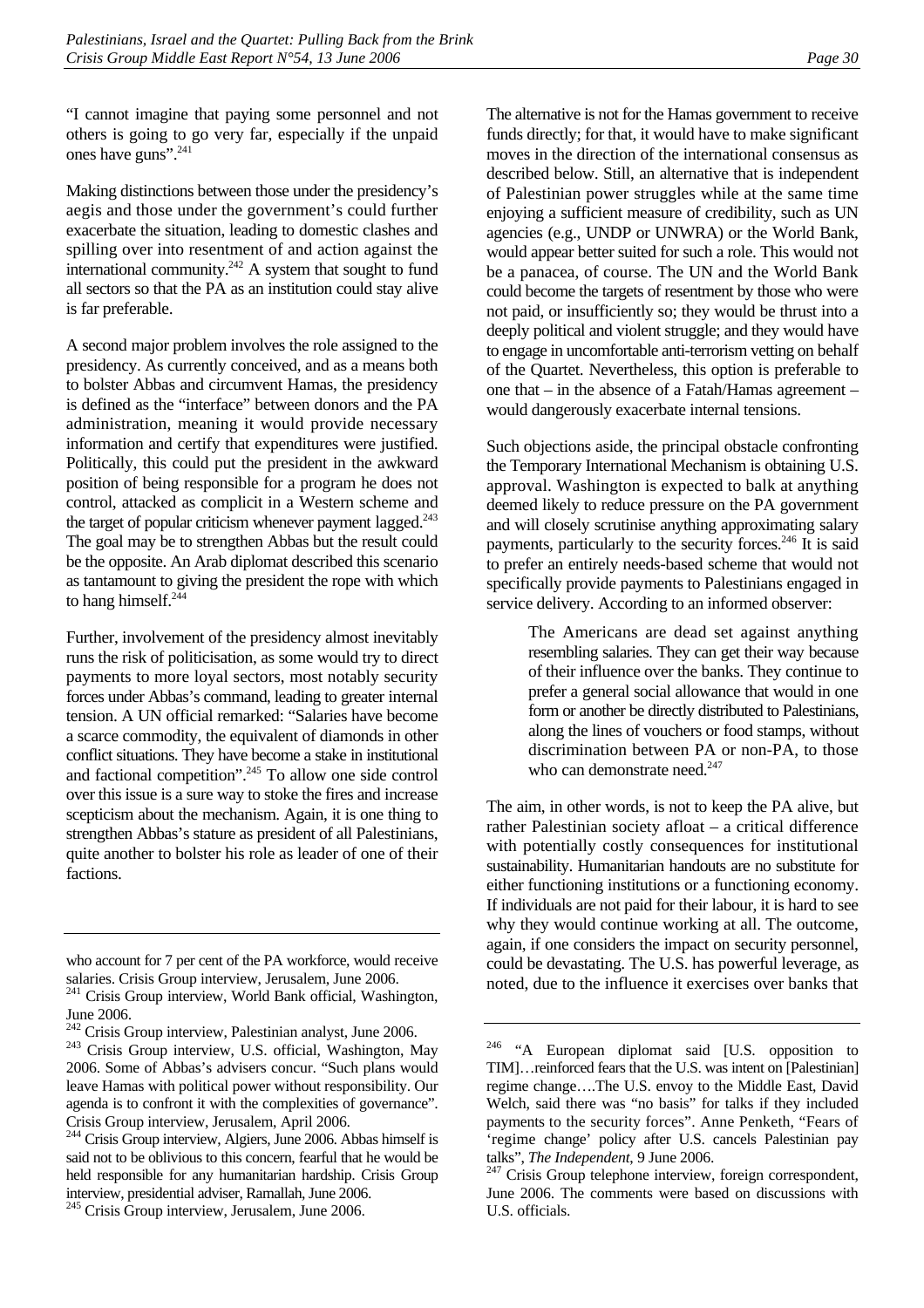would be engaged in transactions. The IMF, UN, and World Bank each have standing exemptions from the U.S. Treasury Department's Office of Foreign Assets Control (OFAC) restrictions with regard to dealing with the PA, but individual banks do not. They will not transfer funds to or on behalf of the PA – including to the accounts of individual PA employees – without a written "letter of comfort" from Washington, or clarification of OFAC terms.[248](#page-36-0) 

The Americans – and, reportedly, some of Abbas's advisers as well – also are said to be increasingly determined to postpone the beginning of implementation until after the proposed referendum as a means of further weakening Hamas and turning the vote into a plebiscite over who can pay salaries.<sup>249</sup> Politically, they argue, it would be better for the Palestinians to know the full consequences of Hamas's posture, which early implementation of the TIM could dilute. Should this view prevail, or should the U.S stall until that time, it would delay implementation by at least several weeks.

Whatever the ultimate mechanism, three further considerations should be kept in mind. First, even without U.S. delays, the mechanism is not expected to be operational before early July, by which time economic problems may well have reached breaking point. Second, with security deteriorating and fears that attacks on foreigners could be renewed, expatriates doubt their ability to audit any program properly.<sup>250</sup> Third, there is the question of the funding levels involved: there has been no firm indication that the Europeans or others would be prepared to donate the kinds of sums required. As a Palestinian official put it:

> It's empty rhetoric, and much too rosy. It's a discussion about principles rather than details. Until now they're talking about instruments, not funding levels. There are no figures involved yet. Additionally, no one is talking about infrastructure. USAID, the main donor for infrastructure, has

stopped all projects, yet none of these proposed mechanisms would deal with our infrastructure needs<sup>251</sup>

There is no sign as yet, however, that the differences between the U.S. and the EU have been bridged. A Quartet conference call scheduled for 7 June was cancelled amid continuing disagreement; $252$  on 11 June a diplomat reported that "the Americans told the Europeans to go back to the drawing board", because U.S. officials "don't want the [European] Commission to pay even partial salaries or allowances", including the health sector.<sup>253</sup> Even if a mechanism is jointly agreed, the question will remain whether it will prevent an economic and therefore social and security breakdown, or rather simply postpone it.<sup>[254](#page-36-6)</sup>

For the moment, talk of a humanitarian crisis may be exaggerated or premature – although there have been periodic shortages, at times severe, of basic goods such as flour and fuel, and a number of dialysis patients in Gaza reportedly have died because hospitals lacked the funds and materials to properly treat them. As Crisis Group witnessed in Gaza, Palestinians have developed remarkable resilience and ability to cope with hardship while maintaining minimum services. But this cannot substitute for a long-term answer to the questions raised by Hamas's victory. It is hard to imagine the PA surviving – or the international community agreeing to sustain it – on the basis of humanitarian hand-outs alone. Likewise, until political accommodations are found between Hamas and Fatah, between the PA and the Quartet and between the PA and Israel, the risks of renewed and aggravated violence will hover over the Israeli-Palestinian arena as a whole.

<span id="page-36-0"></span><sup>248</sup> Crisis Group interview, Palestinian banker, Ramallah, June 2006. Some banks, including the Bank of Palestine, did make limited payments to PA employees in early June, a sign that fear of sanction by OFAC was tempered by the more immediate fear of gunmen on the ground.

<span id="page-36-1"></span><sup>249</sup> Crisis Group interview, presidential adviser, Ramallah, June 2006.

<span id="page-36-2"></span><sup>250</sup> Following a series of recent kidnapping incidents and arson attacks, the UN severely cut the international staff presence in the Gaza Strip to a symbolic-level presence. "Without international staff in headquarters, maintaining operations is a very real challenge". Crisis Group interview, UN official, Gaza, May 2006. If perceived as the humanitarian fig-leaf of a Western sanctions policy, international staff warn they could become soft targets.

<span id="page-36-4"></span><span id="page-36-3"></span><sup>&</sup>lt;sup>251</sup> Crisis Group interview, Ramallah, May 2006.<br><sup>252</sup> Crisis Group interviews, UN, EU and U.S. officials, Jerusalem, June 2006. See also Penketh, "Fears of 'Regime Change' Policy", op. cit.

<span id="page-36-5"></span><sup>&</sup>lt;sup>253</sup> "Critics of the U.S. approach said it would undercut EU efforts to maintain key Palestinian institutions like the health and education ministries". Adam Entous, "U.S., EU spar over Palestinian aid plan – diplomats", Reuters, 11 June 2006.

<span id="page-36-6"></span><sup>&</sup>lt;sup>254</sup> A UN official also pointed to longer-term implications. "All the talk about PA corruption and mismanagement has obfuscated the reality that at the mid and lower levels this is a genuinely professional civil service that has enjoyed real success in delivering services to the people. Do we really want to jeopardise everything that we've achieved in this respect? Have we thought about the consequences?" Crisis Group interview, Amman, April 2006.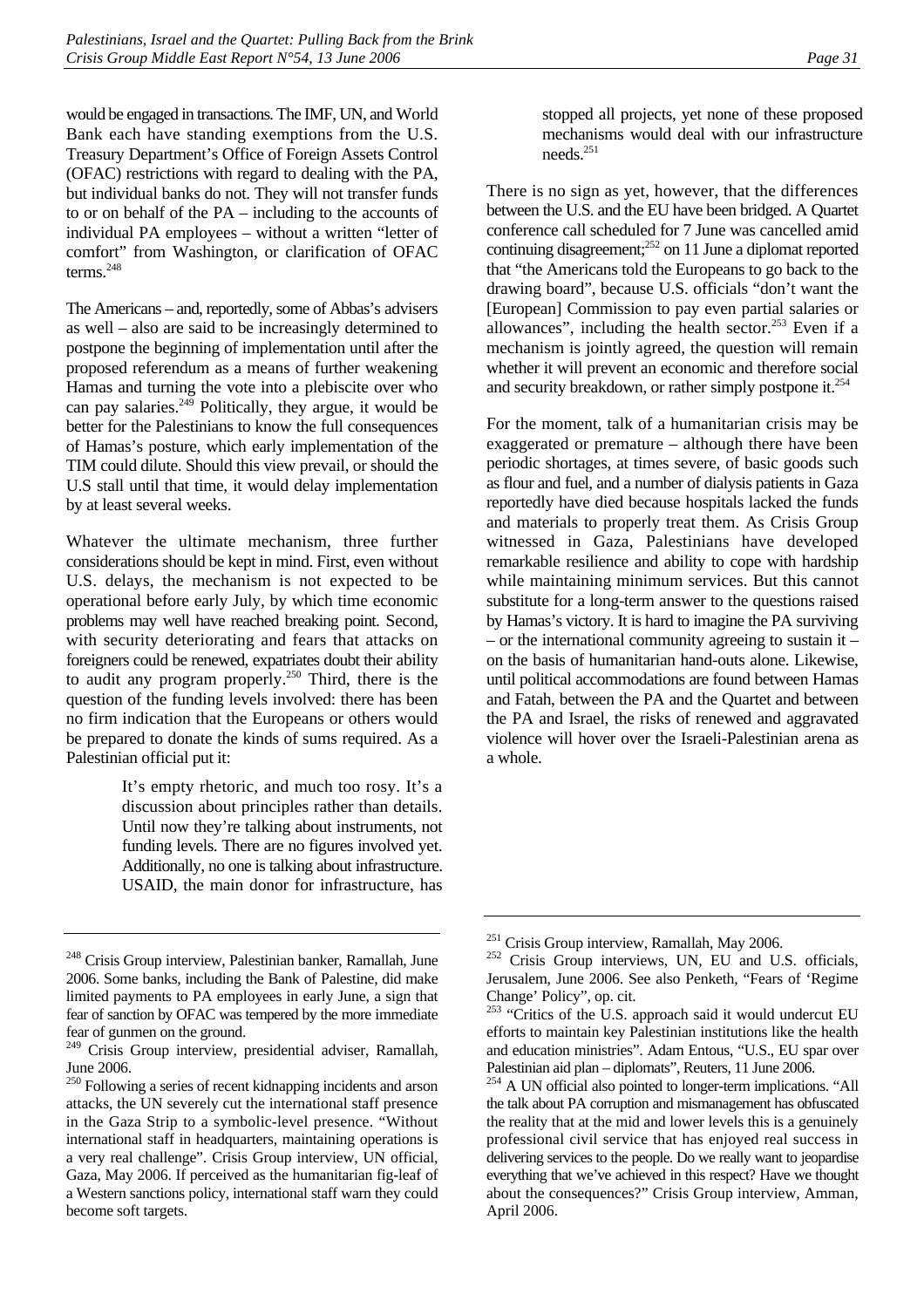#### <span id="page-37-0"></span>**IV. CONCLUSION: WHAT SHOULD BE DONE?**

#### <span id="page-37-1"></span>**A. SUBVERTING HAMAS?**

Taking the lead in defining the international community's objectives toward Hamas, the U.S. has claimed it wants to see it "change or fail".<sup>255</sup> But while change continues to be presented as the preferred option, there is little belief in it, and so most eyes are on failure. At its root, the conviction is based on the premise that if Hamas were allowed to consolidate its position and succeed in governing, it would decisively transform the Palestinian political landscape, allow radical Islamists to determine the future of the Arab-Israeli conflict and embolden such movements elsewhere.<sup>256</sup> A concern to the U.S. and Israel, it is no less a worry to Arab regimes fearful of their own Islamists $^{257}$ and, of course, to Fatah.

The path contemplated is, through financial sanctions and diplomatic isolation, to provoke a popular domestic backlash against Hamas and – most likely through confrontation – pave the way for the return of Fatah. It also involves strengthening Fatah through a variety of means, including bolstering its military capability by providing technical and material assistance to those branches of the security sector under Abbas's direct control.<sup>[258](#page-37-5)</sup>

<span id="page-37-4"></span><sup>257</sup> Crisis Group interviews with U.S. and Arab officials, April-May 2006. Before assuming office, Hamas had reasoned that Arab and Islamic states would compensate for any shortfall in donor funding and diplomatic support. Crisis Group interviews, Ismail Haniya, Beach Refugee Camp, Gaza Strip, January 2006; Omar Abd-al-Raziq, PA finance minister, Ramallah, March 2006. The Islamists were sorely disappointed. Neighbouring regimes were no more favourably disposed to Hamas than they were to their own Islamists and flinched at the prospect that Palestine might set a trend. Asked about his government's attitude toward the PA, a Jordanian diplomat told Crisis Group, "if Hamas can pay salaries, they would stay in power for over 40 years". Crisis Group interview, May 2006.

<span id="page-37-5"></span><sup>258</sup> For example, "Western security officials in the Gaza Strip said members of one of Abbas's elite bodyguard units had shown them newly issued anti-tank rockets concealed in backpacks. In the occupied West Bank city of Ramallah, where Abbas has his headquarters, the guard recently acquired four brand new U.S. made armoured vehicles worth an estimated \$100,000 each". Entous and Tamimi, "Hamas, Abbas rivalry spurs Palestinian

But it is a course full of obstacles. Particularly if punitive measures fail to distinguish – whether in fact or perception – between the regime and its constituents, they are likely to generate greater solidarity with Hamas.<sup>259</sup> This will be all the more so if Fatah's restoration were seen to have been engineered with U.S. support.<sup>260</sup> Moreover, as Fatah officials themselves acknowledge, their movement is not yet ready to pick up the challenge. It has postponed the necessary internal reforms and failed to address the issues – including its internal power struggles and lawless militias – that led it to its electoral defeat in the first place.<sup>261</sup> As discussed above, it also is far from clear by what method Hamas would be forced to relinquish its power, there being no provision in the Basic Law for early elections.<sup>[262](#page-37-9)</sup>

While such constitutional niceties might well be ignored in the chaos that seems certain to accompany Palestinian regime change, there are even more serious considerations about long-term impact. Feeling cheated of its right to govern, Hamas would be unlikely to go quietly into the night or to acquiesce in subsequent elections. Some Palestinian analysts have evoked the possibility of a "strategic realignment", with Hamas turning decisively toward Damascus and Tehran in order to resist a Fatah take-over. $263$  Even if, under this theory, the Islamists'

<span id="page-37-7"></span>particularly in an environment when U.S. policy is explicitly hostile to the choices Palestinians themselves have made, Fatah's rehabilitation in the public's eye and also in terms of much needed internal reform becomes even less likely". Geoffrey Aronson, "Financing the Palestinian Authority", International Development Research Centre (IDRC), 25 May 2006, pp. 21, 29.<br><sup>261</sup> Crisis Group interviews, May 2006.

<span id="page-37-9"></span> $262$  Crisis Group telephone interview, Jihad Harb, specialist on Palestinian constitutional issues, Palestinian Centre for Policy and Survey Research (PSR), June 2006. Abbas can dismiss the government and/or proclaim a state of emergency, but any alternative government would need to win a vote of confidence in the Hamas-dominated PLC (with the current one remaining in office until this is achieved), as would a state of emergency within 30 days of its proclamation. Any measures adopted under a state of emergency would also require parliamentary approval. Email communication from Nathan Brown, specialist in Palestinian constitutional issues, June 2006.

<span id="page-37-10"></span><sup>263</sup> Crisis Group interview, April 2006. According to another analyst, George Giacaman: "U.S. regional policy is very clear, to separate Lebanon from Syria, Syria from Iran, Hizbollah from Syria and Iran, and the Palestinians from all of the above. Iran's policy is exactly the opposite. Ahmadi-Nejad's statements

<span id="page-37-2"></span><sup>&</sup>lt;sup>255</sup> Crisis Group interview, U.S. official, Washington, May 2006.

<span id="page-37-3"></span> $256$  "The U.S. is disengaging from the Israeli-Palestinian conflict, it is less of a priority than its 'global war on terror'. The Hamas government means that for the Americans the conflict is now part of their larger war and subordinated to it". Crisis Group interview, Palestinian presidential adviser, Jerusalem, May 2006.

arms race", op. cit. See also Amos Harel, "Defence official: arms transfer to help Abbas take on Hamas", *Haaretz*, 27 May 2005.

<span id="page-37-6"></span><sup>&</sup>lt;sup>259</sup> On 23 May, Chief of Staff Dan Halutz told Israel's parliament that in his view economic pressure would neither reduce popular support for Hamas nor expedite the PA government's ouster, *Haaretz*, 24 May 2006.<br><sup>260</sup> "To the extent that Fatah is seen as America's choice,

<span id="page-37-8"></span>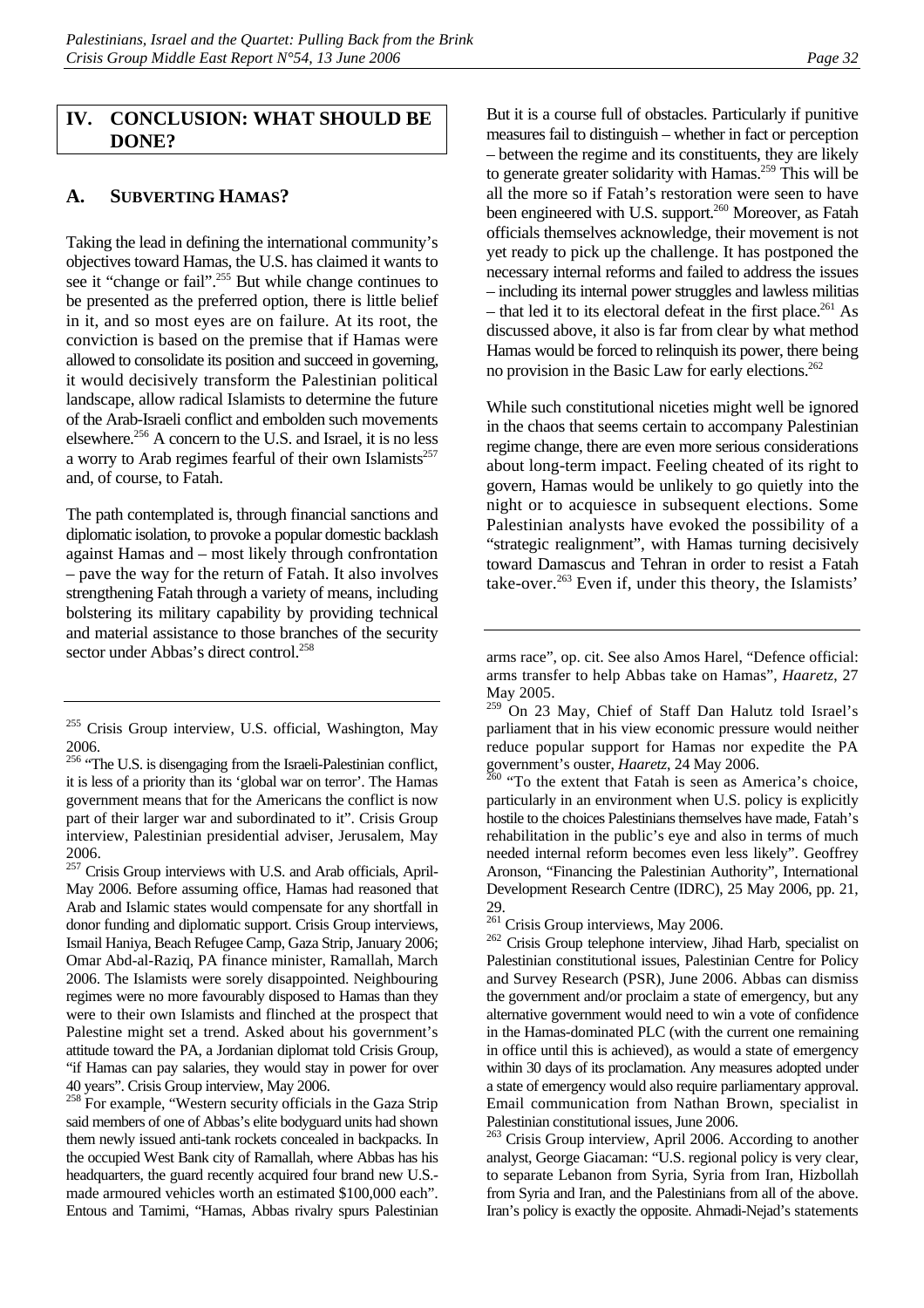popular support will have dropped significantly before any showdown and this scenario is accompanied (as often suggested) by a comprehensive Fatah crackdown against Hamas, it is hard to imagine the Islamists collapsing to the point where they no longer could mount a dangerous challenge, either disrupting elections or finding other ways to discredit them.

Having reached the conclusion that its experiment with the mainstream had failed and political integration was no longer a viable option, Hamas almost certainly would revert to the methods of the past. In once again resorting to violence, it would be likely to direct its fire against not only Israel but also its Fatah rivals.

The 9 June renunciation of the unilateral ceasefire by Hamas's military wing, the Qassam Brigades, demonstrates just how perilous this strategy can be. Bloody and tragic as the previous 24 hours undoubtedly were, from Hamas's perspective it was only one of numerous Israeli provocations during the past sixteen months. Yet within hours, the Islamists were insisting they would continue shelling the southern Israeli town of Sderot until it was evacuated by its residents, while Israeli press reports indicated Defence Minister Peretz rejected IDF recommendations for a massive incursion into the Gaza Strip and the assassination of Hamas political leaders.<sup>264</sup> The heightened tensions within the Palestinian political arena and suffocating international pressure on the PA government appear to have made the alternative of Israeli-Palestinian conflict considerably more appealing to the Islamists than it did on the eve of their assumption of office.

As mentioned above, this option also could prove fatal to the PA. According to Geoffrey Aronson, a specialist on Palestinian affairs:

> A Hamas decision that the value of participation in democratic elections and subsequent administration of the institutions of Palestinian self-rule have been undermined by external forces will have implications not simply for the composition of the next PA government, but whether there will be a government at all. The Hamas leadership has made it clear that the organisation will not permit the reconstitution of the PA – via elections or through any other

vehicle – if it is forced to fail. In such an environment it believes that it will emerge as the only Palestinian organisation capable of mobilising popular support. In this sense, the Hamas leadership, while preferring to work through established institutions it now leads, is fully prepared to profit from its ability to mobilise popular support in their absence.<sup>[265](#page-38-1)</sup>

Chaos in Palestine could well open the field to more militant groups. With the prospect that neither Hamas nor Fatah would be able to establish control in the wake of PA collapse, security officials from across the political spectrum expressed concern that al-Qaeda and other radical groups could exploit the political vacuum[.266 O](#page-38-2)n a wall opposite the main mosque in Khan Yunis Refugee Camp, home to several senior Hamas cadres, graffiti proclaimed that: "Democracy is apostasy with the blessing of Islamic preachers". While the Haniya government was unambiguous in its rejection of al-Qaeda's ideology,<sup>267</sup> it dangled the threat in an attempt to modify the West's approach. "People now see a new U.S. crusade pushing us to a clash of civilisations. We are against this, but the alternative to us is al-Qaeda".<sup>268</sup>

In short, this option suffers from a serious disconnect between ends and means and an apparent obliviousness to longer-term implications. If it is starved of resources, confronted by an increasingly hostile population and unable to realise its agenda, Hamas might well fail. But with widespread violence and chaos and a collapse in Palestinian institutions and a question-mark dangling over the legitimacy of any successor regime, its failure would be hard to chalk up as anybody's success.

about the holocaust and eliminating Israel need to be read politically. It was his attempt to link Iran with the Palestinians through Hizbollah and Syria. If Washington wants Iran to be detached from the Palestinians the price is a two-state solution somewhere along the lines of Taba". Crisis Group interview, Ramallah, February 2006.

<span id="page-38-0"></span><sup>264</sup> Nonetheless, according to Peretz, "no organization, no status will serve as cover for any source that is involved in planning or carrying out shooting". *Haaretz*, 12 June 2006.

<span id="page-38-1"></span><sup>&</sup>lt;sup>265</sup> Aronson, "Financing the Palestinian Authority", op. cit. Additionally, "If the United States reacts to the first electoral defeat of an Arab government by overturning the results, the message will reverberate around the region". Brown, "Living with Palestinian Democracy", op. cit., p. 3.

<span id="page-38-2"></span><sup>266</sup> Crisis Group interviews, Hamas, Fatah and international security officials, Gaza Strip, May 2006. Al-Qaeda's operations in Jordan and Sinai have exacerbated concern that the radical Islamist network is at the gates. Among the Israeli General Staff, journalists have also noted "fears that the collapse of the Hamas government would generate chaos and thrust Gaza into the hands of world Jihad". Amir Oren, "Taking the offensive", *Haaretz*, 2 June 2006.

<span id="page-38-3"></span> $267$  "Our sole conflict is with the occupation. We are not ready for a war with the EU and the U.S. We want their support, not their enmity". Crisis Group interview, Abu Hilal, Gaza, May  $\frac{2006.}{268}$ 

<span id="page-38-4"></span>Crisis Group interview, Salah Bardawil, Hamas PLC member and spokesperson of the parliamentary faction, Khan Yunis, May 2006.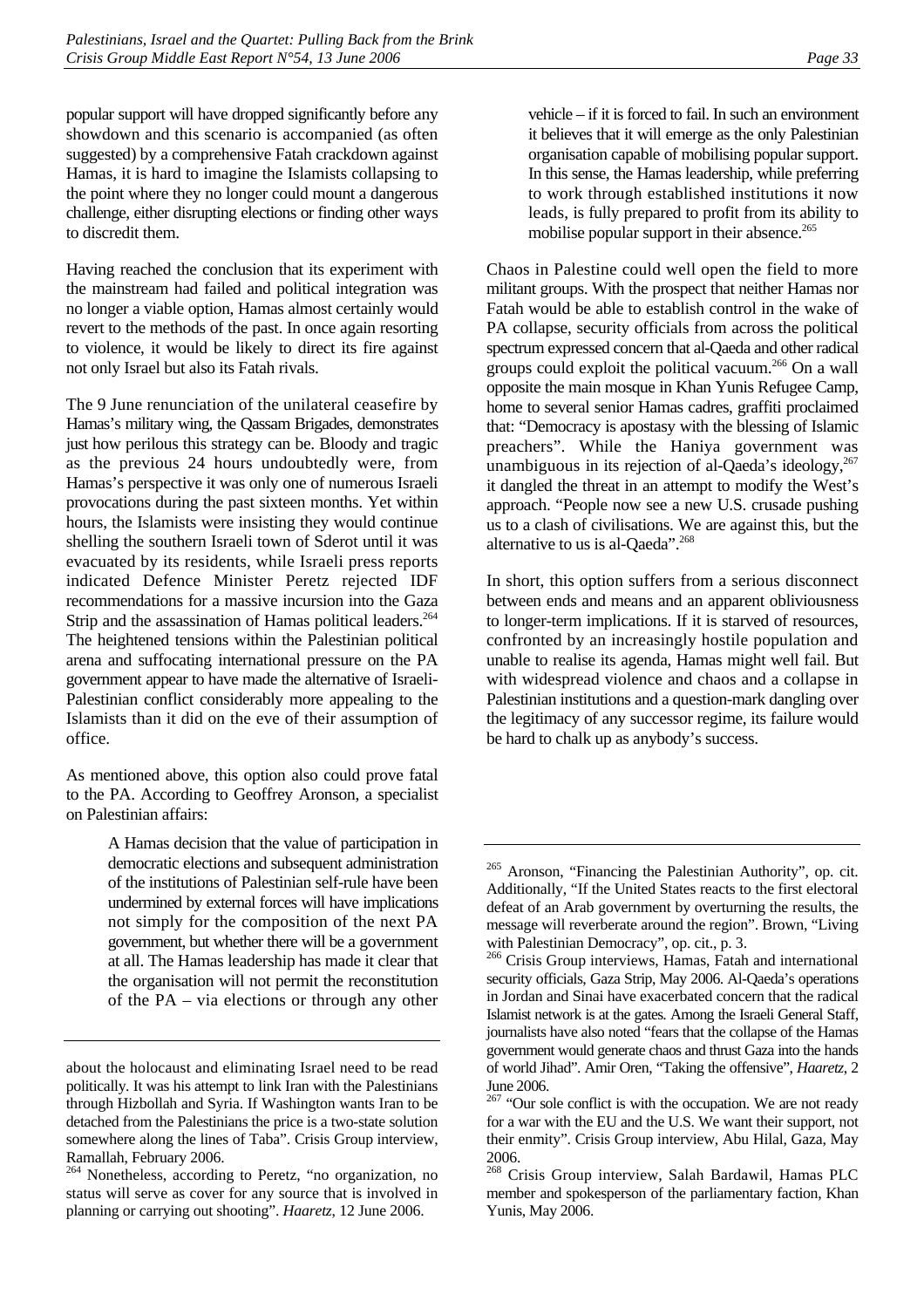#### <span id="page-39-0"></span>**B. STRENGTHENING ABBAS?**

Under the growing realisation that "Hamas cannot be defeated with nothing"[269 a](#page-39-1)nd that Fatah currently cannot present an appealing alternative to the public, a softer option is also being considered. The objective is to find ways to strengthen Abbas, thereby circumventing the government and persuading Palestinians that Hamas is the real obstacle to progress.

Empowerment of the president could have several components. As outlined above, he could be successful in raising funds the government could not, placing him in the position of having averted an all-out humanitarian crisis. Rejecting a more confrontational approach, a Palestinian presidential adviser remarked:

> Abbas can't be a spoiler if he wants to be effective. A shadow government would be the stupidest possible move, because it will perpetuate the image of a power-hungry Fatah. What Abbas can and should do is fundraise, for example from the Arab states, and when it becomes clear money is coming in because of him and despite the government he will appear as a saviour and statesman.<sup>[270](#page-39-2)</sup>

Politically, this strategy could entail the opening of an Abbas/Olmert channel. At its most modest, it could yield changes on the ground, the removal of certain checkpoints, the relaxation of harsh security measures, the handing over of withheld tax revenues or the release of Palestinian prisoners. At its most ambitious, it could give rise to coordination of the next stages of Israel's territorial withdrawal or, most dramatically, agreement on the basic parameters of a final status accord to be presented to a popular referendum. This option has greatest resonance among some of the president's advisers, even as they concede it is by far the least likely. As they see it, if the goal is to build up Abbas, focus should shift from the arena where he faces the most severe constraints (security) to the arena where he faces the least (his political agenda).

Given the countervailing power of Hamas and the chaos in his own forces, Abbas may not be able to deliver on security; indeed, even before the elections, he had fallen rather short. However, as PLO chairman, he could obtain broad public consent through a referendum on a framework agreement that built on the Clinton Parameters, Taba negotiations, and Geneva Accords.[271 B](#page-39-3)ut even the less ambitious outcomes could revive both faith in negotiations and support for those who can engage in them.

There are advantages to this overall approach, and it has much to recommend it compared to efforts to provoke a quick confrontation with Hamas. Enhancing Abbas's stature through positive change is certainly preferable to diminishing Hamas's through negative ones. Should progress in fact occur, Hamas would be placed in the difficult position of either passive bystander – thereby conveying an impression of impotence – or active saboteur – thereby clearly standing in the way of Palestinian progress.

Although it may not have fully endorsed this strategy in all its components, the U.S. signalled during Prime Minister Olmert's May visit to Washington that it saw clear benefits to a negotiating track. President Bush is said to have conveyed to his guest in no uncertain terms the importance of a genuine effort to negotiate with Abbas before resorting to a unilateral approach. $272$ 

Deeply sceptical of any attempt to jump-start final status talks – "that would be irresponsible now, for failure would set us back irreversibly" $273 - U.S.$  officials are instead exploring whether some negotiations could produce material changes on the ground or whether Olmert's realignment plan could be repackaged through Israeli-Palestinian coordination to address some Palestinian concerns. This might be done by eliciting Israeli assurances to take no further prejudicial steps in Jerusalem and by presenting partial withdrawal as a step towards, rather than a substitute for, a comprehensive solution to the conflict. A meeting between Abbas and Olmert, expected in the near future, could be the first step toward clarifying such issues.

In Israel as well, there is interest for such a strategy, principally though not only expressed by the Labour Party, and more specifically its leader and current defence minister, Amir Peretz. An advocate of a negotiated permanent settlement, Peretz has manifested his preference for a strategy of bolstering Abbas, while coming out against broad-brush sanctions that could backfire.<sup>274</sup>

<span id="page-39-1"></span><sup>269</sup> Crisis Group interview, U.S. official, Washington, May 2006.

<span id="page-39-3"></span><span id="page-39-2"></span>

<sup>2000.&</sup>lt;br><sup>270</sup> Crisis Group interview, Jerusalem, April 2006.<br><sup>271</sup> Crisis Group interview, Palestinian presidential adviser, May 2006. This idea was presented prior to Abbas's 25 May ultimatum to Hamas. His adoption of the Prisoners' Initiative

may reflect frustration that his earlier idea had not encountered American or Israeli support.

<span id="page-39-4"></span><sup>&</sup>lt;sup>272</sup> Crisis Group interview, U.S. official, Washington, May  $\frac{2006}{^{273}}$  Ibid.

<span id="page-39-5"></span>

<span id="page-39-6"></span> $274$  In a lengthy interview before the recent Israeli election, Peretz stated: "The optimal scenario is massive aid from humanitarian organizations to the moderate Palestinian forces so that within two years Abbas can dissolve the parliament after Fatah cleans up its corruption. If that happens, the results of those elections will be totally different. On the other hand, if we starve the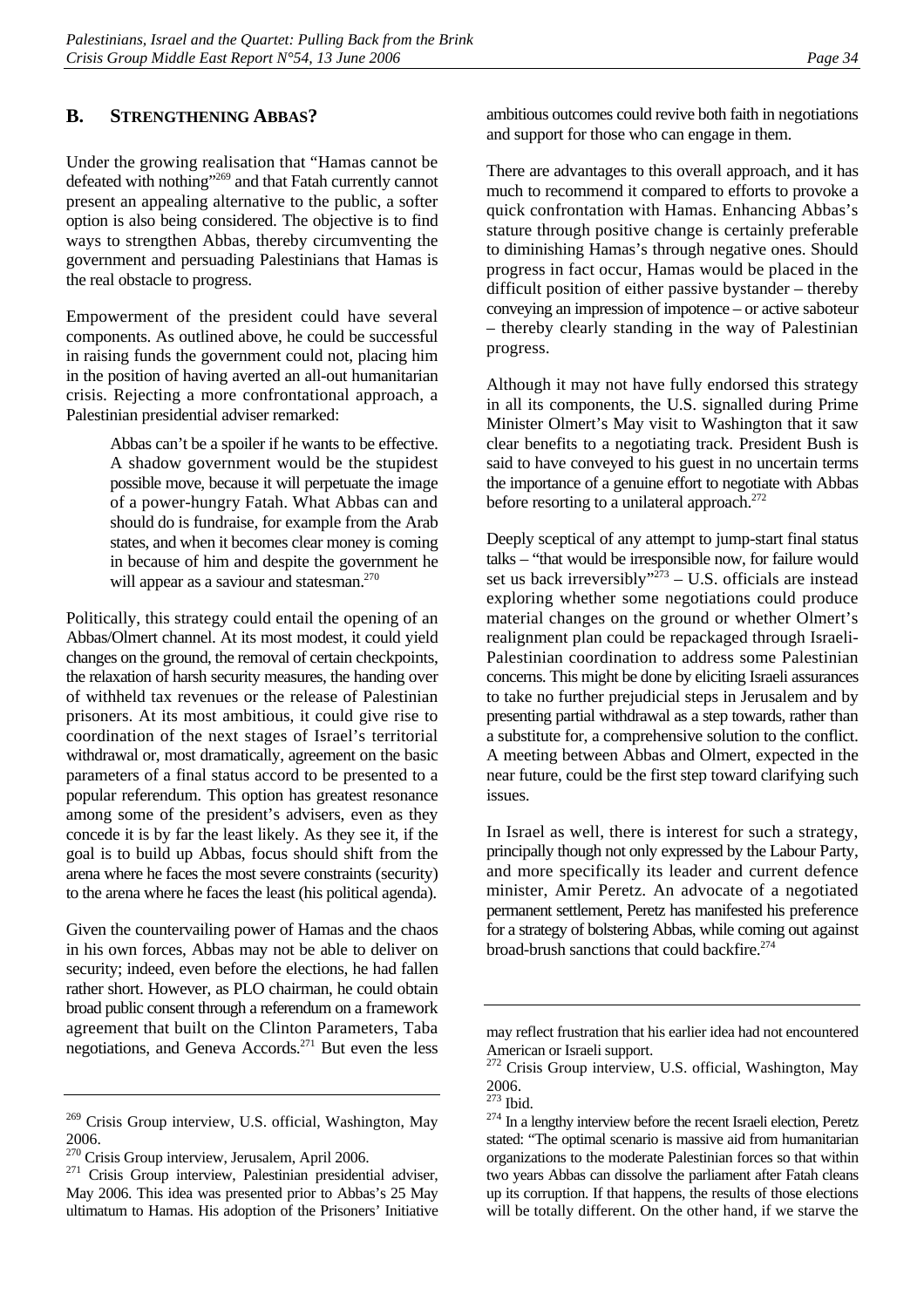Still, this second strategy involves important risks and, given the factional rivalries on the ground, would present many of the same pitfalls as the first. In essence, if Hamas leaders were to see it as a more roundabout way of sidestepping and ultimately replacing them, they would likely seek to thwart it. Although they might be wary of appearing to stand against material or political advancement, they too possess indirect ways of reaching their goals. Insofar as Abbas's empowerment was linked to the U.S. or Israel, Hamas's efforts to discredit him might well register with the public. The Islamists also could promote an escalation in attacks against Israel that did not bear their immediate fingerprints by giving a greener light to other militant groups, thereby torpedoing any chance of improved bilateral relations and turning this from a Fatah/Hamas to a Palestinian/Israeli struggle.

Then there is, of course, the risk that negotiations raise expectations which, if dashed – as so often in the past – would inflict a serious blow on Abbas and the strategy he embodies. "There is a price to calling for negotiations", an Abbas adviser said, "which is that if we cannot obtain what Palestinians see as the minimum, Hamas will be vindicated and we will be history".<sup>[275](#page-40-1)</sup>

# <span id="page-40-0"></span>**C. A DIFFERENT APPROACH**

Over the past several years, the Israeli-Palestinian landscape has undergone mutations so profound as to make it barely recognisable. The two sides' supposed endorsement of the Roadmap notwithstanding, there no longer exists a shared framework for their relationship. In Israel, belief that the status quo is untenable combined with conviction that negotiations over a final settlement are not viable has given rise both to unilateralism and to a new party that embodies it. In Palestine, Fatah has lost its hegemonic status, Hamas's ascent challenges some of the core political assumptions that have guided the national movement since the late 1980s, and rivalry between the two, coming on the heels of five years of a costly conflict with Israel, threatens to descend into chaos and civil war.

The international community, frustrated that so much economic and political investment over more than a decade has yielded so little, questions the validity of its continued involvement and is more concerned today about containing the conflict than resolving it. Hamas's electoral victory has, of course, only exacerbated such feelings, putting in question the wisdom of continued financial assistance and diplomatic activity and encouraging

international actors to interfere in domestic Palestinian politics.

Yet, beyond ritual incantations of the increasingly imperceptible objective of a two-state solution, very little effort appears to have gone into defining realistic strategic objectives in this new context, devising a way to get there, or assessing the probable longer-term consequences of current policy choices. Instead, policy options debated in the U.S., Israel and much of Europe cover only the narrow spectrum from hard to softer attempts to weaken the Hamas-led government and ultimately facilitate its ouster from power. All that helps obscure that obstacles to Israeli-Palestinian relations are not exclusively, or perhaps even essentially, due to Hamas's victory; that there have been no genuine negotiations since 2001, including during the year Abbas reigned and Fatah ruled; and that the elections were promoted by Abbas precisely to prevent growing fissures among Palestinians and to forge a more consensual strategy. In other words, Hamas's rise to power is far more a symptom than the cause of the Israeli-Palestinian crisis, and removing Hamas is unlikely to resolve it.

What is needed today is a more sophisticated, nuanced approach that sets itself the following priority objectives:

- avoiding a resumption of full-scale Israeli-Palestinian hostilities by achieving a sustainable and reciprocal truce;
- **a** averting intra-Palestinian violence and a PA collapse; and
- $\Box$  preventing measures that jeopardise the possibility of a two-state solution, and, ideally, setting the stage for a resumption of negotiations.

Since the elections, Crisis Group has argued that the current approach of isolating Hamas and depriving its government of funds unless it accepts the three Quartet conditions runs counter to all these goals.<sup>276</sup> What is more, the interplay of international pressure and interference in Palestinian affairs on the one hand and growing Hamas/ Fatah tensions on the other has brought the situation frighteningly close to civil war.

The parties need now to concentrate on three interconnected arenas: relations among Palestinians, relations between the PA and the international community, and relations between the PA and Israel.

Palestinians, we'll get the opposite result". Ari Shavit, "A new

<span id="page-40-1"></span>dawn", *Haaretz*, 3 March 2006.<br><sup>275</sup> Crisis Group interview, Palestinian presidential adviser, June 2006.

<span id="page-40-2"></span><sup>276</sup> See, for example, Robert Malley and Aaron David Miller, "For Israel and Hamas, a case for accommodation", *The Washington Post*, 15 May 2006; Robert Malley, "Avoiding Failure with Hamas", *International Herald Tribune*, 10 April 2006; Robert Malley, "Making the best of Hamas's victory", *Baltimore Sun*, 19 February 2006.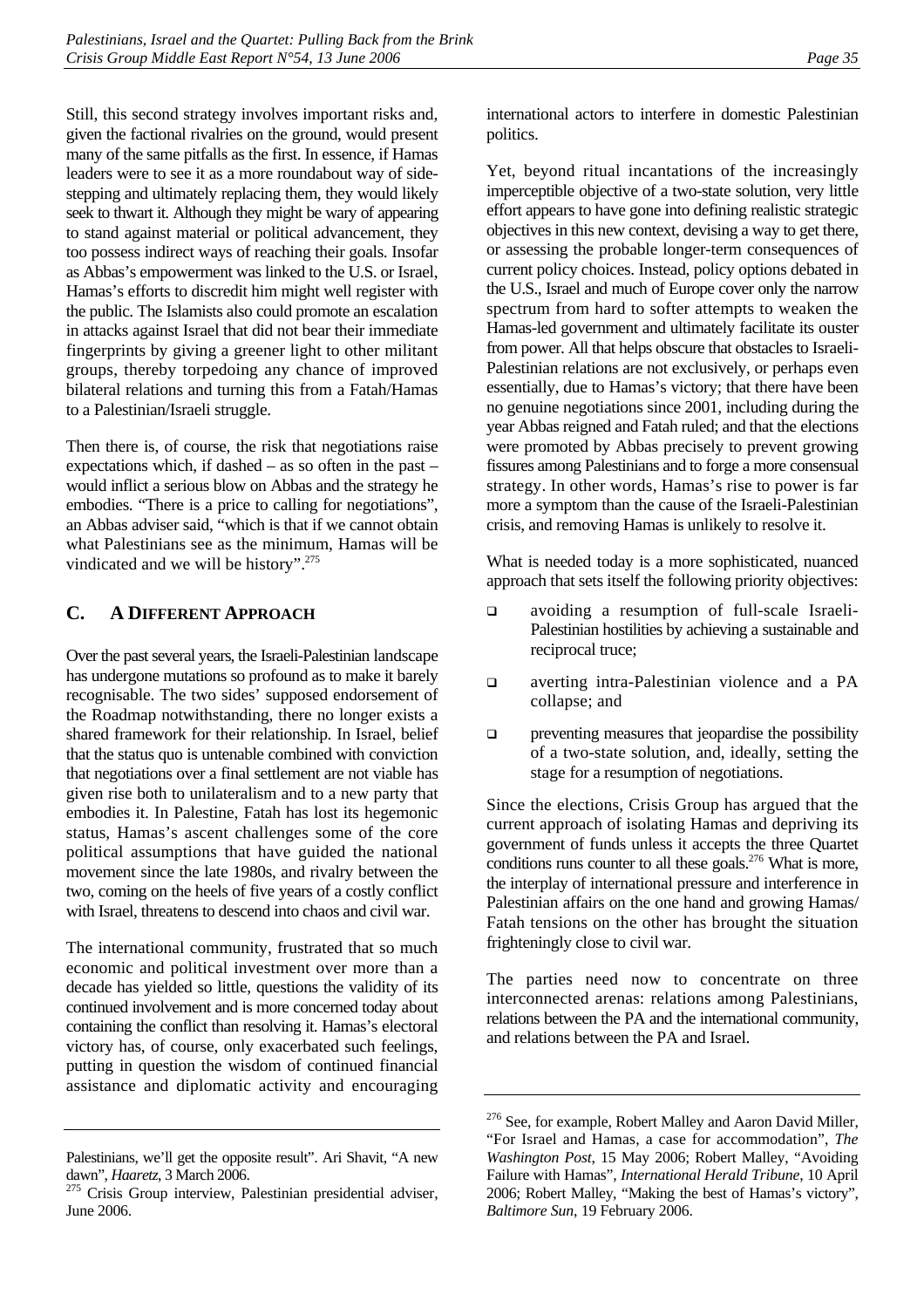#### **A Palestinian/Palestinian Accommodation**

As this report has sought to make clear, the single most urgent issue today is for Palestinians to overcome their differences peacefully and achieve a strategic consensus. In the absence of an all-encompassing understanding, it is hard to contemplate favourable evolution on any other front. Abbas's efforts to reach out to Israel will be at the mercy of Hamas's firepower; any similar Hamas attempts to reach a modus vivendi with Israel based on parallel unilateral steps could be thwarted by Fatah-inspired violence; and civil strife would nullify any international effort to avert a humanitarian disaster.

An inter-Palestinian agreement would need to tackle three issues: the national movement's strategic objectives; the PLO's role and composition; and the proper allocation of power between government and presidency. A reconstituted PLO that includes the Islamist organisations and reflects their proper weight is recognised by all constituent organisations as the sole legitimate Palestinian representative and negotiator, and is authorised to pursue policy on the basis of the Arab League Beirut Initiative or the Prisoners' Initiative would address the first two. Resolving the Fatah-Hamas rivalry through revitalisation of the PLO would also deflate the growing constitutional crisis within the PA insofar as it would either produce a coalition government or more clearly define and enforce the respective roles of the PA and PLO – neglected terrain when Arafat and thereafter Fatah dominated both.

Specifically, such an agreement would reconfirm the primarily domestic and administrative character of the PA, as against the political supremacy and national role of the PLO. If the parties also confirmed the Basic Law as the sole framework regulating the respective powers of the PA government and presidency and, as a confidencebuilding measure, pledged not to introduce presidential decrees or parliamentary legislation that impinged upon presidential and cabinet authority without prior consultation, the importance of the PA presidency would likely diminish over time; in political matters the presidency would be superseded by the PLO chairman, with governance primarily within the purview of the government. In due course and consensus permitting, Palestinians might even consider abolishing one of the two PA posts and resurrecting it only when the PLO and its leadership were disbanded in the context of statehood.

Another priority area is tacking the dual command structures competing for control of the security forces. Pending security sector legislation regularising the chain of command, political leaders should revive the National Security Council (NSC) under the president's auspices, with the participation of the prime minister, interior minister and the heads of security agencies and the aim of framing a united national security policy and nurturing loyalty to national institutions. In particular, the NSC should consider:

- □ the removal of all factional slogans and other insignia from security premises;
- $\Box$  the formation of a non-partisan standing committee to enforce a ban on militia and private security activity by members of the security forces and the screening of the pay-roll for fictitious employment;
- $\Box$  the merging of all auxiliary forces formed since the January 2006 election into existing units; and
- $\Box$  the drafting of security sector legislation providing for the demobilisation of paramilitary forces, with members being either integrated into official security forces or pensioned out.

The National Dialogue, which continues during preparations and debate surrounding the 26 July referendum, could provide an important platform in this respect; even Abbas's notion of a referendum in principle could serve to break the impasse by giving Hamas an honourable way to change the government's position. To date, however, reaching a genuine consensus seems the least of either side's concerns. Instead, both appear more intent on posturing than on resolving policy differences, on weakening their counterparts than on forging common positions.

The Prisoners' Initiative, drafted in painstaking negotiations by leaders confident they and their rivals were working towards a common purpose, offers an instructive example. While Abbas's aversion to an open-ended and therefore inconclusive dialogue in the context of escalating crisis is entirely understandable, his linking of an ultimatum to a non-negotiable outcome has heightened suspicions that the exercise is not about achieving consensus but rather about winning a confrontation. There is thus a real danger that the referendum as currently envisaged will exacerbate those very tensions the Prisoners' Initiative intended to address. In announcing a referendum date**,** Abbas has moved the process one step closer; still, in the weeks remaining prior to the 26 July vote, the parties should redouble their efforts to reach an agreement that would either render the referendum superfluous or turn it into a consensual exercise.

For these efforts to have a chance of success, members of the international community would have to adopt a more hands-off approach, allowing Palestinians the necessary political space to resolve their differences. Should a coalition government be on the agenda, the U.S. in particular would need to refrain from pressuring Fatah and independent politicians not to join, as it did in the elections' aftermath.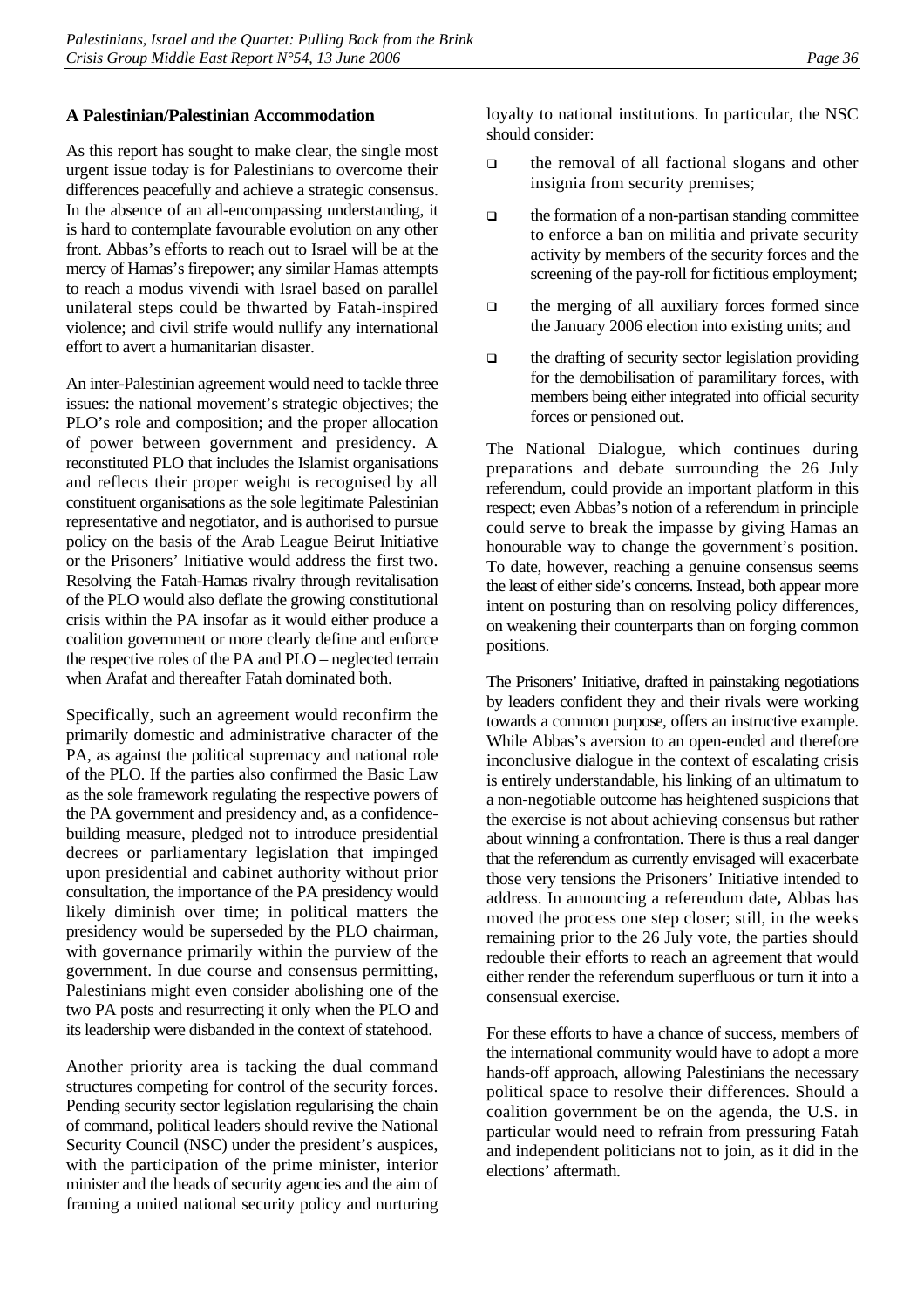#### **A Palestinian/International Community Accommodation**

Although inter-Palestinian differences have played a decisive part in the deteriorating situation, the international attitude clearly has contributed. The economic boycott, lack of engagement with the government, and imposition of non-negotiable and non-prioritised conditions have promoted a sense of siege within Hamas, arguably fostering greater inflexibility among the Islamists.

The EU's funding mechanisms, once finalised and if endorsed by the U.S., might provide a temporary palliative – provided it is modified as advocated above to substitute UN agencies and/or the World Bank for the presidency as the interface with the PA administration and to expand its coverage to fund all basic services, the security sector included. If it is not so modified, it could do more to fuel tensions within the PA than quench them. In any event, it is not a satisfactory substitute for a long-term assistance policy. Instead, and in parallel with the achievement of a new consensual Palestinian position, the Quartet and other international actors should rethink the conditions they have placed on the PA government and focus on practical and meaningful benchmarks that, if met, would lead to a reassessment of the budgetary and political boycott.

The principal benchmark ought to be the government's good faith efforts to reinstate the truce and, with reciprocal Israeli steps, its ability to extend it to Islamic Jihad and others; it also should include the government's ability to restore law and order in Gaza. Indeed, should it reach those goals, it will have achieved more than Fatah did and much of what is of critical importance to the international community. Politically, while recognition of Israel would be desirable, it should not be the immediate test. Neither Egypt nor Jordan provided such recognition at the outset of negotiations, and such Western-friendly Arab governments as Saudi Arabia and Morocco continue to withhold it; indeed, Fatah itself never explicitly accepted recognition. What should be requested, in its place, is acceptance of the Prisoners' Initiative and the formation of a national unity government on its basis, recognition of the PLO's 1988 Algiers Program (proclaiming statehood within the occupied territories the national movement's strategic goal), and/or endorsement of the 2002 Arab League Beirut Initiative; all three, through their endorsement of a twostate solution, implicitly entail recognition of Israel.

Adoption of the Arab League initiative may be the more likely, as Hamas may wish to link policy changes directly to Arab leaders and collect dues from them, rather than conducting itself like a junior player through the agency of rival Palestinians. Other significant benchmarks include whether the PA allows contacts with Israeli counterparts

to promote mutual security, delivery of services and commercial activity; $^{277}$  $^{277}$  $^{277}$  begins to prune the pay-roll of fraud; and initiates efforts to remove arms from the streets, assert control over heavy weaponry and integrate or demobilise militiamen.

As a means of encouraging these steps, the Quartet (or, if the U.S. were to object, the EU) and Arab countries should signal unambiguously that their implementation would trigger a positive reaction, in terms of both resuming pre-election PA funding levels and engaging in ministerial contacts with the government. So far, neither the Quartet nor any other leading international actor has issued a clear statement of what the Islamists could expect were they to meet the demands, either in full or in part, $278$ strengthening the view within Hamas that it would be subjected to a never-ending list of requests without concomitant payoff.<sup>279</sup>

An alternative approach would require some regular channel of communication short of high-level diplomatic contact; one idea would be for a UN-appointed mediator

<span id="page-42-1"></span>tells *Haaretz*", *Haaretz*, 23 May 2006.<br><sup>278</sup> Speaking to Crisis Group, EU diplomats intimated that were Hamas to take the initiative by accepting the Beirut Initiative, "this will create divisions within Europe. Some will consider this significant enough to initiate a dialogue with the Palestinian government, while others will remain committed to Washington's all or nothing approach". Crisis Group interview, May 2006. A Jordanian commentator despaired at Hamas's failure to take a step that all Arab governments – including Syria and Saddam Hussein's Iraq – endorsed: "Shortly after the Palestinian elections I met with a Jordanian Islamist leader. I told him, 'if you're in contact with these people, tell them I advise them to quickly accept the Arab League initiative'. Why? Because it will make it all but impossible for Arab states to line up with Washington if Hamas has accepted their own initiative, and probably will affect the Quartet's positions as well". Crisis Group interview, Adnan Abu Odeh, Jordanian political analyst and member of the Crisis Group Board, Amman, February 2006. However, it is one thing to assume the EU or others would react favourably; it is another for them to indicate it explicitly.

<span id="page-42-2"></span><sup>279</sup> Crisis Group interview, Hamas leader, March 2006. An Abbas adviser, highly critical of Hamas, nonetheless pointed out: "Don't expect them to do a full striptease in a month. Give them time, but make clear there are limits. Don't help them by punishing my people. And remember that if I were them, I would do nothing without a quid pro quo". Crisis Group interview, Ramallah, March 2006.

<span id="page-42-0"></span><sup>277</sup> Prominent Hamas official Mahmoud Ramahi said he was willing to engage in "technical contacts" with Israeli officials. Stating he would refuse to meet with Israeli politicians who were not government officials since any such meeting would necessarily be political, he expressed no hesitation about meeting Israel's defence minister if the purpose was to discuss arrangements that would ease daily life in the occupied territories. Crisis Group interview, Ramallah, May 2006. For a similar statement from Haniya, see Danny Rubinstein, "Haniya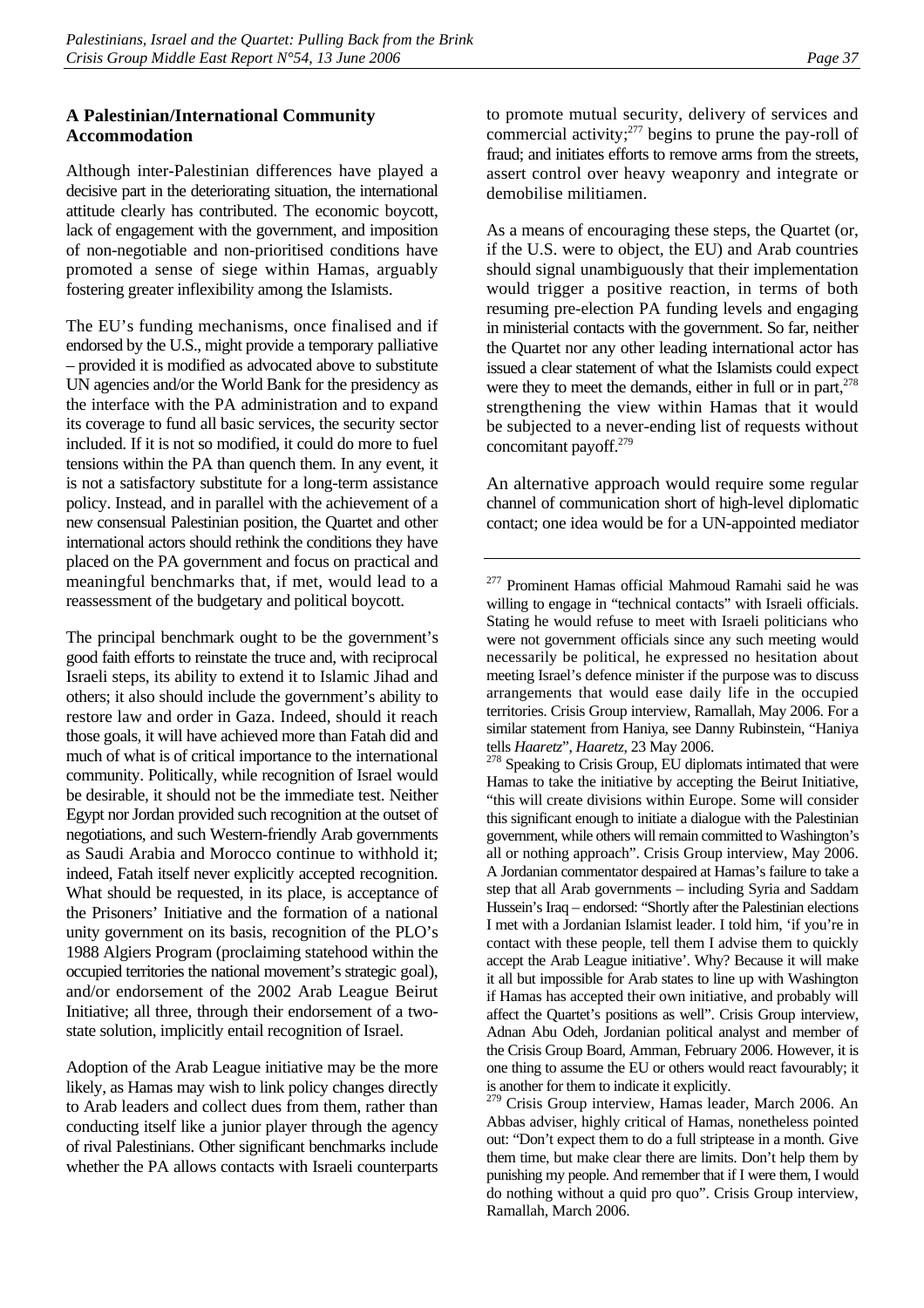to act as a go-between, gauging Hamas's willingness to compromise and communicating what the Quartet would do in return. [280](#page-43-0) The success of this approach would not require direct U.S. participation; indeed, given its strict laws and constraining domestic environment, it is hard to imagine that anything short of full Hamas acceptance of the three conditions would lead to a significant policy change by Washington.<sup>281</sup> But it would necessitate renunciation of the de facto tertiary boycott of the PA, including guarantees of non-retribution for foreign banks, other institutions and entities implementing programs for or handling funds received on behalf of those international organisations such as the UN and the World Bank that transfer funds to the PA, conduct business with it or contribute to its humanitarian institutions.

In short, for as long as the PA government does not meet these benchmarks (but undertakes a good faith effort to impose a ceasefire), the European mechanism, with the modification proposed in this report, should be maintained. The EU would not have diplomatic contacts with the government (though the UN channel would operate), and funds would be disbursed through UN agencies and/or the World Bank. Should, however, the PA government accede to them and show good faith compliance, direct budgetary support coupled with diplomatic engagement ought to be forthcoming.

#### **A Palestinian Authority/Israeli Accommodation**

Avoiding an all-out resumption of violence between Israelis and Palestinians a prospect made all the more difficult by the 9 June killing of Abu Samhadana, <sup>282</sup> the subsequent shelling of a Gaza beachfront that killed six members of the Ghalia family<sup>283</sup> and Hamas's decision to renounce the ceasefire and launch numerous rockets into Israel – will necessitate a series of coordinated steps. The priority today is to stop the escalation, reinstate Hamas's truce, and achieve a more comprehensive, reciprocal ceasefire that includes all Palestinian groups and Israel.

Because direct PA/Israeli negotiations are unlikely in the short term, a series of security guarantees probably will need to be indirectly negotiated. On past performance, Egyptian mediation may be both necessary and desirable, though Quartet involvement (e.g., via a UN-appointed mediator) could prove more effective. Islamist leaders have proclaimed their willingness for quiet and "to prevent any operation against any civilian provided Israel reciprocates".[284](#page-43-4) According to PA interior ministry spokesman Khalid Abu Hilal:

> We're not like the previous government which claimed it could implement a ceasefire but couldn't. We say we can, but won't do it freely. We have the ability to prevent armed attacks, but we are not Israel's employees. We won't serve the occupation while they besiege us and attack us. The occupier should agree to a ceasefire.<sup>[285](#page-43-5)</sup>

A former senior Israeli intelligence officer noted: "We are not accepting this kind of regime. But as long as it avoids terrorism, our interest is in stability despite a Hamas regime".[286 T](#page-43-6)he sentiment was echoed by a current security

<span id="page-43-0"></span><sup>&</sup>lt;sup>280</sup> Unlike the EU or the U.S., the UN is not barred from having contacts with Hamas, which does not figure on its list of terrorist entities. Reports in March that the world body was limiting its contacts with Hamas were characterised as the result of an error by a junior staff member and followed by contacts at ministerial level encouraged by Secretary-General Kofi Annan. Crisis Group interview, senior UN official, Amman, March 2006. Such political contacts are said to require prior coordination

<span id="page-43-1"></span>with Annan. Crisis Group interview, Jerusalem, May 2006.<br><sup>281</sup> Indeed, by U.S. standards, the administration's approach might well be characterized as moderate. In late May, the House of representatives voted 361-37 to adopt the Palestinian Anti-Terrorist Act of 2006 (H.R. 4681) which would, inter alia, sever all relations and contacts with the PA and prevent any individual affiliated with the PA from obtaining a U.S. visa; designate territory controlled by the PA a "terrorist sanctuary"; deduct the sum of all UN expenditures that in any way benefit the PA from U.S. contributions *to* the world body; instruct the U.S. representative to the World Bank to oppose projects in the occupied territories; prohibit Palestinian representation on U.S. territory; and expel the PLO mission to the United Nations. It would also "cut off aid to non-governmental groups working in the West Bank and Gaza except for health programs…and limit the President's authority to waive the aid bans".

<span id="page-43-2"></span><sup>282</sup> Abu Samhadana's 9 June funeral was reported as the most heavily attended in the Gaza Strip since that of Hamas leader Abd-al-Aziz Rantisi in 2004. Thousands more participated in the Ghalia family's funeral cortege the following day. Underlining the potential severity of these incidents, an Israeli foreign ministry official compared them to the traffic accident that set off the 1987-1993 uprising and the January 2002 assassination of local Fatah militant Ra'id Karmi, which precipitated the movement's first suicide bombings. Crisis Group interview, Jerusalem, June 2006.

<span id="page-43-3"></span><sup>&</sup>lt;sup>283</sup> In a further series of strikes within the Gaza Strip later that same day, at least ten more Palestinians, including at least seven civilians, were killed and over 40, many of them children, wounded. With a total toll of some fourteen dead, it was one of the bloodiest days since the installation of the Hamas-led PA government. *Haaretz*, 9 June 2006.<br><sup>284</sup> "Resistance is a right, but I'm ready to stop attacks on

<span id="page-43-4"></span>civilians". Crisis Group interview, Bardawil, Khan Younis, May 2006. He additionally proposed EU observers monitor the ceasefire.

<span id="page-43-5"></span><sup>&</sup>lt;sup>285</sup> Crisis Group interview, Khalid Abu Hilal, PA interior ministry spokesman, Gaza City, May 2006.

<span id="page-43-6"></span><sup>&</sup>lt;sup>286</sup> Crisis Group interview, Peri Golan, former head of the Shin Bet anti-terrorism department, Tel Aviv, February 2006.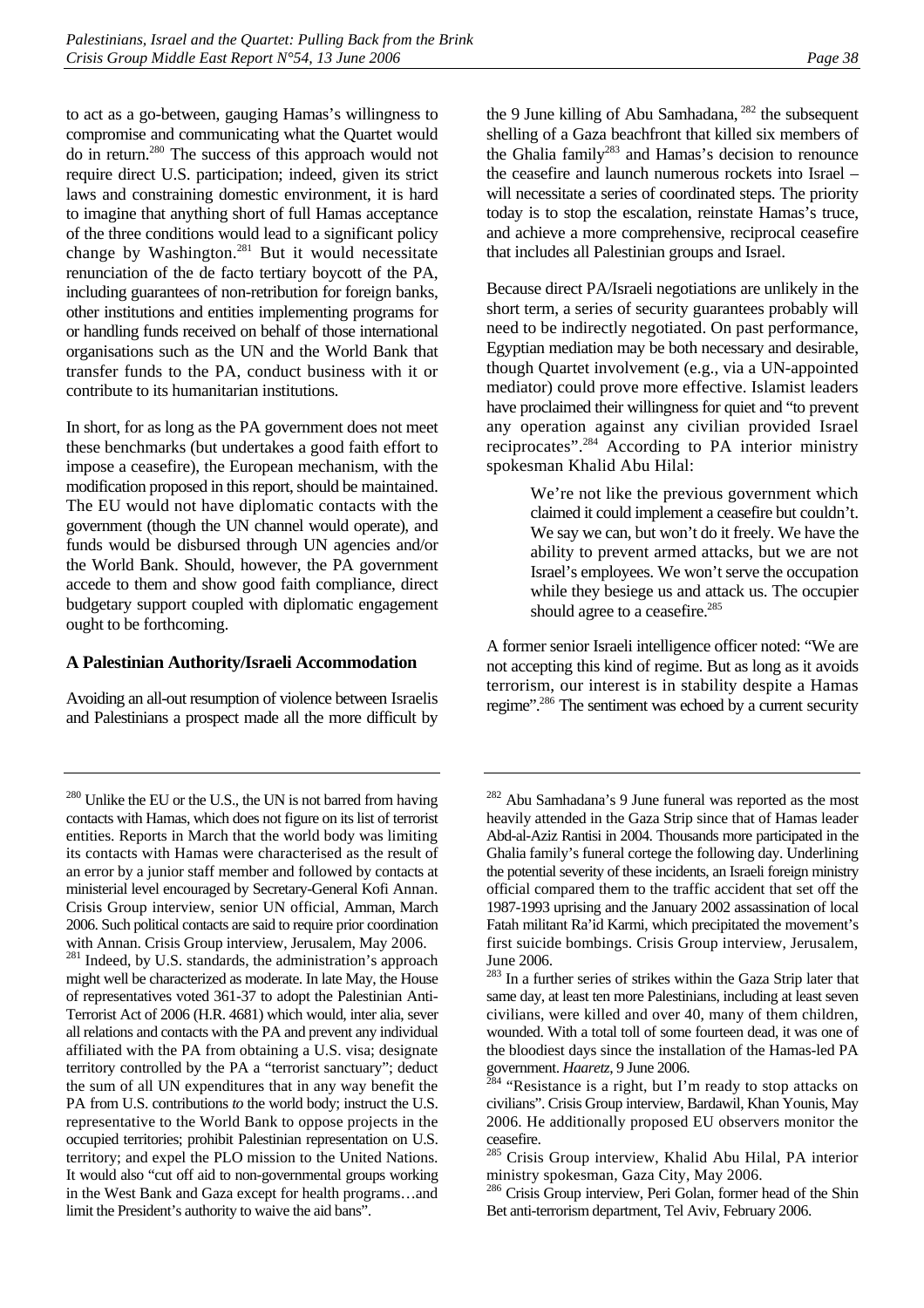official: "Their behaviour on the ground is what counts. If there's no terror, that's very important".<sup>[287](#page-44-0)</sup>

Beyond that, the objective coincidence of interests between the two governments' agendas presents intriguing possibilities. Neither the Hamas-led PA nor Israel wants to deal with the other; neither believes (at this point at least) in a long-term comprehensive agreement; both are primarily preoccupied with their own agenda (rebuilding and transforming the Palestinian entity for the former; implementing the realignment plan for the latter); and the two ideally would prefer quiet.

Indeed, if Hamas's government is to succeed in delivering services and restoring law and order, it needs Israel's acquiescence: military operations would doom any attempt to achieve domestic calm; restrictions on movement, trade and money supply would compromise economic stability; and prolonged withholding of Palestinian tax revenues would scuttle efforts at budgetary solvency. Likewise, if Israel is to succeed in implementing its unilateral withdrawal, it needs a relatively calm environment lest public opinion and the political class sour on the plan amid accusations of "surrendering to terror".<sup>288</sup>

Moreover, and paradoxically, because Israel needs stability within the occupied territories and contact with the PA, it conceivably could end up leading the way toward a more pragmatic approach. A senior UN official half-jokingly stated: "we are counting on the Israelis to restrain the Americans from pursuing some of their more extreme proposals"[.289 I](#page-44-2)n short, "Israel can frustrate the Islamists' project, but needs their cooperation if its own plan is to succeed; the Islamists can hinder Olmert's objectives, but require his complicity if their own ambitions are to be realised".<sup>290</sup>

Assuming the PA implements measures to rein in militant groups and restore law and order, Israel should relax its most punishing restrictions: lifting checkpoints, allowing freer movement for people and goods and handing over withheld Palestinian tax revenues in accordance with existing agreements – all of which amount to revoking collective and punitive restrictions which have no legitimate security purpose. As further confidence-building measures, Israel could consider release from detention of all Palestinians who have not been charged with an offence, and the PA government could respond favourably to offers from Israeli politicians for talks. Further prisoner releases by Israel should follow.

Politically, the end result could be a pair of "parallel unilateralisms": each party could tacitly accept the other's domestic priorities, clearing a space for internal development. In practice, this would entail the PA attending to domestic issues while taking credit for Israeli evacuation of additional West Bank territory, and Israel withdrawing from parts of the West Bank under cover of a Palestinian *tahdi'a*. Under this scenario, and assuming an internal Palestinian consensus is achieved, Abbas's role would be to parley with the international community to ensure that the withdrawal does not adversely affect longer-term Palestinian interests.

In particular, he would seek credible Quartet-backed assurances from Israel that there would be no further settlement expansion, especially in and around Jerusalem; that the controversial E-1 project would not be pursued; $^{291}$ and that whatever line is established by the withdrawal will not be accorded political and legal recognition, since permanent borders will require a comprehensive Israeli-Palestinian agreement. These assurances will be critical to ensure quiet on the Palestinian side during the period leading up to and including withdrawal.

The Quartet should play an even more important role. While providing strong diplomatic backing to Israel's withdrawal, it should at the same time take steps to reassure Palestinians about where the process is heading. In particular, it ought to put forward, with strong U.S. participation, a more detailed vision of what a final agreement would look like.

#### **Jerusalem/Amman/Brussels, 13 June 2006**

<span id="page-44-1"></span><span id="page-44-0"></span>

 $287$  Crisis Group interview, Tel Aviv, February 2006.<br>  $288$  Crisis Group interview, Israeli foreign ministry official, Jerusalem, June 2006.

<span id="page-44-2"></span><sup>289</sup> Crisis Group interview, senior UN official, April 2006. Israeli diplomats claim they already have asked Washington to moderate some of its harshest measures to allow continuation of humanitarian project within the occupied territories whose interruption would be detrimental to Israeli interests. Israel has voiced particular concerns about the suspension of infrastructure projects leading to untreated sewage contaminating its territory, be it the beaches of Ashkelon or the coastal plains receiving run-off from the West Bank. A recent swarm of mosquitoes descending on the Jerusalem settlement of Ramot was blamed on untreated effluent from Ramallah. "Mosquitoes plague Ramot", *The Jerusalem Post*, 6 June 2006. "This puts us in an awkward position. We don't want the U.S. to accuse us of undercutting their anti-terrorism policy, but we also don't want to see environmental degradation or health hazards that will spread to us!" Crisis Group interview, Israeli diplomat, Washington, May 2006.

<span id="page-44-3"></span><sup>290</sup> Malley and Miller, "For Israel and Hamas", op. cit.

<span id="page-44-4"></span> $291$  The E-1 project, involving a major extension of the settlement of Ma'ale Adumin between Jerusalem and Jericho, functionally bisects the West Bank and further isolates Arab neighbourhoods in East Jerusalem from other West Bank population centres. See Crisis Group Middle East Report N°44, *The Jerusalem Powder Keg*, 2 August 2005.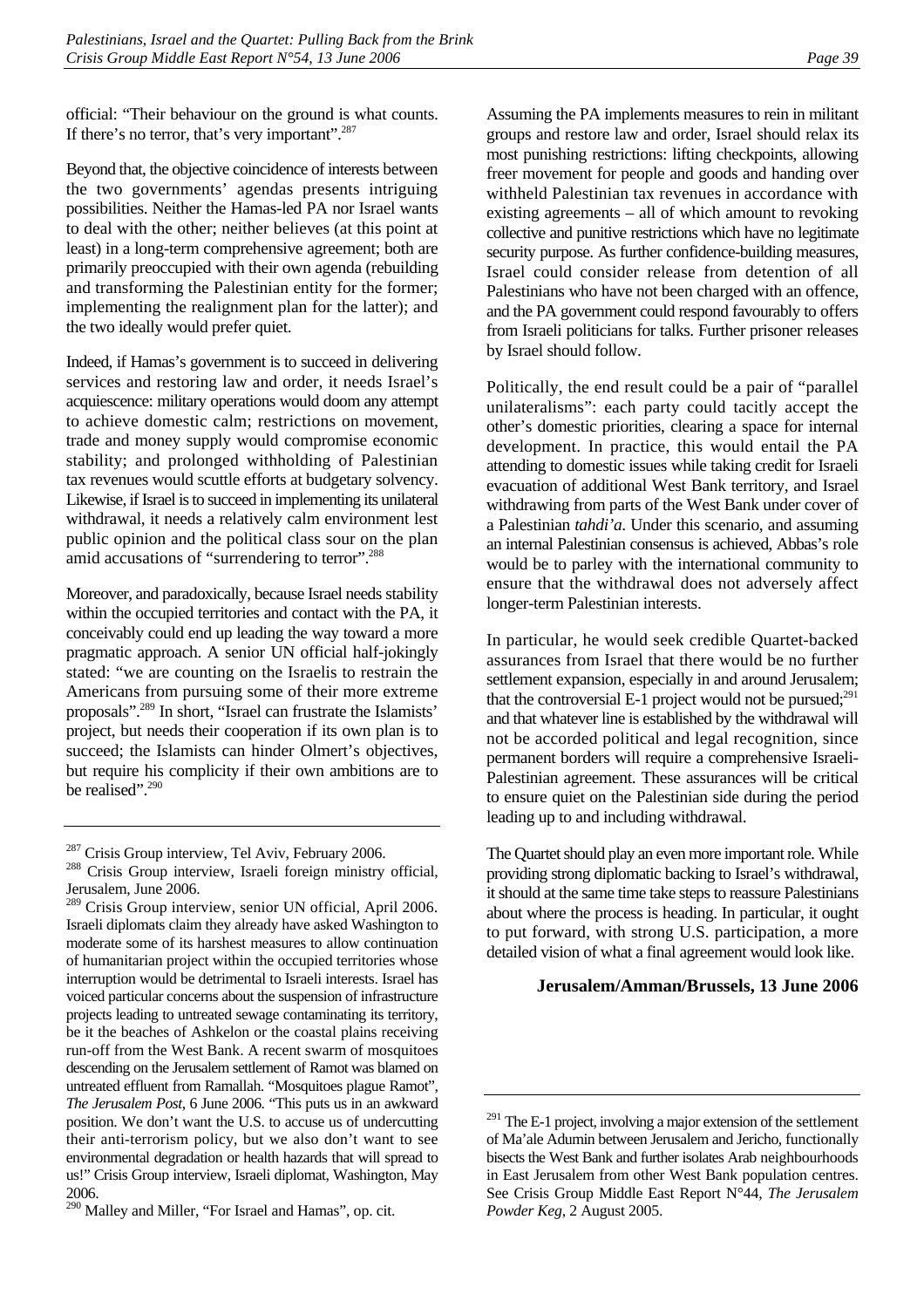# **APPENDIX A**

# **MAPS OF THE OCCUPIED TERRITORIES**

# **MAP OF THE GAZA STRIP MAP OF THE WEST BANK**



http://www.cia.gov/cia/publications/factbook/geos/gz.html



http://www.cia.gov/cia/publications/factbook/geos/we.html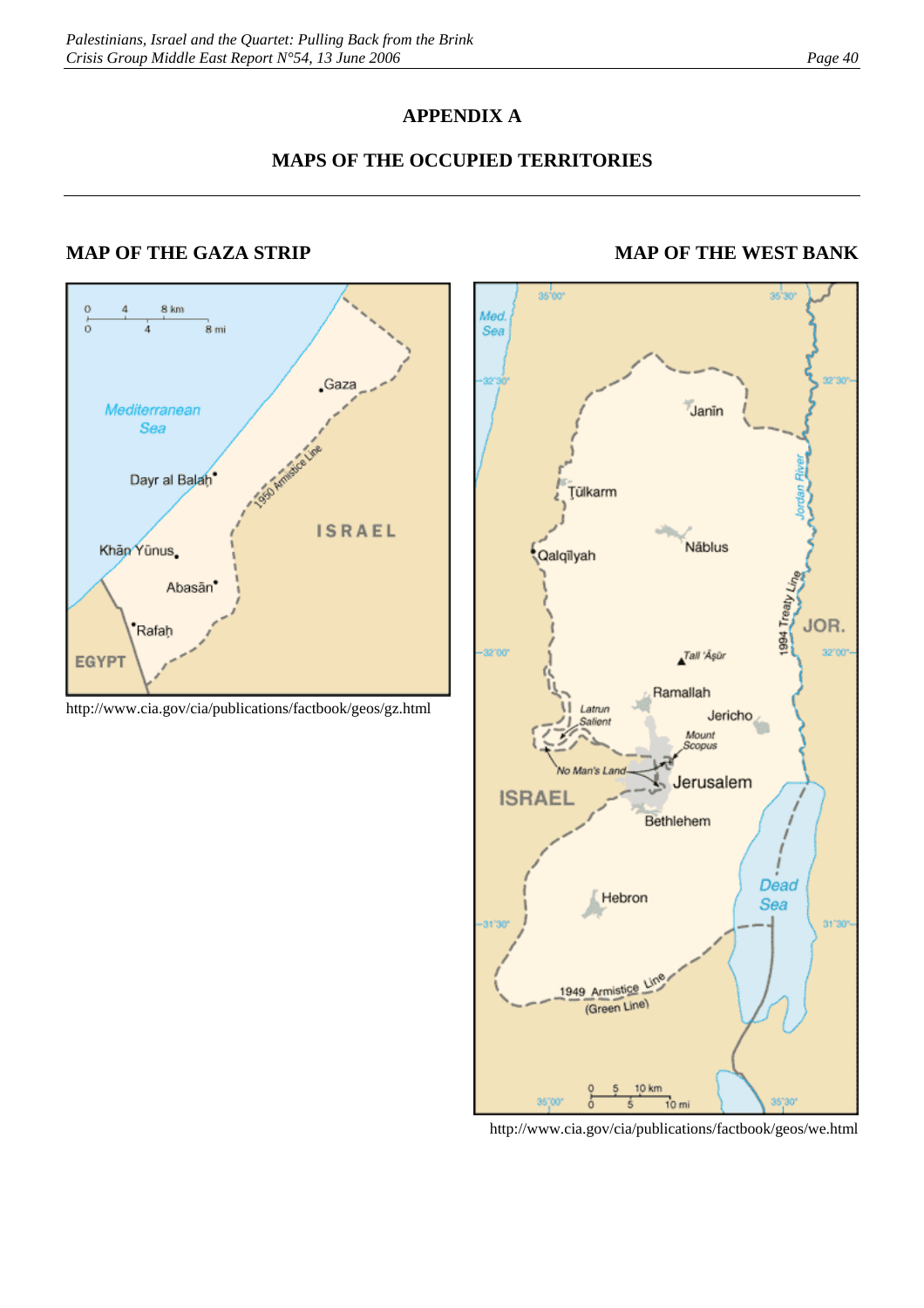# **APPENDIX B**

# **EXCERPTS FROM PRISONERS' INITIATIVE DOCUMENT**

The following eighteen points were presented on 18 May 2006 by its signatories, all prominent Palestinian prisoners, to the Palestinian leadership and people, in the occupied territories and exile, as the operative part of a document that it was hoped would be considered "as one whole package" and could "achieve unanimous endorsement and contribute to achieving a Palestinian national conciliation…" The translation below is from the Associated Press.

- 1. The Palestinian people at home and in exile seek to liberate their land and realise their right of freedom, return and independence, and their right to self-determination, including their right to establish an independent state with Jerusalem as its capital on all the land occupied in 1967, guaranteeing the right of return for the refugees, liberating all the prisoners and detainees, drawing upon our people's historic right in the land of our ancestors, the U.N. charter, international law, and what international legitimacy guarantees.
- 2. Expediting the realisation of what was agreed upon in Cairo in March 2005 regarding developing and activating the role of the PLO, and the joining of Hamas and Islamic Jihad in this organisation as the legitimate and sole representative of the Palestinian people wherever they exist; and in line with development on the Palestinian front according to democratic bases and to strengthen the representation of the PLO, the legitimate and sole representative of our people, in a way that would enable it to carry out its responsibilities in leading our people at home and in exile, in mobilising them, defending their national, political, and human rights in all domains and functions, regional and international; the national interest constitutes that a new national council be formed before the end of 2006 in a way that guarantees the representation of all the forces, factions, national and Islamic parties, and groups everywhere, all sectors, institutions, and personalities on the basis of proportional representation, attendance, and effectiveness in the political, struggle, social, and popular domains, and in protecting the PLO as a wide frontal framework, a comprehensive national coalition, and a national framework that assembles all Palestinians at home and abroad as a higher political reference.
- 3. The Palestinian people's right to resistance and upholding the choice of resistance by all means, and concentrating the resistance in territories occupied in 1967, alongside political action and negotiations and diplomatic work, and continuing popular resistance against the occupation in all its forms, places and policies, and giving importance to expanding the participation of all sectors, fronts, groups and public in this popular resistance.
- 4. Devising a Palestinian plan for comprehensive political action, unifying the Palestinian political discourse based on the Palestinian national consensus program, Arab legitimacy, international resolutions fair to our people, which are represented by the PLO, the PA – Its chief and government, national and Islamic factions, civil society groups, public figures – to be able to reactivate and develop and mobilise Arab, Islamic, and international political, financial, economic and humanitarian assistance to our people and national authority and in support of our people's right to self-determination, freedom, return, independence, and confronting the Israeli plan to impose the Israeli solution on our people, and stand up to the unjust siege on us.
- 5. Protecting and developing the Palestinian National Authority as the nucleus for the upcoming state, this authority that was founded by our people, and their struggle, sacrifices, blood and suffering of its children; higher national interest requires the respect of the temporary constitution of this authority, and the laws in effect, respecting the responsibilities and authorities of the elected president for the will of the Palestinian people in free, democratic and fair elections, and respecting the responsibilities and authorities of the government which was granted confidence by the parliament, and the importance and need of creative cooperation between the presidency and the government, and joint action, convening periodical meetings between them to settle any disputes with brotherly dialogue on the basis of the temporary constitution and the higher national interest, and the need to carry out a comprehensive reform for all national institutions, particularly the judiciary, and respecting the law on all levels, and implementing its decisions, and supporting and strengthening the rule of law.
- 6. Forming a national coalition government in way that would guarantee the participation of all parliamentary blocs, particularly Fatah and Hamas, and the political forces who want to participate on the basis of this document and a common program to alleviate the Palestinian situation locally, on the Arab front, regionally and internationally; and facing the challenges with a strong national government that has the popular and political Palestinian support from all forces, as well as Arab and international support, and can carry out the reform program, combatting poverty, and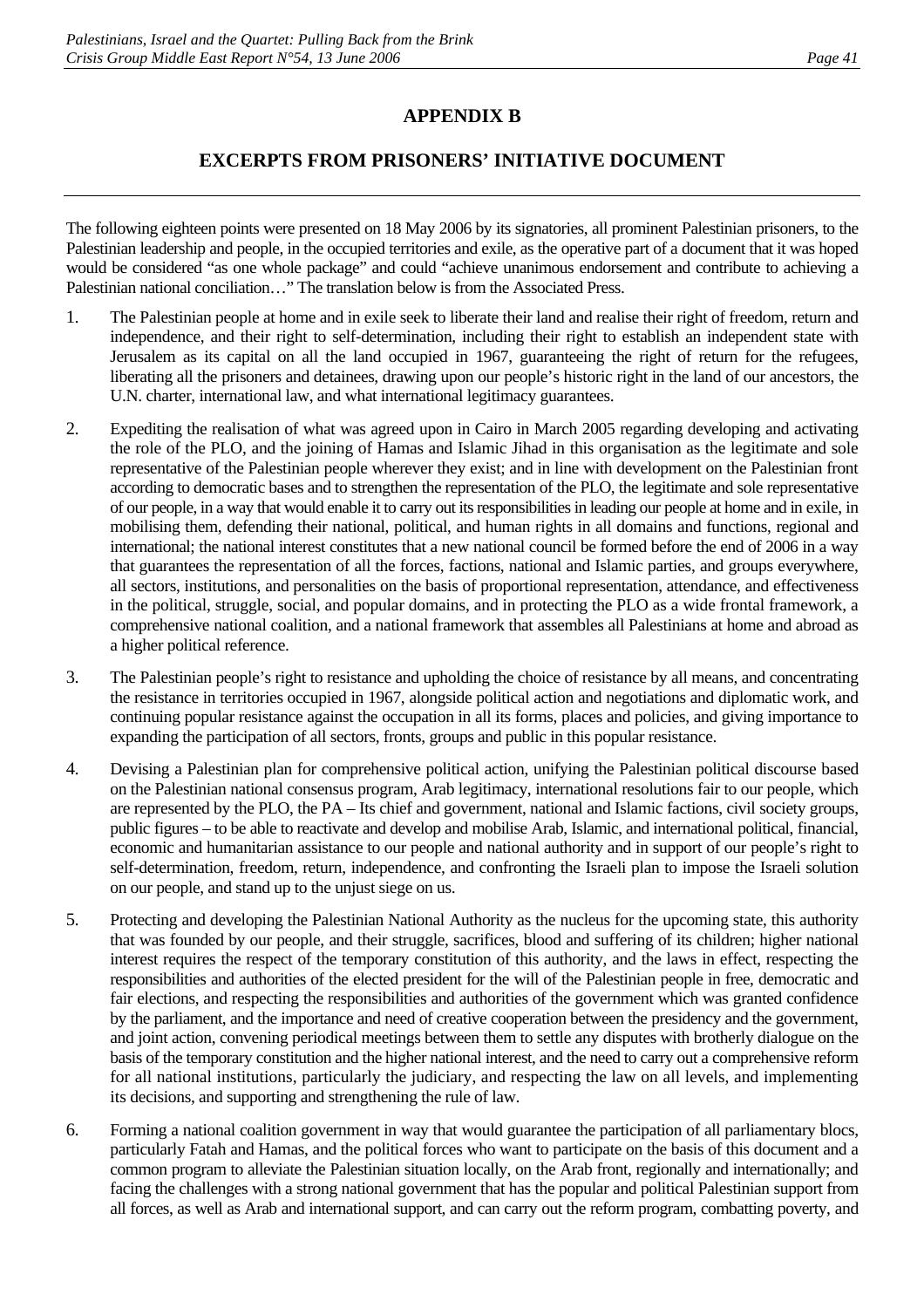unemployment; and providing the best possible assistance to the sectors that endured the responsibilities of steadfastness, resistance, the uprising, and was the victim of the criminal Israeli aggression, particularly the families of martyrs, injured, and the owners of houses and properties destroyed by the occupation, as well as the unemployed and the graduates.

- 7. Managing the negotiations is the authority of the PLO and president of the PA on the basis of upholding Palestinian national interests and realising them, provided that any fateful/decisive agreement be presented to the new PNC to ratify or be put up to public referendum if possible.
- 8. Liberating the prisoners and detainees is a sacred national duty that must be carried out by all national and Islamic forces and factions, the PLO and the PA's president and government and the PLC and all resistance formations.
- 9. Efforts must be redoubled to support and look after refugees and defending their rights. A popular representative conference of the refugees must be convened, which would yield agencies that would follow up on reaffirming the right of return, upholding it, and calling on the international community to implement Resolution 194 calling for the right of refugees to return and compensation.
- 10. Working to form a united resistance front called the "Palestinian resistance front" to lead and carry out the resistance against occupation and to unify and coordinate the resistance action and form a unified political reference for it.
- 11. Upholding the democratic path, holding general and periodic free, democratic and fair elections according to the law, for the president and the legislature, and the regional and local councils; and respecting the principle of peaceful rotation of power; and pledging to protect the democratic Palestinian experience and democratic choice and their results; and respecting the rule of law, the necessary and public freedoms, freedom of the press, and equality between citizens in rights and duties without discrimination; and protecting the gains made by women, promoting and strengthening them.
- 12. Rejecting and condemning the unjust siege on our people led by the United States and Israel, and calling on Arabs, publicly and officially to support the Palestinian people and the PLO and its PA; and calling on Arab governments to implement Arab summit resolutions, the political, financial, economic, and public ones that are in support of our Palestinian people, their steadfastness, and their national cause, and reaffirming that the PA is committed to Arab consensus and joint Arab action.
- 13. Calling the Palestinian people to unity and cohesion and closing ranks, supporting the PLO, the PA's president and government and supporting the steadfastness and resistance in the face of the aggression and siege, and rejecting the interference in internal Palestinian affairs.
- 14. Rejecting all forms of disunity, division and what leads to strife (sedition), condemning the use of weapons regardless of the justifications to settle internal disputes, banning the use of weapons between the children of the same people and reaffirming the sacredness of the Palestinian blood; and committing to dialogue as the only means to resolve disputes, expressing opinions by all means, including opposing the authority and its decisions according to the law; and the right of peaceful protest, organising rallies and demonstrations and strikes provided they are peaceful, clear of weapons, and do not transgress on people and their property or public property.
- 15. National interest requires searching for the best appropriate means to continue to engage our people and their political forces in Gaza in their new situation in the battle for freedom, return and independence, liberating the West Bank and Jerusalem in a way that forms a real force for the steadfastness and resistance of our people there. National interest requires a reevaluation of the most successful ways and means of struggle against the occupation.
- 16. The need to reform and modernise the Palestinian security institution and its sectors to make it more able to carry out its role in defending the nation and citizens, facing up to the occupation and aggression, maintaining public order and security, implementing laws, ending chaos, public display of guns, confiscating weapons of chaos, which greatly harm the resistance and defame its image and threaten the unity of the Palestinian society; and the need to coordinate and organise the relation between the forces and resistance groups, and to organise and protect their weapons.
- 17. Calling on the legislative council to continue to issue laws that regulate the work of the security institutions and their different branches, and to ensue a law that would ban political party membership (action) for those who are members of the security bodies, and committing to the elected political reference stipulated in the law.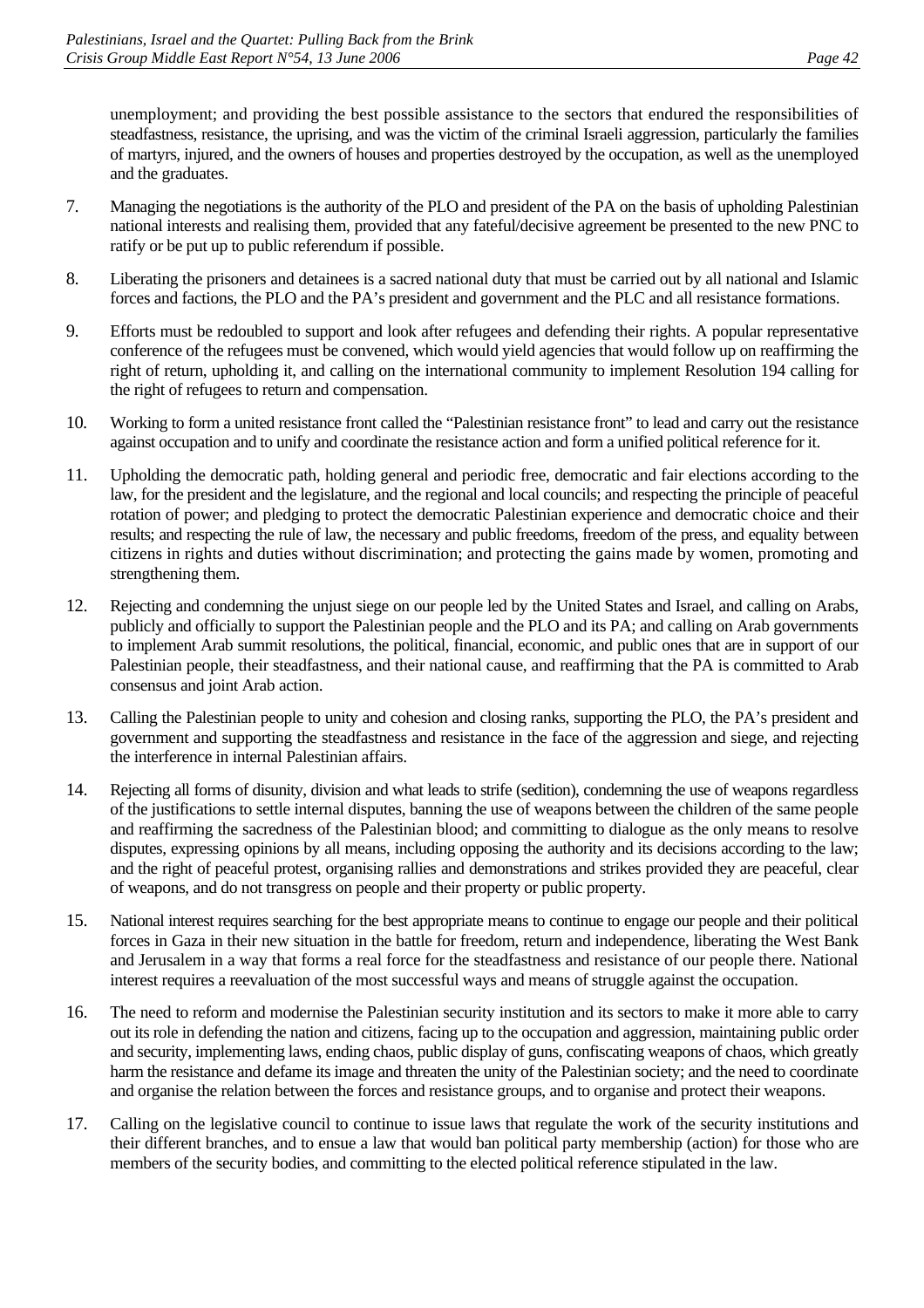18. Work to expand the role and presence of international solidarity committees and groups, lovers of peace, to support the steadfastness of our people and their just struggle against occupation and settlements, the racist separation wall politically and regionally, and for the implementation of the International Court of Justice decision to remove the wall and the settlements and their illegalities.

Signed by:

**Marwan Barghouti**, Fatah, Secretary General

**Shaikh Abd-al-Khaliq Natshe**, Hamas, senior leadership

**Shaikh Bassam Saadi**, Islamic Jihad

**Abd-al-Rahim Malluh**, Popular Front for the Liberation of Palestine (PFLP), Deputy Secretary General

**Mustafa Badarna**, Democratic Front for the Liberation of Palestine (DFLP)

- Note: 1. Saadi expressed reservations on the item pertaining to the negotiations.
	- 2. Natshe and Saadi on 11 June withdrew their signatures to protest Abbas's "unacceptable abuse" of the document in the referendum announced for 26 July.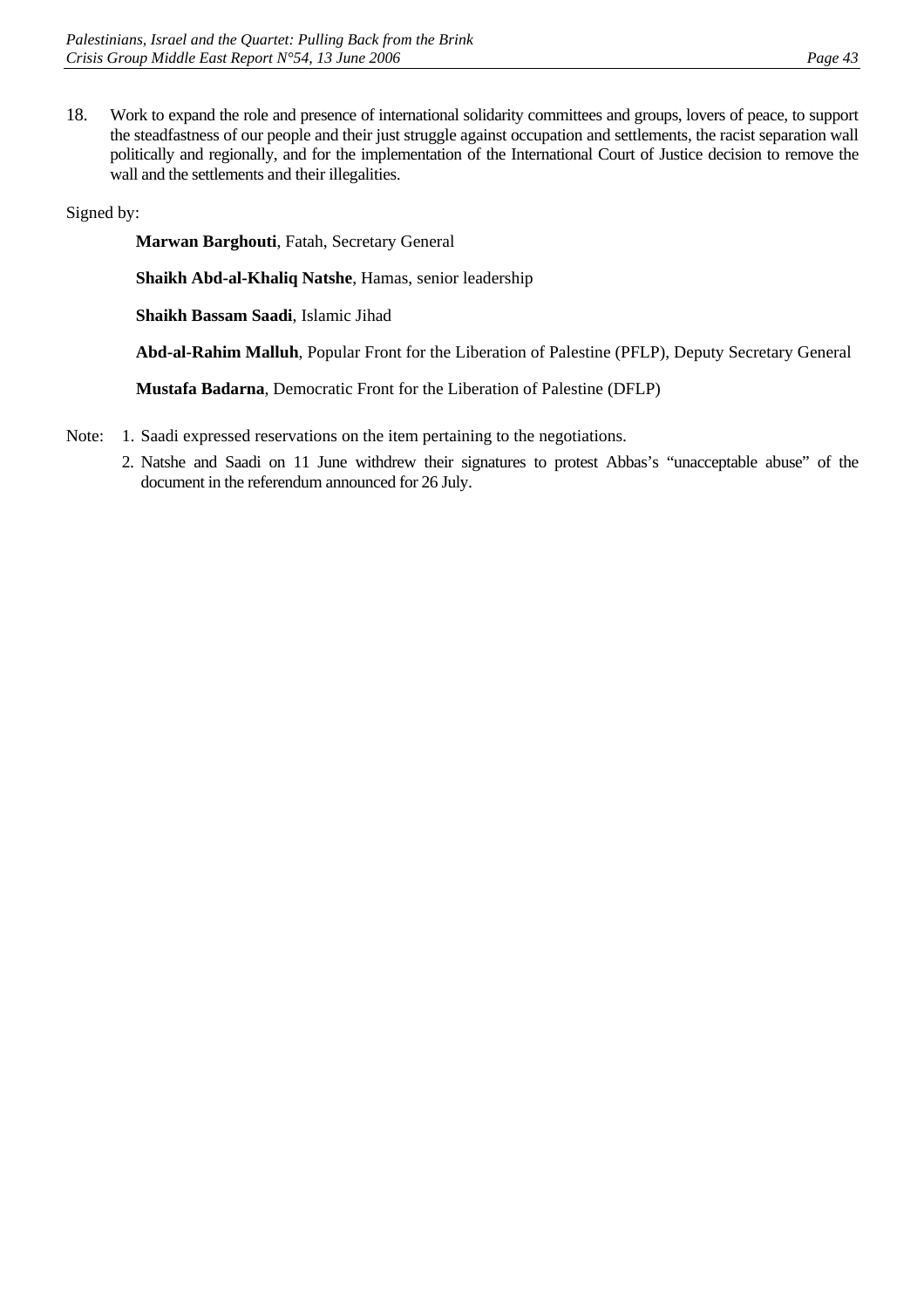# **APPENDIX C**

# **ABOUT THE INTERNATIONAL CRISIS GROUP**

The International Crisis Group (Crisis Group) is an independent, non-profit, non-governmental organisation, with nearly 120 staff members on five continents, working through field-based analysis and high-level advocacy to prevent and resolve deadly conflict.

Crisis Group's approach is grounded in field research. Teams of political analysts are located within or close by countries at risk of outbreak, escalation or recurrence of violent conflict. Based on information and assessments from the field, it produces analytical reports containing practical recommendations targeted at key international decision-takers. Crisis Group also publishes *CrisisWatch*, a twelve-page monthly bulletin, providing a succinct regular update on the state of play in all the most significant situations of conflict or potential conflict around the world.

Crisis Group's reports and briefing papers are distributed widely by email and printed copy to officials in foreign ministries and international organisations and made available simultaneously on the website, www.crisisgroup.org. Crisis Group works closely with governments and those who influence them, including the media, to highlight its crisis analyses and to generate support for its policy prescriptions.

The Crisis Group Board – which includes prominent figures from the fields of politics, diplomacy, business and the media – is directly involved in helping to bring the reports and recommendations to the attention of senior policy-makers around the world. Crisis Group is co-chaired by the former European Commissioner for External Relations Christopher Patten and Boeing's Senior Vice-President, International Relations and former U.S. Ambassador Thomas Pickering. Its President and Chief Executive since January 2000 has been former Australian Foreign Minister Gareth Evans.

Crisis Group's international headquarters are in Brussels, with advocacy offices in Washington DC (where it is based as a legal entity), New York, London and Moscow. The organisation currently operates fifteen field offices (in Amman, Belgrade, Bishkek, Bogotá, Cairo, Dakar, Dushanbe, Islamabad, Jakarta, Kabul, Nairobi, Pretoria, Pristina, Seoul and Tbilisi), with analysts working in over 50 crisis-affected countries and territories across four continents. In Africa, this includes Angola, Burundi, Côte d'Ivoire, Democratic Republic of the Congo, Eritrea, Ethiopia, Guinea, Liberia, Rwanda, the Sahel region, Sierra Leone, Somalia, Sudan, Uganda and Zimbabwe;

in Asia, Afghanistan, Indonesia, Kashmir, Kazakhstan, Kyrgyzstan, Myanmar/Burma, Nepal, North Korea, Pakistan, Tajikistan, Turkmenistan and Uzbekistan; in Europe, Albania, Armenia, Azerbaijan, Bosnia and Herzegovina, Georgia, Kosovo, Macedonia, Moldova, Montenegro and Serbia; in the Middle East, the whole region from North Africa to Iran; and in Latin America, Colombia, the Andean region and Haiti.

Crisis Group raises funds from governments, charitable foundations, companies and individual donors. The following governmental departments and agencies currently provide funding: Australian Agency for International Development, Austrian Federal Ministry of Foreign Affairs, Belgian Ministry of Foreign Affairs, Canadian Department of Foreign Affairs and International Trade, Canadian International Development Agency, Canadian International Development Research Centre, Czech Ministry of Foreign Affairs, Dutch Ministry of Foreign Affairs, European Union (European Commission), Finnish Ministry of Foreign Affairs, French Ministry of Foreign Affairs, German Foreign Office, Irish Department of Foreign Affairs, Japanese International Cooperation Agency, Principality of Liechtenstein Ministry of Foreign Affairs, Luxembourg Ministry of Foreign Affairs, New Zealand Agency for International Development, Republic of China (Taiwan) Ministry of Foreign Affairs, Royal Danish Ministry of Foreign Affairs, Royal Norwegian Ministry of Foreign Affairs, Swedish Ministry for Foreign Affairs, Swiss Federal Department of Foreign Affairs, United Kingdom Foreign and Commonwealth Office, United Kingdom Department for International Development, U.S. Agency for International Development.

Foundation and private sector donors include Carnegie Corporation of New York, Compton Foundation, Flora Family Foundation, Ford Foundation, Fundación DARA Internacional, Bill & Melinda Gates Foundation, William & Flora Hewlett Foundation, Hunt Alternatives Fund, Korea Foundation, John D. & Catherine T. MacArthur Foundation, Moriah Fund, Charles Stewart Mott Foundation, Open Society Institute, Pierre and Pamela Omidyar Fund, David and Lucile Packard Foundation, Ploughshares Fund, Sigrid Rausing Trust, Rockefeller Foundation, Rockefeller Philanthropy Advisors, Sarlo Foundation of the Jewish Community Endowment Fund and Viva Trust.

#### **June 2006**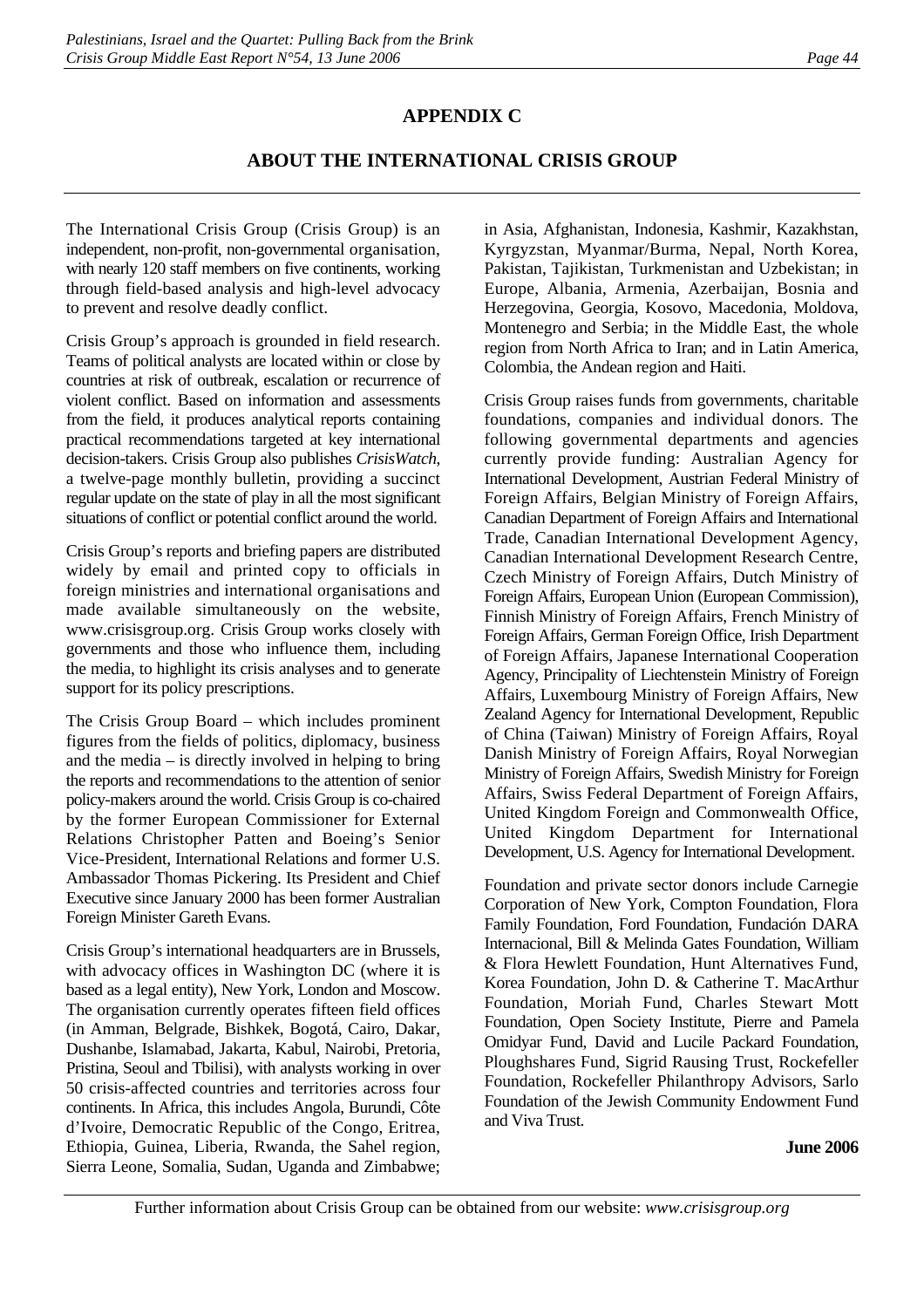#### **APPENDIX D**

#### **CRISIS GROUP REPORTS AND BRIEFINGS ON THE MIDDLE EAST AND NORTH AFRICA SINCE 2003**

*The Broader Middle East and North Africa Initiative: Imperilled at Birth*, Middle East Briefing Nº14, 7 June 2004

#### **ARAB-ISRAELI CONFLICT**

*Islamic Social Welfare Activism in the Occupied Palestinian Territories: A Legitimate Target?*, Middle East Report N°13, 2 April 2003

*A Middle East Roadmap to Where?*, Middle East Report N°14, 2 May 2003

*The Israeli-Palestinian Roadmap: What A Settlement Freeze Means And Why It Matters*, Middle East Report N°16, 25 July 2003

*Hizbollah: Rebel without a Cause?*, Middle East Briefing Nº7, 30 July 2003

*Dealing With Hamas*, Middle East Report N°21, 26 January 2004 (also available in Arabic)

*Palestinian Refugees and the Politics of Peacemaking*, Middle East Report N°22, 5 February 2004

*Syria under Bashar (I): Foreign Policy Challenges*, Middle East Report N°23, 11 February 2004 (also available in Arabic)

*Syria under Bashar (II): Domestic Policy Challenges*, Middle East Report N°24, 11 February 2004 (also available in Arabic)

*Identity Crisis: Israel and its Arab Citizens*, Middle East Report N°25, 4 March 2004

*Who Governs the West Bank? Palestinian Administration under Israeli Occupation*, Middle East Report N°32, 28 September 2004 (also available in Arabic and in Hebrew)

*After Arafat? Challenges and Prospects*, Middle East Briefing N°16, 23 December 2004 (also available in Arabic)

*Disengagement and After: Where Next for Sharon and the Likud?*, Middle East Report N°36, 1 March 2005 (also available in Arabic and in Hebrew)

*Syria After Lebanon, Lebanon After Syria*, Middle East Report N°39, 12 April 2005 (also available in Arabic)

*Mr Abbas Goes to Washington: Can He Still Succeed?*, Middle East Briefing N°17, 24 May 2005 (also available in Arabic)

*Disengagement and Its Discontents: What Will the Israeli Settlers Do?*, Middle East Report N°43, 7 July 2005 (also available in Arabic)

*The Jerusalem Powder Keg*, Middle East Report N°44, 2 August 2005 (also available in Arabic)

*Lebanon: Managing the Gathering Storm*, Middle East Report N°48, 5 December 2005 (also available in Arabic)

*Enter Hamas: The Challenges of Political Integration*, Middle East Report N°49, 18 January 2006 (also available in Arabic and in Hebrew)

#### **EGYPT/NORTH AFRICA**

*Algeria: Unrest and Impasse in Kabylia,* Middle East/North Africa Report N°15, 10 June 2003 (also available in French)

*The Challenge of Political Reform: Egypt after the Iraq War*, Middle East/North Africa Briefing Nº9, 30 September 2003

*Islamism in North Africa I: The Legacies of History*, Middle East/North Africa Briefing Nº12, 20 April 2004)

*Islamism in North Africa II: Egypt's Opportunity*, Middle East/North Africa Briefing Nº13, 20 April 2004

*Islamism, Violence and Reform in Algeria: Turning the Page*, Middle East/North Africa Report Nº29, 30 July 2004 (also available in Arabic and in French)

*Understanding Islamism*, Middle East/North Africa Report N°37, 2 March 2005 (also available in Arabic and French)

*Islamism in North Africa IV: The Islamist Challenge in Mauritania: Threat or Scapegoat?*, Middle East/North Africa Report N°41, 10 May 2005 (only available in French)

*Reforming Egypt: In Search of a Strategy*, Middle East/North Africa Report N°46, 4 October 2005

*Political Transition in Mauritania: Assessment and Horizons*, Middle East/North Africa Report N°53, 24 April 2006 (only available in French)

#### **[IRAQ/IRAN/GULF](http://www.crisisweb.org/home/index.cfm?id=1275&l=1)**

*[Yemen: Coping with Terrorism and Violence in a Fragile](http://www.crisisweb.org/projects/showreport.cfm?reportid=863)  [State,](http://www.crisisweb.org/projects/showreport.cfm?reportid=863)* Middle East Report N°8, 8 January 2003

*Radical Islam in Iraqi Kurdistan: The Mouse That Roared?* Middle East Briefing Nº4, 7 February 2003

*Red Alert in Jordan: Recurrent Unrest in Maan,* Middle East Briefing Nº5, 19 February 2003 (also available in Arabic)

*Iraq Policy Briefing: Is There an Alternative to War?*, Middle East Report N°9, 24 February 2003

*War in Iraq: What's Next for the Kurds?,* Middle East Report N°10, 19 March 2003

*War in Iraq: Political Challenges after the Conflict*, Middle East Report N°11, 25 March 2003

*War in Iraq: Managing Humanitarian Relief,* Middle East Report N°12, 27 March 2003

*Baghdad: A Race against the Clock*, Middle East Briefing Nº6, 11 June 2003

*Governing Iraq*, Middle East Report N°17, 25 August 2003

*Iraq's Shiites under Occupation*, Middle East Briefing Nº8, 9 September 2003

*The Challenge of Political Reform: Jordanian Democratisation and Regional Instability*, Middle East Briefing Nº10, 8 October 2003 (also available in Arabic)

*Iran: Discontent and Disarray*, Middle East Briefing Nº11, 15 October 2003

*Dealing With Iran's Nuclear Program*, Middle East Report N°18, 27 October 2003

*Iraq's Constitutional Challenge*, Middle East Report N°19, 13 November 2003 (also available in Arabic)

*Iraq: Building a New Security Structure*, Middle East Report N°20, 23 December 2003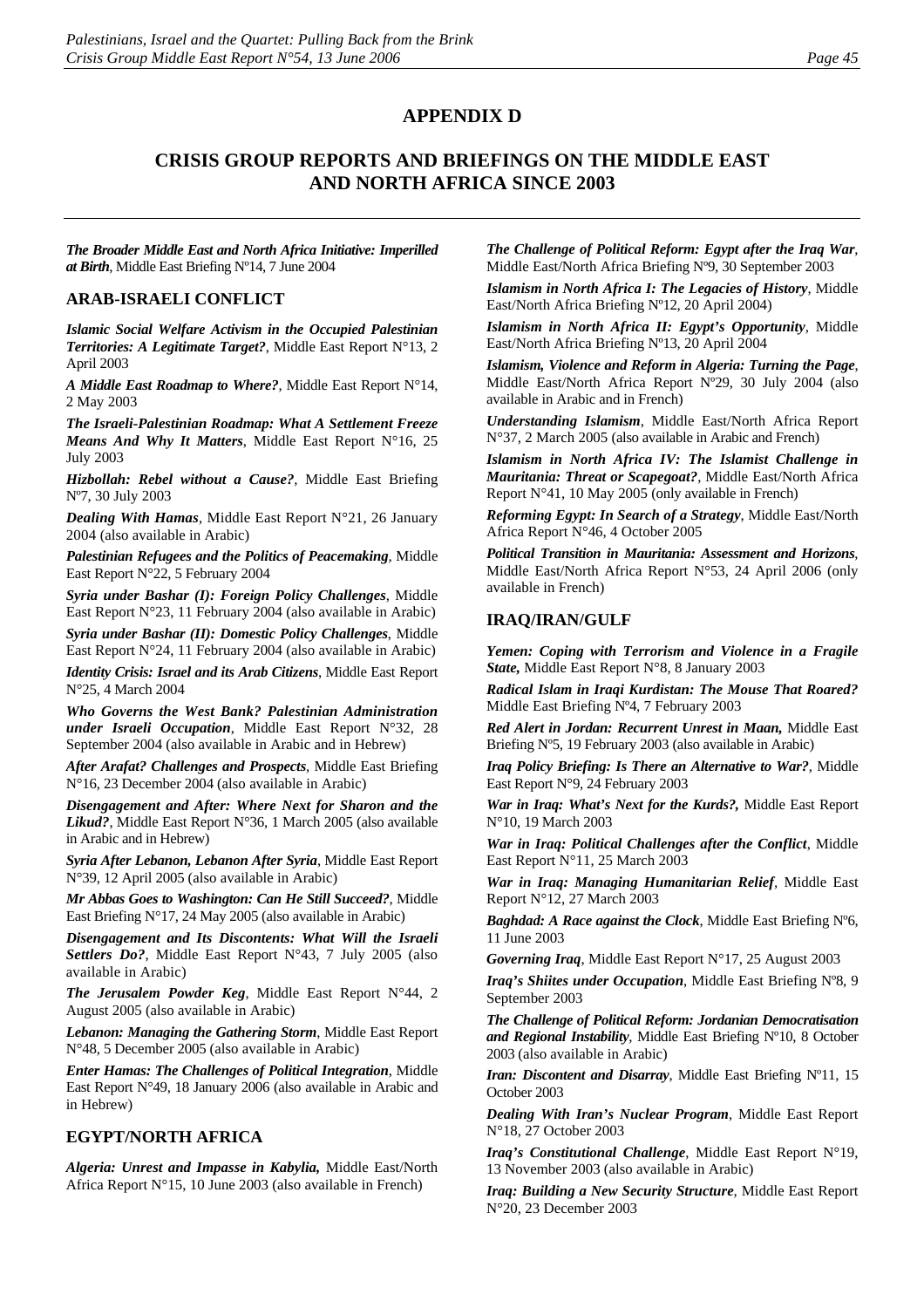*Iraq's Kurds: Toward an Historic Compromise?*, Middle East Report N°26, 8 April 2004 (also available in Arabic)

*Iraq's Transition: On a Knife Edge*, Middle East Report N°27, 27 April 2004 (also available in Arabic)

*Can Saudi Arabia Reform Itself?*, Middle East Report N°28, 14 July 2004 (also available in Arabic)

*Reconstructing Iraq*, Middle East Report N°30, 2 September 2004 (also available in Arabic)

*Saudi Arabia Backgrounder: Who are the Islamists?*, Middle East Report N°31, 21 September 2004 (also available in Arabic)

*Iraq: Can Local Governance Save Central Government?*, Middle East Report N°33, 27 October 2004 (also available in Arabic)

*Iran: Where Next on the Nuclear Standoff*, Middle East Briefing N°15, 24 November 2004

*What Can the U.S. Do in Iraq?*, Middle East Report N°34, 22 December 2004 (also available in Arabic)

*Iraq: Allaying Turkey's Fears Over Kurdish Ambitions*, Middle East Report N°35, 26 January 2005 (also available in Arabic)

*Iran in Iraq: How Much Influence?*, Middle East Report N°38, 21 March 2005 (also available in Arabic)

*Bahrain's Sectarian Challenge*, Middle East Report N°40, 2 May 2005 (also available in Arabic)

*Iraq: Don't Rush the Constitution*, Middle East Report N°42, 8 June 2005 (also available in Arabic)

*Iran: What Does Ahmadi-Nejad's Victory Mean?*, Middle East Briefing N°18, 4 August 2005

*The Shiite Question in Saudi Arabia*, Middle East Report Nº45, 19 September 2005

*Unmaking Iraq: A Constitutional Process Gone Awry*, Middle East Briefing N°19, 26 September 2005 (also available in Arabic)

*Jordan's 9/11: Dealing With Jihadi Islamism*, Middle East Report N°47, 23 November 2005 (also available in Arabic)

*In their Own Words: Reading the Iraqi Insurgency*, Middle East Report N°50, 15 February 2006 (also available in Arabic)

*Iran: Is There a Way Out of the Nuclear Impasse?*, Middle East Report N°51, 23 February 2006 (also available in Arabic)

*The Next Iraqi War? Sectarianism and Civil Conflict*, Middle East Report N°52, 27 February 2006 (also available in Arabic)

#### **OTHER REPORTS AND BRIEFINGS**

For Crisis Group reports and briefing papers on:

- Asia
- Africa
- Europe
- Latin America and Caribbean
- Thematic Issues
- *CrisisWatch*

please visit our website [www.crisisgroup.org](http://www.crisisgroup.org/)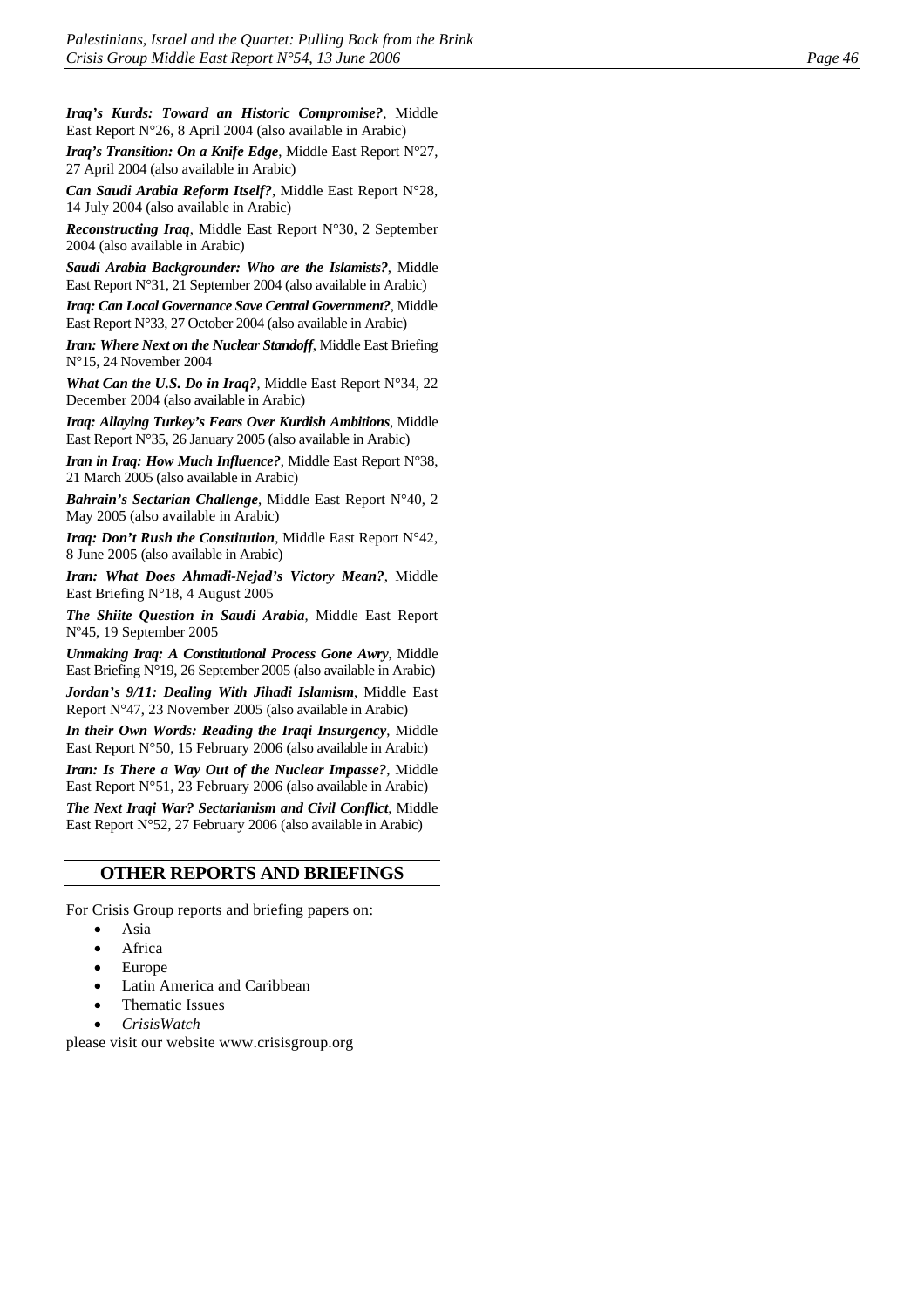#### **APPENDIX E**

# **CRISIS GROUP BOARD OF TRUSTEES**

#### *Co-Chairs*

#### **Christopher Patten**

*Former European Commissioner for External Relations; Former Governor of Hong Kong; former UK Cabinet Minister; Chancellor of Oxford and Newcastle Universities* 

#### **Thomas Pickering**

*Senior Vice President, International Relations, Boeing; Former U.S. Ambassador to Russia, India, Israel, El Salvador, Nigeria, and Jordan* 

*President & CEO*

**Gareth Evans** *Former Foreign Minister of Australia*

#### *Executive Committee*

**Morton Abramowitz** *Former U.S. Assistant Secretary of State and Ambassador to Turkey*

**Cheryl Carolus** *Former South African High Commissioner to the UK; former Secretary General of the ANC*

**Maria Livanos Cattaui\*** *Former Secretary-General, International Chamber of Commerce*

**Yoichi Funabashi** *Chief Diplomatic Correspondent & Columnist, The Asahi Shimbun, Japan* 

**William Shawcross** *Journalist and author, UK*

**Stephen Solarz\*** *Former U.S. Congressman*

**George Soros** *Chairman, Open Society Institute*

**William O. Taylor** *Chairman Emeritus, The Boston Globe, U.S. \*Vice-Chair*

**Adnan Abu-Odeh** *Former Political Adviser to King Abdullah II and to King Hussein; former Jordan Permanent Representative to UN*

**Kenneth Adelman** *Former U.S. Ambassador and Director of the Arms Control and Disarmament Agency*

**Ersin Arioglu** *Member of Parliament, Turkey; Chairman Emeritus, Yapi Merkezi Group*

**Diego Arria** *Former Ambassador of Venezuela to the UN*

**Zbigniew Brzezinski** *Former U.S. National Security Advisor to the President*

**Kim Campbell** *Secretary General, Club of Madrid; former Prime Minister of Canada*

#### **Victor Chu**

*Chairman, First Eastern Investment Group, Hong Kong* **Wesley Clark**

*Former NATO Supreme Allied Commander, Europe*

**Pat Cox** *Former President of European Parliament*

**Ruth Dreifuss** *Former President, Switzerland*

**Uffe Ellemann-Jensen** *Former Minister of Foreign Affairs, Denmark*

**Mark Eyskens** *Former Prime Minister of Belgium*

**Leslie H. Gelb** *President Emeritus of Council on Foreign Relations, U.S.* 

**Bronislaw Geremek** *Former Minister of Foreign Affairs, Poland*

**Frank Giustra** *Chairman, Endeavour Financial, Canada*

**I.K. Gujral** *Former Prime Minister of India*

**Carla Hills** *Former U.S. Secretary of Housing; former U.S. Trade Representative*

**Lena Hjelm-Wallén** *Former Deputy Prime Minister and Foreign Affairs Minister, Sweden* 

**Swanee Hunt** *Chair of Inclusive Security: Women Waging Peace; former U.S. Ambassador to Austria*

**Asma Jahangir** *UN Special Rapporteur on Extrajudicial, Summary or Arbitrary Executions; former Chair Human Rights Commission of Pakistan*

**Shiv Vikram Khemka** *Founder and Executive Director (Russia) of SUN Group, India*

**James V. Kimsey**  *Founder and Chairman Emeritus of America Online, Inc. (AOL)*

**Bethuel Kiplagat** *Former Permanent Secretary, Ministry of Foreign Affairs, Kenya*

**Trifun Kostovski** *Member of Parliament, Macedonia; founder of Kometal Trade Gmbh* 

**Wim Kok** *Former Prime Minister, Netherlands*

**Elliott F. Kulick** *Chairman, Pegasus International, U.S.*

**Joanne Leedom-Ackerman** *Novelist and journalist, U.S.*

**Todung Mulya Lubis** *Human rights lawyer and author, Indonesia*